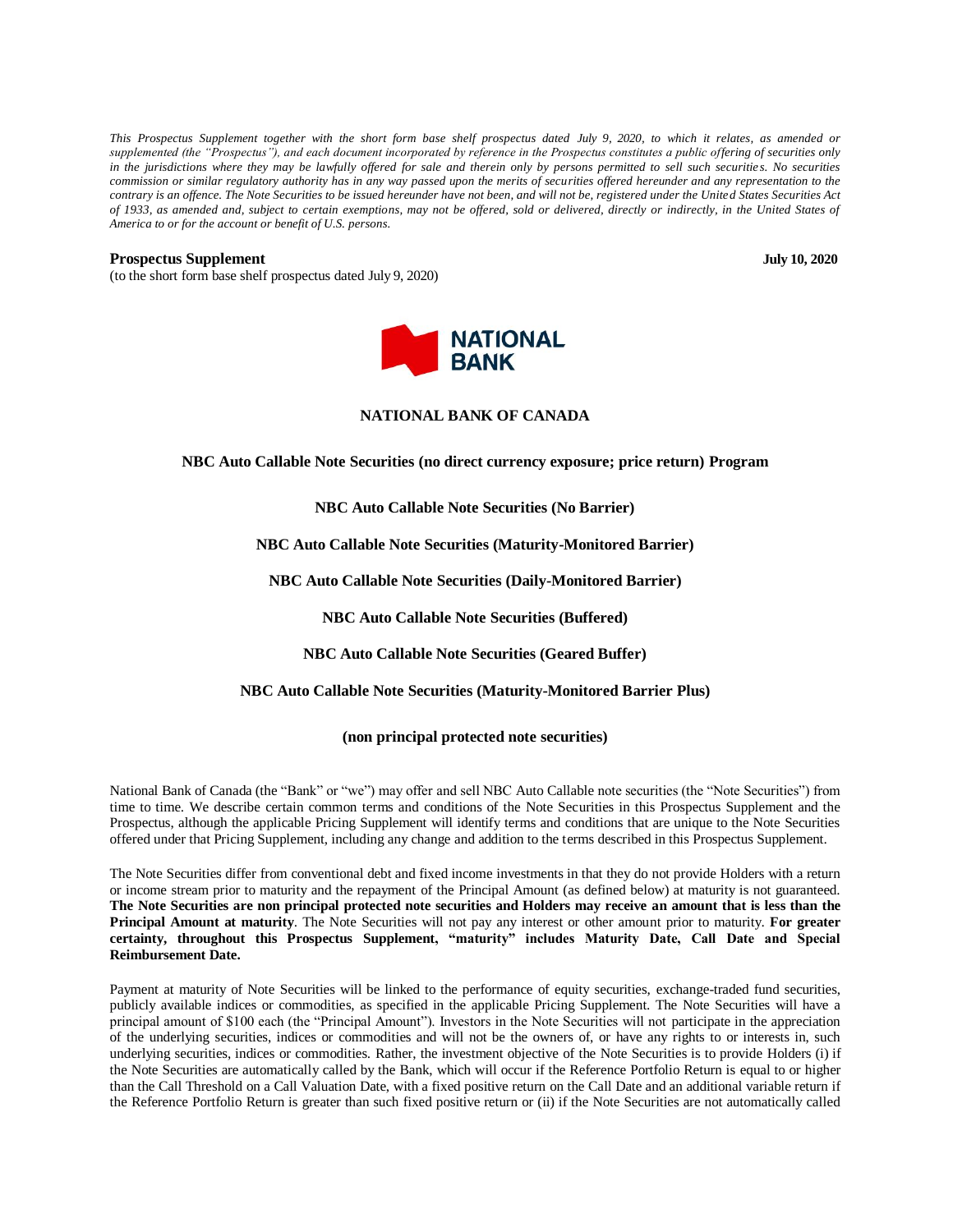by the Bank on a Call Date and the Reference Portfolio Return is equal to or higher than the Call Threshold on the Final Valuation Date, with a fixed positive return on the Maturity Payment Date and an additional variable return to the extent that the Reference Portfolio Return is greater than such fixed positive return. Any additional variable return will be limited to a percentage of the amount by which the Reference Portfolio Return exceeds such fixed positive return, as specified in the applicable Pricing Supplement. This will result in a Holder receiving less than 100% of that excess amount. Moreover, certain types of NBC Auto Callable Note Securities contain barrier and buffer features as described herein.

The Note Securities are redeemable automatically on a Call Date depending on the performance of the Reference Portfolio. In addition, the Note Securities may be redeemed by the Bank pursuant to a Reimbursement Under Special Circumstances. See "Description of the Note Securities – Reimbursement Under Special Circumstances and Payment" in the Prospectus.

The Note Securities constitute direct, unsecured and unsubordinated debt obligations of the Bank ranking *pari passu* with all other present and future unsecured and unsubordinated indebtedness of the Bank. **The Note Securities will not constitute deposits that are insured under the** *Canada Deposit Insurance Corporation Act* **or any other deposit insurance regime designed to ensure the payment of all or a portion of a deposit upon insolvency of the deposit taking institution.**

#### **Prospective purchasers should take into account certain risks associated with an investment in the Note Securities, including a loss on their investment in the Note Securities. See "Risk Factors" in this Prospectus Supplement and in the Prospectus.**

The Note Securities are not suitable for all investors. See "Suitability of the Note Securities for Investors" for a description of the circumstances in which an investment in the Note Securities may be suitable.

Unless otherwise indicated in the applicable Pricing Supplement, the Note Securities offered pursuant to any particular Pricing Supplement shall constitute a separate series of Note Securities.

The Note Securities will not be listed on any securities exchange or quotation system. National Bank Financial Inc. intends to maintain, under normal market conditions, a daily secondary market for the Note Securities. National Bank Financial Inc. may stop maintaining a market for the Note Securities at any time without any prior notice to Holders. There can be no assurance that a secondary market will develop or, if one develops, that it will be liquid. Moreover, Holders selling their Note Securities prior to maturity may be subject to certain fees. See "Secondary Market for the Note Securities".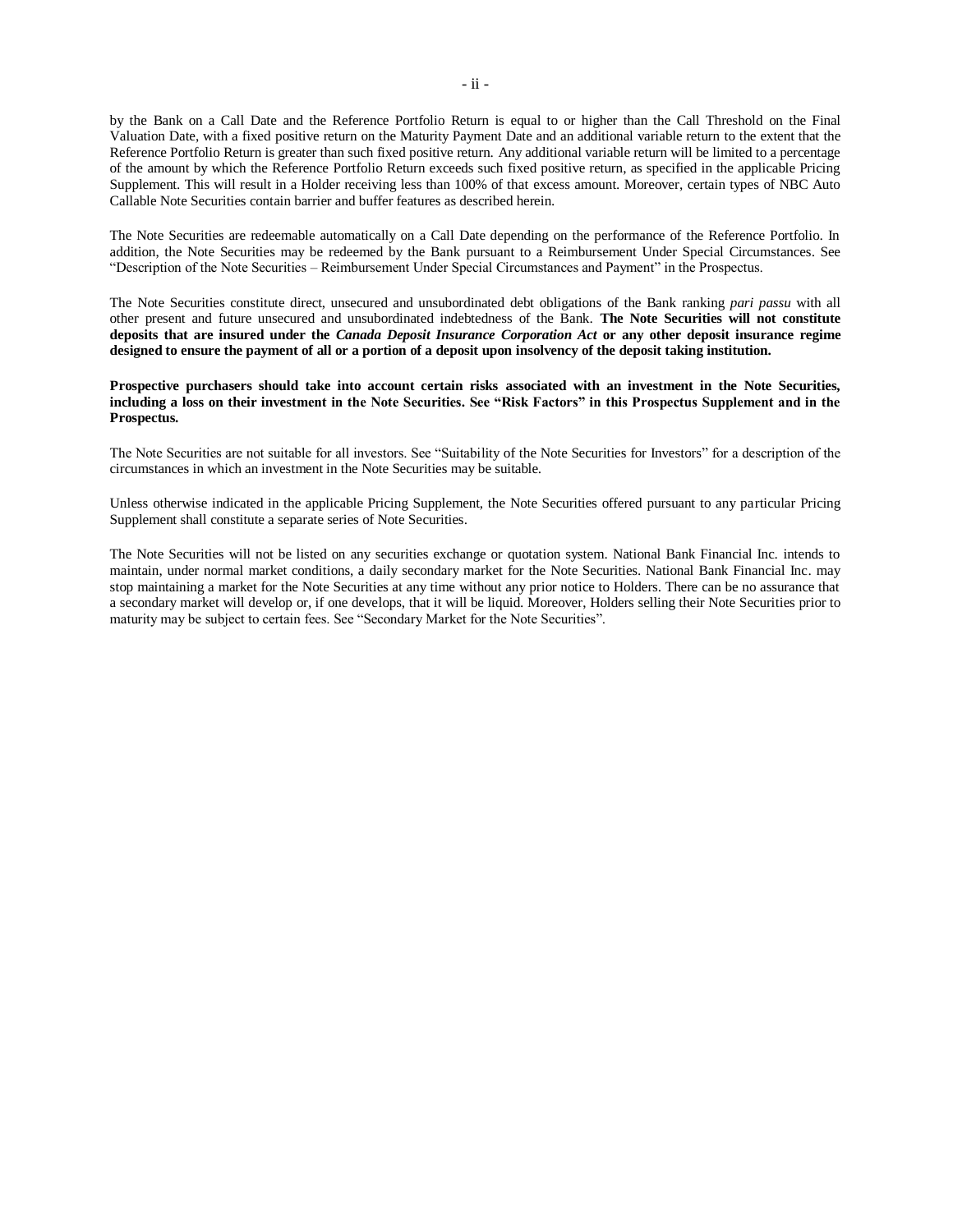# **TABLE OF CONTENTS**

# **DOCUMENTS INCORPORATED BY REFERENCE**

<span id="page-2-0"></span>This Prospectus Supplement is deemed to be incorporated by reference into the Prospectus solely for the purpose of our NBC Auto Callable Note Securities Program and the Note Securities issued hereunder. Other documents are also incorporated or deemed to be incorporated by reference into the Prospectus and reference should be made to the Prospectus for further details.

# **CHANGE TO THE CAPITAL OF THE BANK**

<span id="page-2-2"></span><span id="page-2-1"></span>There have been no changes to the capital stock and those loans considered to be the capital of the Bank since the date of the most recently filed interim financial statements, except as may be disclosed in the documents incorporated or deemed to be incorporated by reference herein.

# **ABOUT THIS PROSPECTUS SUPPLEMENT**

This Prospectus Supplement supplements the short form base shelf prospectus dated July 9, 2020 relating to \$5,000,000,000 Medium Term Notes of the Bank. Holders should carefully read this Prospectus Supplement along with the accompanying Prospectus and Pricing Supplement to fully understand the information relating to the terms of the Note Securities and other considerations that are important to Holders. All three documents contain information that Holders should consider when making their investment decision. The information contained in this Prospectus Supplement and the accompanying Prospectus and Pricing Supplement is current only as of the date of each. If the terms described in this Prospectus Supplement differ from or are inconsistent with those described in the Prospectus, the terms described in this Prospectus Supplement will prevail. If the terms described in the applicable Pricing Supplement differ from or are inconsistent with those described in this Prospectus Supplement and the Prospectus, the terms described in the Pricing Supplement will prevail.

# **DEFINITIONS**

<span id="page-2-3"></span>In addition to the terms defined in the Prospectus, unless the context otherwise requires, terms not otherwise defined in this Prospectus Supplement will have the meaning ascribed thereto hereunder:

"**Act**" means the *Income Tax Act* (Canada).

"**Actualized NAV**" has the meaning ascribed thereto under "Description of the Note Securities – Reimbursement Under Special Circumstances and Payment" in the Prospectus.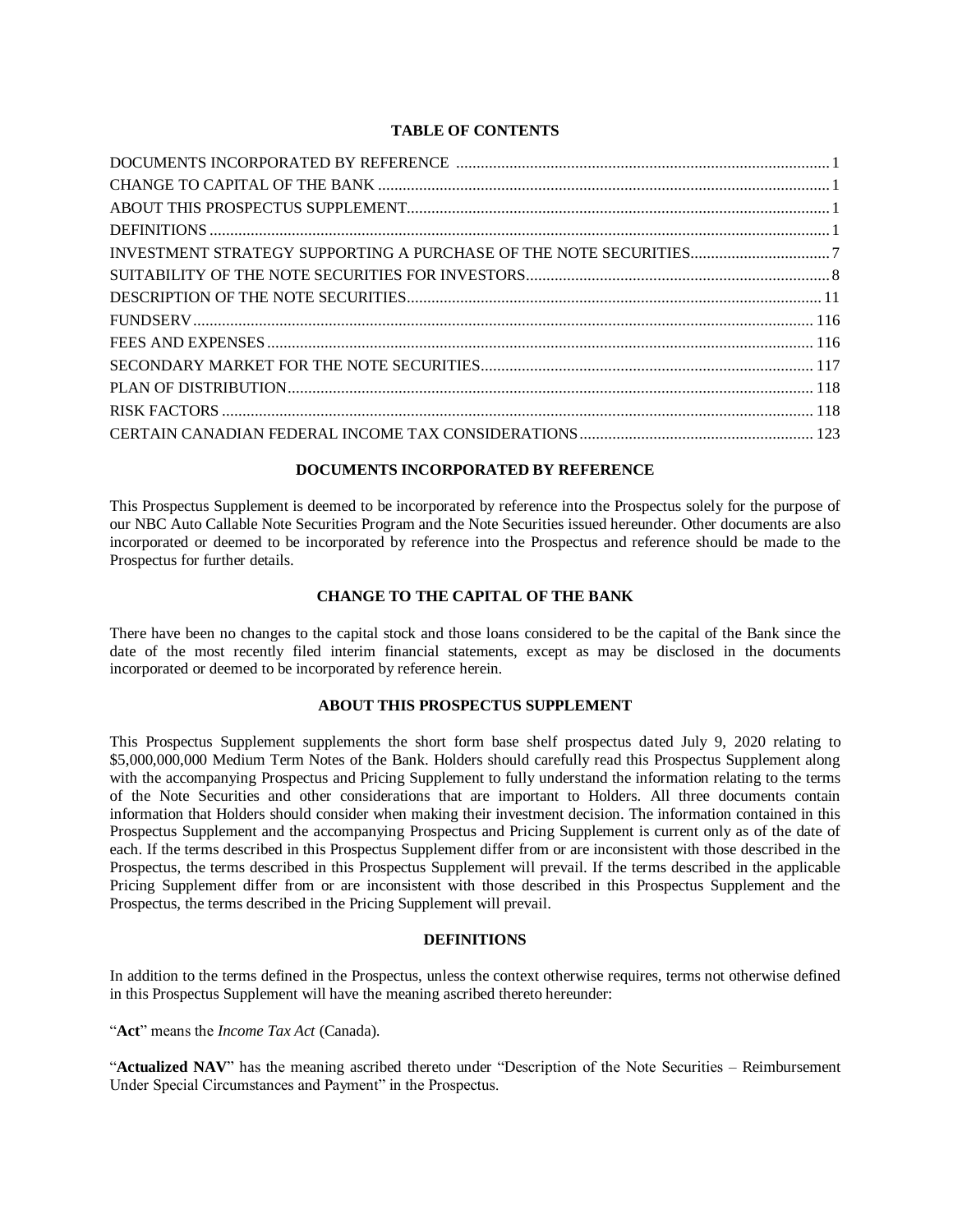"**Barrier**" means the threshold, expressed as a percentage, specified in the applicable Pricing Supplement.

"**Barrier Measurement Period**" shall be the period from and including the Issuance Date to and including the Final Valuation Date, or as otherwise specified in the applicable Pricing Supplement.

"**Buffer**" means a percentage equivalent to the absolute value of the Barrier.

"**Business Day**" means any day, other than a Saturday or a Sunday or a day on which commercial banks in either Montreal or Toronto are required or authorized by law to remain closed. Unless otherwise mentioned, if any day on which an action is required to be taken specified in the applicable Pricing Supplement, this Prospectus Supplement or the Prospectus in respect of Note Securities falls on a day which is not a Business Day, such action will be postponed to the following Business Day.

"**Calculation Agent**" means the Bank.

"**Calculation Expert**" has the meaning ascribed to it under "Description of the Note Securities – Calculation Expert" in the Prospectus.

"**Call Date**" means one or more dates on which the Note Securities may be automatically called for redemption by the Bank as specified in the applicable Pricing Supplement.

"**Call Threshold**" means the threshold, expressed as a percentage, specified in the applicable Pricing Supplement. The Call Threshold may be positive or negative.

"**Call Valuation Date**" means the date specified in the applicable Pricing Supplement, subject to postponement in certain circumstances as described in the Prospectus. If such day is not a Trading Day for all Reference Assets included in the Reference Portfolio, it will be postponed to the next Trading Day which is a Trading Day for all Reference Assets, subject to a postponement of a maximum of five Business Days. If on the fifth Business Day following the date originally scheduled as the Call Valuation Date, such date is not a Trading Day for all Reference Assets, then despite this situation, such fifth Business Day will constitute the Call Valuation Date and the Closing Level of each Reference Asset as of such date (as per the definition of Closing Level) will be used, subject to further postponement in certain circumstances as described in the Prospectus. For greater certainty, it is possible that the Call Valuation Date is postponed for up to five Business Days and that on such fifth Business Day a Market Disruption Event or other circumstance described in the Prospectus brings a further postponement of the Call Valuation Date with respect to one or more Reference Assets affected by the Market Disruption Event or other circumstance for up to an additional five Business Days.

"**CDS**" means CDS Clearing and Depository Services Inc.

"**Closing Level**" shall be, on any day, the closing price, the closing level or the official net asset value, as applicable, and reported and/or published by the applicable Price Source as specified in the applicable Pricing Supplement. If there is no closing price, no closing level or no official net asset value, as applicable, reported or published on that day, then the Closing Level will be the closing price, the closing level or the official net asset value, as applicable, on the immediately preceding day on which such closing price, closing level or official net asset value is reported or published by the applicable Price Source (except if this occurs on the Issuance Date, on a Coupon Payment Valuation Date, on a Call Valuation Date or on the Final Valuation Date, in which case the closing price, the closing level or the official net asset value, as applicable, on the immediately following day on which such closing price, closing level or official net asset value is reported or published by the applicable Price Source will be used, subject to adjustments in certain circumstances as described in the Prospectus including the provisions under "Description of the Note Securities – Extraordinary Events affecting Equity Linked Note Securities – Market Disruption Event" or "Description of the Note Securities – Extraordinary Events affecting Fund Linked Note Securities – Market Disruption Event" or "Description of the Note Securities – Extraordinary Events affecting Index Linked Note Securities – Market Disruption Event" or "Description of the Note Securities – Extraordinary Events affecting Commodity Linked Note Securities – Market Disruption Event", as applicable).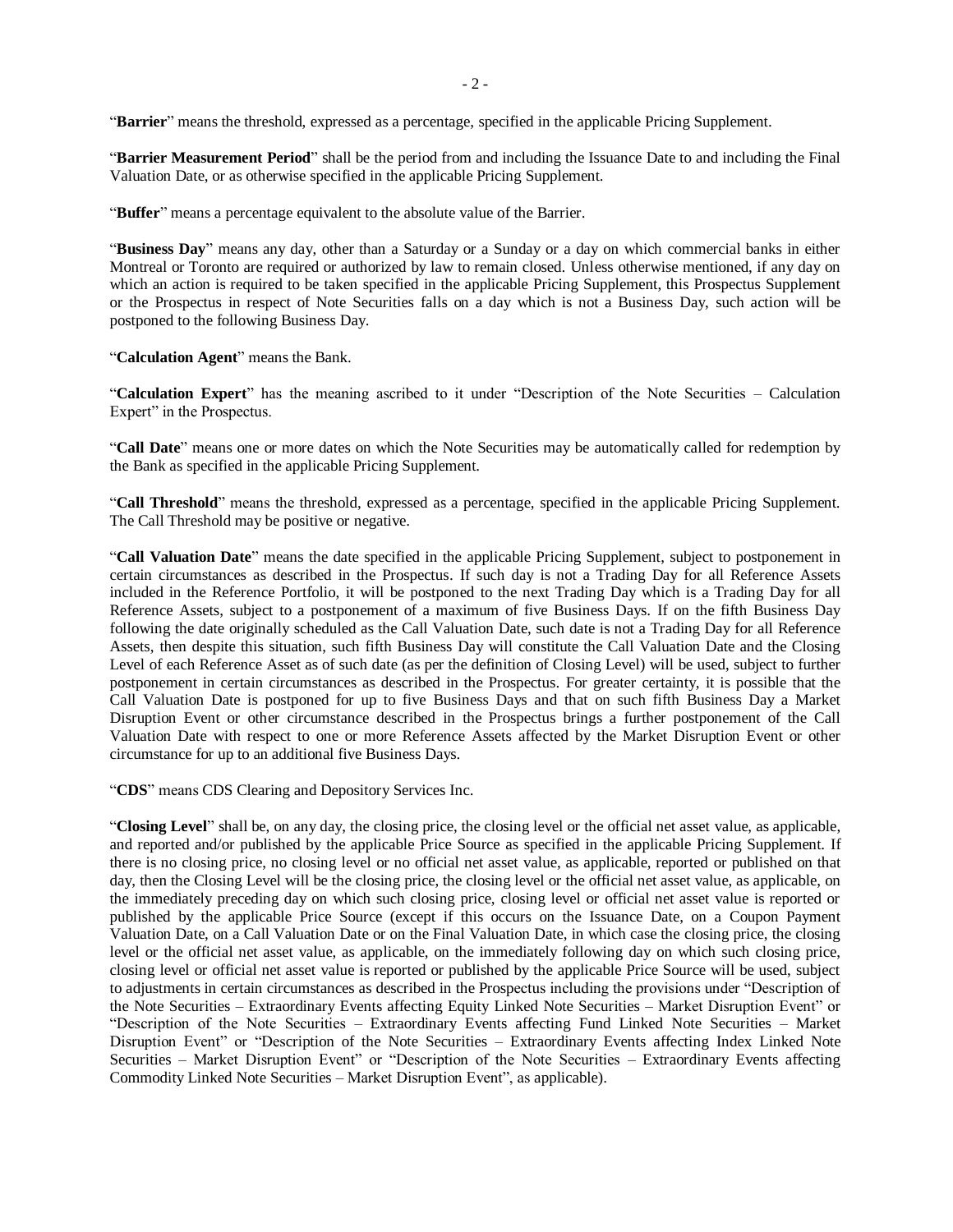"**Coupon Payments**" means coupon payments, the details of which will be specified in the applicable Pricing Supplement.

"**Coupon Payment Date**" means the date specified in the applicable Pricing Supplement for the payment of the applicable Coupon Payment and which shall be no later than the Maturity Payment Date. To the extent that the Coupon Payment Valuation Date is postponed as provided herein if it is not a Trading Day for all Reference Assets in the Reference Portfolio and/or due to a Market Disruption Event, the payment of the applicable Coupon Payment will be postponed by an equivalent number of Business Days.

"**Coupon Payment Threshold**" means the threshold, expressed as a percentage, specified in the applicable Pricing Supplement.

"**Coupon Payment Valuation Date**" means the date specified as such in the applicable Pricing Supplement, subject to postponement in certain circumstances as described in the Prospectus. If such day is not a Trading Day for all Reference Assets included in the Reference Portfolio, it will be postponed to the next Trading Day which is a Trading Day for all Reference Assets, subject to a postponement of a maximum of five Business Days. If on the fifth Business Day following the date originally scheduled as the Coupon Payment Valuation Date, such date is not a Trading Day for all Reference Assets, then despite this situation, such fifth Business Day will constitute the Coupon Payment Valuation Date and the Closing Level of each Reference Asset as of such date (as per the definition of Closing Level) will be used, subject to further postponement in certain circumstances as described in the Prospectus. For greater certainty, it is possible that the Coupon Payment Valuation Date is postponed for up to five Business Days and that on such fifth Business Day a Market Disruption Event or other circumstance described in the Prospectus brings a further postponement of the Coupon Payment Valuation Date with respect to one or more Reference Assets affected by the Market Disruption Event or other circumstance for up to an additional five Business Days.

"**DBRS**" means DBRS Limited.

"**Dealer Agreement**" means the dealer agreement between the Bank and the Dealers, among others, dated July 9, 2020 as the same may be amended and supplemented from time to time.

"**Dealers**" means National Bank Financial Inc. and the Independent Dealers named in the applicable Pricing Supplement.

"**Downside Participation Factor**" means the participation rate, as specified in the applicable Pricing Supplement. The Downside Participation Factor will be greater than 100%.

"**Events of Default**" has the meaning ascribed thereto under "Description of the Note Securities – Events of Default" in the Prospectus.

"**Exchange**" means, in the applicable case, the primary exchange or trading system on which the Reference Asset is listed from time to time, as determined by the Calculation Agent.

"**Final Level**" shall be the Closing Level on the Call Valuation Date and the Final Valuation Date.

"**Final Valuation Date**" means the date specified as such in the applicable Pricing Supplement, subject to postponement in certain circumstances as described in the Prospectus. If such day is not a Trading Day for all Reference Assets included in the Reference Portfolio, it will be postponed to the next Trading Day which is a Trading Day for all Reference Assets, subject to a postponement of a maximum of five Business Days. If on the fifth Business Day following the date originally scheduled as the Final Valuation Date, such date is not a Trading Day for all Reference Assets, then despite this situation, such fifth Business Day will constitute the Final Valuation Date and the Closing Level of each Reference Asset as of such date (as per the definition of Closing Level) will be used, subject to further postponement in certain circumstances as described in the Prospectus. For greater certainty, it is possible that the Final Valuation Date is postponed for up to five Business Days and that on such fifth Business Day a Market Disruption Event or other circumstance described in the Prospectus brings a further postponement of the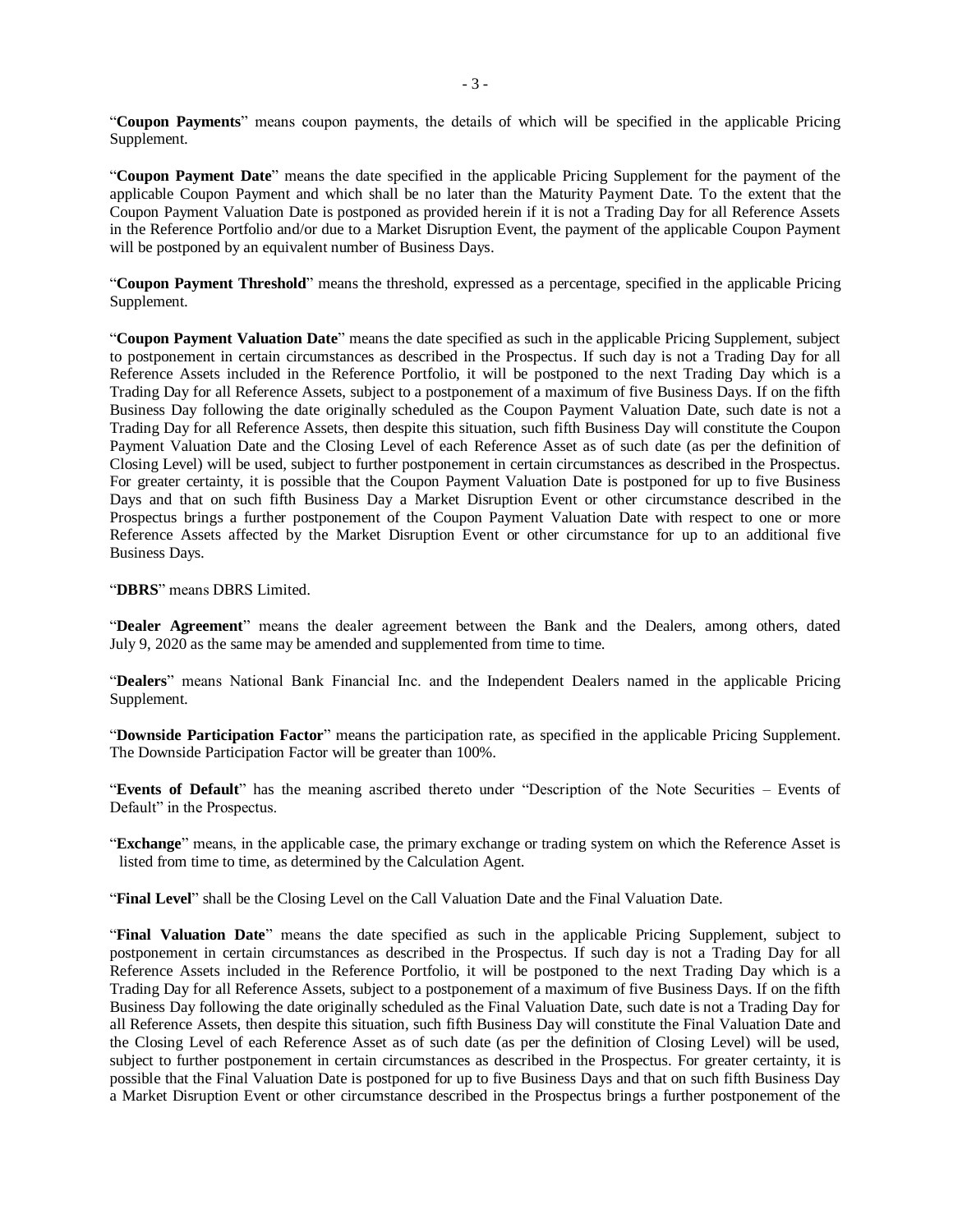Final Valuation Date with respect to one or more Reference Assets affected by the Market Disruption Event or other circumstance for up to an additional five Business Days.

"**First Delivery Date**" means the first date by which the commodity for a Futures Contract can be delivered in order for the terms of the Futures Contract to be fulfilled.

"**First Nearby Futures Contract**" means the Futures Contract with the closest settlement date.

"**First Notice Day**" means the first day on which notices of intent to deliver the commodity in order for the terms of the Futures Contract to be fulfilled are authorized.

"**Fitch**" means Fitch Ratings, Inc.

"**Fixed Return**" means the positive return assigned on a given Call Valuation Date and the Final Valuation Date as specified in the applicable Pricing Supplement.

"**Fundserv**" means the facility maintained and operated by Fundserv Inc. for electronic communication with participating companies, including the receiving of orders, order match, contracting, registrations, settlement of orders, transmission of confirmation of purchases, and the redemption of investments or instruments.

"**Futures Contract**" means an exchange-traded futures contract which provides for the future purchase and sale of a specified type and quantity of a commodity at a Settlement Price for a specified settlement month in which the commodity is to be delivered by the seller.

"**Global Note**" has the meaning ascribed thereto under "Description of the Note Securities – Form, Registration and Transfer of Note Securities" in the Prospectus.

"**Global Note Securities**" has the meaning ascribed thereto under "Description of the Note Securities – Form, Registration and Transfer of Note Securities" in the Prospectus.

"**Holder**" means an owner of record or beneficial owner of a Note Security.

"**Independent Dealers**" means the independent dealers identified in the applicable Pricing Supplement.

"**Initial Level**" shall be the Closing Level on the Issuance Date, or as otherwise specified in the applicable Pricing Supplement.

"**Issuance Date**" means the date of closing of an offering of Note Securities as set forth in the applicable Pricing Supplement. If such day is not a Trading Day for all Reference Assets included in the Reference Portfolio, it will be postponed to the next Trading Day which is a Trading Day for all Reference Assets, subject to a postponement of a maximum of five Business Days. If on the fifth Business Day following the date originally scheduled as the Issuance Date, such date is not a Trading Day for all Reference Assets, then despite this situation, such fifth Business Day will constitute the Issuance Date and the Closing Level of each Reference Asset as of such date (as per the definition of Closing Level) will be used, subject to further postponement in certain circumstances as described in the Prospectus. For greater certainty, it is possible that the Issuance Date is postponed for up to five Business Days and that on such fifth Business Day a Market Disruption Event or other circumstance described in the Prospectus brings a further postponement of the Issuance Date with respect to one or more Reference Assets affected by the Market Disruption Event or other circumstance for up to an additional five Business Days.

"**Market Disruption Event**" has the meaning ascribed thereto under "Description of the Note Securities – Extraordinary Events affecting Equity Linked Note Securities – Market Disruption Event" or "Description of the Note Securities – Extraordinary Events affecting Index Linked Note Securities – Market Disruption Event" or "Description of the Note Securities – Extraordinary Events affecting Fund Linked Note Securities – Market Disruption Event" or "Description of the Note Securities – Extraordinary Events affecting Commodity Linked Note Securities – Market Disruption Event", as applicable, in the Prospectus.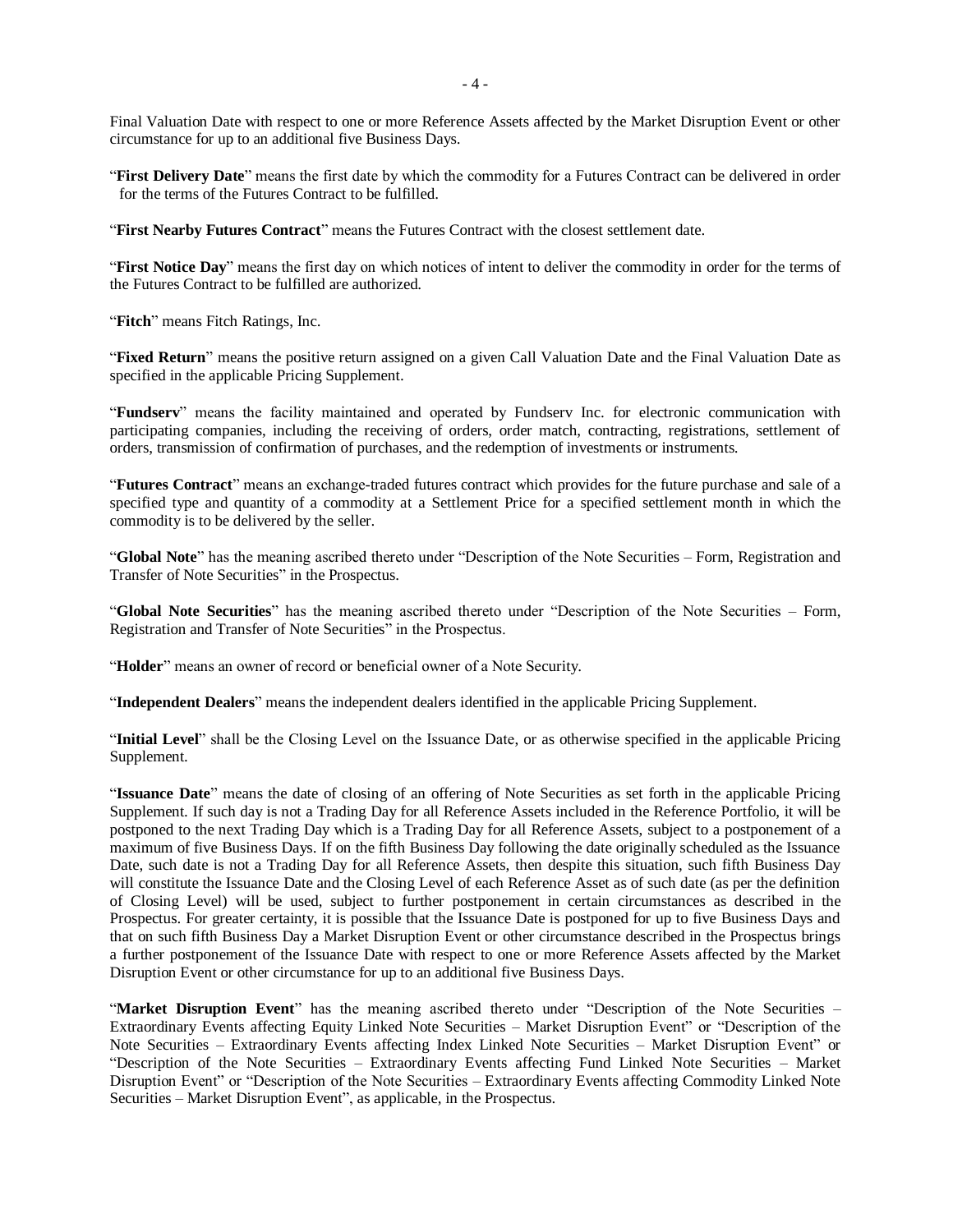"**Maturity Date**" means the date specified as such in the applicable Pricing Supplement.

"**Maturity Payment Date**" means the Call Date (if the Note Securities are automatically called for redemption by the Bank on a Call Date) or the Maturity Date, as the case may be, unless otherwise provided in the applicable Pricing Supplement, provided that if such date is not a Business Day, then the Maturity Payment Date will be the immediately following Business Day. To the extent that the Call Valuation Date (if the Note Securities are automatically called for redemption by the Bank on a Call Date) or the Final Valuation Date, as the case may be, is postponed as provided herein if it is not a Trading Day for all Reference Assets in the Reference Portfolio and/or due to a Market Disruption Event, the payment of the Maturity Redemption Payment will be postponed by an equivalent number of Business Days.

"**Maturity Redemption Payment**" means the amount per Note Security to which Holders are entitled on a Call Date (if the Note Securities are automatically called for redemption by the Bank on a Call Date) or on the Maturity Date based on the performance of the Reference Portfolio and calculated as described under "Description of the Note Securities – Maturity Redemption Payment". For greater certainty, references to Maturity Redemption Payment do not include any Coupon Payment that may be payable on a Maturity Payment Date.

"**Moody's**" means Moody's Investors Service, Inc.

"**Participation Factor**" means the participation rate in the excess Reference Portfolio Return above the Variable Return Threshold that will be used to calculate the Variable Return, which shall be an amount greater than or equal to 5%, as specified in the applicable Pricing Supplement.

"**Price Source**" means the Exchange, or any other price source as specified in the applicable Pricing Supplement. If such price source is discontinued or otherwise unavailable, the Price Source shall be any other price source deemed reliable and appropriate by the Calculation Agent acting in good faith.

"**Pricing Supplement**" means the relevant pricing supplement to this Prospectus Supplement and the Prospectus.

"**Prospectus**" means the short form base shelf prospectus of the Bank dated July 9, 2020.

"**Prospectus Supplement**" means this prospectus supplement.

"**Reference Assets**" means the equity securities, exchange-traded fund securities, indices or commodities contained in the Reference Portfolio as specified in the applicable Pricing Supplement, and "Reference Asset" means each of the Reference Assets.

"**Reference Asset Return**" means for each Reference Asset contained in the Reference Portfolio and on any day, a number, expressed as a percentage, calculated as follows:

```
(Closing Level / Initial Level) – 1
```
Investors should understand that the Reference Asset Return is a price return and will not take into account dividends and/or distributions paid by the issuers or constituents of the Reference Assets.

"**Reference Asset Weight**" means the weight of each Reference Asset contained in the Reference Portfolio as specified in the applicable Pricing Supplement.

"**Reference Portfolio**" means a notional portfolio composed of Reference Assets as specified in the applicable Pricing Supplement.

"**Reference Portfolio Return**" means on any day, the weighted average return of the Reference Assets calculated as the sum of the Weighted Reference Asset Return of each of the Reference Assets comprising the Reference Portfolio.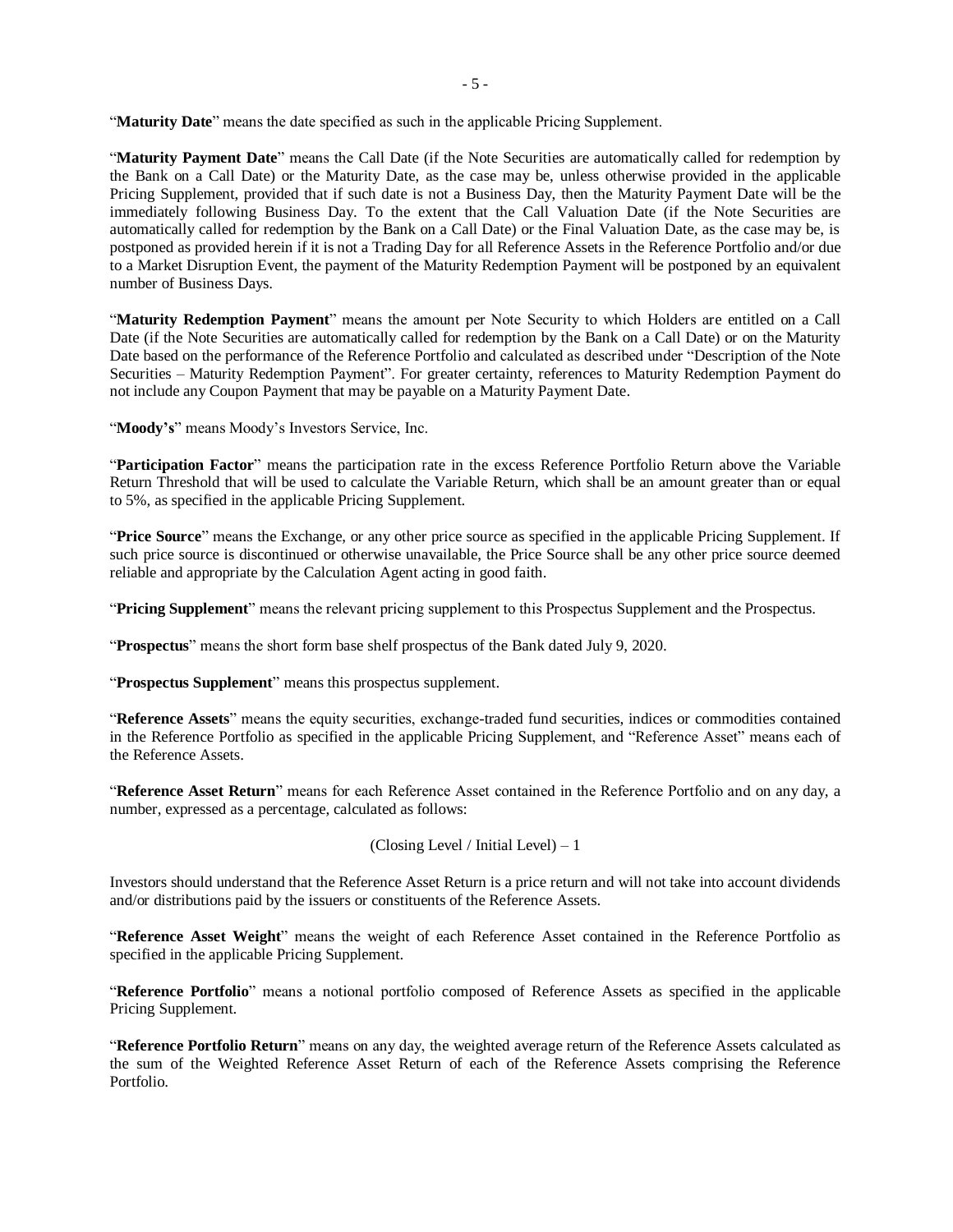"**Reimbursement Under Special Circumstances**" has the meaning ascribed thereto under "Description of the Note Securities – Reimbursement Under Special Circumstances and Payment" in the Prospectus.

"**S&P**" means Standard & Poor's Ratings Services, a division of The McGraw-Hill Companies, Inc.

"**Second Nearby Futures Contract**" means the Futures Contract with the second closest settlement date.

"**Settlement Price**" means the agreed upon price at which to purchase and sell a specified type and quantity of a commodity.

"**Special Reimbursement Date**" has the meaning ascribed thereto under "Description of the Note Securities – Reimbursement Under Special Circumstances and Payment" in the Prospectus.

"**Terms and Conditions**" has the meaning ascribed thereto under "Description of the Note Securities – Form, Registration and Transfer of Note Securities" in the Prospectus.

"**Trading Day**" means for each Reference Asset, a day on which the Closing Level is scheduled to be calculated and reported or published for that day. The occurrence of a Market Disruption Event does not, by that reason alone, qualify a day as a non-Trading Day.

"**Uncertificated Note Securities**" has the meaning ascribed thereto under "Description of the Note Securities – Form, Registration and Transfer of Note Securities" in the Prospectus.

"**Variable Return**" means on a given Call Valuation Date and the Final Valuation Date, a percentage calculated as follows:

- (i) where the Reference Portfolio Return is less than or equal to the Variable Return Threshold applicable to the given Call Valuation Date or the Final Valuation Date as specified in the applicable Pricing Supplement, the Variable Return will be equal to 0%; or
- (ii) where the Reference Portfolio Return is greater than the Variable Return Threshold applicable to the given Call Valuation Date or the Final Valuation Date as specified in the applicable Pricing Supplement, the Variable Return will be equal to the product of (i) the Participation Factor and (ii) the amount by which the Reference Portfolio Return exceeds the Variable Return Threshold.

"**Variable Return Threshold**" means the threshold, expressed as a percentage, equal to or lower than the Fixed Return, which will be used in calculating the Variable Return, as specified in the applicable Pricing Supplement.

"**Weighted Reference Asset Return**" means for each Reference Asset contained in the Reference Portfolio and on any day, the product of (i) the Reference Asset Return and (ii) the Reference Asset Weight.

"**\$**" means the relevant currency indicated in the applicable Pricing Supplement.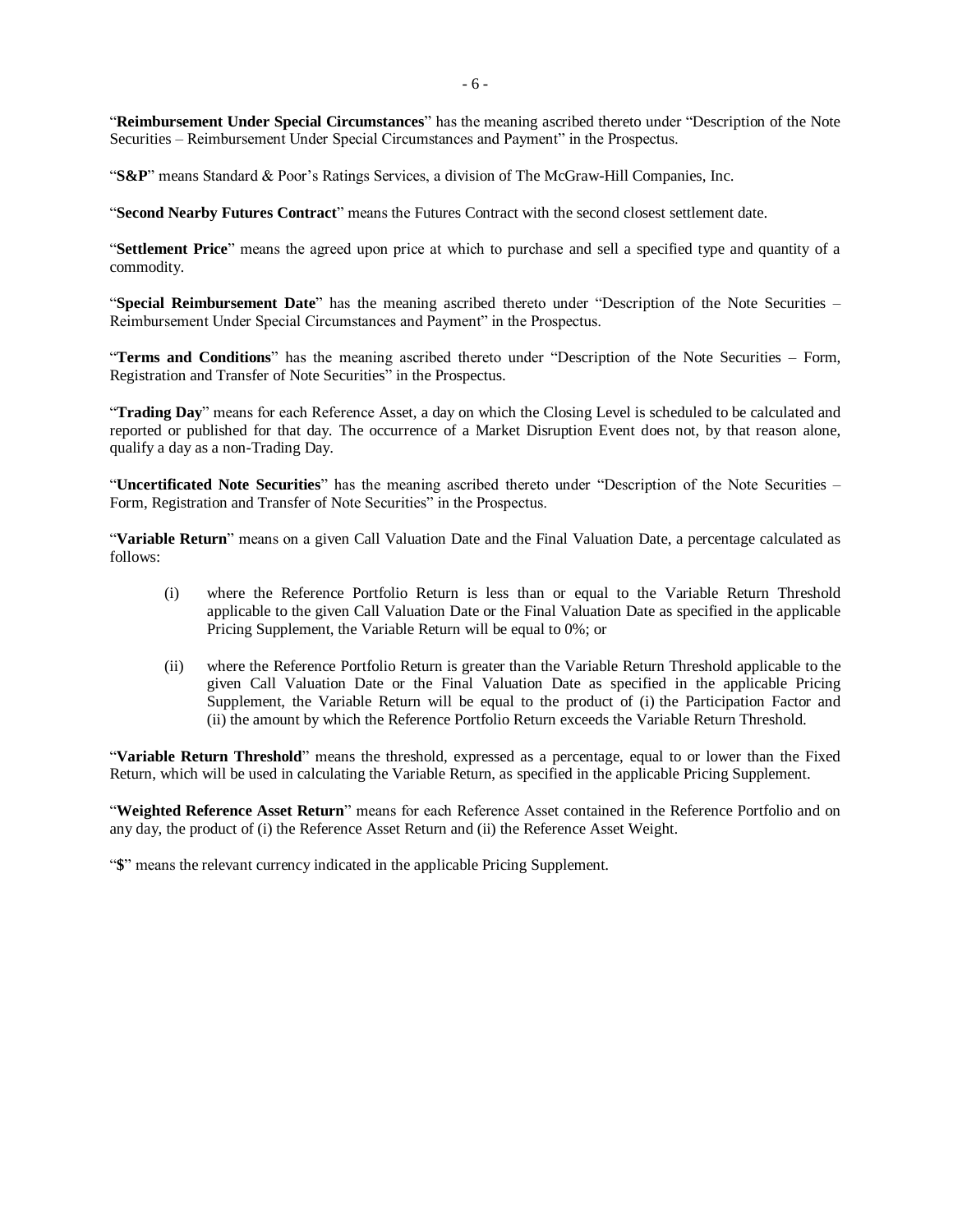# **INVESTMENT STRATEGY SUPPORTING A PURCHASE OF THE NOTE SECURITIES**

#### <span id="page-8-0"></span>**NBC Auto Callable Note Securities (No Barrier)**

You should consider a purchase of the Note Securities of this type rather than alternative investments (including a direct purchase of the Reference Assets or exposure to them) if you expect that:

- (i) the Reference Portfolio Return will be equal to or higher than the Call Threshold on at least one Call Valuation Date or on the Final Valuation Date; and
- (ii) the first time the Reference Portfolio Return is equal to or higher than the Call Threshold on any Call Valuation Date or the Final Valuation Date, the Reference Portfolio Return will not be higher than the Fixed Return applicable to the given Call Valuation Date or Final Valuation Date, as the case may be.

If your expectations of the Reference Portfolio Return differ from these, you should consider alternative investments rather than an investment in the Note Securities of this type.

# **NBC Auto Callable Note Securities (Maturity-Monitored Barrier)**

You should consider a purchase of the Note Securities of this type rather than alternative investments (including a direct purchase of the Reference Assets or exposure to them) if you expect that:

- (i) the Reference Portfolio Return will be equal to or higher than the Call Threshold on at least one Call Valuation Date or on the Final Valuation Date; and
- (ii) the first time the Reference Portfolio Return is equal to or higher than the Call Threshold on any Call Valuation Date or the Final Valuation Date, the Reference Portfolio Return will not be higher than the Fixed Return applicable to the given Call Valuation Date or Final Valuation Date, as the case may be; or
- (iii) if the Reference Portfolio Return is lower than the Call Threshold on every Call Valuation Date and on the Final Valuation Date, the Reference Portfolio Return will be equal to or higher than the Barrier on the Final Valuation Date.

If your expectations of the Reference Portfolio Return differ from these, you should consider alternative investments rather than an investment in the Note Securities of this type.

# **NBC Auto Callable Note Securities (Daily-Monitored Barrier)**

You should consider a purchase of the Note Securities of this type rather than alternative investments (including a direct purchase of the Reference Assets or exposure to them) if you expect that:

- (i) the Reference Portfolio Return will be equal to or higher than the Call Threshold on at least one Call Valuation Date or on the Final Valuation Date; and
- (ii) the first time the Reference Portfolio Return is equal to or higher than the Call Threshold on any Call Valuation Date or the Final Valuation Date, the Reference Portfolio Return will not be higher than the Fixed Return applicable to the given Call Valuation Date or Final Valuation Date, as the case may be; or
- (iii) if the Reference Portfolio Return is lower than the Call Threshold on every Call Valuation Date and on the Final Valuation Date, the Reference Portfolio Return will be equal to or higher than the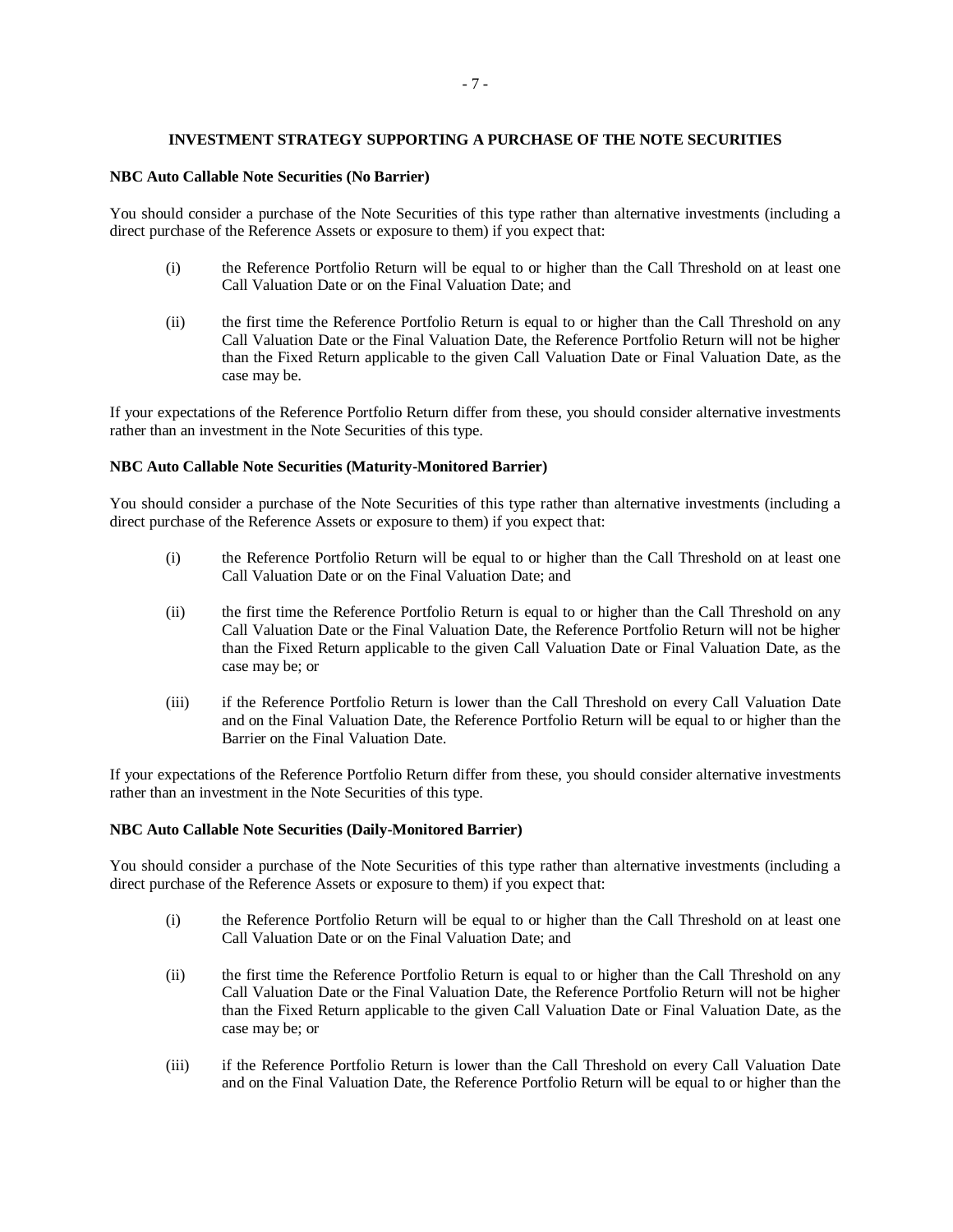Barrier on all days during the Barrier Measurement Period. For greater certainty, on any day, the Reference Asset Returns are calculated using the Closing Level.

If your expectations of the Reference Portfolio Return differ from these, you should consider alternative investments rather than an investment in the Note Securities of this type.

# **NBC Auto Callable Note Securities (Buffered)**

You should consider a purchase of the Note Securities of this type rather than alternative investments (including a direct purchase of the Reference Assets or exposure to them) if you expect that:

- (i) the Reference Portfolio Return will be equal to or higher than the Call Threshold on at least one Call Valuation Date or on the Final Valuation Date; and
- (ii) the first time the Reference Portfolio Return is equal to or higher than the Call Threshold on any Call Valuation Date or the Final Valuation Date, the Reference Portfolio Return will not be higher than the Fixed Return applicable to the given Call Valuation Date or Final Valuation Date, as the case may be; or
- (iii) if the Reference Portfolio Return is lower than the Call Threshold on every Call Valuation Date and on the Final Valuation Date, the Reference Portfolio Return will be equal to or higher than the Barrier on the Final Valuation Date.

If your expectations of the Reference Portfolio Return differ from these, you should consider alternative investments rather than an investment in the Note Securities of this type.

# <span id="page-9-0"></span>**NBC Auto Callable Note Securities (Geared Buffer)**

You should consider a purchase of the Note Securities of this type rather than alternative investments (including a direct purchase of the Reference Assets or exposure to them) if you expect that:

- (i) the Reference Portfolio Return will be equal to or higher than the Call Threshold on at least one Call Valuation Date or on the Final Valuation Date; and
- (ii) the first time the Reference Portfolio Return is equal to or higher than the Call Threshold on any Call Valuation Date or the Final Valuation Date, the Reference Portfolio Return will not be higher than the Fixed Return applicable to the given Call Valuation Date or Final Valuation Date, as the case may be; or
- (iii) if the Reference Portfolio Return is lower than the Call Threshold on every Call Valuation Date and on the Final Valuation Date, the Reference Portfolio Return will be equal to or higher than the Barrier on the Final Valuation Date.

If your expectations of the Reference Portfolio Return differ from these, you should consider alternative investments rather than an investment in the Note Securities of this type.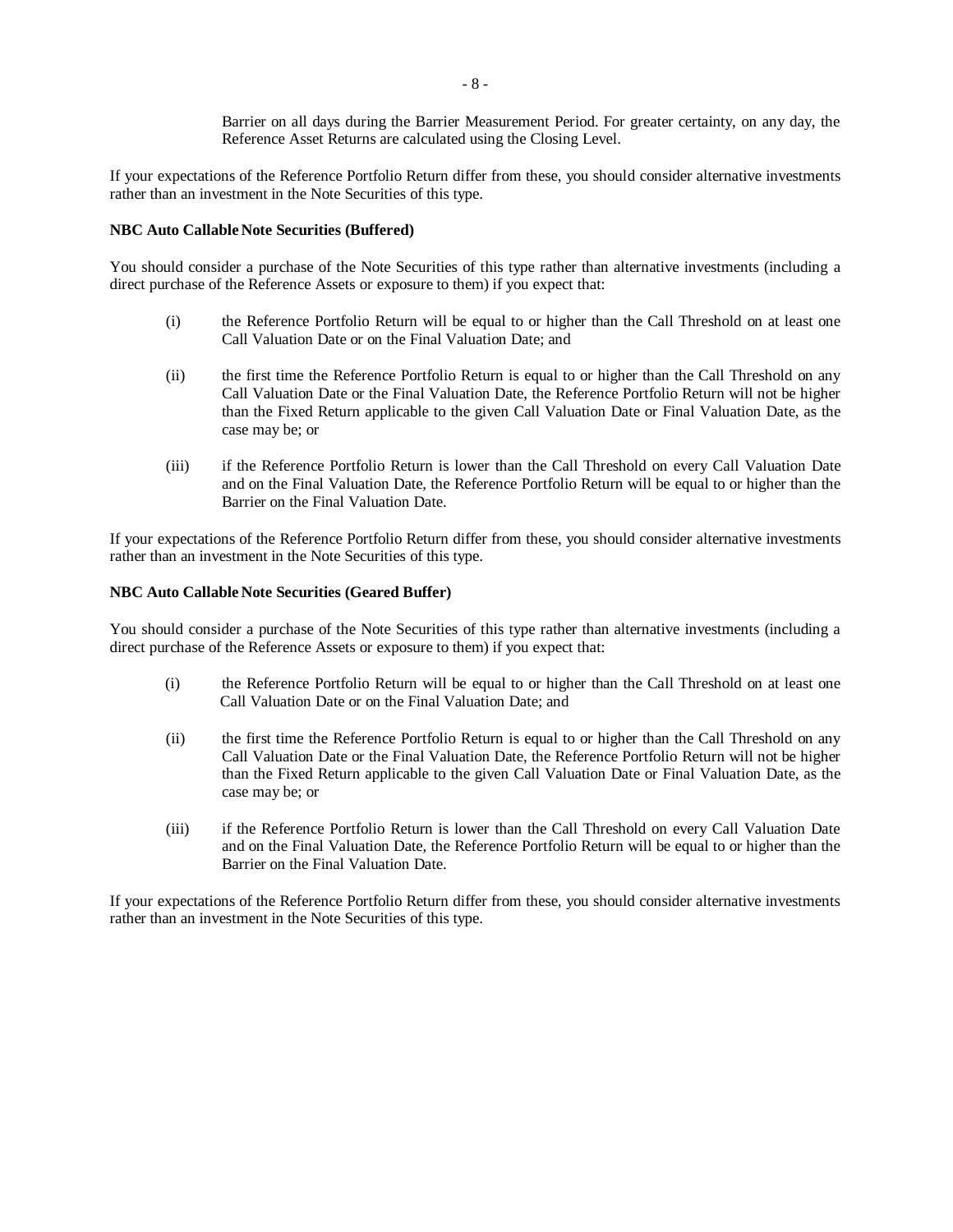#### **NBC Auto Callable Note Securities (Maturity-Monitored Barrier Plus)**

You should consider a purchase of the Note Securities of this type rather than alternative investments (including a direct purchase of the Reference Assets or exposure to them) if you expect that:

- (i) the Reference Portfolio Return will be equal to or higher than the Coupon Payment Threshold on the Coupon Payment Valuation Dates; and
- (ii) the Reference Portfolio Return will be equal to or higher than the Call Threshold on at least one Call Valuation Date or on the Final Valuation Date; and
- (iii) the first time the Reference Portfolio Return is equal to or higher than the Call Threshold on any Call Valuation Date or the Final Valuation Date, the Reference Portfolio Return will not be higher than the Fixed Return applicable to the given Call Valuation Date or Final Valuation Date, as the case may be; or
- (iv) if the Reference Portfolio Return is lower than the Call Threshold on every Call Valuation Date and on the Final Valuation Date, the Reference Portfolio Return will be equal to or higher than the Barrier on the Final Valuation Date.

If your expectations of the Reference Portfolio Return differ from these, you should consider alternative investments rather than an investment in the Note Securities of this type.

# **SUITABILITY OF THE NOTE SECURITIES FOR INVESTORS**

#### **NBC Auto Callable Note Securities (No Barrier)**

The Note Securities of this type are not suitable for all investors. In determining whether the Note Securities are a suitable investment for you please consider that:

- (i) the Note Securities provide no protection for your original principal investment and if the Reference Portfolio Return is lower than the Call Threshold on every Call Valuation Date and on the Final Valuation Date and is negative on the Final Valuation Date, you will receive an amount which is less than your original principal investment on the Maturity Payment Date;
- (ii) your Note Securities will be redeemed automatically prior to the Maturity Date if on any Call Valuation Date the Reference Portfolio Return is equal to or higher than the Call Threshold;
- (iii) any positive Reference Portfolio Return in excess of the Variable Return Threshold on either a Call Valuation Date or the Final Valuation Date will be multiplied by a Participation Factor which will result in a Holder receiving less than 100% of that excess amount, as the case may be;
- (iv) your investment strategy should be consistent with the investment features of the Note Securities;
- (v) your investment time horizon should correspond with the term of the Note Securities; and
- (vi) your investment will be subject to the risk factors summarized in the section "Risk Factors" in this Prospectus Supplement, the Prospectus and the applicable Pricing Supplement.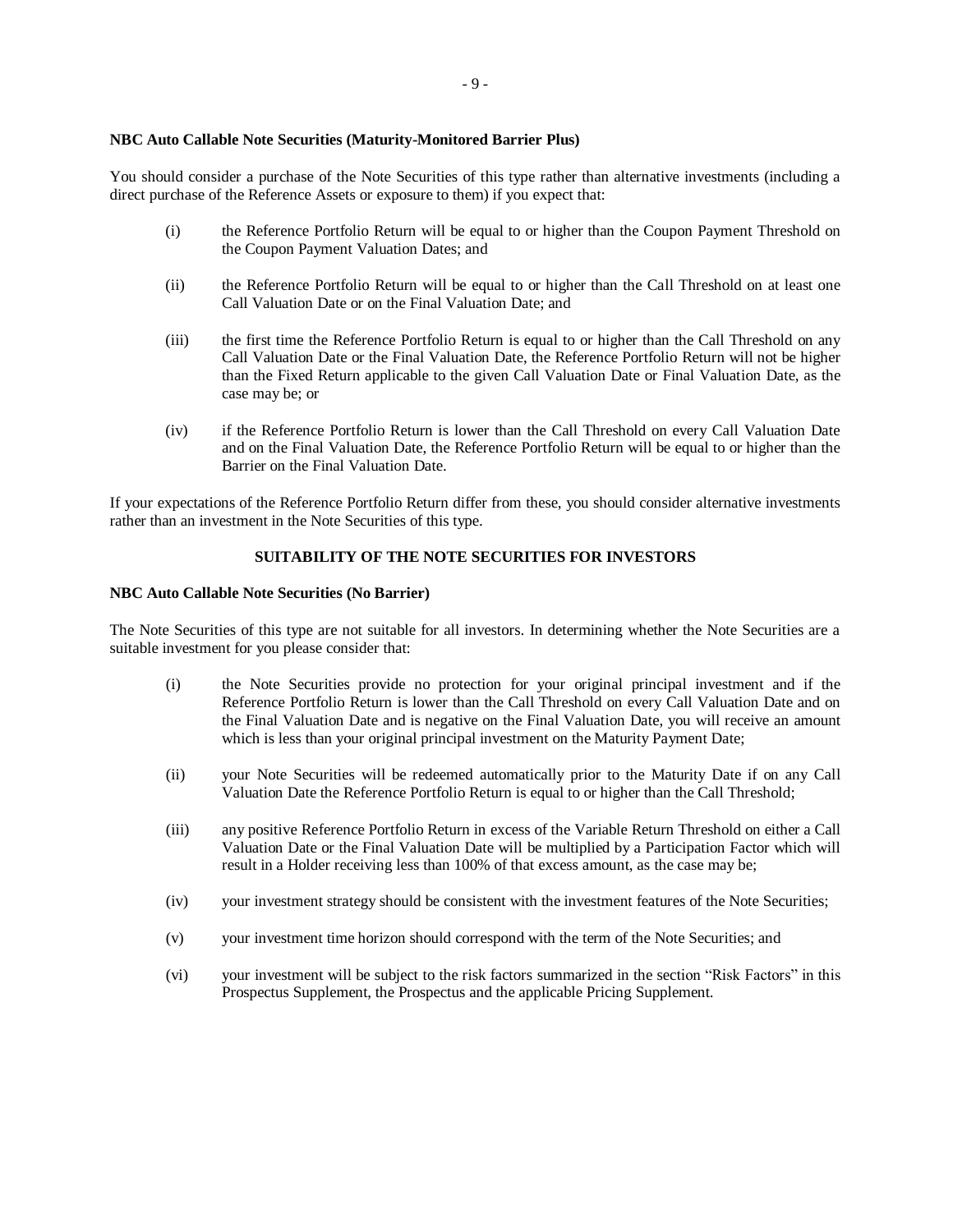#### **NBC Auto Callable Note Securities (Maturity-Monitored Barrier)**

The Note Securities of this type are not suitable for all investors. In determining whether the Note Securities are a suitable investment for you please consider that:

- (i) the Note Securities provide no protection for your original principal investment and if the Reference Portfolio Return is lower than the Call Threshold on every Call Valuation Date and is lower than the Barrier on the Final Valuation Date, you will receive an amount which is less than your original principal investment on the Maturity Payment Date;
- (ii) your Note Securities will be redeemed automatically prior to the Maturity Date if on any Call Valuation Date the Reference Portfolio Return is equal to or higher than the Call Threshold;
- (iii) any positive Reference Portfolio Return in excess of the Variable Return Threshold on either a Call Valuation Date or the Final Valuation Date will be multiplied by a Participation Factor which will result in a Holder receiving less than 100% of that excess amount, as the case may be;
- (iv) your investment strategy should be consistent with the investment features of the Note Securities;
- (v) your investment time horizon should correspond with the term of the Note Securities; and
- (vi) your investment will be subject to the risk factors summarized in the section "Risk Factors" in this Prospectus Supplement, the Prospectus and the applicable Pricing Supplement.

#### **NBC Auto Callable Note Securities (Daily-Monitored Barrier)**

The Note Securities of this type are not suitable for all investors. In determining whether the Note Securities are a suitable investment for you please consider that:

- (i) the Note Securities provide no protection for your original principal investment and if the Reference Portfolio Return is lower than the Call Threshold on every Call Valuation Date and on the Final Valuation Date, is negative on the Final Valuation Date and the Reference Portfolio Return falls below the Barrier on any day during the Barrier Measurement Period, you will receive an amount which is less than your original principal investment on the Maturity Payment Date;
- (ii) your Note Securities will be redeemed automatically prior to the Maturity Date if on any Call Valuation Date the Reference Portfolio Return is equal to or higher than the Call Threshold;
- (iii) any positive Reference Portfolio Return in excess of the Variable Return Threshold on either a Call Valuation Date or the Final Valuation Date will be multiplied by a Participation Factor which will result in a Holder receiving less than 100% of that excess amount, as the case may be;
- (iv) your investment strategy should be consistent with the investment features of the Note Securities;
- (v) your investment time horizon should correspond with the term of the Note Securities; and
- (vi) your investment will be subject to the risk factors summarized in the section "Risk Factors" in this Prospectus Supplement, the Prospectus and the applicable Pricing Supplement.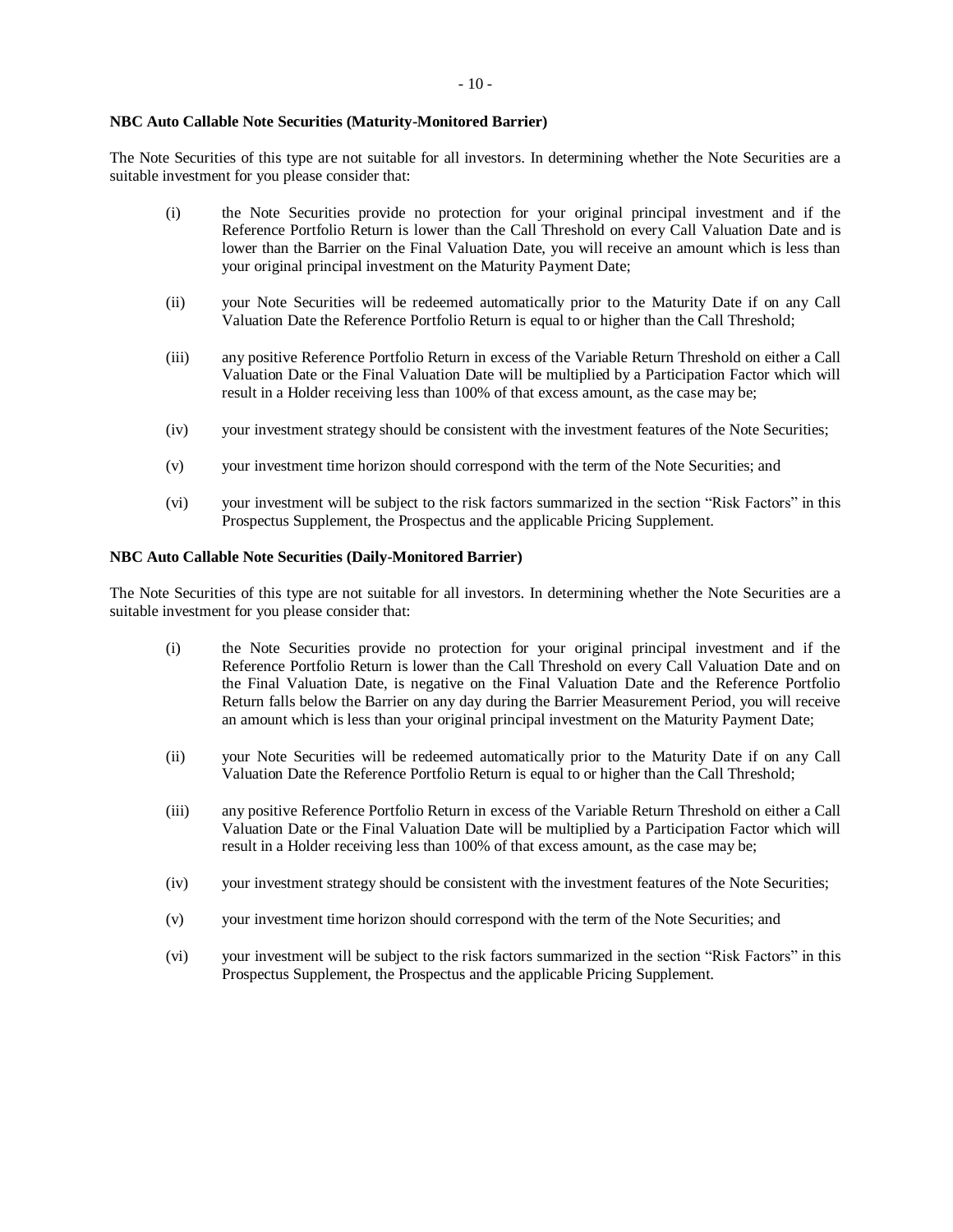#### **NBC Auto Callable Note Securities (Buffered)**

The Note Securities of this type are not suitable for all investors. In determining whether the Note Securities are a suitable investment for you please consider that:

- (i) the Note Securities provide limited protection for your original principal investment and if the Reference Portfolio Return is lower than the Call Threshold on every Call Valuation Date and is lower than the Barrier on the Final Valuation Date, you will receive an amount which is less than your original principal investment on the Maturity Payment Date even considering the Buffer;
- (ii) your Note Securities will be redeemed automatically prior to the Maturity Date if on any Call Valuation Date the Reference Portfolio Return is equal to or higher than the Call Threshold;
- (iii) any positive Reference Portfolio Return in excess of the Variable Return Threshold on either a Call Valuation Date or the Final Valuation Date will be multiplied by a Participation Factor which will result in a Holder receiving less than 100% of that excess amount, as the case may be;
- (iv) your investment strategy should be consistent with the investment features of the Note Securities;
- (v) your investment time horizon should correspond with the term of the Note Securities; and
- (vi) your investment will be subject to the risk factors summarized in the section "Risk Factors" in this Prospectus Supplement, the Prospectus and the applicable Pricing Supplement.

# <span id="page-12-0"></span>**NBC Auto Callable Note Securities (Geared Buffer)**

The Note Securities of this type are not suitable for all investors. In determining whether the Note Securities are a suitable investment for you please consider that:

- (i) the Note Securities provide limited protection for your original principal investment and if the Reference Portfolio Return is lower than the Call Threshold on every Call Valuation Date and is lower than the Barrier on the Final Valuation Date, you will receive an amount which is less than your original principal investment on the Maturity Payment Date;
- (ii) in a scenario where the Reference Portfolio Return is lower than the Barrier on the Final Valuation Date, the impact of the negative Reference Portfolio Return after application of the Buffer will be amplified by the Downside Participation Factor;
- (iii) your Note Securities will be redeemed automatically prior to the Maturity Date if on any Call Valuation Date the Reference Portfolio Return is equal to or higher than the Call Threshold;
- (iv) any positive Reference Portfolio Return in excess of the Variable Return Threshold on either a Call Valuation Date or the Final Valuation Date will be multiplied by a Participation Factor which will result in a Holder receiving less than 100% of that excess amount, as the case may be;
- (v) your investment strategy should be consistent with the investment features of the Note Securities;
- (vi) your investment time horizon should correspond with the term of the Note Securities; and
- (vii) your investment will be subject to the risk factors summarized in the section "Risk Factors" in this Prospectus Supplement, the Prospectus and the applicable Pricing Supplement.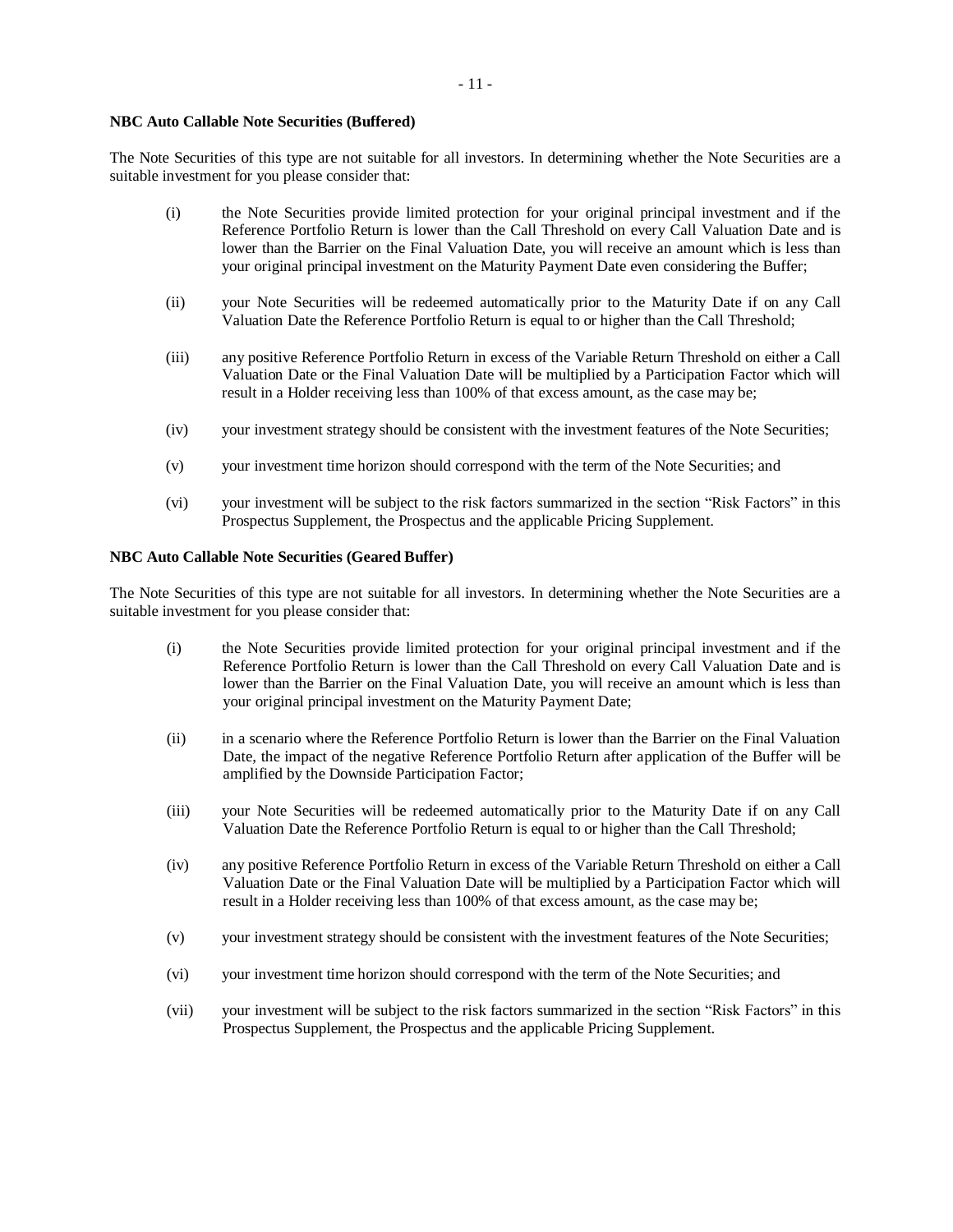# **NBC Auto Callable Note Securities (Maturity-Monitored Barrier Plus)**

The Note Securities of this type are not suitable for all investors. In determining whether the Note Securities are a suitable investment for you please consider that:

- (i) the Note Securities provide no guaranteed Coupon Payments and if the Reference Portfolio Return is lower than the Coupon Payment Threshold on a Coupon Payment Valuation Date, you will receive no Coupon Payment on the related Coupon Payment Date, and you will receive no Coupon Payments over the term of the Note Securities if this occurs on all Coupon Payment Valuation Dates;
- (ii) the Note Securities provide no protection for your original principal investment and if (i) the Reference Portfolio Return is lower than the Call Threshold on every Call Valuation Date and is lower than the Barrier on the Final Valuation Date, and (ii) the sum of the resulting Maturity Redemption Payment and the aggregate Coupon Payments paid during the term of the Note Securities is less than the Principal Amount, you will receive an amount which is less than your original principal investment over the term of the Note Securities;
- (iii) your Note Securities will be redeemed automatically prior to the Maturity Date if on any Call Valuation Date the Reference Portfolio Return is equal to or higher than the Call Threshold;
- (iv) any positive Reference Portfolio Return in excess of the Variable Return Threshold on either a Call Valuation Date or the Final Valuation Date will be multiplied by a Participation Factor which will result in a Holder receiving less than 100% of that excess amount, as the case may be;
- (v) your investment strategy should be consistent with the investment features of the Note Securities;
- (vi) your investment time horizon should correspond with the term of the Note Securities; and
- (vii) your investment will be subject to the risk factors summarized in the section "Risk Factors" in this Prospectus Supplement, the Prospectus and the applicable Pricing Supplement.

# **DESCRIPTION OF THE NOTE SECURITIES**

The following is a summary of the material attributes and characteristics of the Note Securities not otherwise specified in the Prospectus or the applicable Pricing Supplement, and is entirely qualified by and subject to the Global Note or the Terms and Conditions, as the case may be, for the Note Securities, which contains the full text of such attributes and characteristics. The applicable Pricing Supplement in relation to any particular offering of Note Securities may specify other terms and conditions which will, to the extent so specified or to the extent inconsistent with the following conditions, replace or modify the following conditions for the purposes of such Note Securities.

# **Types of Note Securities Offered**

There are six types of NBC Auto Callable Note Securities that may be offered hereunder:

- (i) NBC Auto Callable Note Securities (No Barrier);
- (ii) NBC Auto Callable Note Securities (Maturity-Monitored Barrier);
- (iii) NBC Auto Callable Note Securities (Daily-Monitored Barrier);
- (iv) NBC Auto Callable Note Securities (Buffered);
- (v) NBC Auto Callable Note Securities (Geared Buffer); and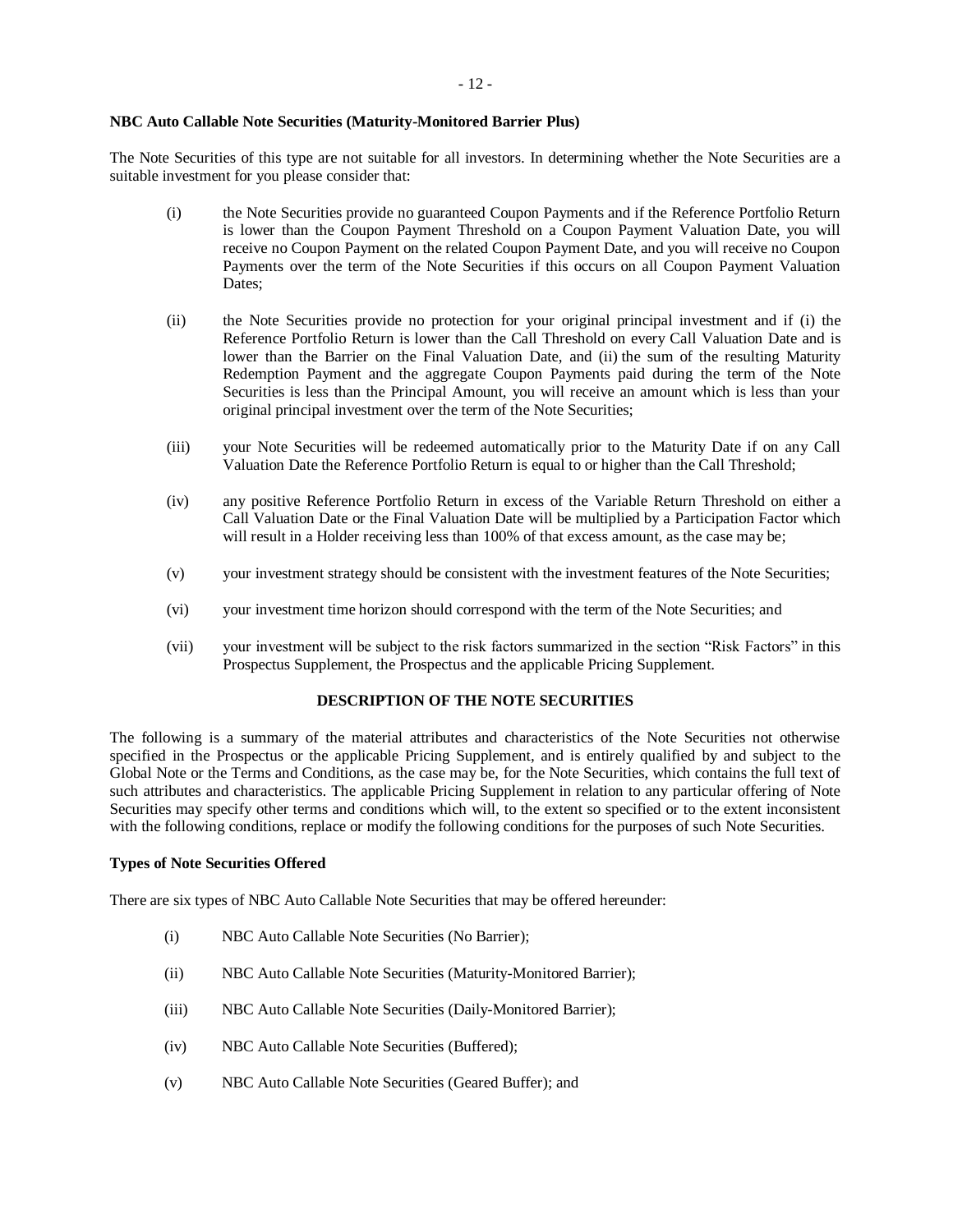(vi) NBC Auto Callable Note Securities (Maturity-Monitored Barrier Plus).

The relevant type of Note Securities offered will be specified in the applicable Pricing Supplement. A description of the Maturity Redemption Payment under each type of NBC Auto Callable Note Securities is contained below under "Description of the Note Securities – Maturity Redemption Payment".

# **Reference Portfolio**

Payments at maturity of Note Securities will be linked to the performance of the Reference Portfolio which shall be composed of one or more Reference Assets. The exact composition of the Reference Portfolio will be specified in the applicable Pricing Supplement.

# **Reference Assets**

The Reference Assets shall be equity securities, exchange-traded fund securities, in all cases listed and traded on a stock exchange or trading system, publicly available indices or commodities. The exact Reference Assets contained in the Reference Portfolio will be specified in the applicable Pricing Supplement.

Investors should understand that the Reference Asset Return is a price return and will not take into account dividends and/or distributions paid by the issuers or constituents of the Reference Assets.

The Reference Portfolio may be composed of several types of asset classes, being equity securities, exchange-traded fund securities, indices and commodities. As such, equity securities will constitute Reference Shares for the purpose of the Prospectus; securities of the exchange-traded funds will constitute Reference Units and exchange-traded funds will constitute Reference Funds for the purpose of the Prospectus; indices will constitute Reference Indices for the purpose of the Prospectus; and commodities will constitute Reference Commodities for the purpose of the Prospectus.

Moreover, the Note Securities will be subject to the adjustment provisions under "Description of the Note Securities – Extraordinary Events affecting Equity Linked Note Securities" with respect to the Reference Assets in the form of Reference Shares and the risk factors applicable to Equity Linked Note Securities described in the Prospectus will be relevant to the Note Securities. In addition, the Note Securities will be subject to the adjustment provisions under "Description of the Note Securities – Extraordinary Events affecting Fund Linked Note Securities" with respect to the Reference Assets in the form of Reference Units and the risk factors applicable to Fund Linked Note Securities described in the Prospectus will be relevant to the Note Securities. Furthermore, the Note Securities will be subject to the adjustment provisions under "Description of the Note Securities – Extraordinary Events affecting Index Linked Note Securities" with respect to the Reference Assets in the form of Reference Indices and the risk factors applicable to Index Linked Note Securities described in the Prospectus will be relevant to the Note Securities. Lastly, the Note Securities will be subject to the adjustment provisions under "Description of the Note Securities – Extraordinary Events affecting Commodity Linked Note Securities" with respect to Reference Assets in the form of Reference Commodities and the risk factors applicable to Commodity Linked Note Securities described in the Prospectus will be relevant to such Note Securities.

# **No Interest or Payment Prior to Maturity**

Except with respect to the NBC Auto Callable Note Securities (Maturity-Monitored Barrier Plus), the Note Securities will not pay any interest or any other amount prior to maturity. See "Description of the Note Securities – Reimbursement Under Special Circumstances and Payment" in the Prospectus.

# **Coupon Payments**

During the term of the NBC Auto Callable Note Securities (Maturity-Monitored Barrier Plus), Holders will be entitled to receive Coupon Payments in the amounts and on the dates specified in the applicable Pricing Supplement provided the Reference Portfolio Return is equal to or higher than the Coupon Payment Threshold on the applicable Coupon Payment Valuation Date.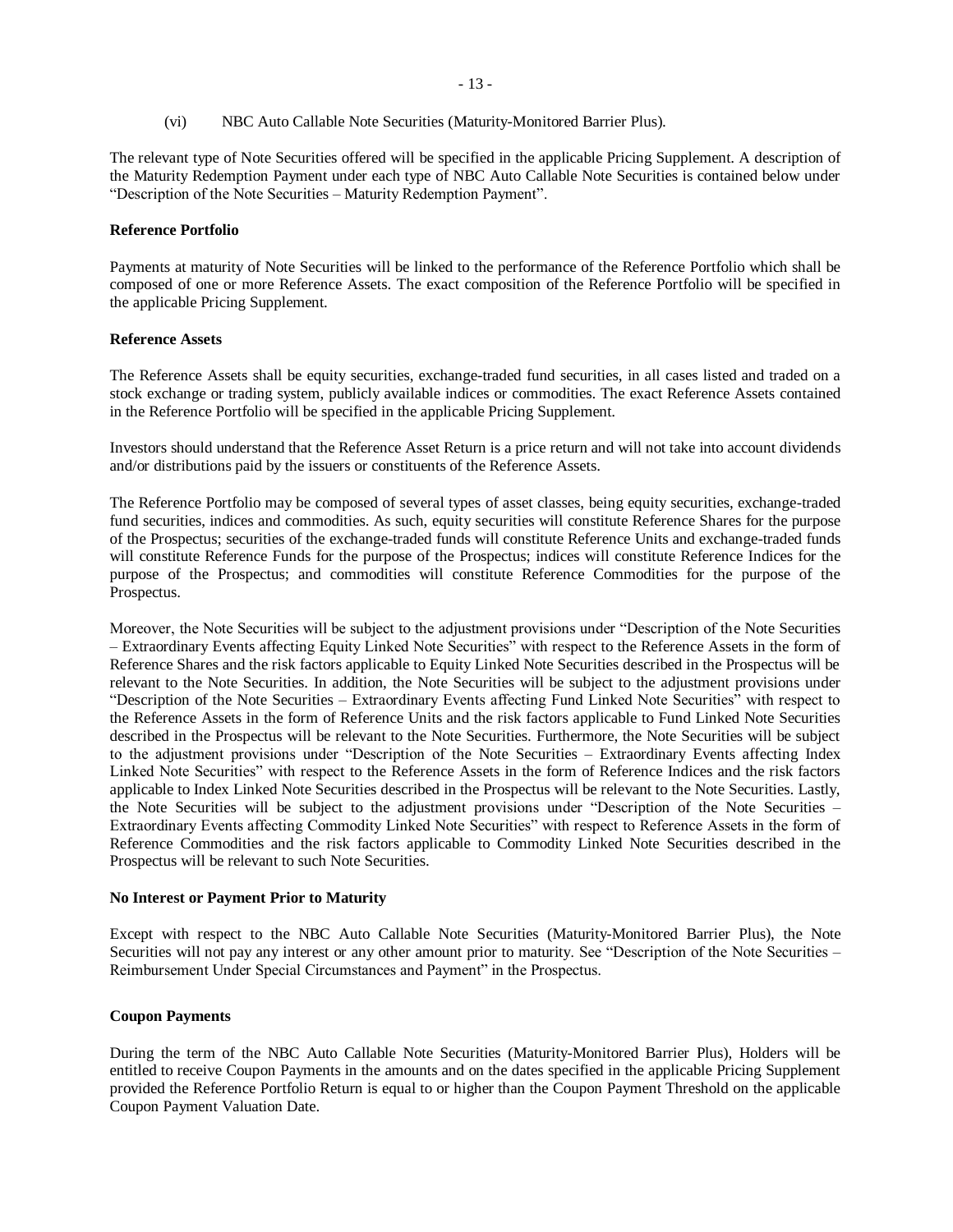#### **Maturity Redemption Payment**

On the Maturity Payment Date, Holders will be entitled to receive a Maturity Redemption Payment that will depend on the performance of the Reference Portfolio over the term of the Note Securities.

#### *NBC Auto Callable Note Securities (No Barrier)*

The Maturity Redemption Payment per Note Security for NBC Auto Callable Note Securities (No Barrier) will be as follows:

- (i) if the Reference Portfolio Return is equal to or higher than the Call Threshold on a Call Valuation Date, the Note Securities will be automatically called on the applicable Call Date and the Maturity Redemption Payment will be equal to  $$100 \times [1 +$  Fixed Return applicable to the given Call Valuation Date + Variable Return]; or
- (ii) if the Note Securities are not automatically called and the Reference Portfolio Return is equal to or higher than the Call Threshold on the Final Valuation Date, the Maturity Redemption Payment will be equal to  $$100 x [1 + Fixed Return applicable to the Final Valuation Date + Variable Return];$  or
- (iii) if the Note Securities are not automatically called and the Reference Portfolio Return is lower than the Call Threshold but is positive on the Final Valuation Date, the Maturity Redemption Payment will be equal to \$100; or
- (iv) if the Note Securities are not automatically called and the Reference Portfolio Return is lower than the Call Threshold and is nil or negative on the Final Valuation Date, the Maturity Redemption Payment will be equal to  $$100 \times [1 + \text{Reference Portfolio Return}]$ .

Investors should understand from the foregoing that they will be entitled to a single payment under the Note Securities on either the Maturity Date or a Call Date. If the Note Securities are automatically called, the investment in the Note Securities will terminate as of the applicable Call Date and as such, Holders will receive the Maturity Redemption Payment applicable to such Call Date and not the Maturity Redemption Payment that they would have otherwise been entitled to on a subsequent Call Date or on the Maturity Date if the Note Securities had not been called.

Notwithstanding the foregoing, the Maturity Redemption Payment will be subject to a minimum of 1% of the Principal Amount.

The Maturity Redemption Payment will be calculated using the formula set out above in this section. The following graph is based on the assumption the Note Securities have not been called on a Call Date and illustrates how the Maturity Redemption Payment is affected by the Reference Portfolio Return on the Final Valuation Date. This graph illustrates the relationship between the Reference Portfolio Return, the Call Threshold, a hypothetical Variable Return Threshold, a hypothetical Participation Factor and the Maturity Redemption Payment. The Participation Factor, as specified in the applicable Pricing Supplement, will impact the slope of the Maturity Redemption Payment when the Reference Portfolio Return is higher than the Variable Return Threshold on the Final Valuation Date. This graph must be read with the features specified in the relevant Pricing Supplement. There can be no assurance that the Final Level for any Reference Asset will be higher than its Initial Level and there can be no assurance that the Reference Portfolio Return will be positive or equal to or higher than the Call Threshold on the Final Valuation Date.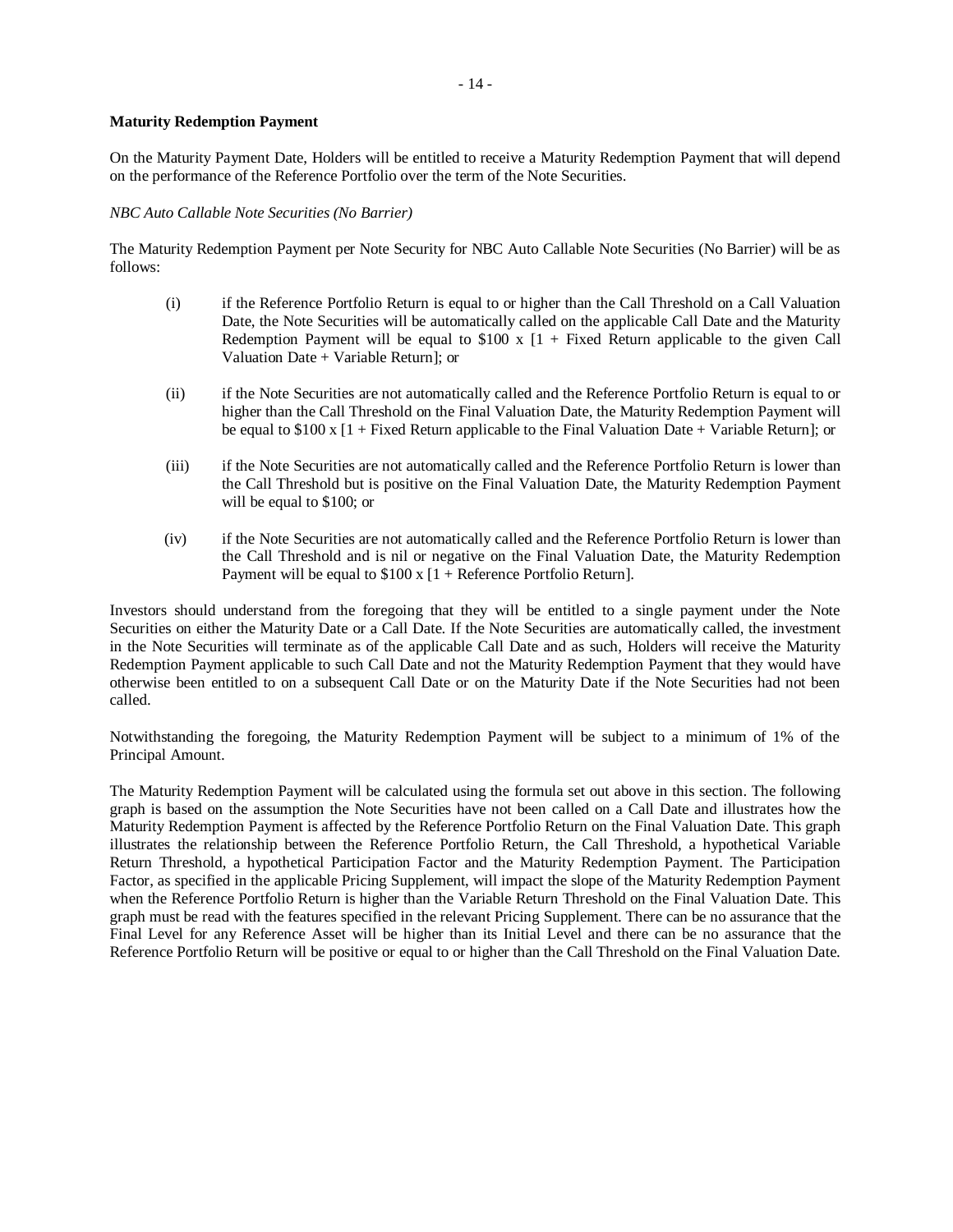

Maturity Redemption Payment

**See below under "Description of the Note Securities – Examples – NBC Auto Callable Note Securities (No Barrier)" for examples of how the Maturity Redemption Payment will be calculated**.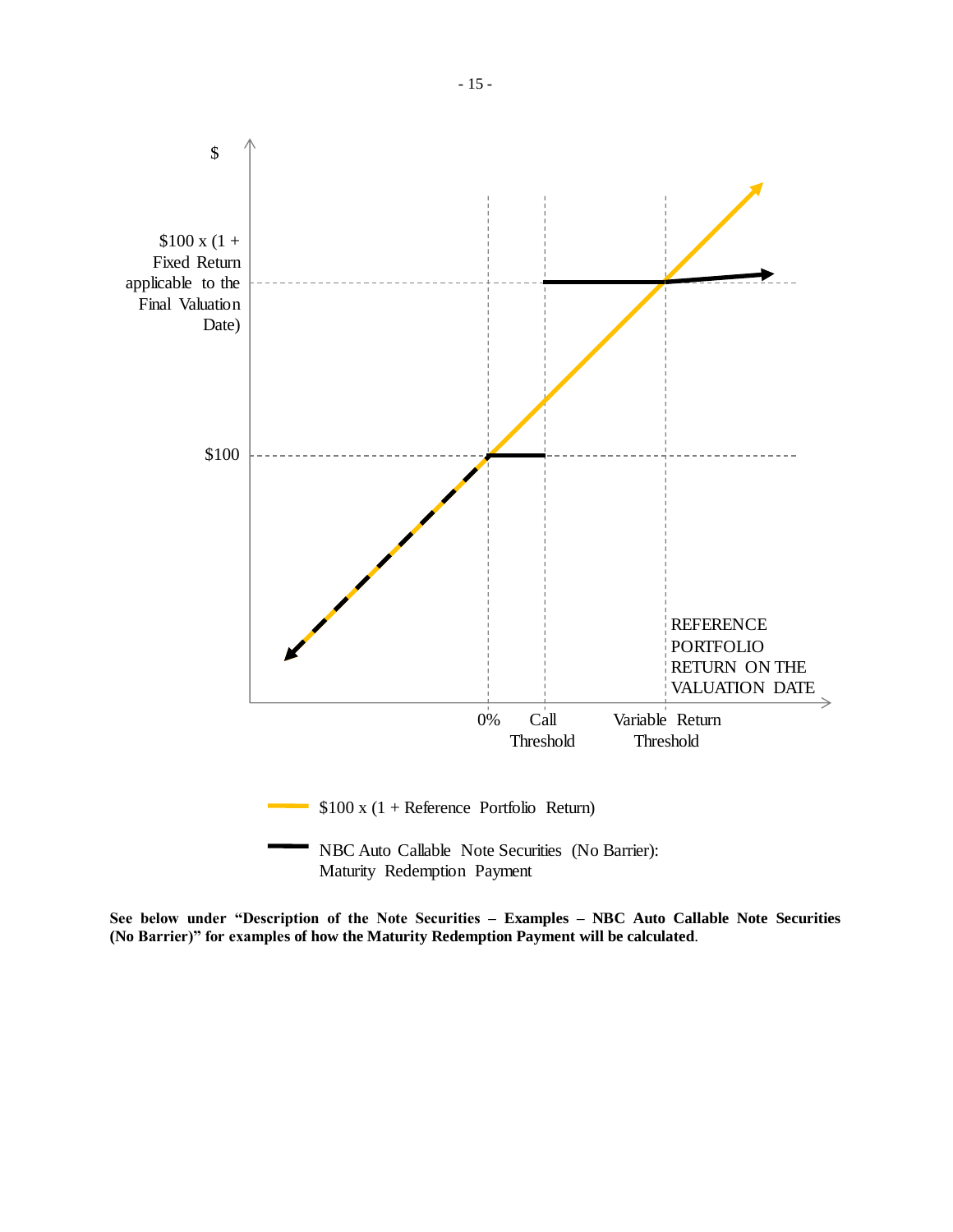# *NBC Auto Callable Note Securities (Maturity-Monitored Barrier)*

The Maturity Redemption Payment per Note Security for NBC Auto Callable Note Securities (Maturity-Monitored Barrier) will be as follows:

- (i) if the Reference Portfolio Return is equal to or higher than the Call Threshold on a Call Valuation Date, the Note Securities will be automatically called on the applicable Call Date and the Maturity Redemption Payment will be equal to  $$100 \times [1 +$  Fixed Return applicable to the given Call Valuation Date + Variable Return]; or
- (ii) if the Note Securities are not automatically called and the Reference Portfolio Return is equal to or higher than the Call Threshold on the Final Valuation Date, the Maturity Redemption Payment will be equal to \$100 x [1 + Fixed Return applicable to the Final Valuation Date + Variable Return]; or
- (iii) if the Note Securities are not automatically called and the Reference Portfolio Return is lower than the Call Threshold but equal to or higher than the Barrier on the Final Valuation Date, the Maturity Redemption Payment will be equal to \$100; or
- (iv) if the Note Securities are not automatically called and the Reference Portfolio Return is lower than the Call Threshold and is lower than the Barrier on the Final Valuation Date, the Maturity Redemption Payment will be equal to  $$100 \times [1 +$  Reference Portfolio Return].

Investors should understand from the foregoing that they will be entitled to a single payment under the Note Securities on either the Maturity Date or a Call Date. If the Note Securities are automatically called, the investment in the Note Securities will terminate as of the applicable Call Date and as such, Holders will receive the Maturity Redemption Payment applicable to such Call Date and not the Maturity Redemption Payment that they would have otherwise been entitled to on a subsequent Call Date or on the Maturity Date if the Note Securities had not been called.

Notwithstanding the foregoing, the Maturity Redemption Payment will be subject to a minimum of 1% of the Principal Amount.

The Maturity Redemption Payment will be calculated using the formula set out above in this section. The following graph is based on the assumption the Note Securities have not been called on a Call Date and illustrates how the Maturity Redemption Payment is affected by the Reference Portfolio Return on the Final Valuation Date. This graph illustrates the relationship between the Reference Portfolio Return, the Call Threshold, the Barrier, a hypothetical Variable Return Threshold, a hypothetical Participation Factor and the Maturity Redemption Payment. The Participation Factor, as specified in the applicable Pricing Supplement, will impact the slope of the Maturity Redemption Payment when the Reference Portfolio Return is higher than the Variable Return Threshold on the Final Valuation Date. This graph must be read with the features specified in the relevant Pricing Supplement. There can be no assurance that the Final Level for any Reference Asset will be higher than its Initial Level and there can be no assurance that the Reference Portfolio Return will be equal to or higher than the Call Threshold or equal to or higher than the Barrier on the Final Valuation Date.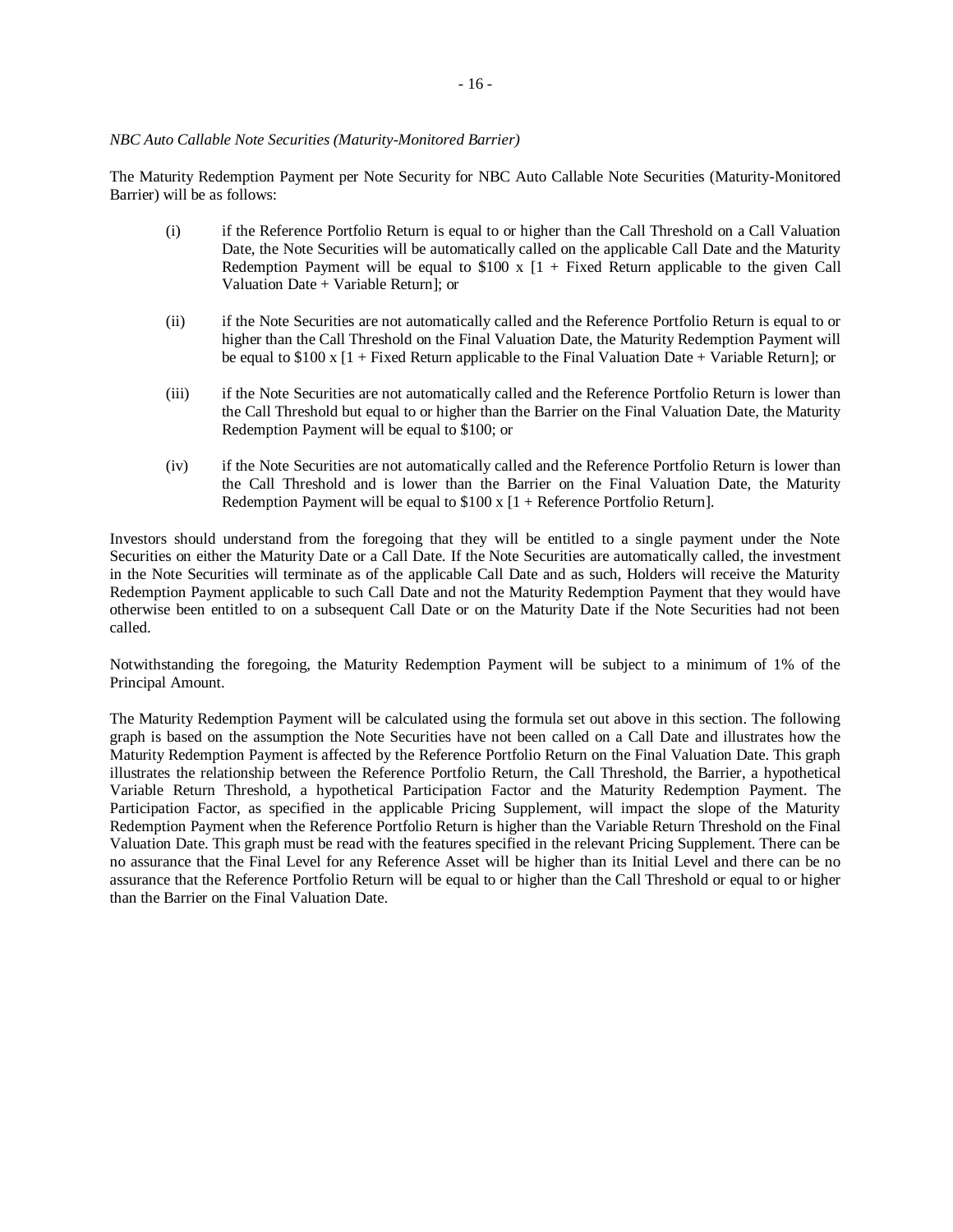

Maturity Redemption Payment

**See below under "Description of the Note Securities – Examples – NBC Auto Callable Note Securities (Maturity-Monitored Barrier)" for examples of how the Maturity Redemption Payment will be calculated**.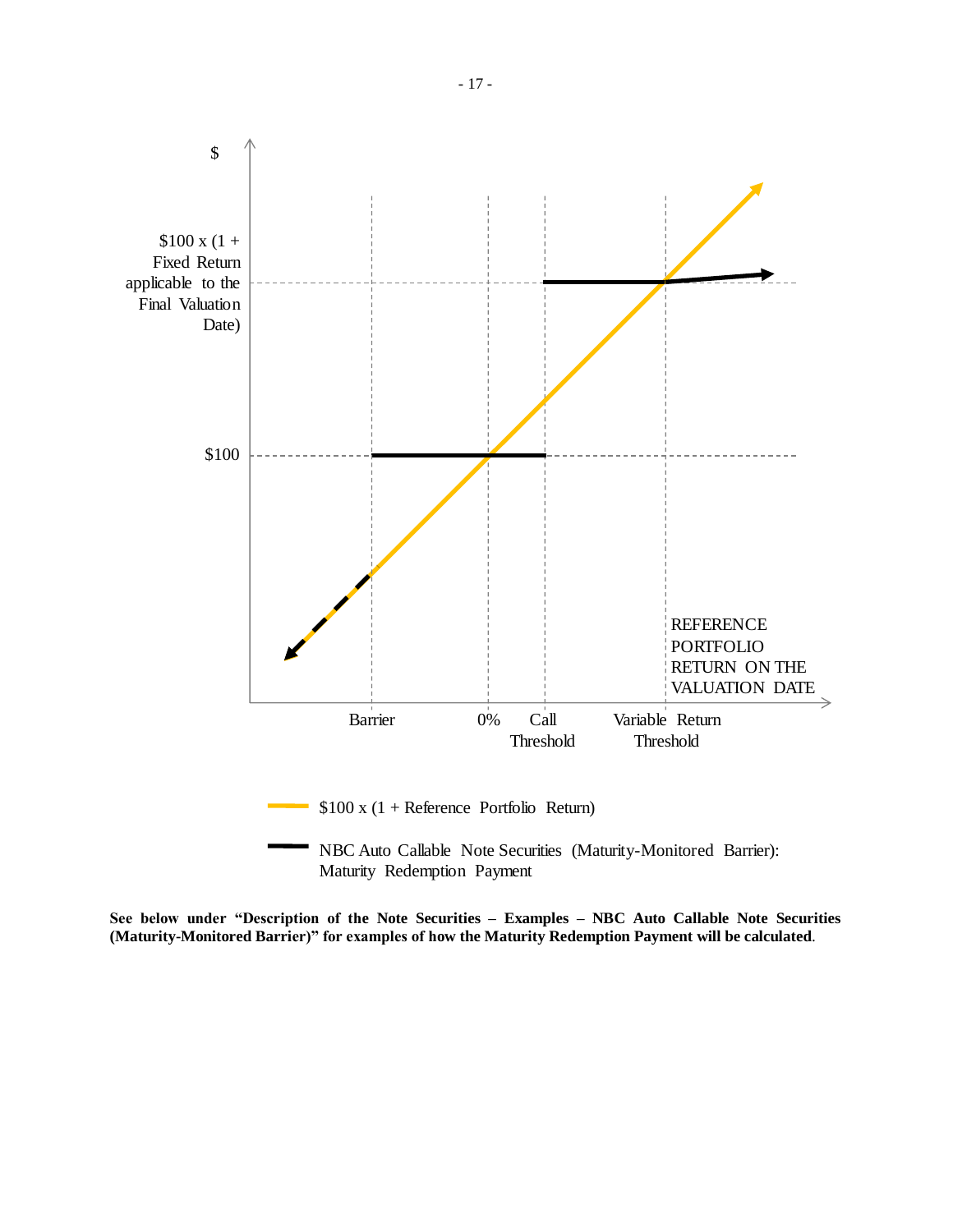# *NBC Auto Callable Note Securities (Daily-Monitored Barrier)*

The Maturity Redemption Payment per Note Security for NBC Auto Callable Note Securities (Daily-Monitored Barrier) will be as follows:

- (i) if the Reference Portfolio Return is equal to or higher than the Call Threshold on a Call Valuation Date, the Note Securities will be automatically called on the applicable Call Date and the Maturity Redemption Payment will be equal to  $$100 \times [1 +$  Fixed Return applicable to the given Call Valuation Date + Variable Return]; or
- (ii) if the Note Securities are not automatically called and the Reference Portfolio Return is equal to or higher than the Call Threshold on the Final Valuation Date, the Maturity Redemption Payment will be equal to \$100 x [1 + Fixed Return applicable to the Final Valuation Date + Variable Return]; or
- (iii) if the Note Securities are not automatically called and the Reference Portfolio Return is lower than the Call Threshold but is positive on the Final Valuation Date, the Maturity Redemption Payment will be equal to \$100; or,
- (iv) if the Note Securities are not automatically called and the Reference Portfolio Return is lower than the Call Threshold and is nil or negative on the Final Valuation Date and the Reference Portfolio Return never falls below the Barrier on any day during the Barrier Measurement Period, the Maturity Redemption Payment will be equal to \$100; or
- (v) if the Note Securities are not automatically called and the Reference Portfolio Return is lower than the Call Threshold and is nil or negative on the Final Valuation Date and the Reference Portfolio Return falls below the Barrier on any day during the Barrier Measurement Period, the Maturity Redemption Payment will be equal to  $$100 \times 11 +$  Reference Portfolio Return].

For greater certainty, for the purposes of determining if the Reference Portfolio Return has fallen below the Barrier on any day, the Reference Asset Returns used to calculate the Reference Portfolio Return are calculated using the Closing Level of the Reference Assets.

Investors should understand from the foregoing that they will be entitled to a single payment under the Note Securities on either the Maturity Date or a Call Date. If the Note Securities are automatically called, the investment in the Note Securities will terminate as of the applicable Call Date and as such, Holders will receive the Maturity Redemption Payment applicable to such Call Date and not the Maturity Redemption Payment that they would have otherwise been entitled to on a subsequent Call Date or on the Maturity Date if the Note Securities had not been called.

Notwithstanding the foregoing, the Maturity Redemption Payment will be subject to a minimum of 1% of the Principal Amount.

The Maturity Redemption Payment will be calculated using the formula set out above in this section. The following graph is based on the assumption the Note Securities have not been called on a Call Date and illustrates how the Maturity Redemption Payment is affected by the Reference Portfolio Return on the Final Valuation Date and during the Barrier Measurement Period. This graph illustrates the relationship between the Reference Portfolio Return, the Call Threshold, a hypothetical Variable Return Threshold, a hypothetical Participation Factor, the Maturity Redemption Payment and whether or not the Reference Portfolio Return falls below the Barrier on any day during the Barrier Measurement Period. The Participation Factor, as specified in the applicable Pricing Supplement, will impact the slope of the Maturity Redemption Payment when the Reference Portfolio Return is higher than the Variable Return Threshold on the Final Valuation Date. This graph must be read with the features specified in the relevant Pricing Supplement. There can be no assurance that the Final Level for any Reference Asset will be higher than its Initial Level and there can be no assurance that the Reference Portfolio Return will be positive or equal to or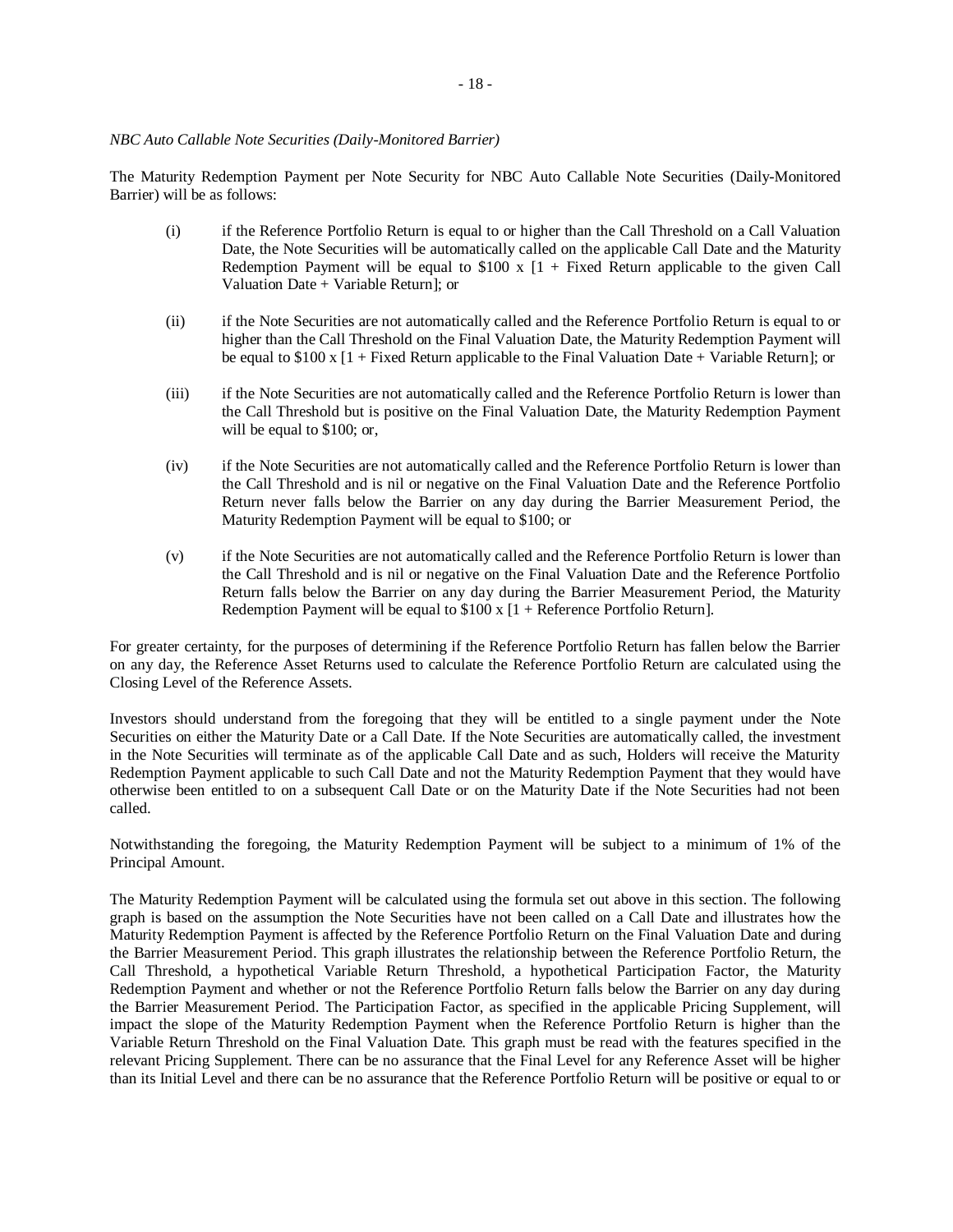higher than the Call Threshold on the Final Valuation Date or that it will not fall below the Barrier on any day during the Barrier Measurement Period.



**See below under "Description of the Note Securities – Examples – NBC Auto Callable Note Securities (Daily-Monitored Barrier)" for examples of how the Maturity Redemption Payment will be calculated**.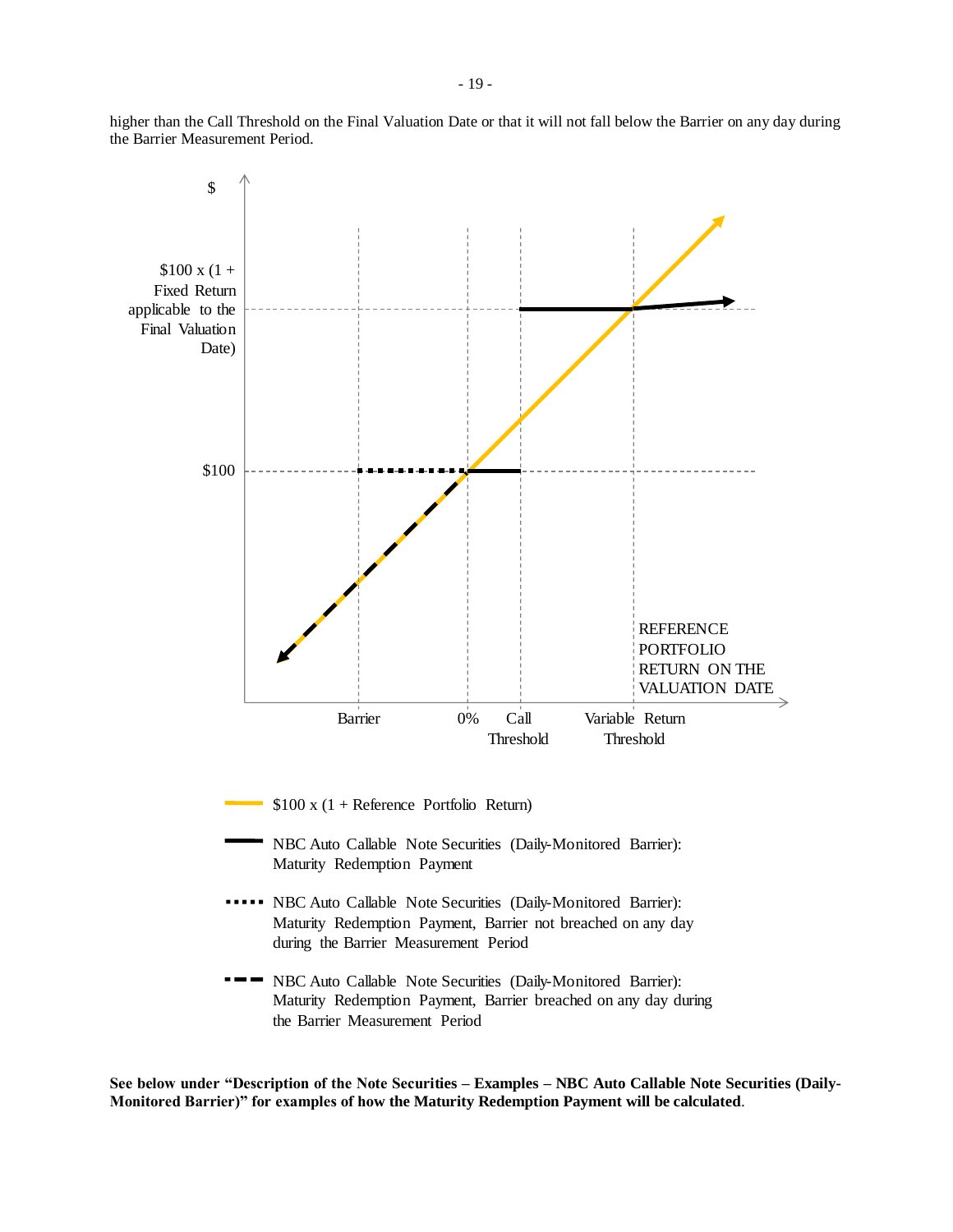# *NBCAuto Callable Note Securities (Buffered)*

The Maturity Redemption Payment per Note Security for NBC Auto Callable Note Securities (Buffered) will be as follows:

- (i) if the Reference Portfolio Return is equal to or higher than the Call Threshold on a Call Valuation Date, the Note Securities will be automatically called on the applicable Call Date and the Maturity Redemption Payment will be equal to  $$100 \times [1 +$  Fixed Return applicable to the given Call Valuation Date + Variable Return]; or
- (ii) if the Note Securities are not automatically called and the Reference Portfolio Return is equal to or higher than the Call Threshold on the Final Valuation Date, the Maturity Redemption Payment will be equal to  $$100 \times [1 + Fixed Return$  applicable to the Final Valuation Date + Variable Return]; or
- (iii) if the Note Securities are not automatically called and the Reference Portfolio Return is lower than the Call Threshold but equal to or higher than the Barrier on the Final Valuation Date, the Maturity Redemption Payment will be equal to \$100; or
- (iv) if the Note Securities are not automatically called and the Reference Portfolio Return is lower than the Call Threshold and is lower than the Barrier on the Final Valuation Date, the Maturity Redemption Payment will be equal to  $$100 \times [1 + \text{Reference Portfolio Return} + \text{Buffer}].$

Investors should understand from the foregoing that they will be entitled to a single payment under the Note Securities on either the Maturity Date or a Call Date. If the Note Securities are automatically called, the investment in the Note Securities will terminate as of the applicable Call Date and as such, Holders will receive the Maturity Redemption Payment applicable to such Call Date and not the Maturity Redemption Payment that they would have otherwise been entitled to on a subsequent Call Date or on the Maturity Date if the Note Securities had not been called.

Notwithstanding the foregoing, the Maturity Redemption Payment will be subject to a minimum of 1% of the Principal Amount even if the Buffer is less than 1%.

The Maturity Redemption Payment will be calculated using the formula set out above in this section. The following graph is based on the assumption the Note Securities have not been called on a Call Date and illustrates how the Maturity Redemption Payment is affected by the Reference Portfolio Return on the Final Valuation Date. This graph illustrates the relationship between the Reference Portfolio Return, the Call Threshold, the Barrier, the Buffer, a hypothetical Variable Return Threshold, a hypothetical Participation Factor and the Maturity Redemption Payment. The Participation Factor, as specified in the applicable Pricing Supplement, will impact the slope of the Maturity Redemption Payment when the Reference Portfolio Return is higher than the Variable Return Threshold on the Final Valuation Date. This graph must be read with the features specified in the relevant Pricing Supplement. There can be no assurance that the Final Level for any Reference Asset will be higher than its Initial Level and there can be no assurance that the Reference Portfolio Return will be equal to or higher than the Call Threshold or equal to or higher than the Barrier on the Final Valuation Date.

For greater certainty, the Barrier for NBC Auto Callable Note Securities (Buffered) is a maturity-monitored Barrier.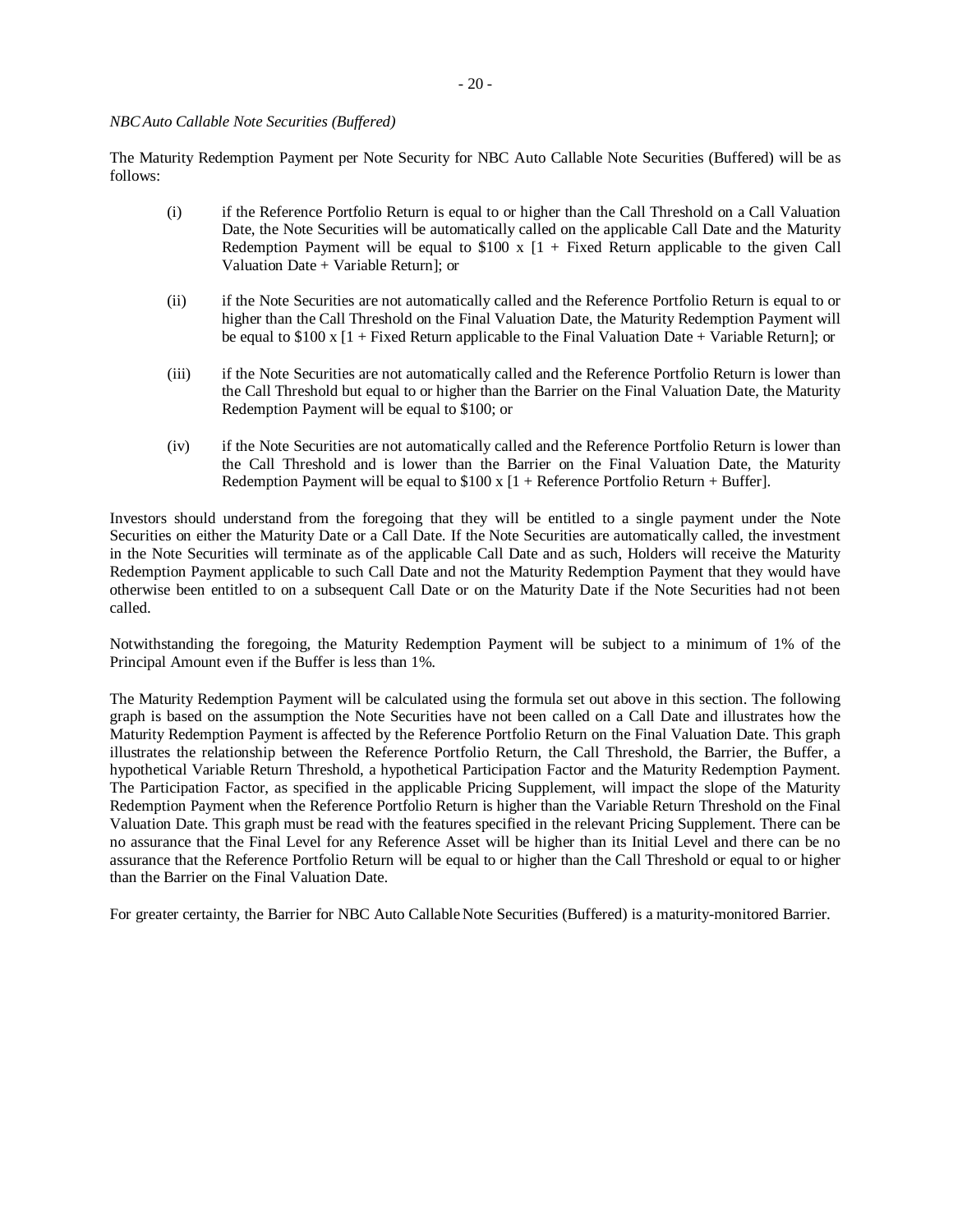

**See below under "Description of the Note Securities – Examples – NBC Auto Callable Note Securities (Buffered)" for examples of how the Maturity Redemption Payment will be calculated**.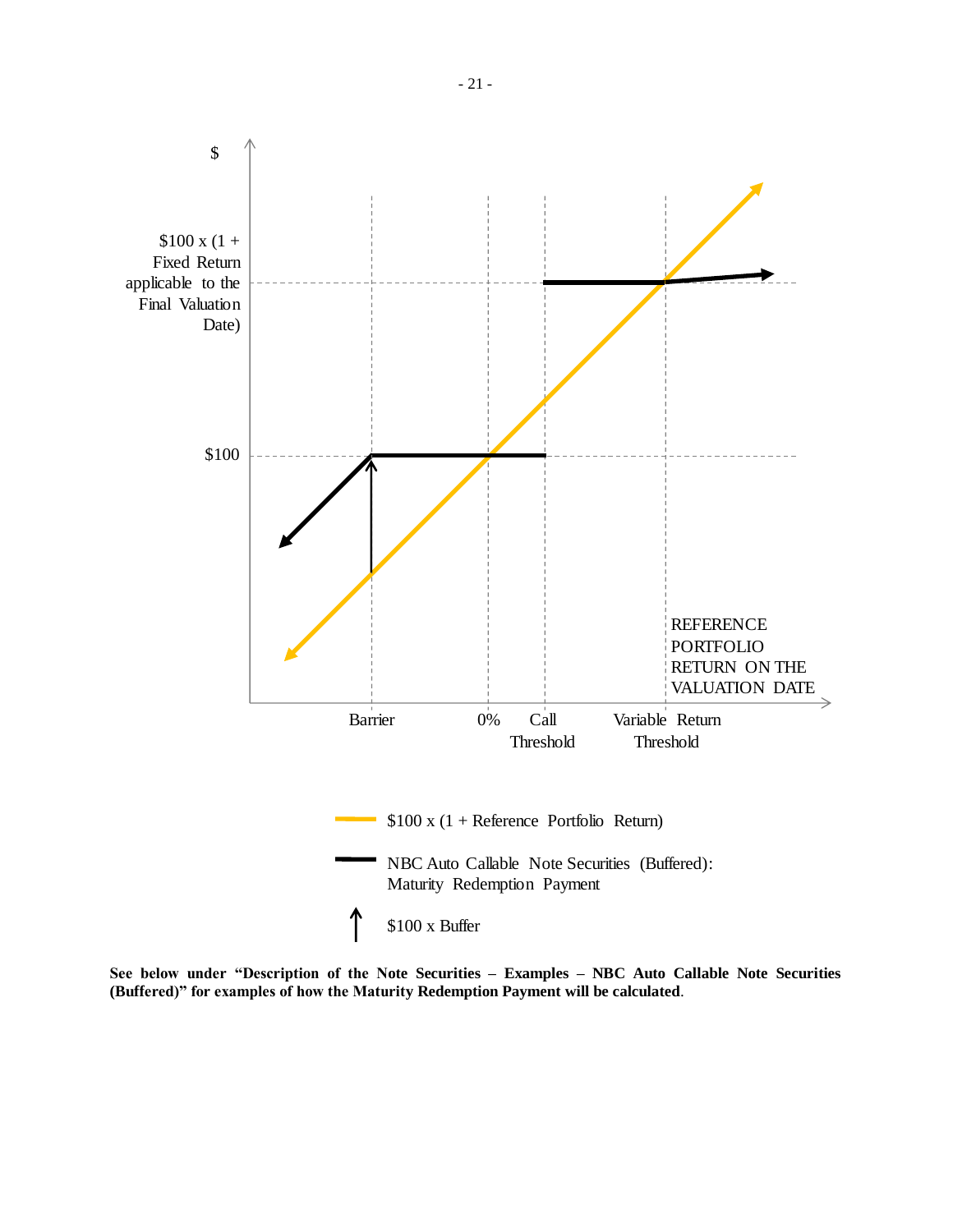# *NBCAuto Callable Note Securities (Geared Buffer)*

The Maturity Redemption Payment per Note Security for NBC Auto Callable Note Securities (Geared Buffer) will be as follows:

- (i) if the Reference Portfolio Return is equal to or higher than the Call Threshold on a Call Valuation Date, the Note Securities will be automatically called on the applicable Call Date and the Maturity Redemption Payment will be equal to  $$100 \times [1 +$  Fixed Return applicable to the given Call Valuation Date + Variable Return]; or
- (ii) if the Note Securities are not automatically called and the Reference Portfolio Return is equal to or higher than the Call Threshold on the Final Valuation Date, the Maturity Redemption Payment will be equal to  $$100 \times [1 + \text{Fixed Return}}$  applicable to the Final Valuation Date + Variable Return]; or
- (iii) if the Note Securities are not automatically called and the Reference Portfolio Return is lower than the Call Threshold but equal to or higher than the Barrier on the Final Valuation Date, the Maturity Redemption Payment will be equal to \$100; or
- (iv) if the Note Securities are not automatically called and the Reference Portfolio Return is lower than the Call Threshold and is lower than the Barrier on the Final Valuation Date, the Maturity Redemption Payment will be equal to \$100 x  $[1 +$  (Reference Portfolio Return + Buffer) x Downside Participation Factor].

Investors should understand from the foregoing that they will be entitled to a single payment under the Note Securities on either the Maturity Date or a Call Date. If the Note Securities are automatically called, the investment in the Note Securities will terminate as of the applicable Call Date and as such, Holders will receive the Maturity Redemption Payment applicable to such Call Date and not the Maturity Redemption Payment that they would have otherwise been entitled to on a subsequent Call Date or on the Maturity Date if the Note Securities had not been called.

Notwithstanding the foregoing, the Maturity Redemption Payment will be subject to a minimum of 1% of the Principal Amount.

The Maturity Redemption Payment will be calculated using the formula set out above in this section. The following graph is based on the assumption the Note Securities have not been called on a Call Date and illustrates how the Maturity Redemption Payment is affected by the Reference Portfolio Return on the Final Valuation Date. This graph illustrates the relationship between the Reference Portfolio Return, the Call Threshold, the Barrier, the Buffer, a hypothetical Downside Participation Factor, a hypothetical Variable Return Threshold, a hypothetical Participation Factor and the Maturity Redemption Payment. The Participation Factor, as specified in the applicable Pricing Supplement, will impact the slope of the Maturity Redemption Payment when the Reference Portfolio Return is higher than the Variable Return Threshold on the Final Valuation Date. The Downside Participation Factor, as specified in the applicable Pricing Supplement, will impact the slope of the Maturity Redemption Payment when the Reference Portfolio Return is lower than the Barrier on the Final Valuation Date. This graph must be read with the features specified in the relevant Pricing Supplement. There can be no assurance that the Final Level for any Reference Asset will be higher than its Initial Level and there can be no assurance that the Reference Portfolio Return will be equal to or higher than the Call Threshold or equal to or higher than the Barrier on the Final Valuation Date.

For greater certainty, the Barrier for NBC Auto Callable Note Securities (Geared Buffer) is a maturity-monitored Barrier.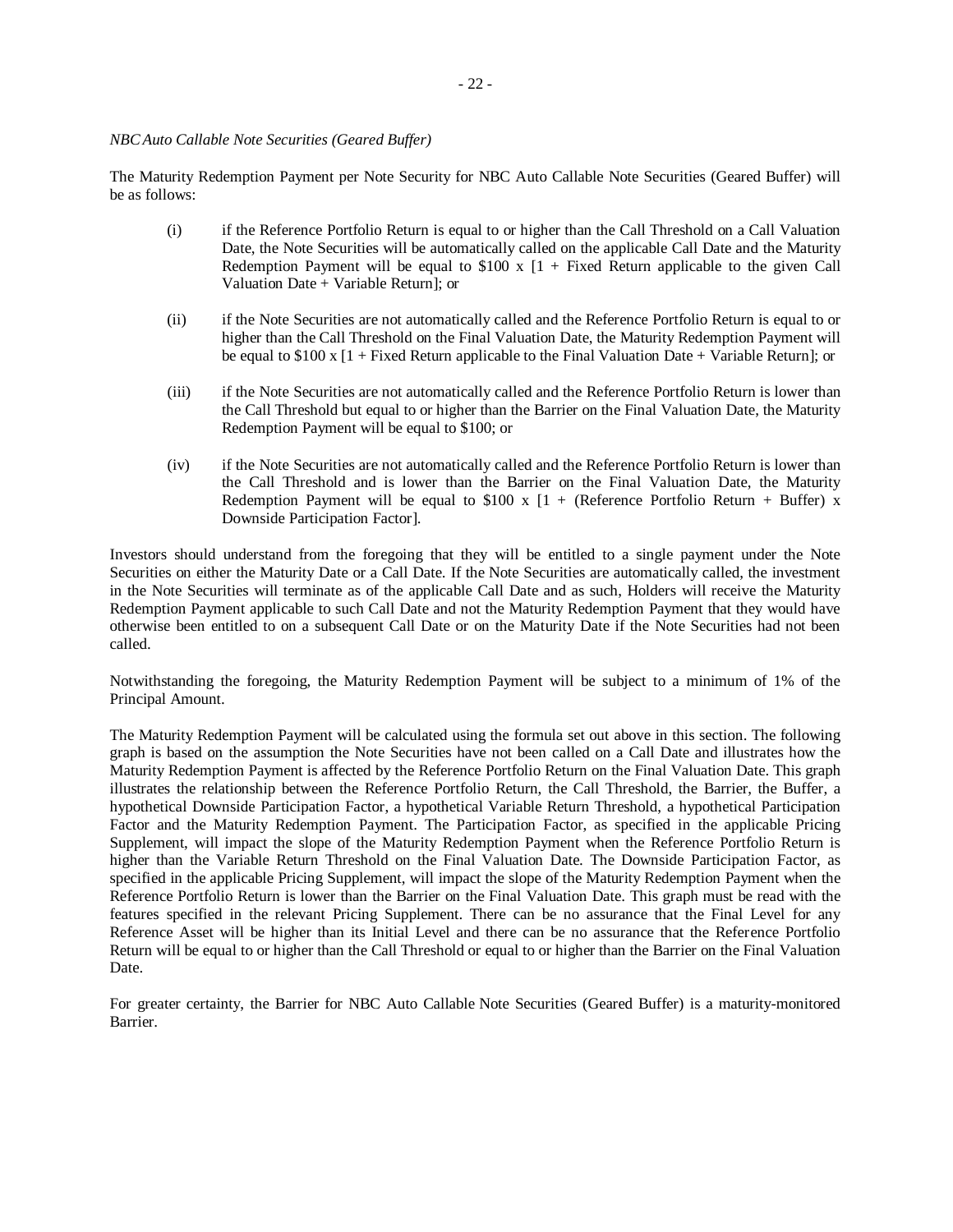

**See below under "Description of the Note Securities – Examples – NBC Auto Callable Note Securities (Geared Buffer)" for examples of how the Maturity Redemption Payment will be calculated**.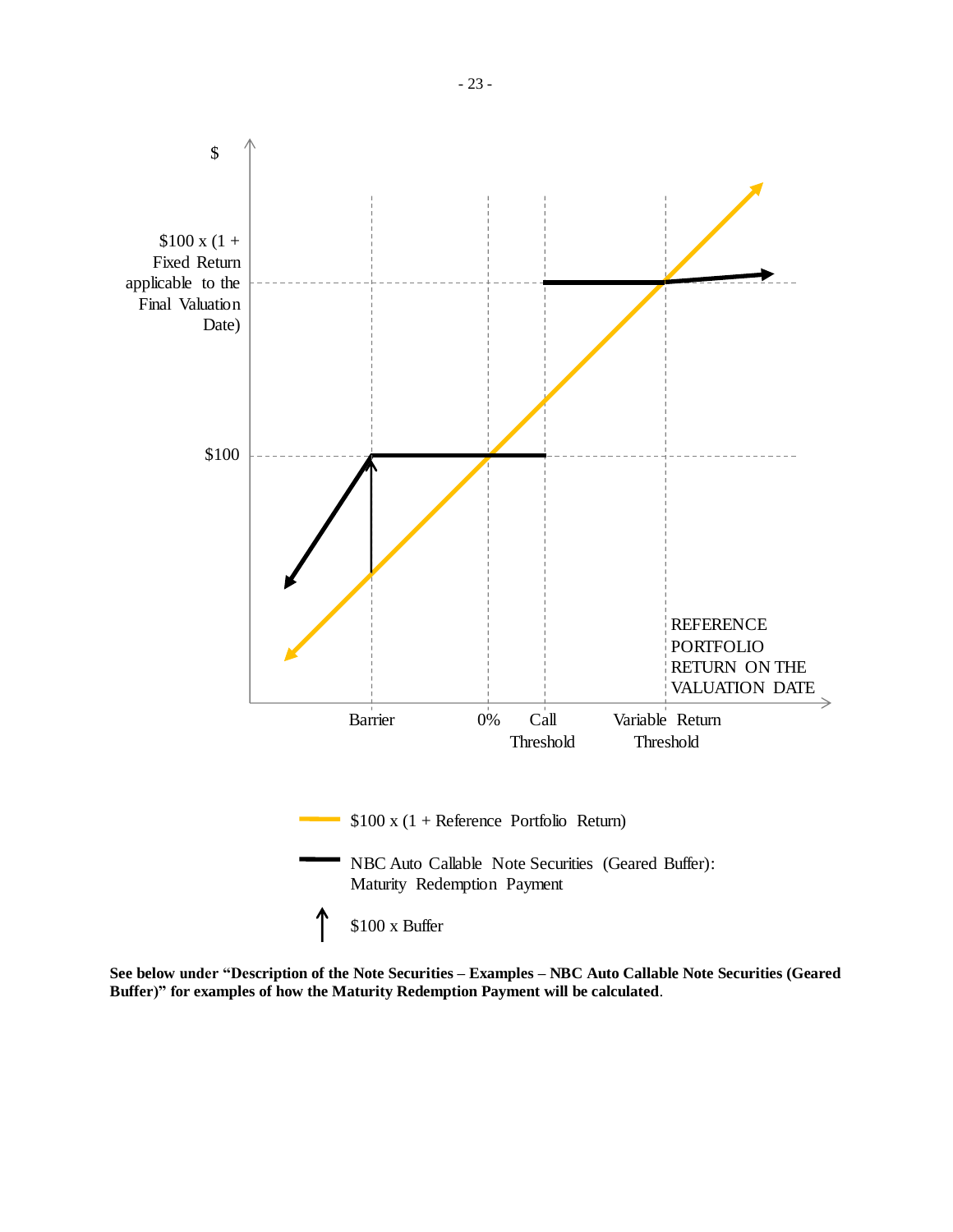# *NBC Auto Callable Note Securities (Maturity-Monitored Barrier Plus)*

The Maturity Redemption Payment per Note Security for NBC Auto Callable Note Securities (Maturity-Monitored Barrier Plus) will be as follows:

- (i) if the Reference Portfolio Return is equal to or higher than the Call Threshold on a Call Valuation Date, the Note Securities will be automatically called on the applicable Call Date and the Maturity Redemption Payment will be equal to  $$100 \times [1 +$  Fixed Return applicable to the given Call Valuation Date + Variable Return]; or
- (ii) if the Note Securities are not automatically called and the Reference Portfolio Return is equal to or higher than the Call Threshold on the Final Valuation Date, the Maturity Redemption Payment will be equal to  $$100 \times [1 +$  Fixed Return applicable to the Final Valuation Date + Variable Return]; or
- (iii) if the Note Securities are not automatically called and the Reference Portfolio Return is lower than the Call Threshold but equal to or higher than the Barrier on the Final Valuation Date, the Maturity Redemption Payment will be equal to \$100; or
- (iv) if the Note Securities are not automatically called and the Reference Portfolio Return is lower than the Call Threshold and is lower than the Barrier on the Final Valuation Date, the Maturity Redemption Payment will be equal to \$100 x [1 + Reference Portfolio Return].

Except for the Coupon Payments during the term of the Note Securities, investors should understand from the foregoing that they will be entitled to a single payment under the Note Securities on either the Maturity Date or a Call Date. If the Note Securities are automatically called, the investment in the Note Securities will terminate as of the applicable Call Date and as such, Holders will receive the Maturity Redemption Payment applicable to such Call Date and not the Maturity Redemption Payment that they would have otherwise been entitled to on a subsequent Call Date or on the Maturity Date if the Note Securities had not been called.

Notwithstanding the foregoing, the Maturity Redemption Payment will be subject to a minimum of 1% of the Principal Amount.

The Maturity Redemption Payment will be calculated using the formula set out above in this section. The following graph is based on the assumption the Note Securities have not been called on a Call Date and illustrates how the Maturity Redemption Payment is affected by the Reference Portfolio Return on the Final Valuation Date. This graph illustrates the relationship between the Reference Portfolio Return, the Call Threshold, the Barrier, a hypothetical Variable Return Threshold, a hypothetical Participation Factor, the Maturity Redemption Payment and a hypothetical sum of all potential Coupon Payments paid over the term of the Note Securities. The Participation Factor, as specified in the applicable Pricing Supplement, will impact the slope of the Maturity Redemption Payment when the Reference Portfolio Return is higher than the Variable Return Threshold on the Final Valuation Date. This graph must be read with the features specified in the relevant Pricing Supplement. There can be no assurance that the Final Level for any Reference Asset will be higher than its Initial Level and there can be no assurance that the Reference Portfolio Return will be equal to or higher than the Call Threshold or equal to or higher than the Barrier on the Final Valuation Date.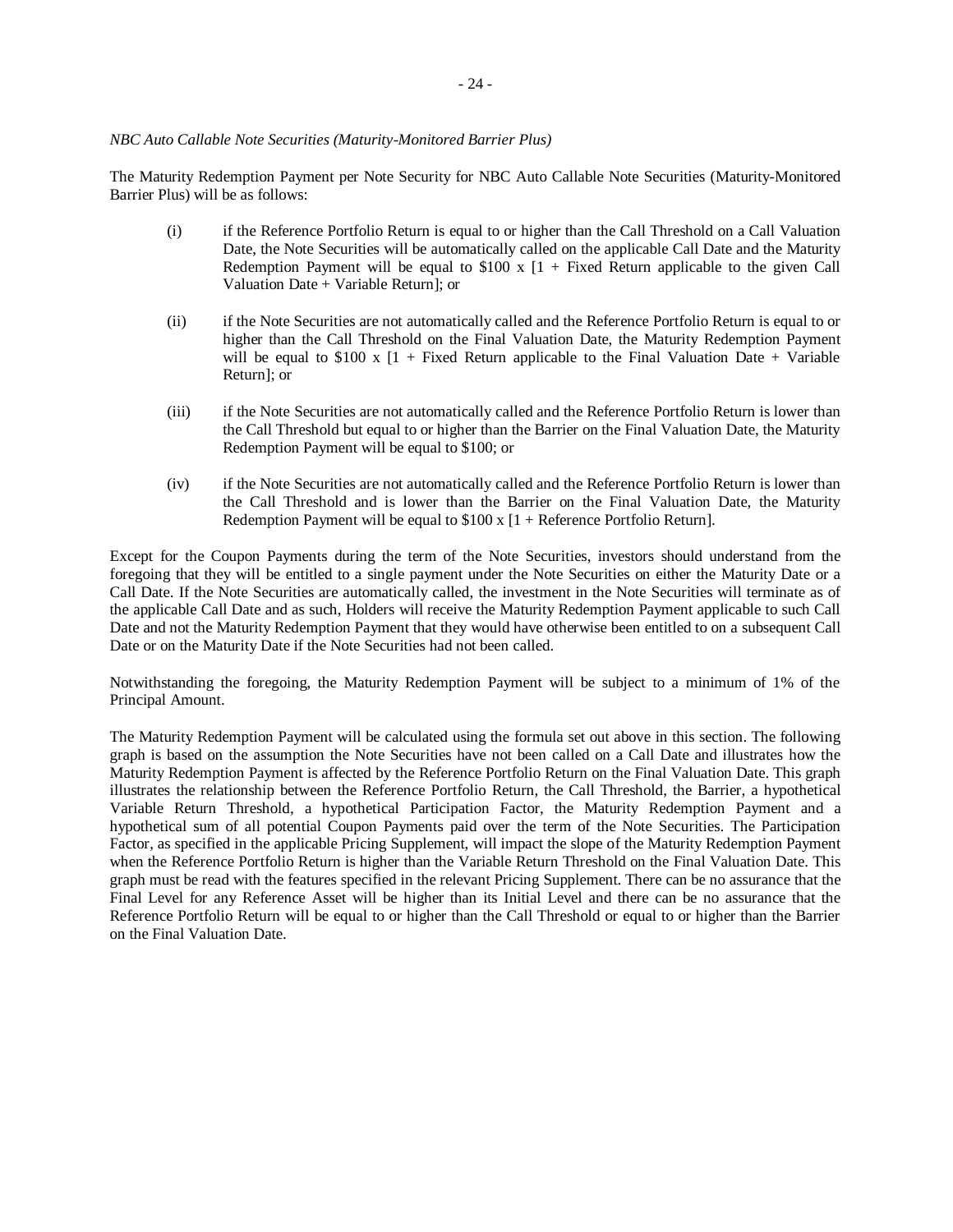

**See below under "Description of the Note Securities – Examples – NBC Auto Callable Note Securities (Maturity-Monitored Barrier Plus)" for examples of how the Maturity Redemption Payment will be calculated**.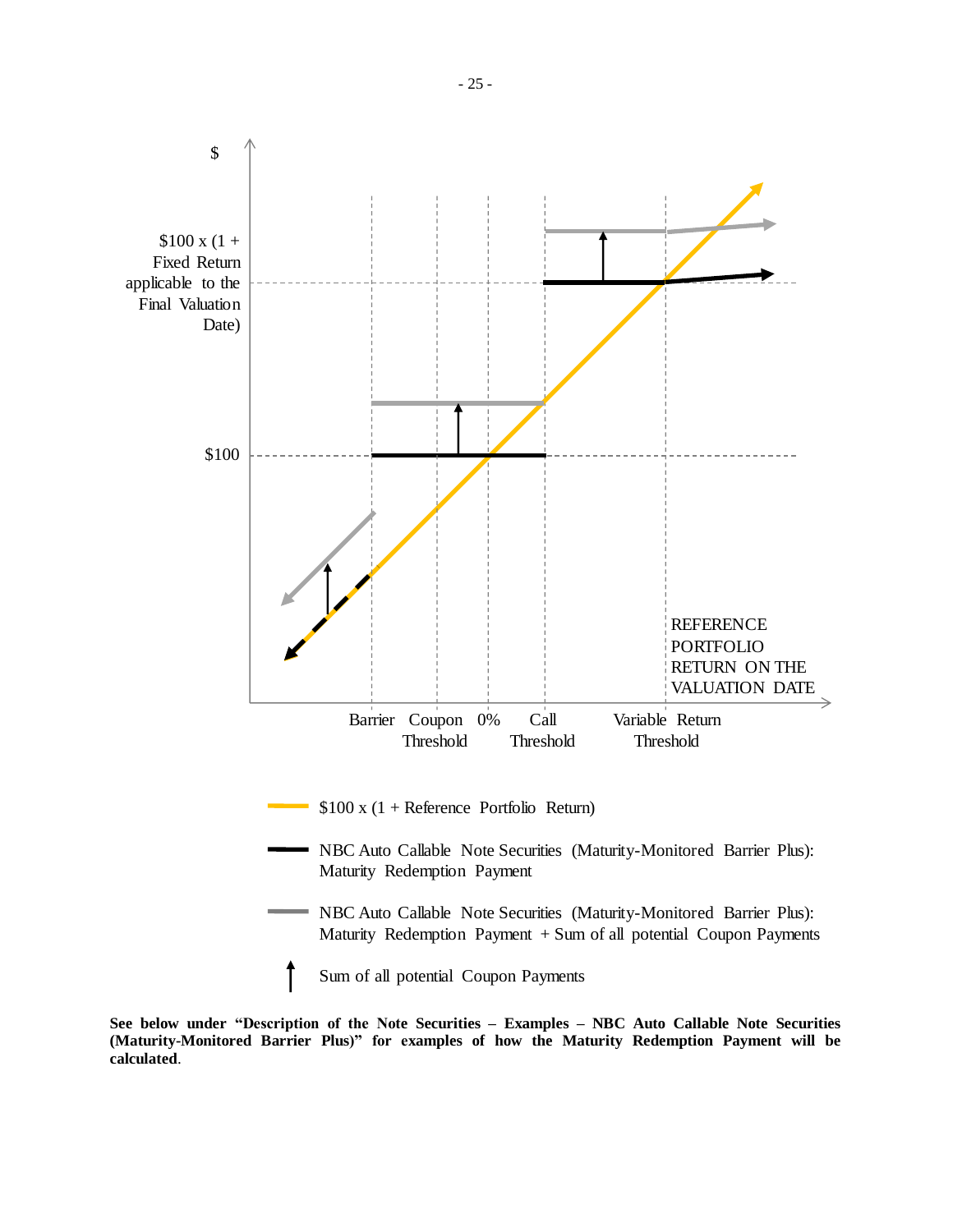# **Examples**

The following are hypothetical examples that illustrate how the Maturity Redemption Payment shall be calculated under different scenarios. These examples are included for illustration purposes only. The amounts, the time periods between each Call Date, and all other variables used in the following examples are hypothetical and are not forecasts or projections of the price performance of the Reference Assets, the Reference Portfolio or the performance of the Note Securities. No assurance can be given that the results shown in these examples will be achieved.

All of the examples assume a three-year term and a Call Date at each anniversary of the Issuance Date (for a total of two Call Dates) prior to the Maturity Date and are based on a Reference Portfolio composed of the following Reference Assets:

|                          | <b>Initial</b><br>Level | <b>Reference Asset</b><br>Weight |
|--------------------------|-------------------------|----------------------------------|
| <b>Reference Asset 1</b> | \$100.00                | 50%                              |
| <b>Reference Asset 2</b> | \$100.00                | 25%                              |
| Reference Asset 3        | \$100.00                | 25%                              |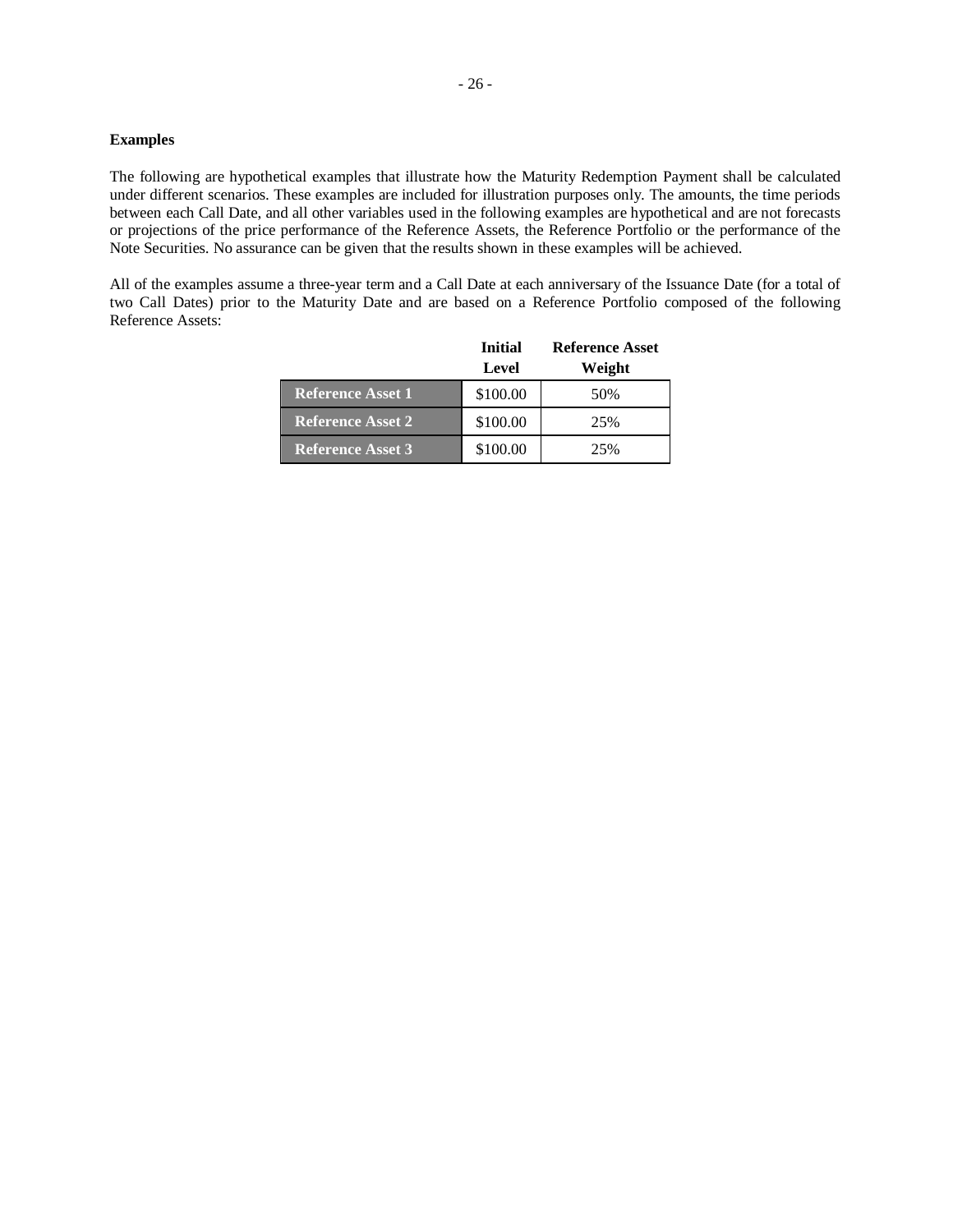# *NBC Auto Callable Note Securities (No Barrier)*

Each of the following hypothetical examples illustrates how the Maturity Redemption Payment is calculated using a Call Threshold of 8%, a Fixed Return of 12% on the Call Valuation Date (Year 1), a Fixed Return of 24% on the Call Valuation Date (Year 2), a Fixed Return of 36% on the Final Valuation Date (Year 3), a Variable Return Threshold equal to the applicable Fixed Return and a Participation Factor of 10%. These features are solely hypothetical.

**Example 1**: The Note Securities are not automatically called and on the Final Valuation Date (Year 3), the Reference Portfolio Return is lower than the Call Threshold and is negative.

|                        |                |          |                     | Weighted            |                         |                     |
|------------------------|----------------|----------|---------------------|---------------------|-------------------------|---------------------|
|                        | Reference      | Closing  | <b>Reference</b>    | <b>Reference</b>    | <b>Reference</b>        |                     |
| <b>Date</b>            | Asset          | Level    | <b>Asset Return</b> | <b>Asset Return</b> | <b>Portfolio Return</b> | <b>Fixed Return</b> |
| Call Valuation         |                | \$80.00  | $-20.00\%$          | $-10.00\%$          |                         |                     |
| Date (Year 1)          | 2              | \$90.00  | $-10.00\%$          | $-2.50%$            | $-12.50\%$              | 12.00%              |
|                        | 3              | \$100.00 | $0.00\%$            | $0.00\%$            |                         |                     |
| Call Valuation         | 1              | \$100.00 | $0.00\%$            | $0.00\%$            |                         |                     |
| Date (Year 2)          | $\overline{2}$ | \$70.00  | $-30.00\%$          | $-7.50\%$           | $-10.00\%$              | 24.00%              |
|                        | 3              | \$90.00  | $-10.00\%$          | $-2.50%$            |                         |                     |
| <b>Final Valuation</b> | 1              | \$65.00  | $-35.00\%$          | $-17.50%$           |                         |                     |
| Date (Year 3)          | 2              | \$60.00  | $-40.00\%$          | $-10.00\%$          | $-40.00\%$              | 36.00%              |
|                        | 3              | \$50.00  | $-50.00\%$          | $-12.50%$           |                         |                     |

| The Reference Portfolio Return is equal to or above the Call<br>Threshold on at least one Call Valuation Date or on the Final<br><b>Valuation Date</b> | No                                               |
|--------------------------------------------------------------------------------------------------------------------------------------------------------|--------------------------------------------------|
| Reference Portfolio Return on the Final Valuation Date (Year 3)                                                                                        | $-40.00\%$                                       |
| Fixed Return applicable to the given Call Valuation Date or Final<br><b>Valuation Date</b>                                                             | N/A                                              |
| Reference Portfolio Return is greater than the Variable Return<br><b>Threshold</b>                                                                     | N/A                                              |
| <b>Variable Return</b>                                                                                                                                 | N/A                                              |
| Reference Portfolio Return is below the Call Threshold but is<br>positive (Yes/No)                                                                     | N <sub>0</sub>                                   |
|                                                                                                                                                        | $$100 \times 1 +$ Reference Portfolio<br>Return] |
| <b>Maturity Redemption Payment</b>                                                                                                                     | $$100 \times [1 - 40.00\%]$                      |
|                                                                                                                                                        | \$60.00                                          |
| <b>Note Securities Return</b>                                                                                                                          | $-40.00\%$                                       |
| <b>Annualized Compounded Return</b>                                                                                                                    | $-15.66%$                                        |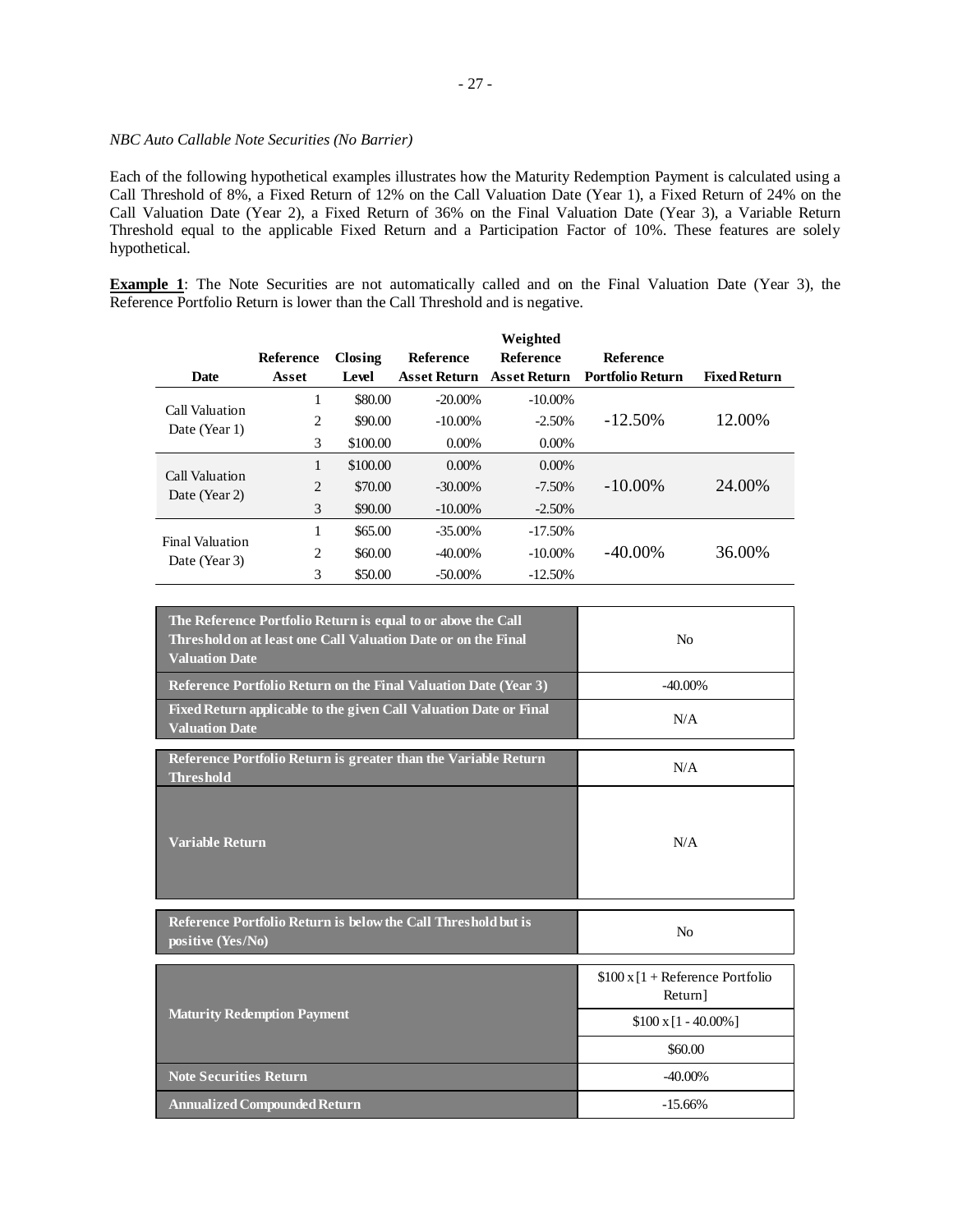

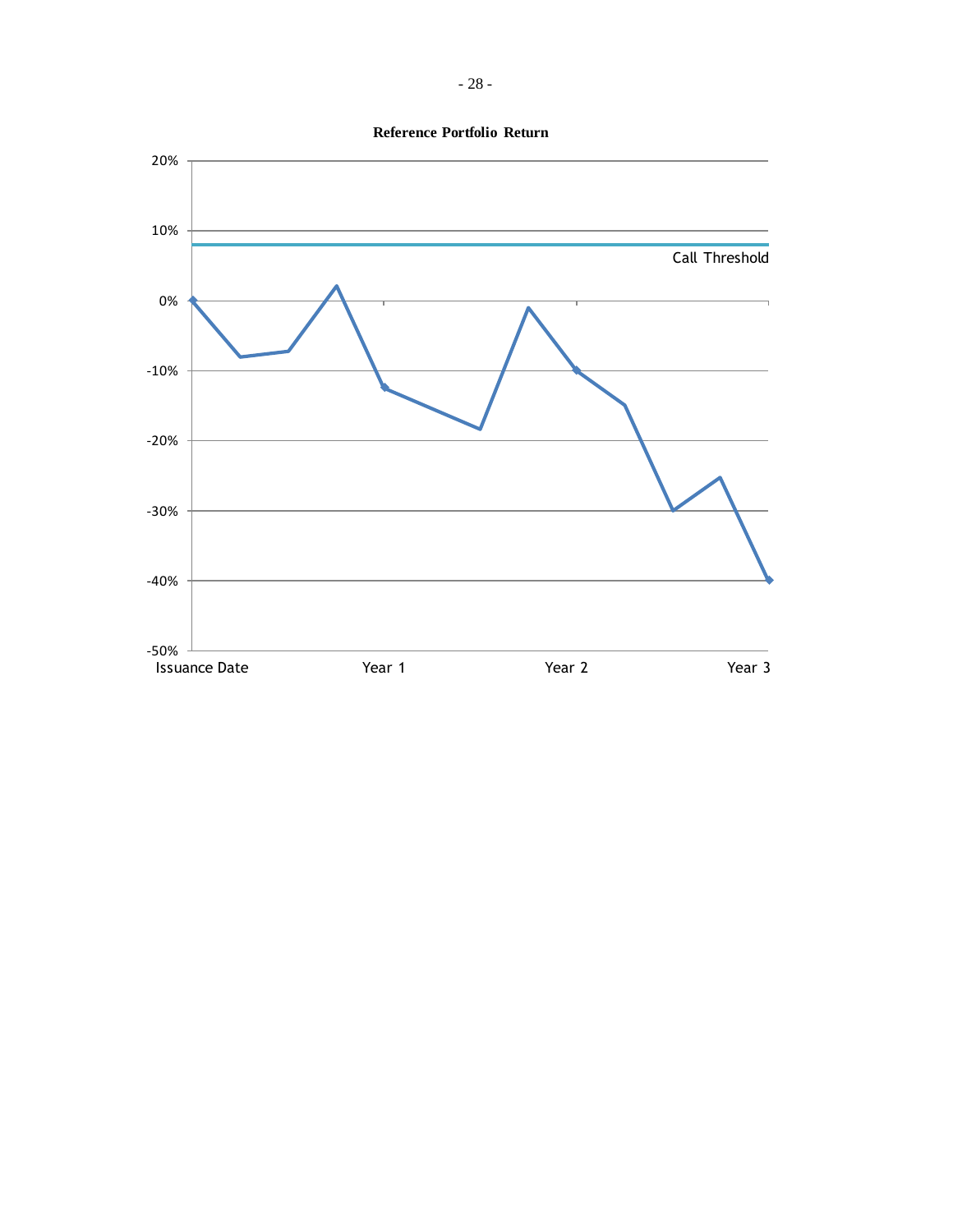**Example 2:** The Note Securities are not automatically called and on the Final Valuation Date (Year 3), the Reference Portfolio Return is lower than the Call Threshold but is positive.

|                        |                |          |                     | Weighted         |                                      |              |
|------------------------|----------------|----------|---------------------|------------------|--------------------------------------|--------------|
|                        | Reference      | Closing  | <b>Reference</b>    | <b>Reference</b> | <b>Reference</b>                     | <b>Fixed</b> |
| <b>Date</b>            | Asset          | Level    | <b>Asset Return</b> |                  | <b>Asset Return Portfolio Return</b> | Return       |
| Call Valuation         | 1              | \$80.00  | $-20.00\%$          | $-10.00\%$       |                                      |              |
| Date (Year 1)          | 2              | \$90.00  | $-10.00\%$          | $-2.50%$         | $-12.50\%$                           | 12.00%       |
|                        | 3              | \$100.00 | $0.00\%$            | $0.00\%$         |                                      |              |
| Call Valuation         | 1              | \$90.00  | $-10.00\%$          | $-5.00\%$        |                                      |              |
| Date (Year 2)          | $\overline{2}$ | \$100.00 | $0.00\%$            | $0.00\%$         | $-7.50\%$                            | 24.00%       |
|                        | 3              | \$90.00  | $-10.00\%$          | $-2.50\%$        |                                      |              |
| <b>Final Valuation</b> | 1              | \$110.00 | 10.00%              | 5.00%            |                                      |              |
| Date (Year 3)          | 2              | \$100.00 | $0.00\%$            | $0.00\%$         | 5.00%                                | 36.00%       |
|                        | 3              | \$100.00 | $0.00\%$            | $0.00\%$         |                                      |              |

| The Reference Portfolio Return is equal to or above the Call<br>Threshold on at least one Call Valuation Date or on the Final<br><b>Valuation Date</b> | N <sub>0</sub> |
|--------------------------------------------------------------------------------------------------------------------------------------------------------|----------------|
| Reference Portfolio Return on the Final Valuation Date (Year 3)                                                                                        | 5.00%          |
| Fixed Return applicable to the given Call Valuation Date or Final<br><b>Valuation Date</b>                                                             | N/A            |
| Reference Portfolio Return is greater than the Variable Return<br>Threshold                                                                            | N/A            |
| <b>Variable Return</b>                                                                                                                                 | N/A            |
| Reference Portfolio Return is below the Call Threshold but is<br>positive (Yes/No)                                                                     | Yes            |
| <b>Maturity Redemption Payment</b>                                                                                                                     | \$100.00       |
| <b>Note Securities Return</b>                                                                                                                          | $0.00\%$       |
| <b>Annualized Compounded Return</b>                                                                                                                    | $0.00\%$       |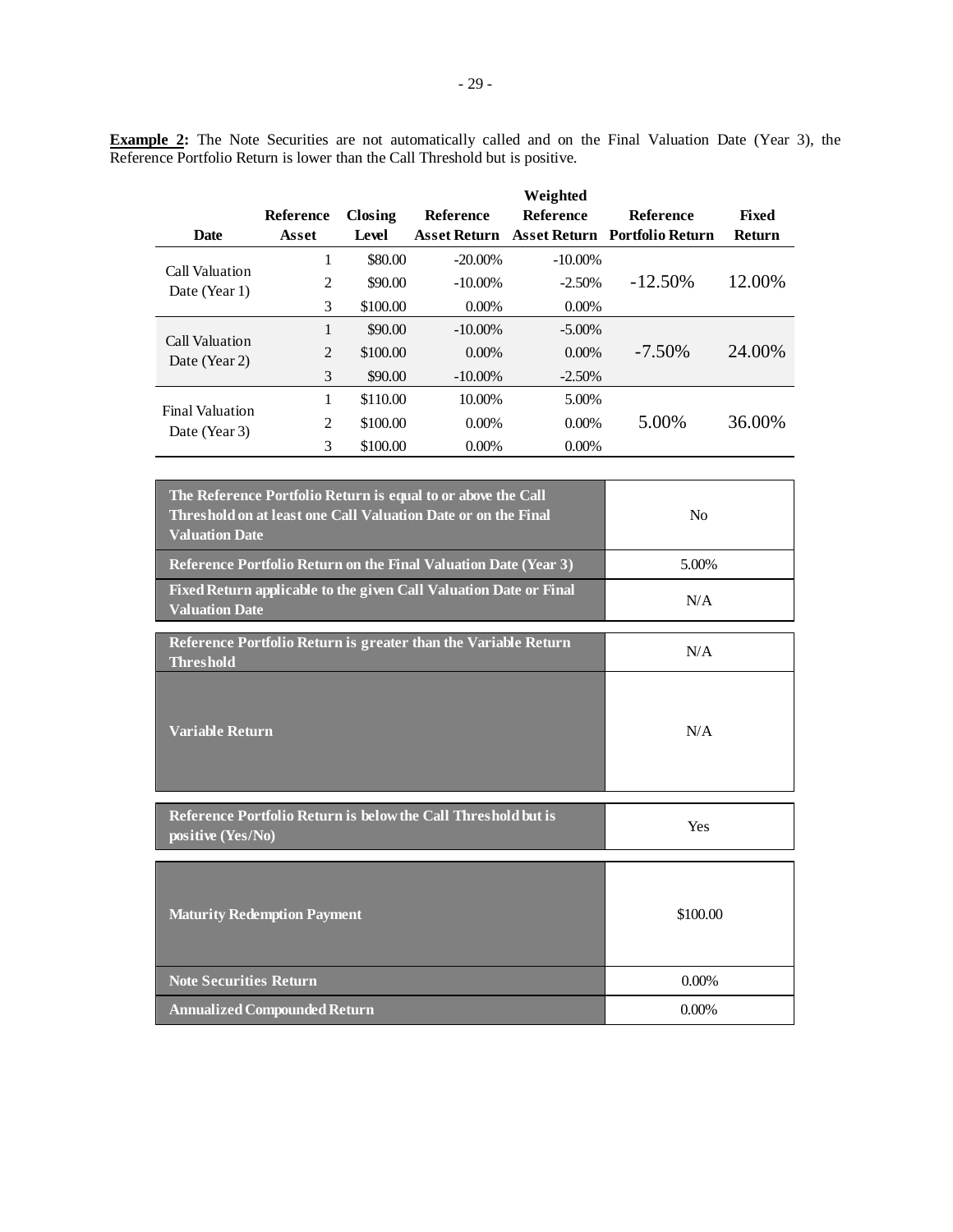

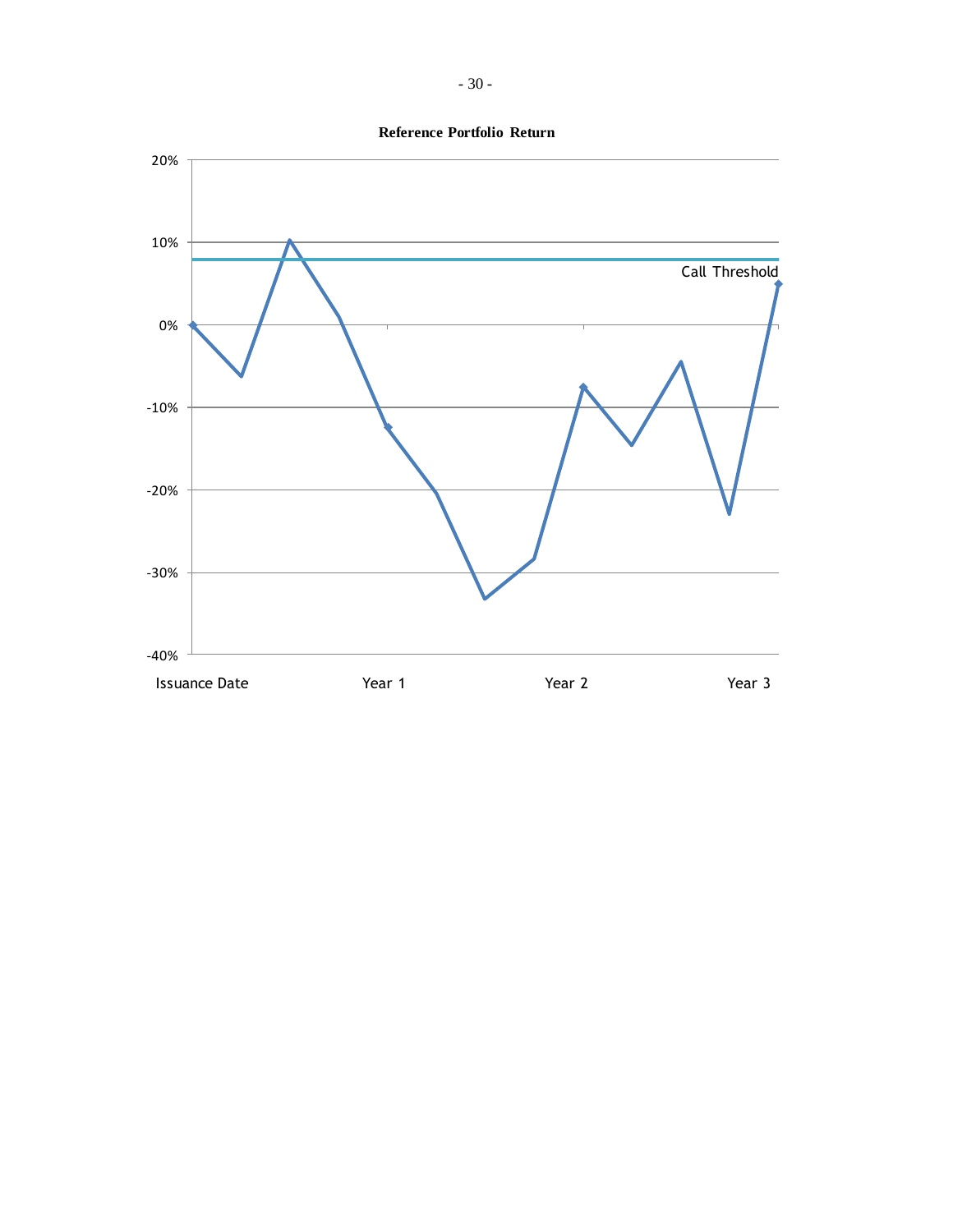**Example 3:** The Note Securities are not automatically called and on the Final Valuation Date (Year 3), the Reference Portfolio Return is higher than the Call Threshold but lower than the Variable Return Threshold.

|                        |                |          |                     | Weighted            |                         |                     |
|------------------------|----------------|----------|---------------------|---------------------|-------------------------|---------------------|
|                        | Reference      | Closing  | Reference           | <b>Reference</b>    | <b>Reference</b>        |                     |
| <b>Date</b>            | Asset          | Level    | <b>Asset Return</b> | <b>Asset Return</b> | <b>Portfolio Return</b> | <b>Fixed Return</b> |
| Call Valuation         | 1              | \$80.00  | $-20.00\%$          | $-10.00\%$          |                         |                     |
| Date (Year 1)          | 2              | \$90.00  | $-10.00\%$          | $-2.50%$            | $-12.50\%$              | 12.00%              |
|                        | 3              | \$100.00 | $0.00\%$            | $0.00\%$            |                         |                     |
| Call Valuation         | 1              | \$100.00 | $0.00\%$            | $0.00\%$            |                         |                     |
| Date (Year 2)          | $\overline{2}$ | \$70.00  | $-30.00\%$          | $-7.50\%$           | $-10.00\%$              | 24.00%              |
|                        | 3              | \$90.00  | $-10.00\%$          | $-2.50%$            |                         |                     |
| <b>Final Valuation</b> | 1              | \$130.00 | 30.00%              | 15.00%              |                         |                     |
| Date (Year 3)          | 2              | \$90.00  | $-10.00\%$          | $-2.50\%$           | 15.00%                  | 36.00%              |
|                        | 3              | \$110.00 | 10.00%              | 2.50%               |                         |                     |

| The Reference Portfolio Return is equal to or above the Call<br>Threshold on at least one Call Valuation Date or on the Final<br><b>Valuation Date</b> | Yes, on the Final Valuation Date<br>(Year 3).        |
|--------------------------------------------------------------------------------------------------------------------------------------------------------|------------------------------------------------------|
| Reference Portfolio Return on the Final Valuation Date (Year 3)                                                                                        | 15.00%                                               |
| Fixed Return applicable to the given Call Valuation Date or Final<br><b>Valuation Date</b>                                                             | 36.00%                                               |
| Reference Portfolio Return is greater than the Variable Return<br><b>Threshold</b>                                                                     | No                                                   |
| <b>Variable Return</b>                                                                                                                                 | 0%                                                   |
| Reference Portfolio Return is below the Call Threshold but is<br>positive (Yes/No)                                                                     | N/A                                                  |
|                                                                                                                                                        | $$100 \times 1 +$ Fixed Return + Variable<br>Return] |
| <b>Maturity Redemption Payment</b>                                                                                                                     | $$100 \times 1 + 36.00\% + 0.00\%]$                  |
|                                                                                                                                                        | \$136.00                                             |
| <b>Note Securities Return</b>                                                                                                                          | 36.00%                                               |
| <b>Annualized Compounded Return</b>                                                                                                                    | 10.79%                                               |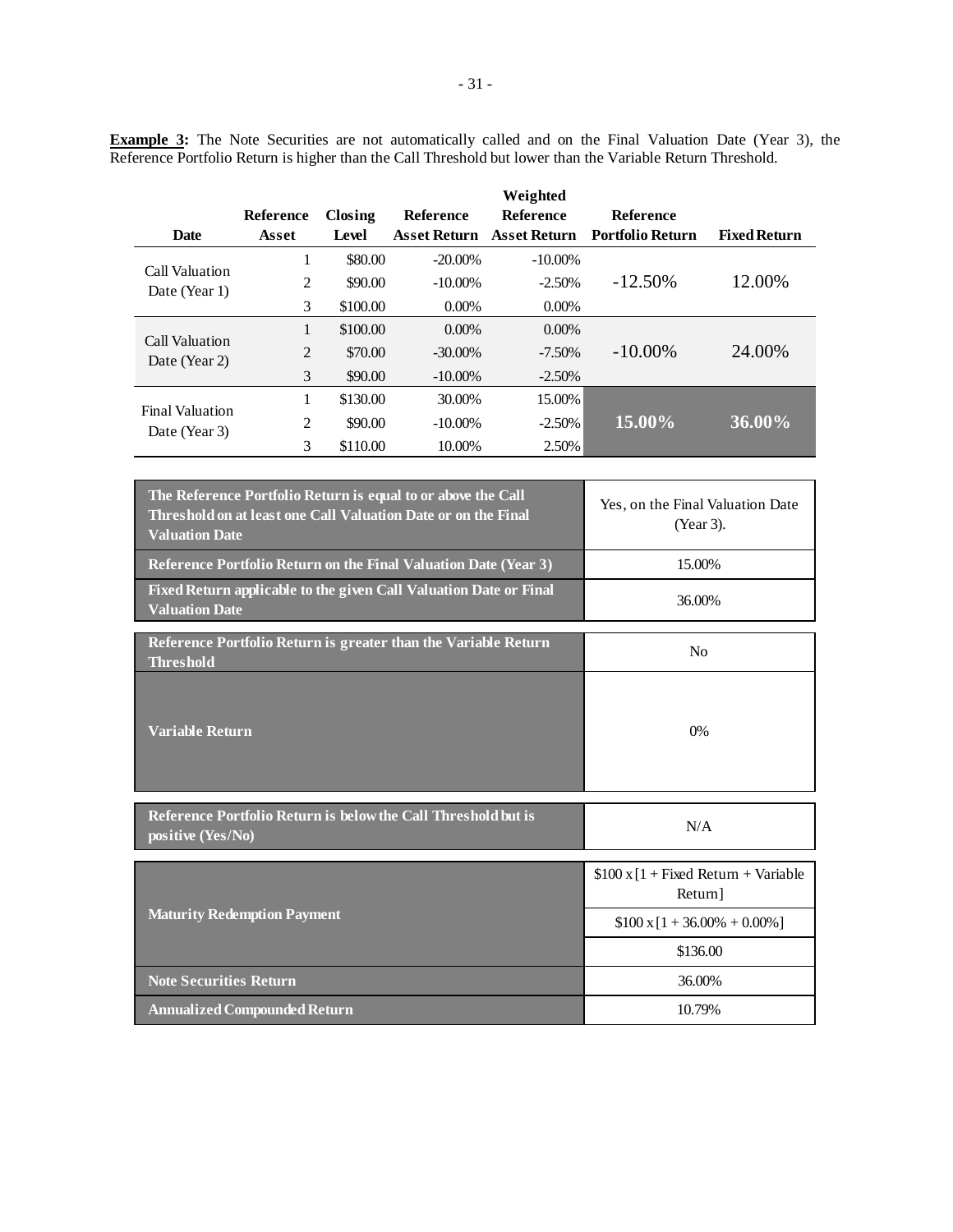**Reference Portfolio Return**

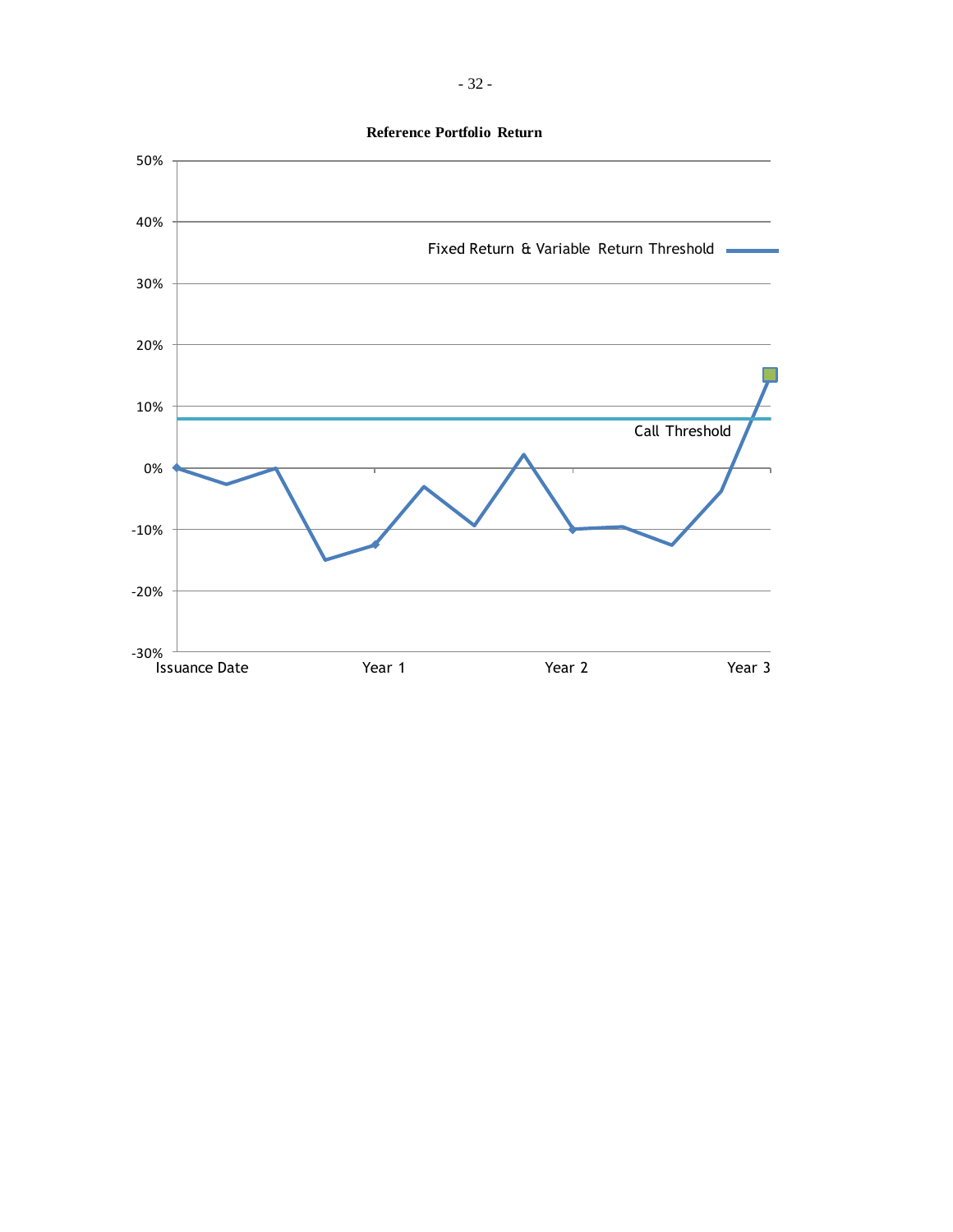**Example 4:** The Note Securities are not automatically called and on the Final Valuation Date (Year 3), the Reference Portfolio Return is higher than the Call Threshold and the Variable Return Threshold.

|                        |           |          |                     | Weighted            |                         |                     |
|------------------------|-----------|----------|---------------------|---------------------|-------------------------|---------------------|
|                        | Reference | Closing  | Reference           | <b>Reference</b>    | <b>Reference</b>        |                     |
| <b>Date</b>            | Asset     | Level    | <b>Asset Return</b> | <b>Asset Return</b> | <b>Portfolio Return</b> | <b>Fixed Return</b> |
| Call Valuation         | 1         | \$80.00  | $-20.00\%$          | $-10.00\%$          |                         |                     |
| Date (Year 1)          | 2         | \$90.00  | $-10.00\%$          | $-2.50%$            | $-12.50\%$              | 12.00%              |
|                        | 3         | \$100.00 | $0.00\%$            | $0.00\%$            |                         |                     |
| Call Valuation         | 1         | \$100.00 | $0.00\%$            | $0.00\%$            |                         |                     |
| Date (Year 2)          | 2         | \$70.00  | $-30.00\%$          | $-7.50\%$           | $-10.00\%$              | 24.00%              |
|                        | 3         | \$90.00  | $-10.00\%$          | $-2.50\%$           |                         |                     |
| <b>Final Valuation</b> | 1         | \$160.00 | 60.00%              | 30.00%              |                         |                     |
| Date (Year 3)          | 2         | \$130.00 | 30.00%              | 7.50%               | 50.00%                  | $36.00\%$           |
|                        | 3         | \$150.00 | 50.00%              | 12.50%              |                         |                     |

| The Reference Portfolio Return is equal to or above the Call<br>Threshold on at least one Call Valuation Date or on the Final<br><b>Valuation Date</b> | Yes, on the Final Valuation Date<br>(Year 3). |
|--------------------------------------------------------------------------------------------------------------------------------------------------------|-----------------------------------------------|
| <b>Reference Portfolio Return on the Final Valuation Date (Year 3)</b>                                                                                 | 50.00%                                        |
| <b>Fixed Return applicable to the given Call Valuation Date or Final</b><br><b>Valuation Date</b>                                                      | 36.00%                                        |

| Reference Portfolio Return is greater than the Variable Return<br><b>Threshold</b> | Yes                                                                                    |  |
|------------------------------------------------------------------------------------|----------------------------------------------------------------------------------------|--|
| <b>Variable Return</b>                                                             | Participation Factor x [Reference]<br>Portfolio Return - Variable Return<br>Threshold] |  |
|                                                                                    | $10\% \times 50.00\% - 36.00\%$                                                        |  |
|                                                                                    | 1.40%                                                                                  |  |
| Reference Portfolio Return is below the Call Threshold but is                      |                                                                                        |  |
| positive (Yes/No)                                                                  | N/A                                                                                    |  |

|                                     | $$100 \times [1 + Fixed Return + Variable]$<br>Return] |
|-------------------------------------|--------------------------------------------------------|
| <b>Maturity Redemption Payment</b>  | $$100 \times 1 + 36.00\% + 1.40\%]$                    |
|                                     | \$137.40                                               |
| <b>Note Securities Return</b>       | 37.40%                                                 |
| <b>Annualized Compounded Return</b> | 11.17%                                                 |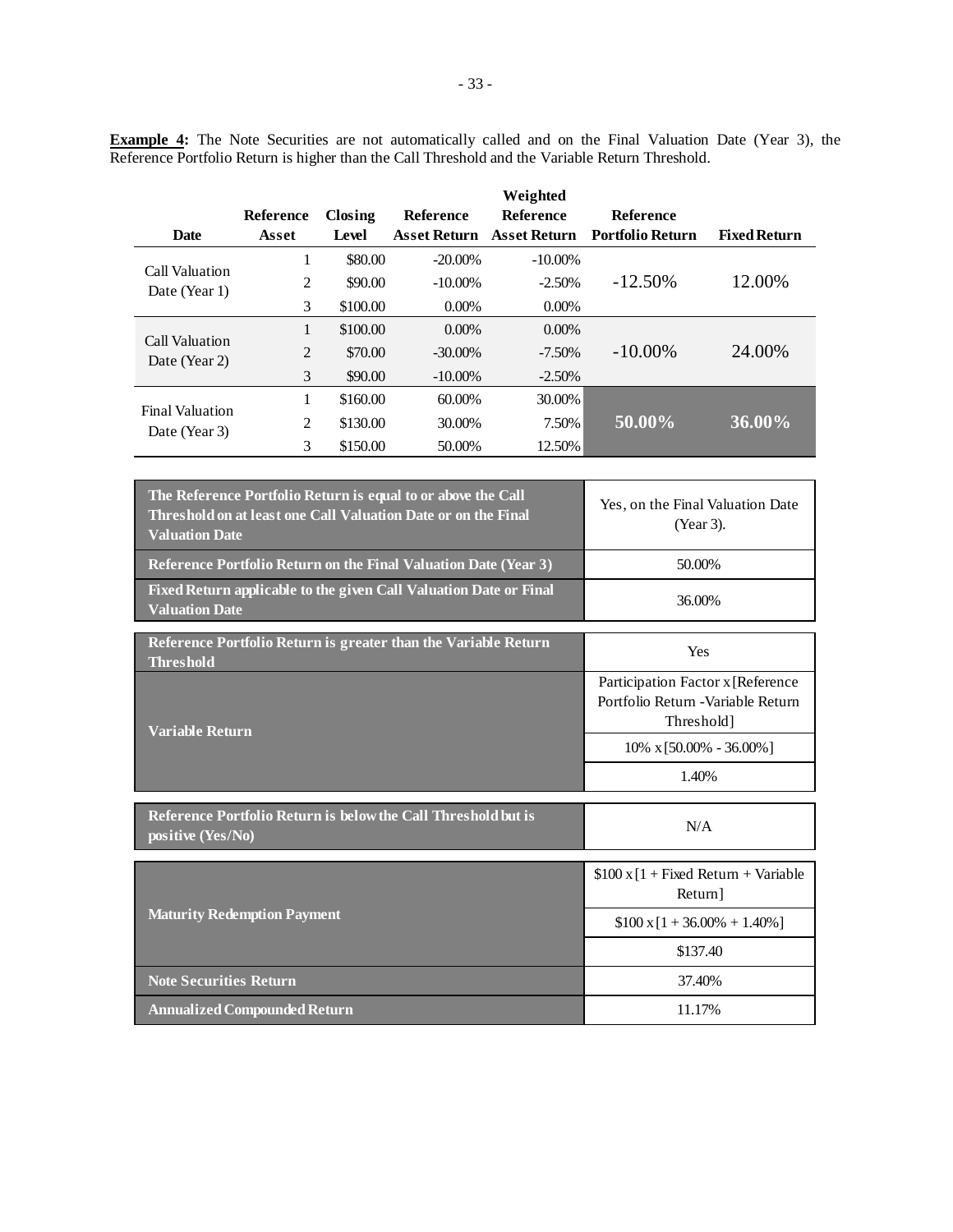

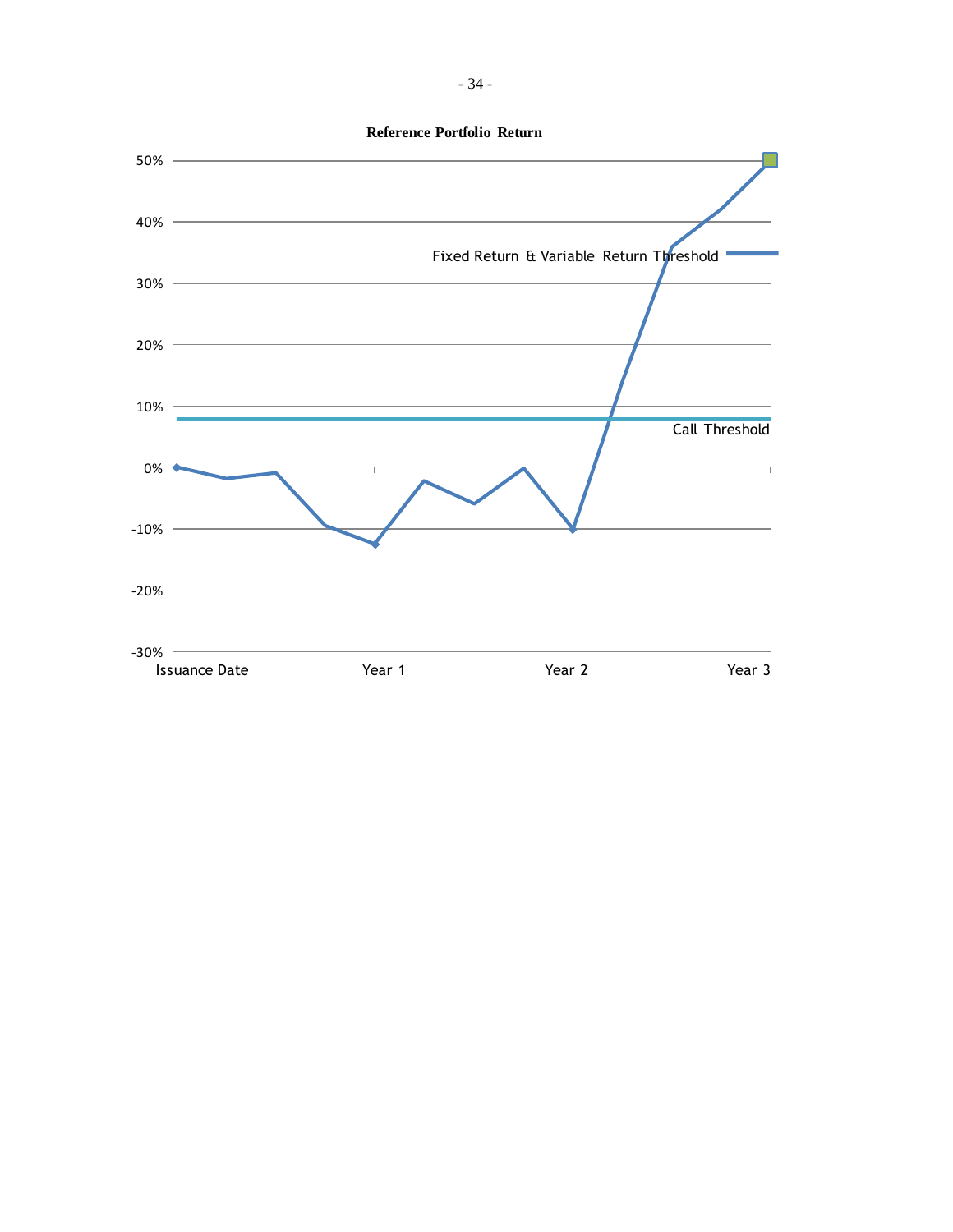**Example** 5: The Reference Portfolio Return is higher than the Call Threshold on the Call Valuation Date (Year 2) and the Note Securities are automatically called but the Reference Portfolio Return is lower than the Variable Return Threshold.

|                                 |           |          |                     | Weighted            |                         |                     |
|---------------------------------|-----------|----------|---------------------|---------------------|-------------------------|---------------------|
|                                 | Reference | Closing  | <b>Reference</b>    | <b>Reference</b>    | Reference               |                     |
| <b>Date</b>                     | Asset     | Level    | <b>Asset Return</b> | <b>Asset Return</b> | <b>Portfolio Return</b> | <b>Fixed Return</b> |
| Call Valuation<br>Date (Year 1) |           | \$90.00  | $-10.00\%$          | $-5.00\%$           |                         |                     |
|                                 | 2         | \$90.00  | $-10.00\%$          | $-2.50%$            | $-10.00\%$              | 12.00%              |
|                                 | 3         | \$90.00  | $-10.00\%$          | $-2.50%$            |                         |                     |
| Call Valuation<br>Date (Year 2) |           | \$120.00 | 20.00%              | 10.00%              |                         |                     |
|                                 | 2         | \$110.00 | 10.00%              | 2.50%               | $10.00\%$               | $(24.00\%)$         |
|                                 | 3         | \$90.00  | $-10.00\%$          | $-2.50%$            |                         |                     |

Final Valuation

| The Reference Portfolio Return is equal to or above the Call<br>Threshold on at least one Call Valuation Date or on the Final<br><b>Valuation Date</b> | Yes, on Call Valuation Date (Year 2).<br>The Note Securities are called<br>automatically. |
|--------------------------------------------------------------------------------------------------------------------------------------------------------|-------------------------------------------------------------------------------------------|
| Reference Portfolio Return on Call Valuation Date (Year 2)                                                                                             | 10.00%                                                                                    |
| Fixed Return applicable to the given Call Valuation Date or Final<br><b>Valuation Date</b>                                                             | 24.00%                                                                                    |
| Reference Portfolio Return is greater than the Variable Return<br><b>Threshold</b>                                                                     | N <sub>0</sub>                                                                            |
| <b>Variable Return</b>                                                                                                                                 | 0%                                                                                        |
| Reference Portfolio Return is below the Call Threshold but is<br>positive (Yes/No)                                                                     | N/A                                                                                       |
|                                                                                                                                                        | $$100 \times 1 + Fixed Return + Variable$<br>Return]                                      |
| <b>Maturity Redemption Payment</b>                                                                                                                     | $$100 \times [1 + 24.00\% + 0.00\%]$                                                      |
|                                                                                                                                                        | \$124.00                                                                                  |
| <b>Note Securities Return</b>                                                                                                                          | 24.00%                                                                                    |
| <b>Annualized Compounded Return</b>                                                                                                                    | 11.36%                                                                                    |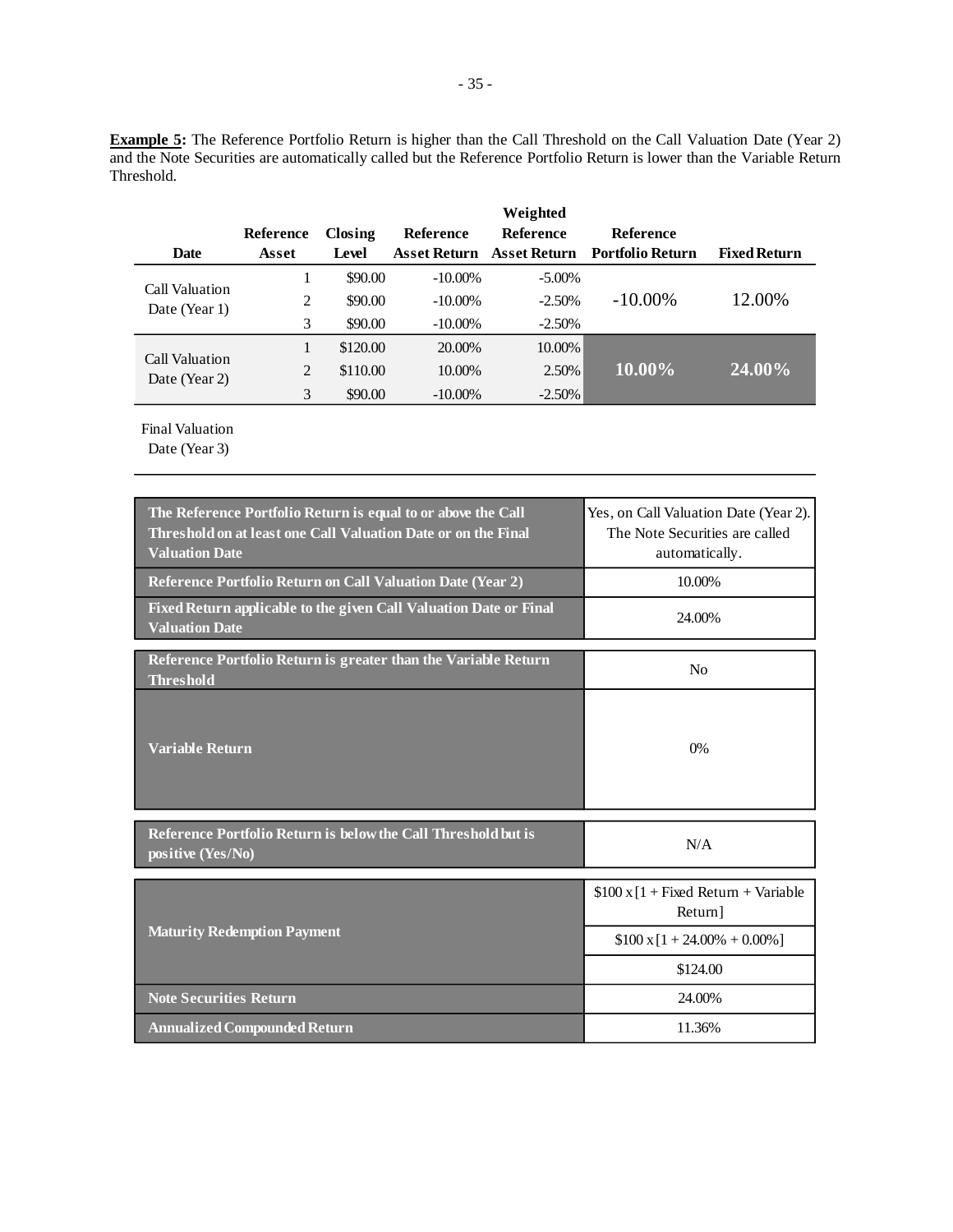

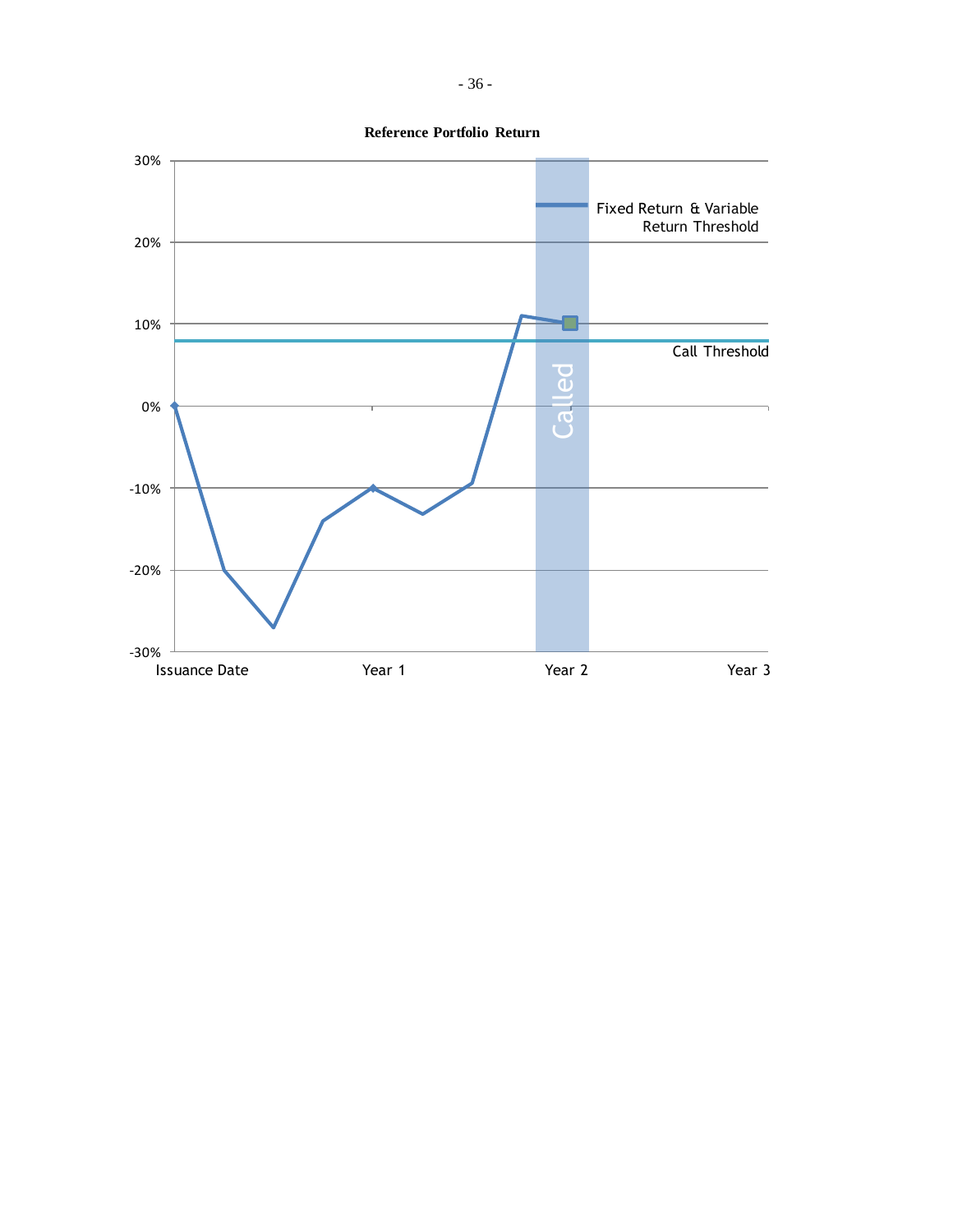**Example 6:** The Reference Portfolio Return is higher than the Call Threshold on the Call Valuation Date (Year 2), the Note Securities are automatically called and the Reference Portfolio Return is higher than the Variable Return Threshold.

|                                 |                |          |                     | Weighted         |                               |                     |
|---------------------------------|----------------|----------|---------------------|------------------|-------------------------------|---------------------|
|                                 | Reference      | Closing  | <b>Reference</b>    | <b>Reference</b> | <b>Reference</b>              |                     |
| <b>Date</b>                     | Asset          | Level    | <b>Asset Return</b> |                  | Asset Return Portfolio Return | <b>Fixed Return</b> |
| Call Valuation<br>Date (Year 1) |                | \$110.00 | 10.00%              | 5.00%            |                               |                     |
|                                 | 2              | \$110.00 | 10.00%              | 2.50%            | 5.00%                         | 12.00%              |
|                                 | 3              | \$90.00  | $-10.00\%$          | $-2.50%$         |                               |                     |
|                                 |                | \$140.00 | 40.00%              | 20.00%           |                               |                     |
| Call Valuation<br>Date (Year 2) | $\overline{2}$ | \$130.00 | 30.00%              | 7.50%            | 30.00%                        | 24.00%              |
|                                 | 3              | \$110.00 | 10.00%              | 2.50%            |                               |                     |

Final Valuation

| The Reference Portfolio Return is equal to or above the Call<br>Threshold on at least one Call Valuation Date or on the Final<br><b>Valuation Date</b> | Yes, on Call Valuation Date (Year 2).<br>The Note Securities are called<br>automatically. |  |
|--------------------------------------------------------------------------------------------------------------------------------------------------------|-------------------------------------------------------------------------------------------|--|
| <b>Reference Portfolio Return on Call Valuation Date (Year 2)</b>                                                                                      | 30.00%                                                                                    |  |
| Fixed Return applicable to the given Call Valuation Date or Final<br><b>Valuation Date</b>                                                             | 24.00%                                                                                    |  |
| Reference Portfolio Return is greater than the Variable Return<br><b>Threshold</b>                                                                     | Yes                                                                                       |  |
| <b>Variable Return</b>                                                                                                                                 | Participation Factor x [Reference<br>Portfolio Return - Variable Return<br>Threshold]     |  |
|                                                                                                                                                        | $10\% \times [30.00\% - 24.00\%]$                                                         |  |
|                                                                                                                                                        | 0.60%                                                                                     |  |
| Reference Portfolio Return is below the Call Threshold but is<br>positive (Yes/No)                                                                     | N/A                                                                                       |  |
|                                                                                                                                                        | $$100 \times 1 +$ Fixed Return + Variable<br>Return]                                      |  |
| <b>Maturity Redemption Payment</b>                                                                                                                     | $$100 \times 1 + 24.00\% + 0.60\%]$                                                       |  |
|                                                                                                                                                        | \$124.60                                                                                  |  |
| <b>Note Securities Return</b>                                                                                                                          | 24.60%                                                                                    |  |
| <b>Annualized Compounded Return</b>                                                                                                                    | 11.62%                                                                                    |  |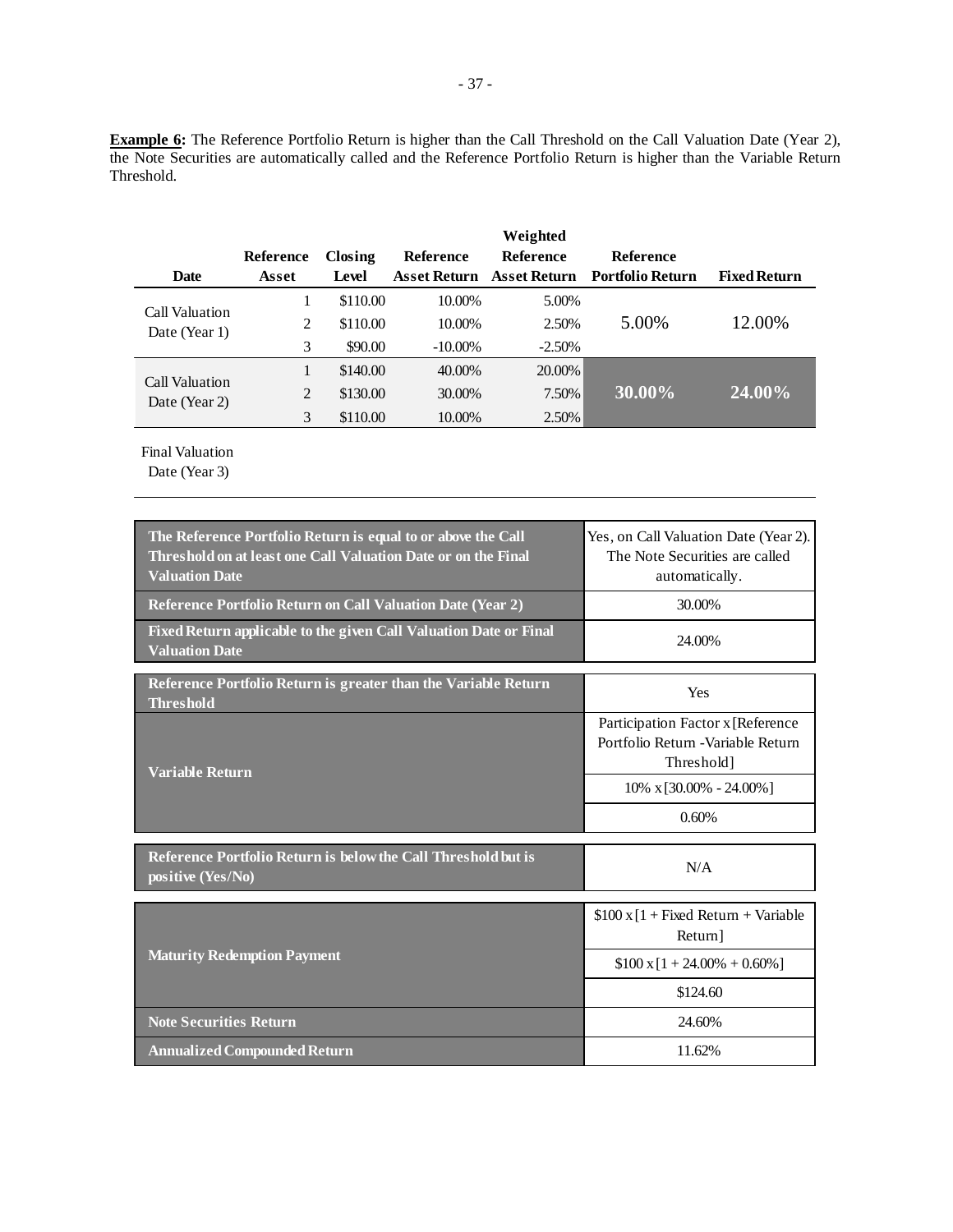

**Reference Portfolio Return**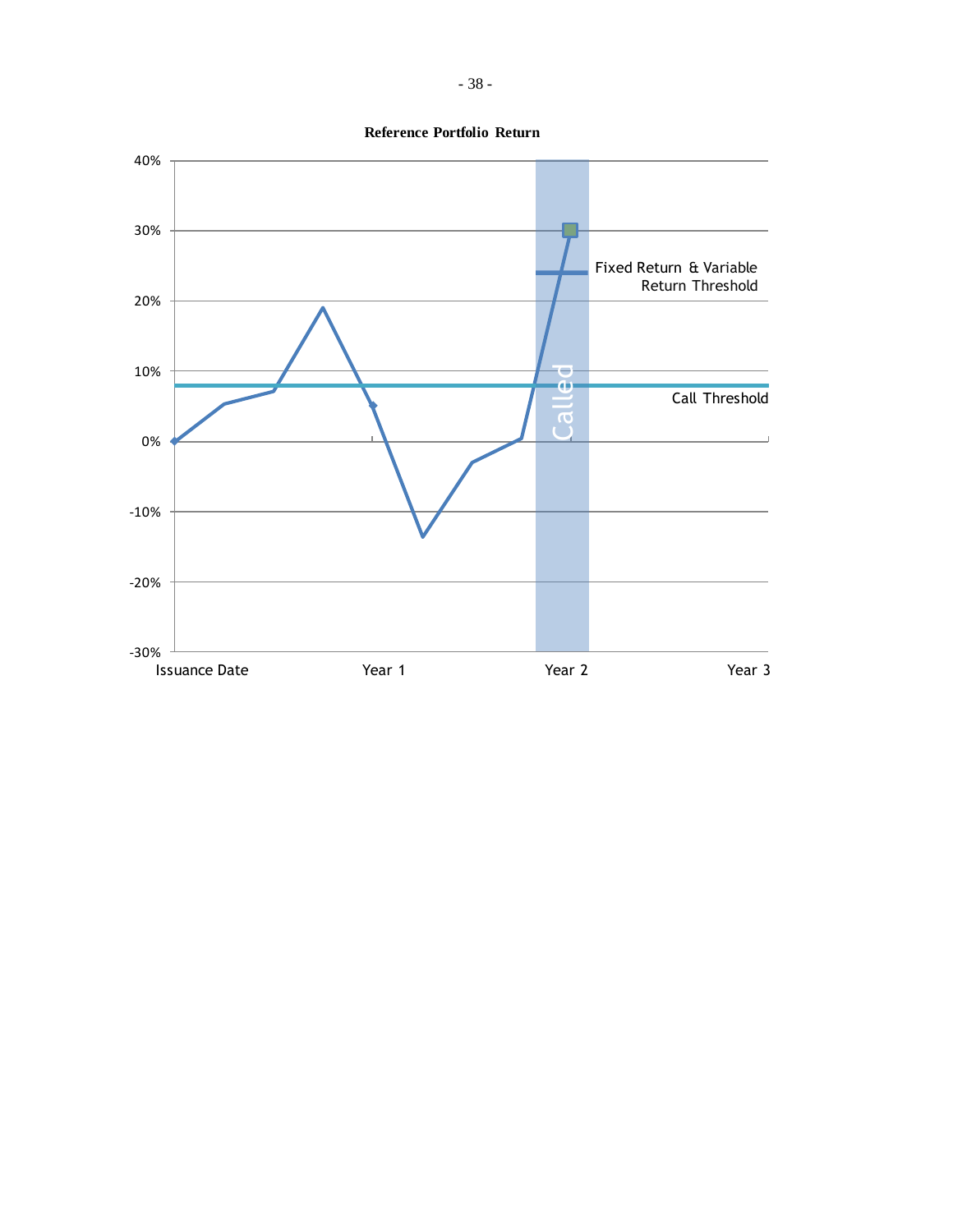**Example 7:** The Reference Portfolio Return is higher than the Call Threshold on the Call Valuation Date (Year 1), the Note Securities are automatically called and the Reference Portfolio Return is higher than the Variable Return Threshold.

| <b>Date</b>                     | <b>Reference</b><br>Asset | Closing<br>Level | <b>Reference</b> | Weighted<br><b>Reference</b> | <b>Reference</b><br>Asset Return Asset Return Portfolio Return | <b>Fixed Return</b> |
|---------------------------------|---------------------------|------------------|------------------|------------------------------|----------------------------------------------------------------|---------------------|
|                                 |                           | \$115.00         | 15.00%           | 7.50%                        |                                                                |                     |
| Call Valuation<br>Date (Year 1) | 2                         | \$130.00         | 30.00%           | 7.50%                        | $25.00\%$                                                      | 12.00%              |
|                                 | 3                         | \$140.00         | 40.00%           | 10.00%                       |                                                                |                     |
| Call Valuation<br>Date (Year 2) |                           |                  |                  |                              |                                                                |                     |

Final Valuation

| The Reference Portfolio Return is equal to or above the Call<br>Threshold on at least one Call Valuation Date or on the Final<br><b>Valuation Date</b> | Yes, on Call Valuation Date (Year 1).<br>The Note Securities are called<br>automatically. |  |
|--------------------------------------------------------------------------------------------------------------------------------------------------------|-------------------------------------------------------------------------------------------|--|
| Reference Portfolio Return on Call Valuation Date (Year 1)                                                                                             | 25.00%                                                                                    |  |
| Fixed Return applicable to the given Call Valuation Date or Final<br><b>Valuation Date</b>                                                             | 12.00%                                                                                    |  |
| Reference Portfolio Return is greater than the Variable Return<br><b>Threshold</b>                                                                     | Yes                                                                                       |  |
| <b>Variable Return</b>                                                                                                                                 | Participation Factor x [Reference<br>Portfolio Return - Variable Return<br>Threshold]     |  |
|                                                                                                                                                        | $10\% \times [25.00\% - 12.00\%]$                                                         |  |
|                                                                                                                                                        | 1.30%                                                                                     |  |
| Reference Portfolio Return is below the Call Threshold but is<br>positive (Yes/No)                                                                     | N/A                                                                                       |  |
|                                                                                                                                                        | $$100 \times 1 +$ Fixed Return + Variable<br>Return]                                      |  |
| <b>Maturity Redemption Payment</b>                                                                                                                     | $$100 \times [1 + 12.00\% + 1.30\%]$                                                      |  |
|                                                                                                                                                        | \$113.30                                                                                  |  |
| <b>Note Securities Return</b>                                                                                                                          | 13.30%                                                                                    |  |
| <b>Annualized Compounded Return</b>                                                                                                                    | 13.30%                                                                                    |  |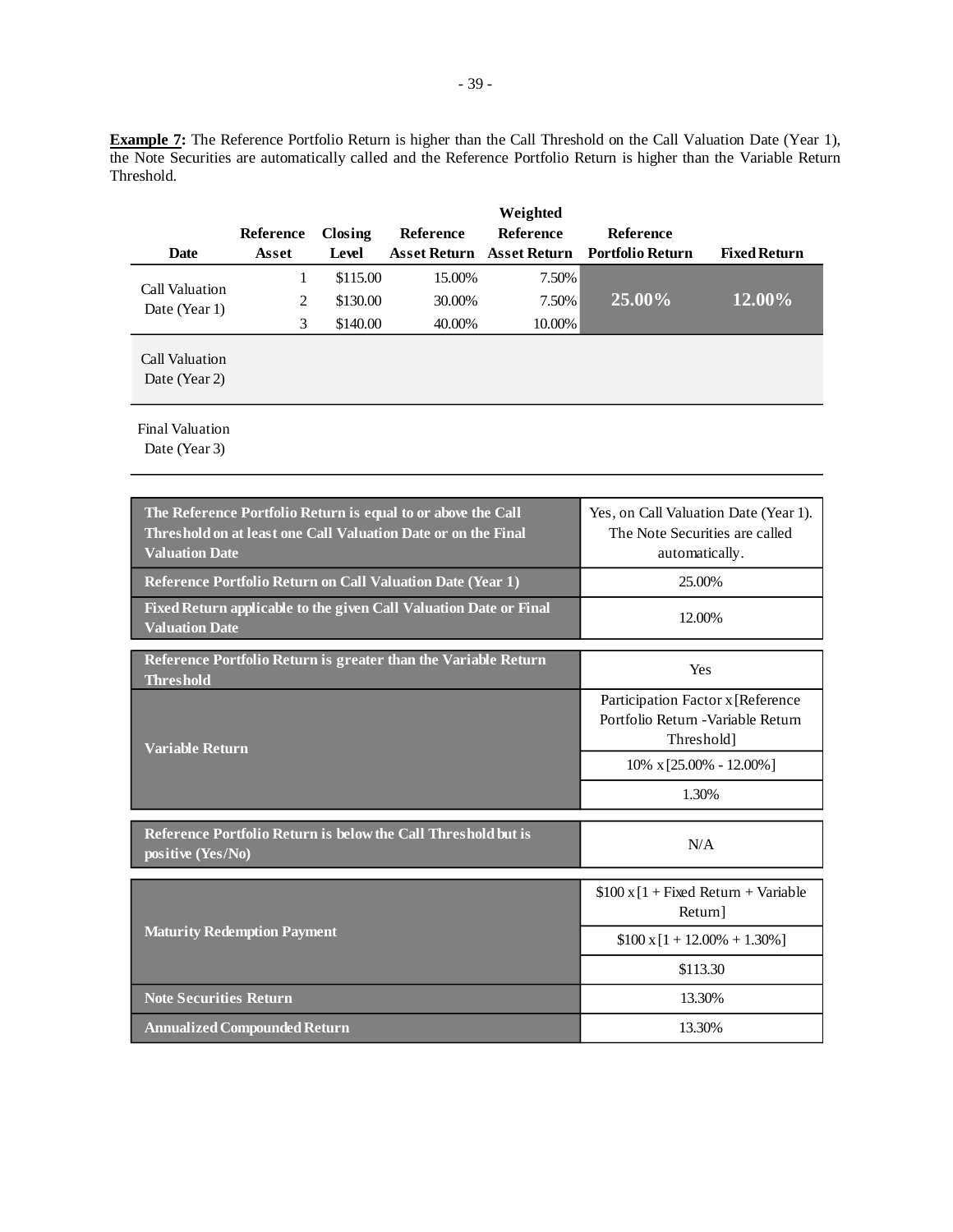**Reference Portfolio Return**

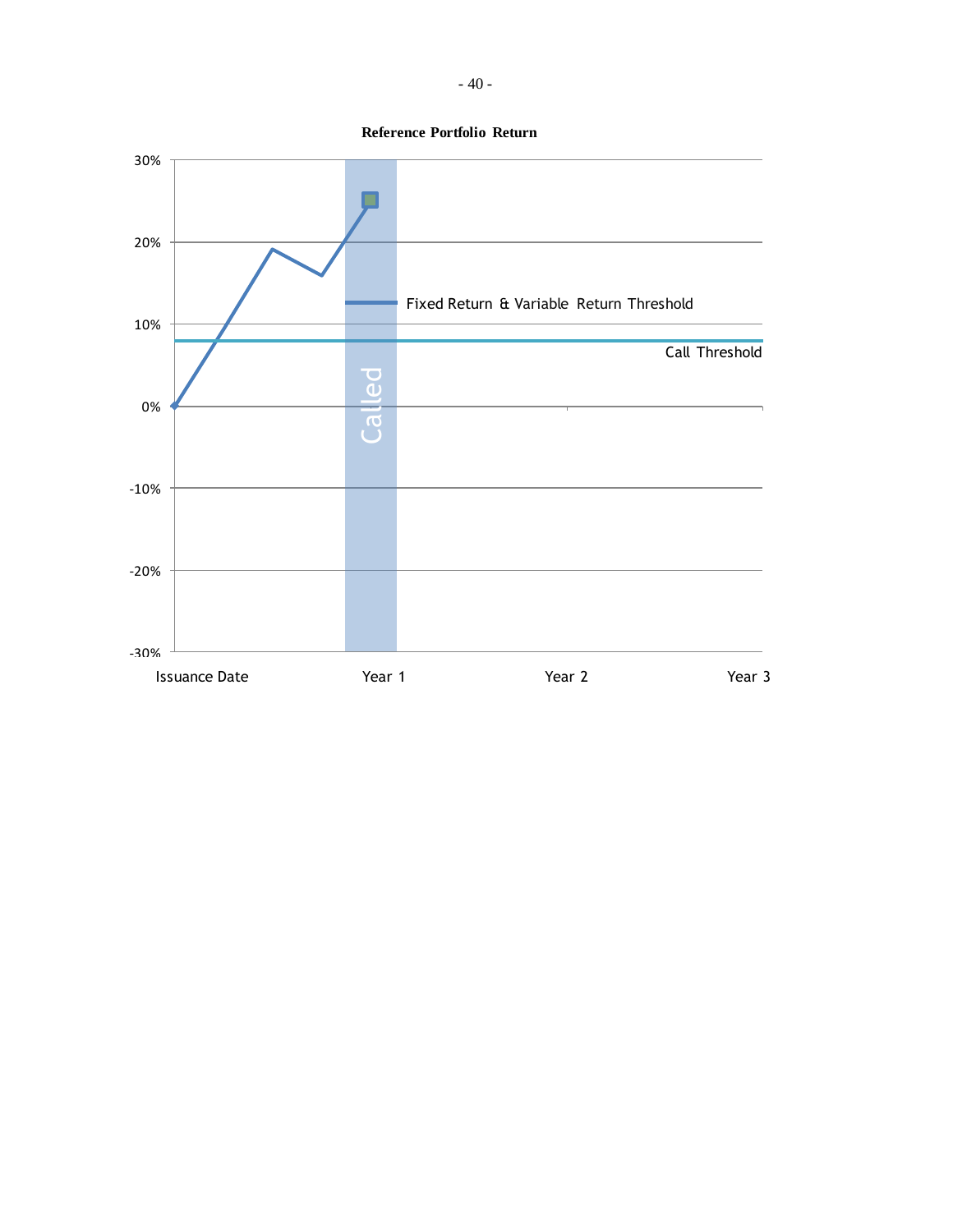## *NBC Auto Callable Note Securities (Maturity-Monitored Barrier)*

Each of the following hypothetical examples illustrates how the Maturity Redemption Payment is calculated using a Call Threshold of 8%, a Fixed Return of 12% on the Call Valuation Date (Year 1), a Fixed Return of 24% on the Call Valuation Date (Year 2), a Fixed Return of 36% on the Final Valuation Date (Year 3), a Variable Return Threshold equal to the applicable Fixed Return, a Participation Factor of 10% and a Barrier of -15%. These features are solely hypothetical.

**Example 1:** The Note Securities are not automatically called and on the Final Valuation Date (Year 3), the Reference Portfolio Return is lower than the Call Threshold and the Barrier.

|                                         |           |          |                     | Weighted            |                         |                     |
|-----------------------------------------|-----------|----------|---------------------|---------------------|-------------------------|---------------------|
|                                         | Reference | Closing  | <b>Reference</b>    | <b>Reference</b>    | <b>Reference</b>        |                     |
| <b>Date</b>                             | Asset     | Level    | <b>Asset Return</b> | <b>Asset Return</b> | <b>Portfolio Return</b> | <b>Fixed Return</b> |
| Call Valuation                          | 1         | \$80.00  | $-20.00\%$          | $-10.00\%$          |                         |                     |
| Date (Year 1)                           | 2         | \$90.00  | $-10.00\%$          | $-2.50%$            | $-12.50\%$              | 12.00%              |
|                                         | 3         | \$100.00 | $0.00\%$            | $0.00\%$            |                         |                     |
|                                         | 1         | \$100.00 | $0.00\%$            | $0.00\%$            |                         |                     |
| Call Valuation<br>Date (Year 2)         | 2         | \$70.00  | $-30.00\%$          | $-7.50\%$           | $-10.00\%$              | 24.00%              |
|                                         | 3         | \$90.00  | $-10.00\%$          | $-2.50\%$           |                         |                     |
| <b>Final Valuation</b><br>Date (Year 3) |           | \$65.00  | $-35.00\%$          | $-17.50%$           |                         |                     |
|                                         | 2         | \$60.00  | $-40.00\%$          | $-10.00\%$          | $-40.00\%$              | 36.00%              |
|                                         | 3         | \$50.00  | $-50.00\%$          | $-12.50%$           |                         |                     |

| The Reference Portfolio Return is equal to or above the Call<br>Threshold on at least one Call Valuation Date or on the Final<br><b>Valuation Date</b> | No         |
|--------------------------------------------------------------------------------------------------------------------------------------------------------|------------|
| <b>Reference Portfolio Return on the Final Valuation Date (Year 3)</b>                                                                                 | $-40.00\%$ |
| Fixed Return applicable to the given Call Valuation Date or Final<br><b>Valuation Date</b>                                                             | N/A        |

| Reference Portfolio Return is greater than the Variable Return<br><b>Threshold</b> | N/A |
|------------------------------------------------------------------------------------|-----|
| <b>Variable Return</b>                                                             | N/A |

| <b>Barrier breached (Yes/No)</b> | Yes |
|----------------------------------|-----|
|----------------------------------|-----|

|                                     | $$100 \times 1 +$ Reference Portfolio<br>Return] |  |
|-------------------------------------|--------------------------------------------------|--|
| <b>Maturity Redemption Payment</b>  | $$100 \times 11 - 40.00\%$ ]                     |  |
|                                     | \$60.00                                          |  |
| <b>Note Securities Return</b>       | $-40.00\%$                                       |  |
| <b>Annualized Compounded Return</b> | $-15.66\%$                                       |  |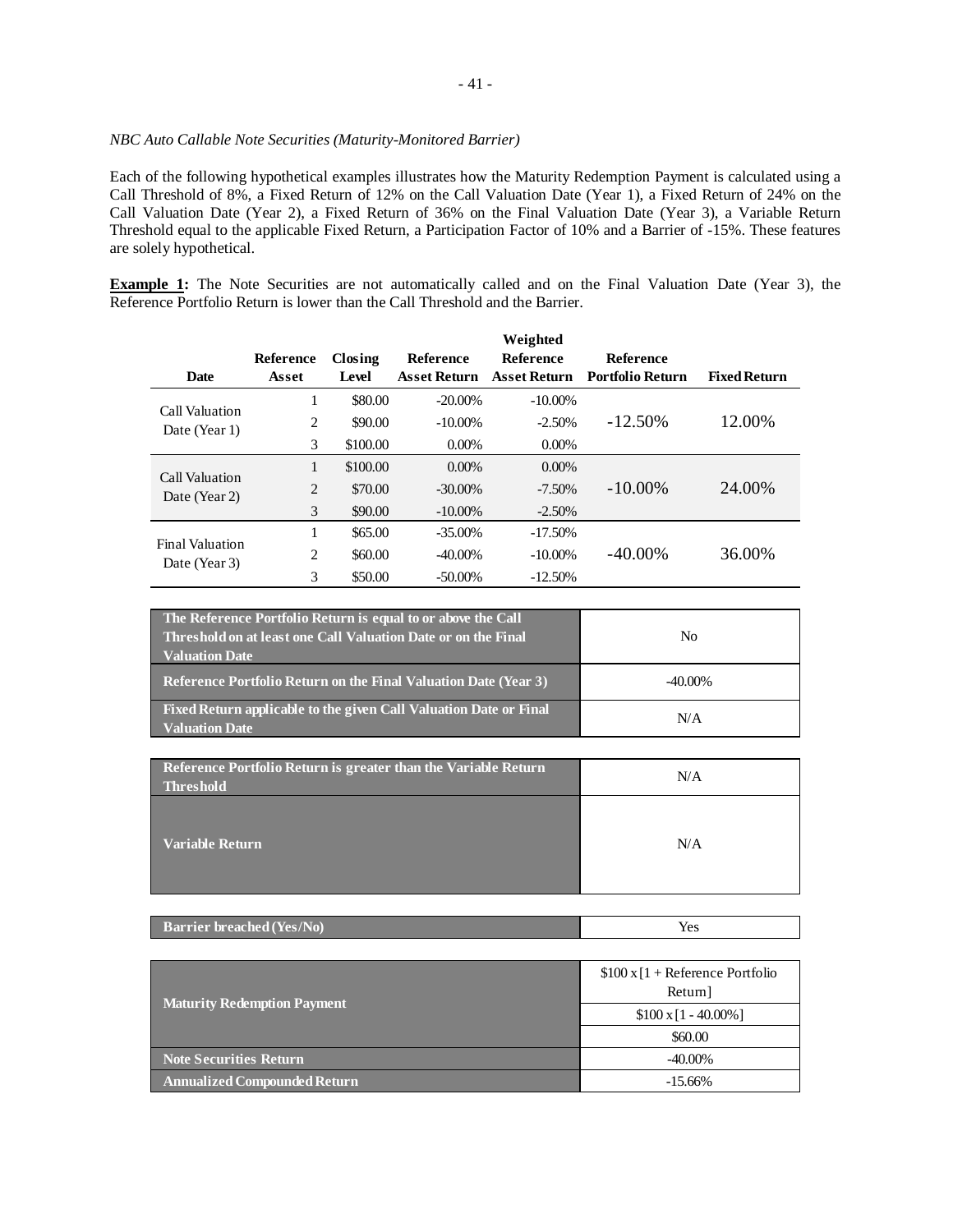

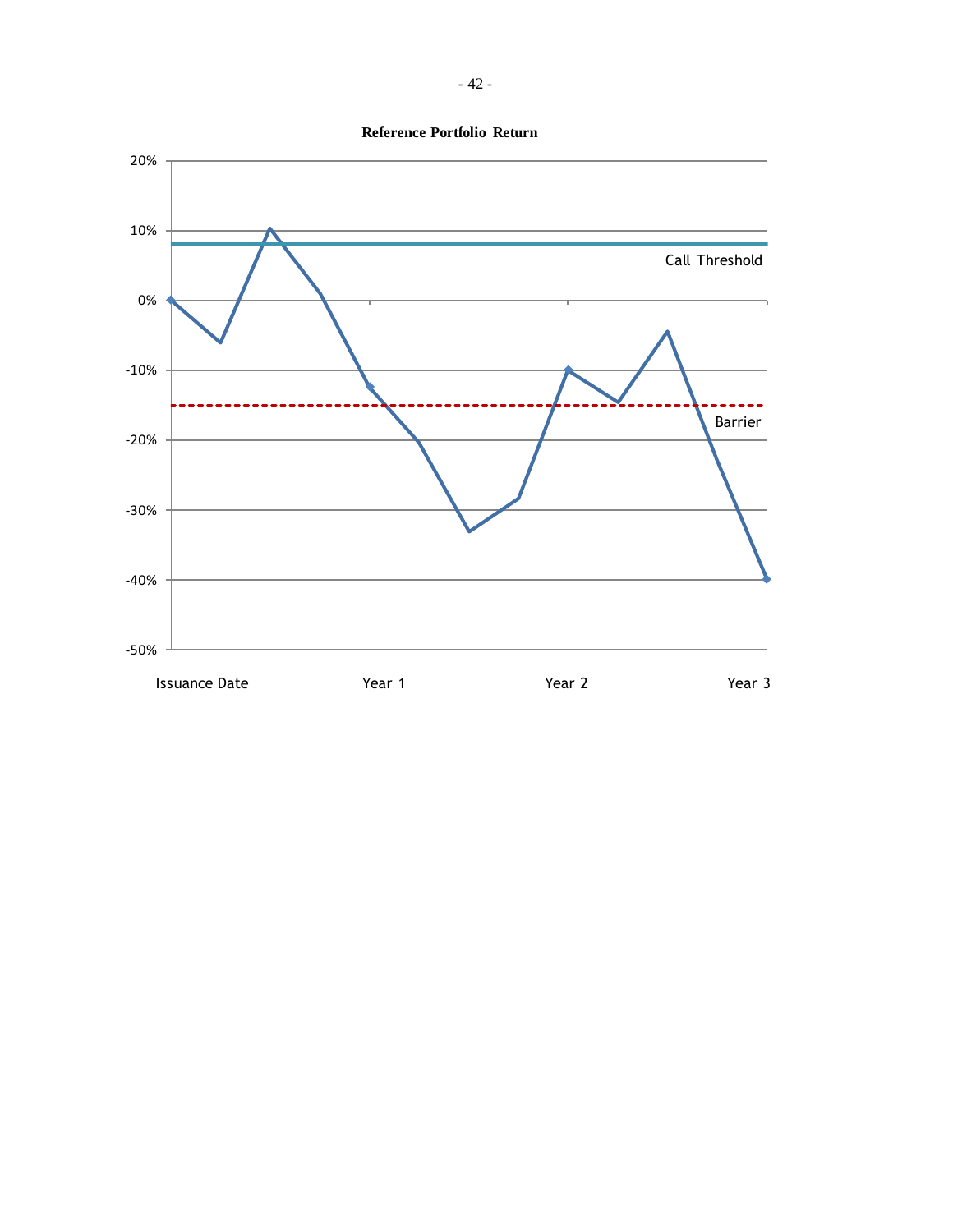**Example 2:** The Note Securities are not automatically called and on the Final Valuation Date (Year 3), the Reference Portfolio Return is lower than the Call Threshold but equal to or higher than the Barrier.

|                                         |                  |          |                     | Weighted            |                         |                     |
|-----------------------------------------|------------------|----------|---------------------|---------------------|-------------------------|---------------------|
|                                         | <b>Reference</b> | Closing  | <b>Reference</b>    | <b>Reference</b>    | <b>Reference</b>        |                     |
| Date                                    | Asset            | Level    | <b>Asset Return</b> | <b>Asset Return</b> | <b>Portfolio Return</b> | <b>Fixed Return</b> |
| Call Valuation                          | 1                | \$80.00  | $-20.00\%$          | $-10.00\%$          |                         |                     |
| Date (Year 1)                           | 2                | \$90.00  | $-10.00\%$          | $-2.50%$            | $-12.50\%$              | 12.00%              |
|                                         | 3                | \$100.00 | $0.00\%$            | $0.00\%$            |                         |                     |
|                                         | 1                | \$100.00 | $0.00\%$            | $0.00\%$            |                         |                     |
| Call Valuation<br>Date (Year 2)         | $\overline{2}$   | \$70.00  | $-30.00\%$          | $-7.50\%$           | $-10.00\%$              | 24.00%              |
|                                         | 3                | \$90.00  | $-10.00\%$          | $-2.50%$            |                         |                     |
| <b>Final Valuation</b><br>Date (Year 3) | 1                | \$90.00  | $-10.00\%$          | $-5.00\%$           |                         |                     |
|                                         | $\overline{2}$   | \$90.00  | $-10.00\%$          | $-2.50%$            | $-10.00\%$              | 36.00%              |
|                                         | 3                | \$90.00  | $-10.00\%$          | $-2.50%$            |                         |                     |

| The Reference Portfolio Return is equal to or above the Call<br>Threshold on at least one Call Valuation Date or on the Final<br><b>Valuation Date</b> | No         |
|--------------------------------------------------------------------------------------------------------------------------------------------------------|------------|
| <b>Reference Portfolio Return on the Final Valuation Date (Year 3)</b>                                                                                 | $-10.00\%$ |
| Fixed Return applicable to the given Call Valuation Date or Final<br><b>Valuation Date</b>                                                             | N/A        |

| Reference Portfolio Return is greater than the Variable Return<br><b>Threshold</b> | N/A |
|------------------------------------------------------------------------------------|-----|
| <b>Variable Return</b>                                                             | N/A |

| <b>Barrier breached (Yes/No)</b> | N |
|----------------------------------|---|
|                                  |   |

| <b>Maturity Redemption Payment</b>  | \$100.00 |
|-------------------------------------|----------|
| Note Securities Return              | $0.00\%$ |
| <b>Annualized Compounded Return</b> | $0.00\%$ |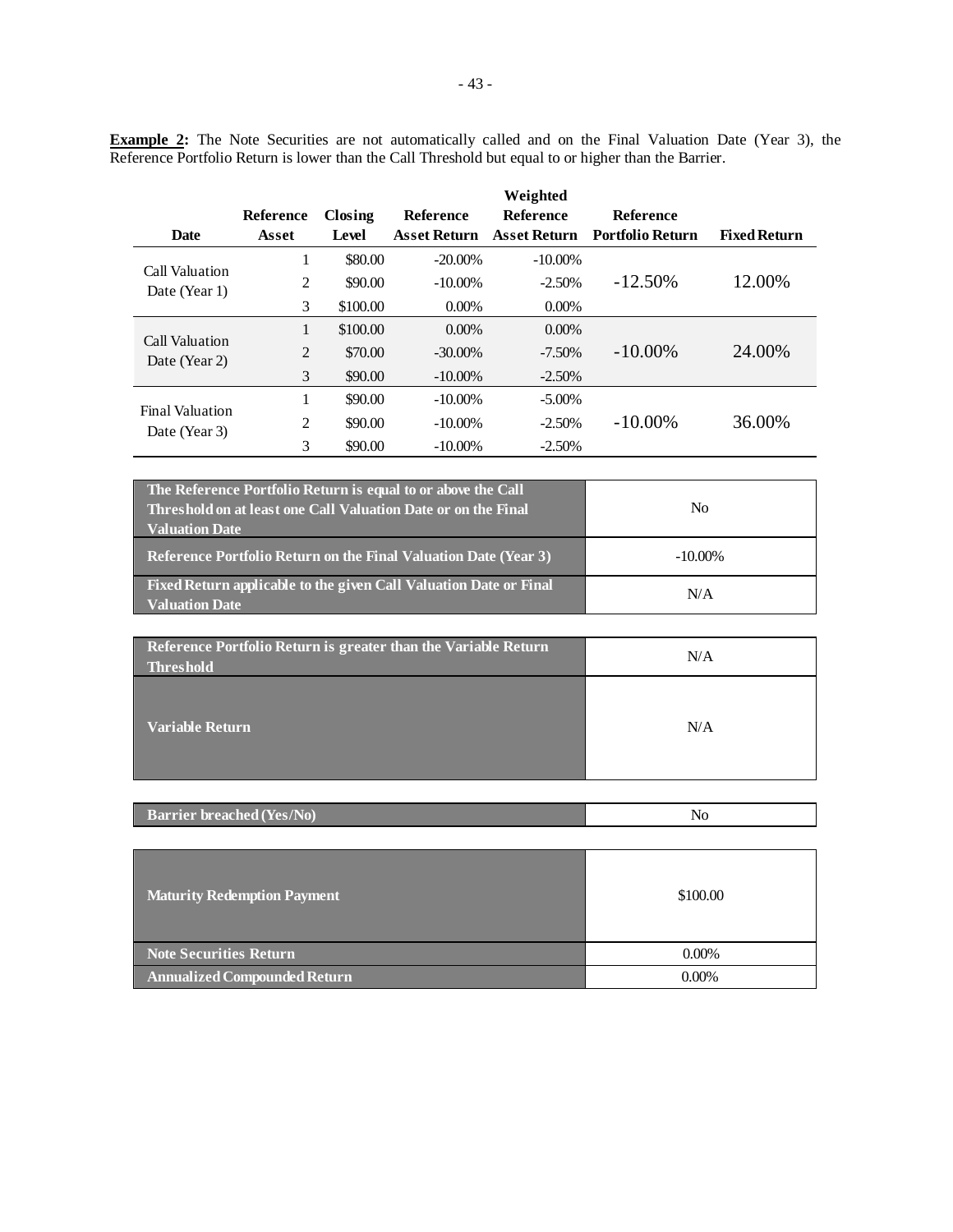

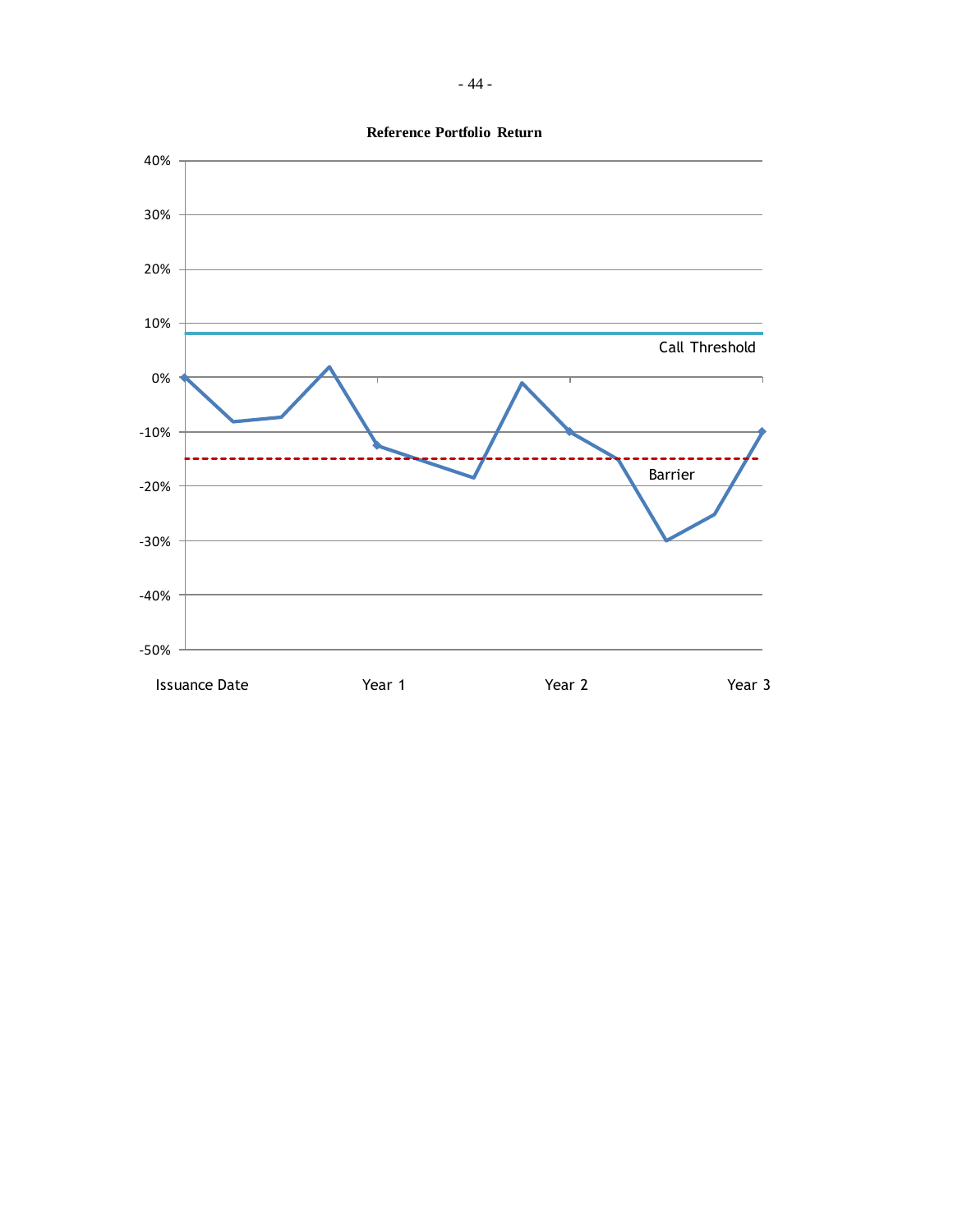**Example 3:** The Note Securities are not automatically called and on the Final Valuation Date (Year 3), the Reference Portfolio Return is higher than the Call Threshold but lower than the Variable Return Threshold.

|                        |              |          |                     | Weighted            |                         |                     |
|------------------------|--------------|----------|---------------------|---------------------|-------------------------|---------------------|
|                        | Reference    | Closing  | Reference           | <b>Reference</b>    | <b>Reference</b>        |                     |
| Date                   | Asset        | Level    | <b>Asset Return</b> | <b>Asset Return</b> | <b>Portfolio Return</b> | <b>Fixed Return</b> |
| Call Valuation         | 1            | \$80.00  | $-20.00\%$          | $-10.00\%$          |                         |                     |
| Date (Year 1)          | 2            | \$90.00  | $-10.00\%$          | $-2.50%$            | $-12.50\%$              | 12.00%              |
|                        | 3            | \$100.00 | $0.00\%$            | $0.00\%$            |                         |                     |
| Call Valuation         | $\mathbf{1}$ | \$100.00 | $0.00\%$            | $0.00\%$            |                         |                     |
| Date (Year 2)          | 2            | \$70.00  | $-30.00\%$          | $-7.50\%$           | $-10.00\%$              | 24.00%              |
|                        | 3            | \$90.00  | $-10.00\%$          | $-2.50%$            |                         |                     |
| <b>Final Valuation</b> | 1            | \$130.00 | 30.00%              | 15.00%              |                         |                     |
| Date (Year 3)          | 2            | \$90.00  | $-10.00\%$          | $-2.50%$            | 15.00%                  | 36.00%              |
|                        | 3            | \$110.00 | 10.00%              | 2.50%               |                         |                     |

| The Reference Portfolio Return is equal to or above the Call<br>Threshold on at least one Call Valuation Date or on the Final<br><b>Valuation Date</b> | Yes, on the Final Valuation Date<br>(Year 3). |
|--------------------------------------------------------------------------------------------------------------------------------------------------------|-----------------------------------------------|
| <b>Reference Portfolio Return on the Final Valuation Date (Year 3)</b>                                                                                 | 15.00%                                        |
| Fixed Return applicable to the given Call Valuation Date or Final<br><b>Valuation Date</b>                                                             | 36,00%                                        |

| Reference Portfolio Return is greater than the Variable Return<br>Threshold | No |
|-----------------------------------------------------------------------------|----|
| Variable Return                                                             | 0% |

| <b>Barrier breached (Yes/No)</b> |  |
|----------------------------------|--|
|                                  |  |

|                                     | $$100 \times [1 + Fixed Return + Variable]$<br>Return] |  |
|-------------------------------------|--------------------------------------------------------|--|
| <b>Maturity Redemption Payment</b>  | $$100 \times 1 + 36.00\% + 0.00\%]$                    |  |
|                                     | \$136.00                                               |  |
| <b>Note Securities Return</b>       | 36,00%                                                 |  |
| <b>Annualized Compounded Return</b> | 10.79%                                                 |  |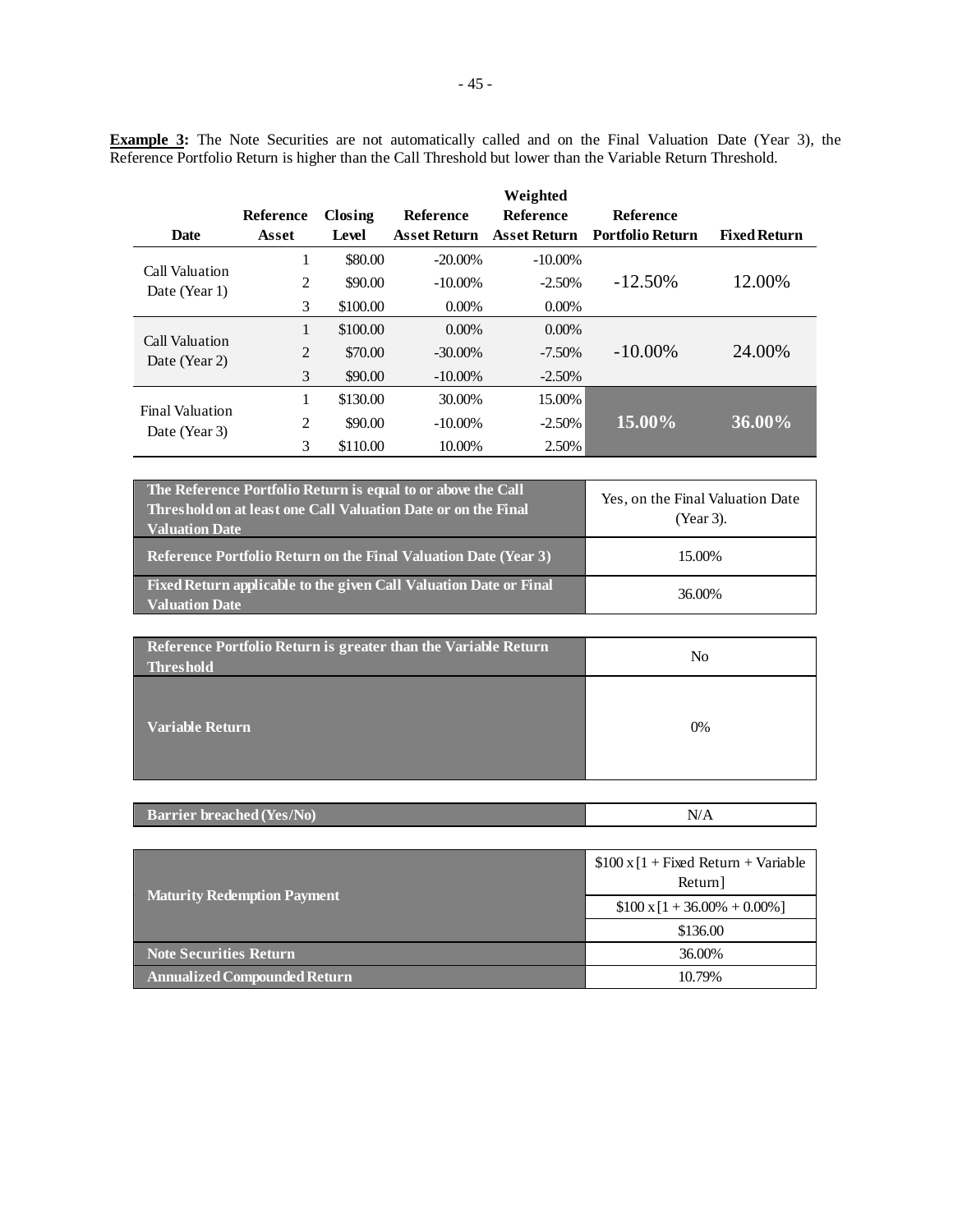

- 46 -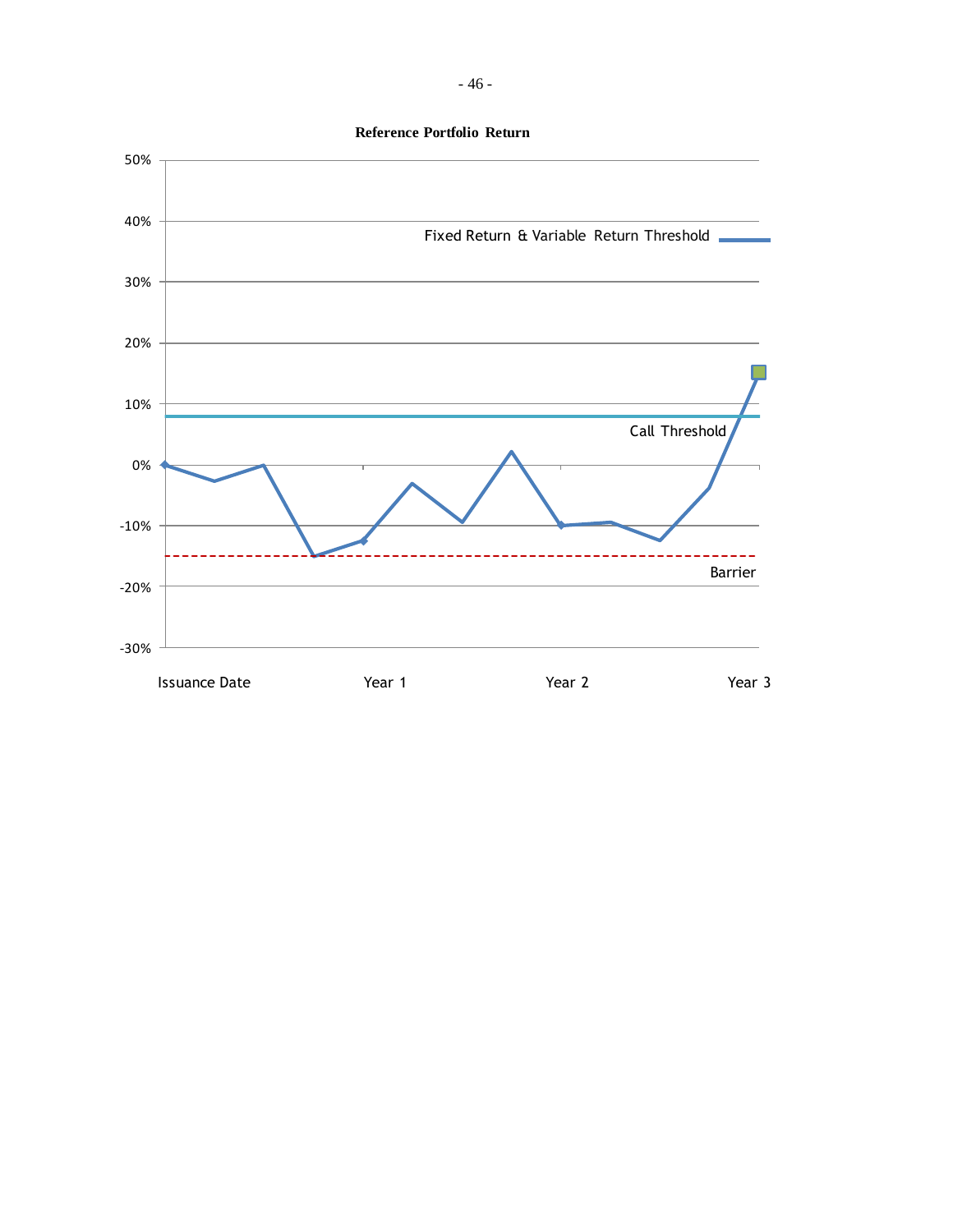**Example 4:** The Note Securities are not automatically called and on the Final Valuation Date (Year 3), the Reference Portfolio Return is higher than the Call Threshold and the Variable Return Threshold.

|                        |           |          |                     | Weighted            |                         |                     |
|------------------------|-----------|----------|---------------------|---------------------|-------------------------|---------------------|
|                        | Reference | Closing  | <b>Reference</b>    | <b>Reference</b>    | <b>Reference</b>        |                     |
| <b>Date</b>            | Asset     | Level    | <b>Asset Return</b> | <b>Asset Return</b> | <b>Portfolio Return</b> | <b>Fixed Return</b> |
| Call Valuation         | 1         | \$80.00  | $-20.00\%$          | $-10.00\%$          |                         |                     |
| Date (Year 1)          | 2         | \$90.00  | $-10.00\%$          | $-2.50%$            | $-12.50\%$              | 12.00%              |
|                        | 3         | \$100.00 | $0.00\%$            | $0.00\%$            |                         |                     |
| Call Valuation         | 1         | \$100.00 | $0.00\%$            | $0.00\%$            |                         |                     |
| Date (Year 2)          | 2         | \$70.00  | $-30.00\%$          | $-7.50\%$           | $-10.00\%$              | 24.00%              |
|                        | 3         | \$90.00  | $-10.00\%$          | $-2.50\%$           |                         |                     |
| <b>Final Valuation</b> | 1         | \$160.00 | 60.00%              | 30.00%              |                         |                     |
| Date (Year 3)          | 2         | \$130.00 | 30.00%              | 7.50%               | 40.00%                  | 36.00%              |
|                        | 3         | \$110.00 | 10.00%              | 2.50%               |                         |                     |

| The Reference Portfolio Return is equal to or above the Call<br>Threshold on at least one Call Valuation Date or on the Final<br><b>Valuation Date</b> | Yes, on the Final Valuation Date<br>(Year 3). |
|--------------------------------------------------------------------------------------------------------------------------------------------------------|-----------------------------------------------|
| Reference Portfolio Return on the Final Valuation Date (Year 3)                                                                                        | 40.00%                                        |
| Fixed Return applicable to the given Call Valuation Date or Final<br><b>Valuation Date</b>                                                             | 36.00%                                        |

| Reference Portfolio Return is greater than the Variable Return<br><b>Threshold</b> | Yes                                |  |
|------------------------------------------------------------------------------------|------------------------------------|--|
|                                                                                    | Participation Factor x [Reference  |  |
|                                                                                    | Portfolio Return - Variable Return |  |
| Variable Return                                                                    | Threshold]                         |  |
|                                                                                    | $10\% \times [40.00\% - 36.00\%]$  |  |
|                                                                                    | 0.40%                              |  |

| <b>Barrier breached (Yes/No)</b> |  |
|----------------------------------|--|
|                                  |  |

|                                     | $$100 \times [1 + Fixed Return + Variable]$<br>Return] |
|-------------------------------------|--------------------------------------------------------|
| <b>Maturity Redemption Payment</b>  | $$100 \times 1 + 36.00\% + 0.40\%]$                    |
|                                     | \$136.40                                               |
| <b>Note Securities Return</b>       | 36.40%                                                 |
| <b>Annualized Compounded Return</b> | 10.90%                                                 |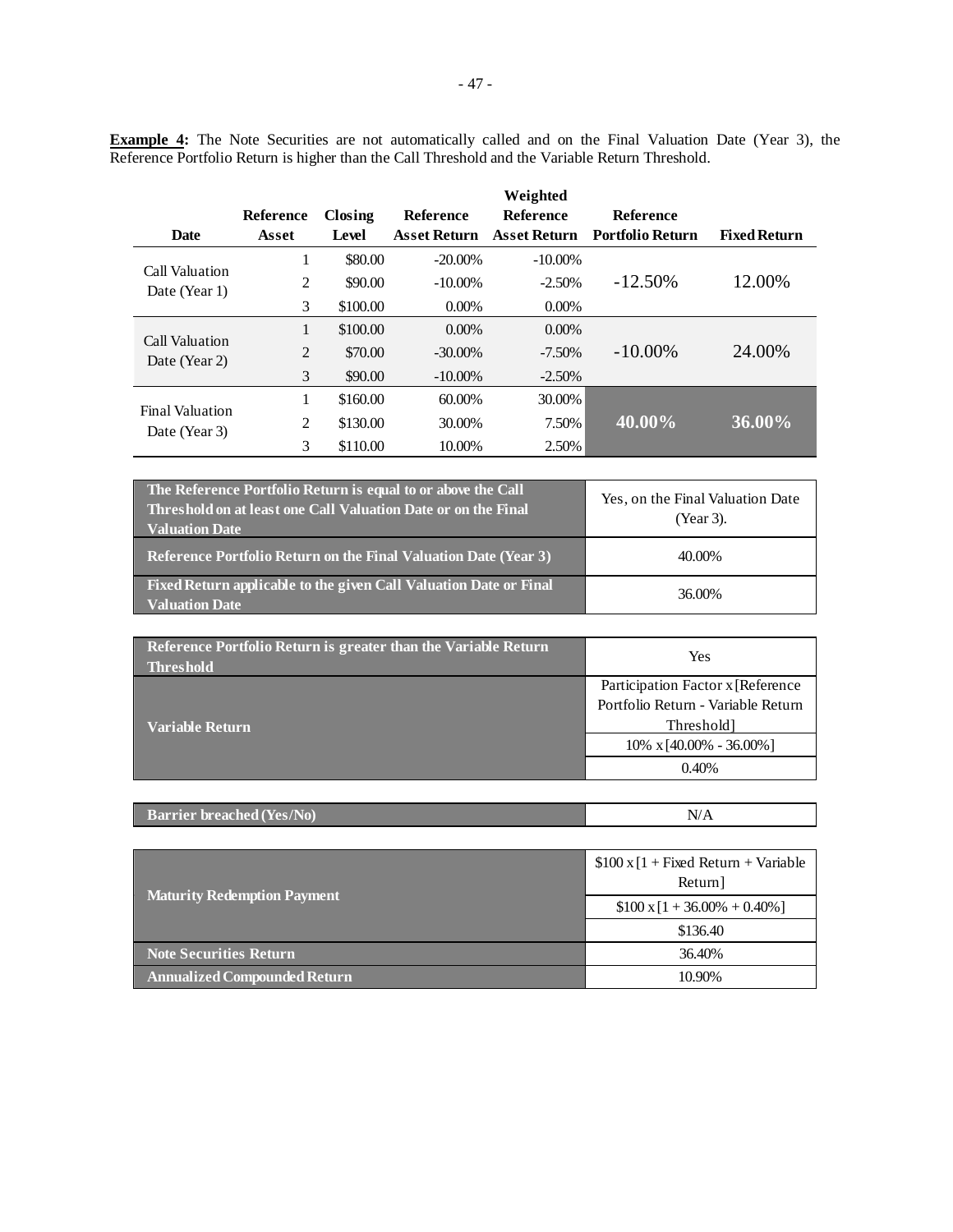

**Reference Portfolio Return**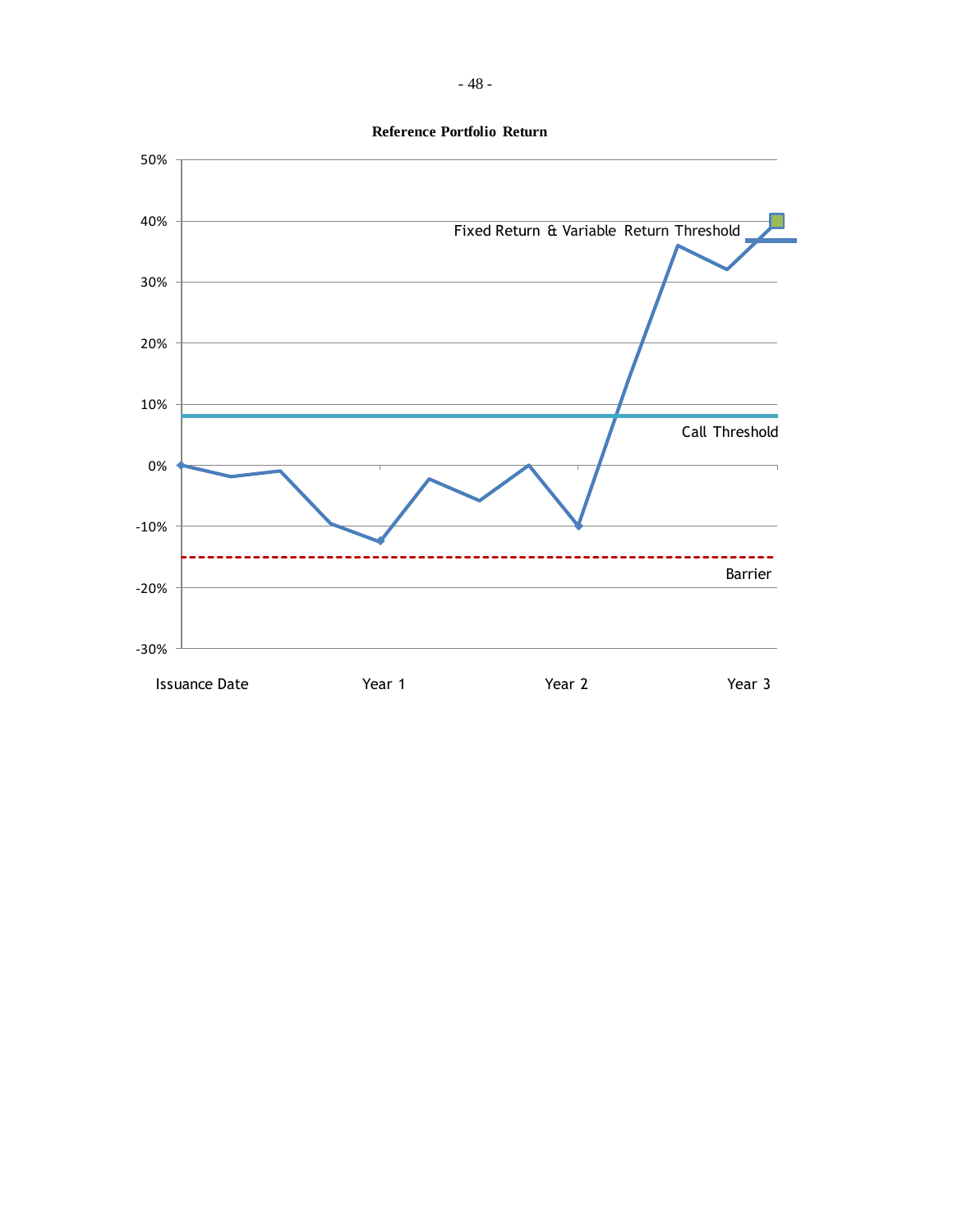**Example 5:** The Reference Portfolio Return is higher than the Call Threshold on the Call Valuation Date (Year 2) and the Note Securities are automatically called but the Reference Portfolio Return is lower than the Variable Return Threshold.

| <b>Date</b>    | Reference<br>Asset | Closing<br>Level | <b>Reference</b><br><b>Asset Return</b> | Weighted<br><b>Reference</b><br>Asset Return | <b>Reference</b><br><b>Portfolio Return</b> | <b>Fixed Return</b> |
|----------------|--------------------|------------------|-----------------------------------------|----------------------------------------------|---------------------------------------------|---------------------|
| Call Valuation |                    | \$90.00          | $-10.00\%$                              | $-5.00\%$                                    |                                             |                     |
| Date (Year 1)  | 2                  | \$90.00          | $-10.00\%$                              | $-2.50%$                                     | $-10.00\%$                                  | 12.00%              |
|                | 3                  | \$90.00          | $-10.00\%$                              | $-2.50%$                                     |                                             |                     |
| Call Valuation |                    | \$120.00         | 20.00%                                  | 10.00%                                       |                                             |                     |
| Date (Year 2)  | 2                  | \$110.00         | 10.00%                                  | 2.50%                                        | 10.00%                                      | 24.00%              |
|                | 3                  | \$90.00          | $-10.00\%$                              | $-2.50\%$                                    |                                             |                     |

Final Valuation

| The Reference Portfolio Return is equal to or above the Call<br>Threshold on at least one Call Valuation Date or on the Final | Yes, on Call Valuation Date (Year 2).<br>The Note Securities are called |
|-------------------------------------------------------------------------------------------------------------------------------|-------------------------------------------------------------------------|
| <b>Valuation Date</b>                                                                                                         | automatically.                                                          |
| <b>Reference Portfolio Return on Call Valuation Date (Year 2)</b>                                                             | 10.00%                                                                  |
| Fixed Return applicable to the given Call Valuation Date or Final<br><b>Valuation Date</b>                                    | 24.00%                                                                  |

| Reference Portfolio Return is greater than the Variable Return<br><b>Threshold</b> | No |
|------------------------------------------------------------------------------------|----|
| <b>Variable Return</b>                                                             | 0% |

|--|

|                                     | $$100 \times [1 + Fixed Return + Variable]$<br>Return] |
|-------------------------------------|--------------------------------------------------------|
| <b>Maturity Redemption Payment</b>  | $$100 \times 1 + 24.00\% + 0.00\%]$                    |
|                                     | \$124.00                                               |
| <b>Note Securities Return</b>       | 24.00%                                                 |
| <b>Annualized Compounded Return</b> | 11.36%                                                 |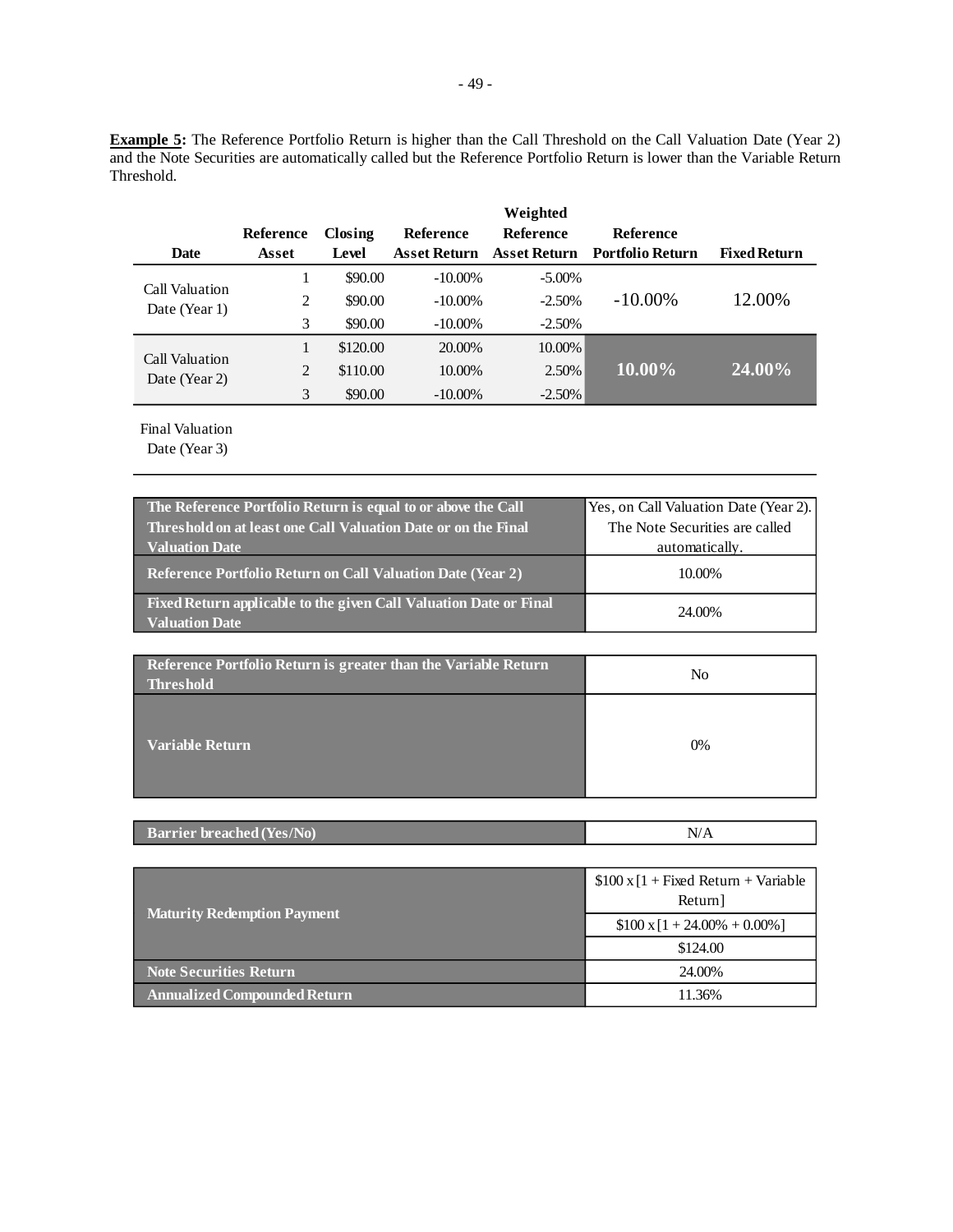

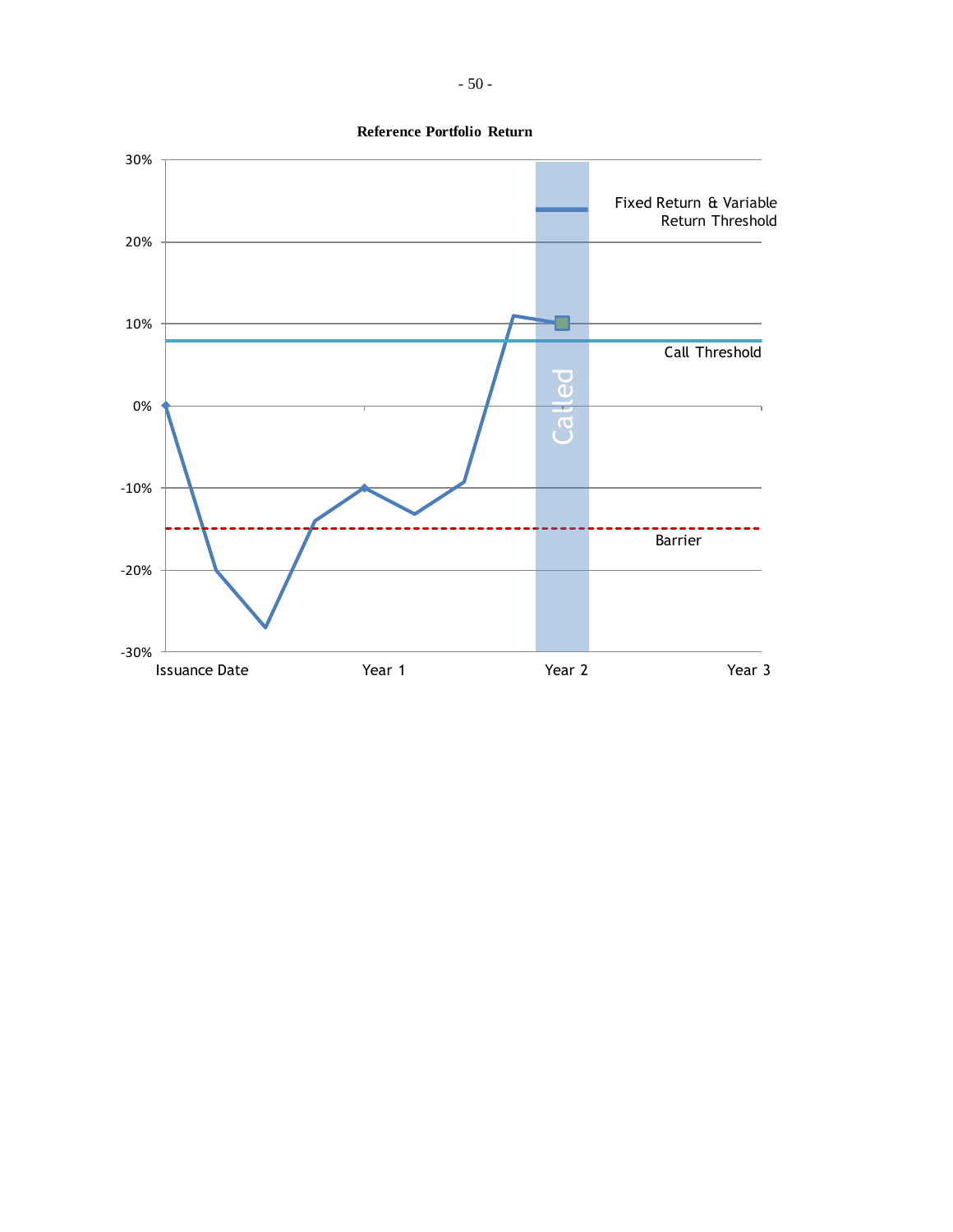**Example 6:** The Reference Portfolio Return is higher than the Call Threshold on the Call Valuation Date (Year 2), the Note Securities are automatically called and the Reference Portfolio Return is higher than the Variable Return Threshold.

|                                 |           |          |                     | Weighted         |                         |                     |
|---------------------------------|-----------|----------|---------------------|------------------|-------------------------|---------------------|
|                                 | Reference | Closing  | Reference           | <b>Reference</b> | <b>Reference</b>        |                     |
| <b>Date</b>                     | Asset     | Level    | <b>Asset Return</b> | Asset Return     | <b>Portfolio Return</b> | <b>Fixed Return</b> |
|                                 |           | \$110.00 | 10.00%              | 5.00%            |                         |                     |
| Call Valuation<br>Date (Year 1) | 2         | \$110.00 | 10.00%              | 2.50%            | 5.00%                   | 12.00%              |
|                                 | 3         | \$90.00  | $-10.00\%$          | $-2.50%$         |                         |                     |
| Call Valuation                  |           | \$140.00 | 40.00%              | 20.00%           |                         |                     |
| Date (Year 2)                   | 2         | \$130.00 | 30.00%              | 7.50%            | 30.00%                  | 24.00%              |
|                                 | 3         | \$110.00 | 10.00%              | 2.50%            |                         |                     |

Final Valuation

| The Reference Portfolio Return is equal to or above the Call                               | Yes, on Call Valuation Date (Year 2). |
|--------------------------------------------------------------------------------------------|---------------------------------------|
| Threshold on at least one Call Valuation Date or on the Final                              | The Note Securities are called        |
| <b>Valuation Date</b>                                                                      | automatically.                        |
| <b>Reference Portfolio Return on Call Valuation Date (Year 2)</b>                          | 30.00%                                |
| Fixed Return applicable to the given Call Valuation Date or Final<br><b>Valuation Date</b> | 24.00%                                |

| Reference Portfolio Return is greater than the Variable Return<br><b>Threshold</b> | Yes                                |
|------------------------------------------------------------------------------------|------------------------------------|
|                                                                                    | Participation Factor x [Reference] |
|                                                                                    | Portfolio Return - Variable Return |
| <b>Variable Return</b>                                                             | Threshold                          |
|                                                                                    | $10\% \times [30.00\% - 24.00\%]$  |
|                                                                                    | 0.60%                              |

| <b>Barrier breached (Yes/No)</b> | N<br>$\cdots$ |
|----------------------------------|---------------|
|----------------------------------|---------------|

|                                     | $$100 \times [1 + Fixed Return + Variable]$<br>Return] |
|-------------------------------------|--------------------------------------------------------|
| <b>Maturity Redemption Payment</b>  | $$100 \times 1 + 24.00\% + 0.60\%]$                    |
|                                     | \$124.60                                               |
| <b>Note Securities Return</b>       | 24.60%                                                 |
| <b>Annualized Compounded Return</b> | 11.62%                                                 |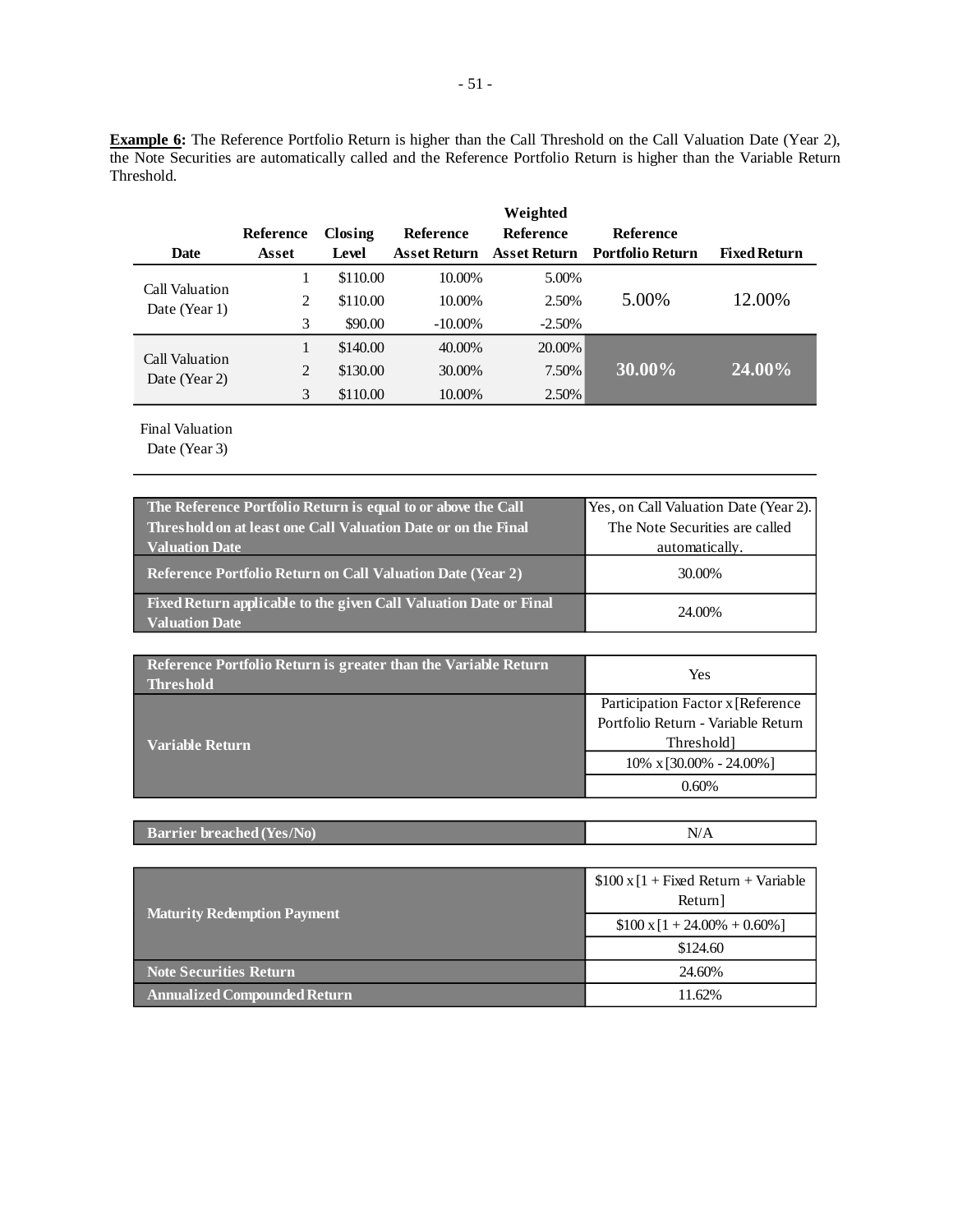

**Reference Portfolio Return**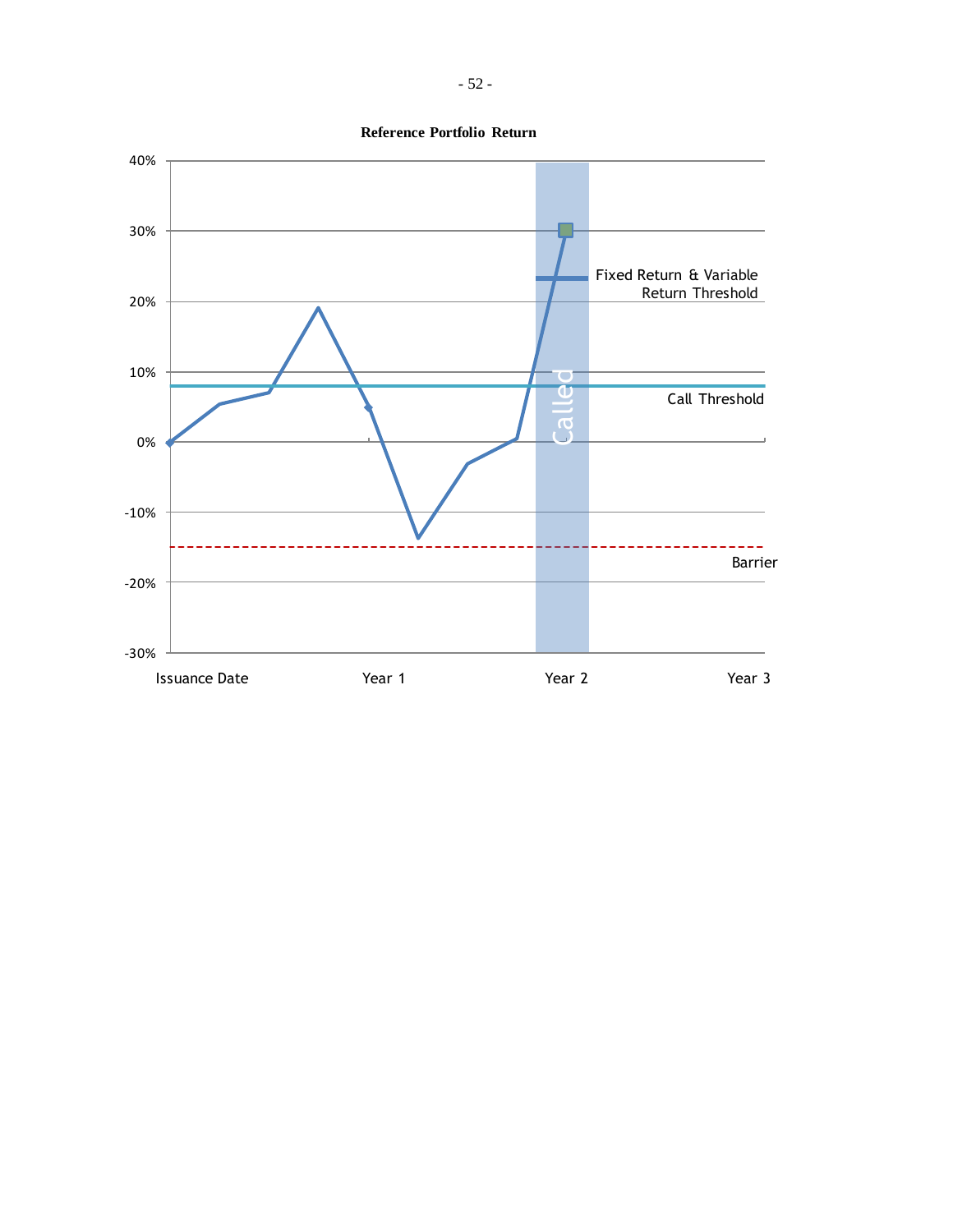**Example 7:** The Reference Portfolio Return is higher than the Call Threshold on the Call Valuation Date (Year 1), the Note Securities are automatically called and the Reference Portfolio Return is higher than the Variable Return Threshold.

| <b>Date</b>                     | Reference<br>Asset | Closing<br>Level | <b>Reference</b> | Weighted<br><b>Reference</b> | <b>Reference</b><br>Asset Return Asset Return Portfolio Return | <b>Fixed Return</b> |
|---------------------------------|--------------------|------------------|------------------|------------------------------|----------------------------------------------------------------|---------------------|
|                                 |                    | \$115.00         | 15.00%           | 7.50%                        |                                                                |                     |
| Call Valuation<br>Date (Year 1) | $\overline{c}$     | \$130.00         | 30.00%           | 7.50%                        | 25.00%                                                         | 12.00%              |
|                                 | 3                  | \$140.00         | 40.00%           | 10.00%                       |                                                                |                     |
| Call Valuation<br>Date (Year 2) |                    |                  |                  |                              |                                                                |                     |

Final Valuation

| The Reference Portfolio Return is equal to or above the Call<br>Threshold on at least one Call Valuation Date or on the Final | Yes, on Call Valuation Date (Year 1).<br>The Note Securities are called |
|-------------------------------------------------------------------------------------------------------------------------------|-------------------------------------------------------------------------|
| <b>Valuation Date</b>                                                                                                         | automatically.                                                          |
| <b>Reference Portfolio Return on Call Valuation Date (Year 1)</b>                                                             | 25.00%                                                                  |
| Fixed Return applicable to the given Call Valuation Date or Final<br><b>Valuation Date</b>                                    | 12.00%                                                                  |

| Reference Portfolio Return is greater than the Variable Return<br><b>Threshold</b> | Yes                                |  |  |
|------------------------------------------------------------------------------------|------------------------------------|--|--|
|                                                                                    | Participation Factor x [Reference] |  |  |
|                                                                                    | Portfolio Return - Variable Return |  |  |
| <b>Variable Return</b>                                                             | Threshold]                         |  |  |
|                                                                                    | $10\% \times [25.00\% - 12.00\%]$  |  |  |
|                                                                                    | 1.30%                              |  |  |

| <b>Barrier breached (Yes/No)</b> | N<br>$\cdot$ $\cdot$ $\Gamma$ $\sim$ |
|----------------------------------|--------------------------------------|
|----------------------------------|--------------------------------------|

|                                    | $$100 \times [1 + Fixed Return + Variable]$<br>Return] |  |
|------------------------------------|--------------------------------------------------------|--|
| <b>Maturity Redemption Payment</b> | $$100 \times 1 + 12.00\% + 1.30\%]$                    |  |
|                                    | \$113.30                                               |  |
| <b>Note Securities Return</b>      | 13.30%                                                 |  |
| Annualized Compounded Return       | 13.30%                                                 |  |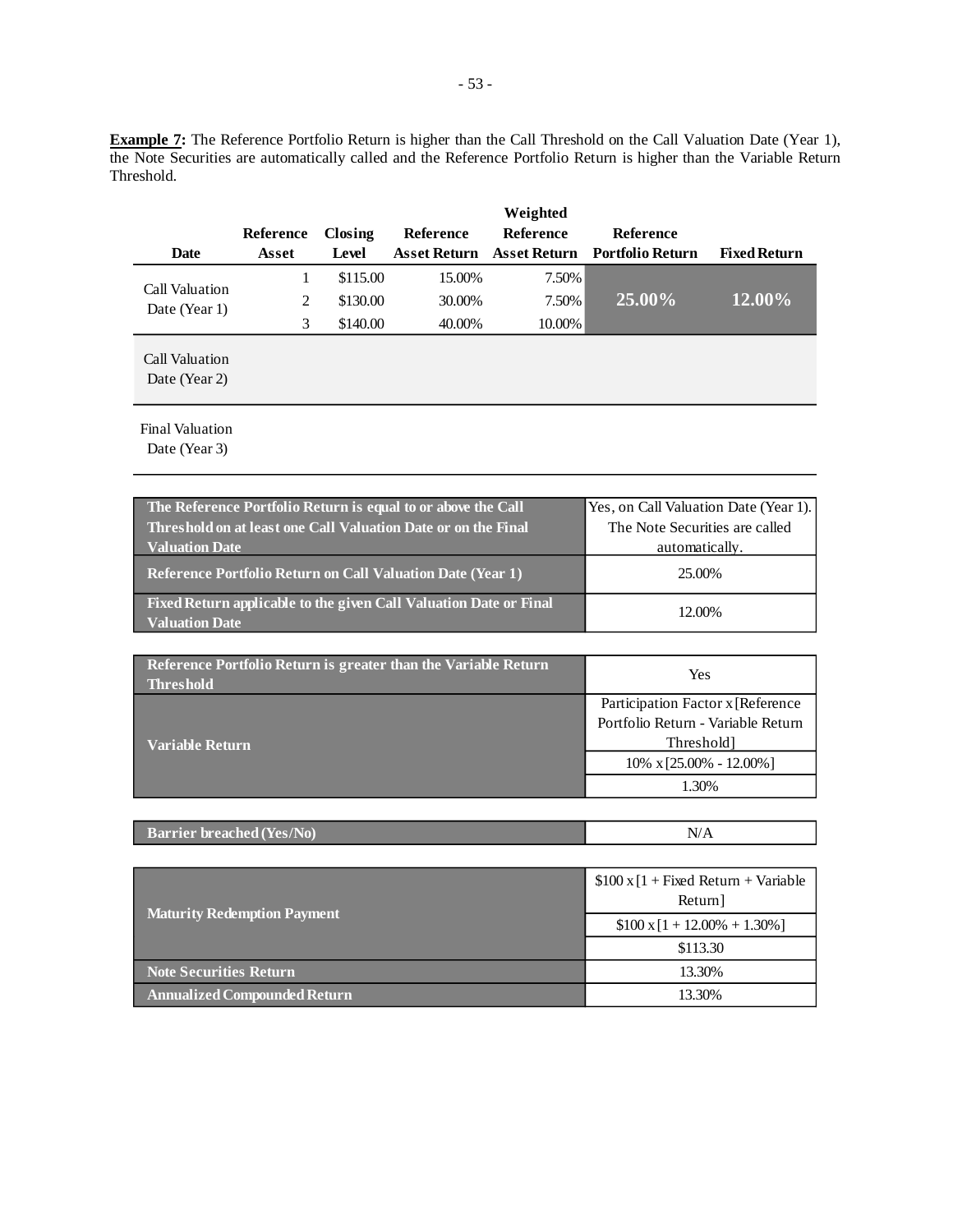**Reference Portfolio Return**

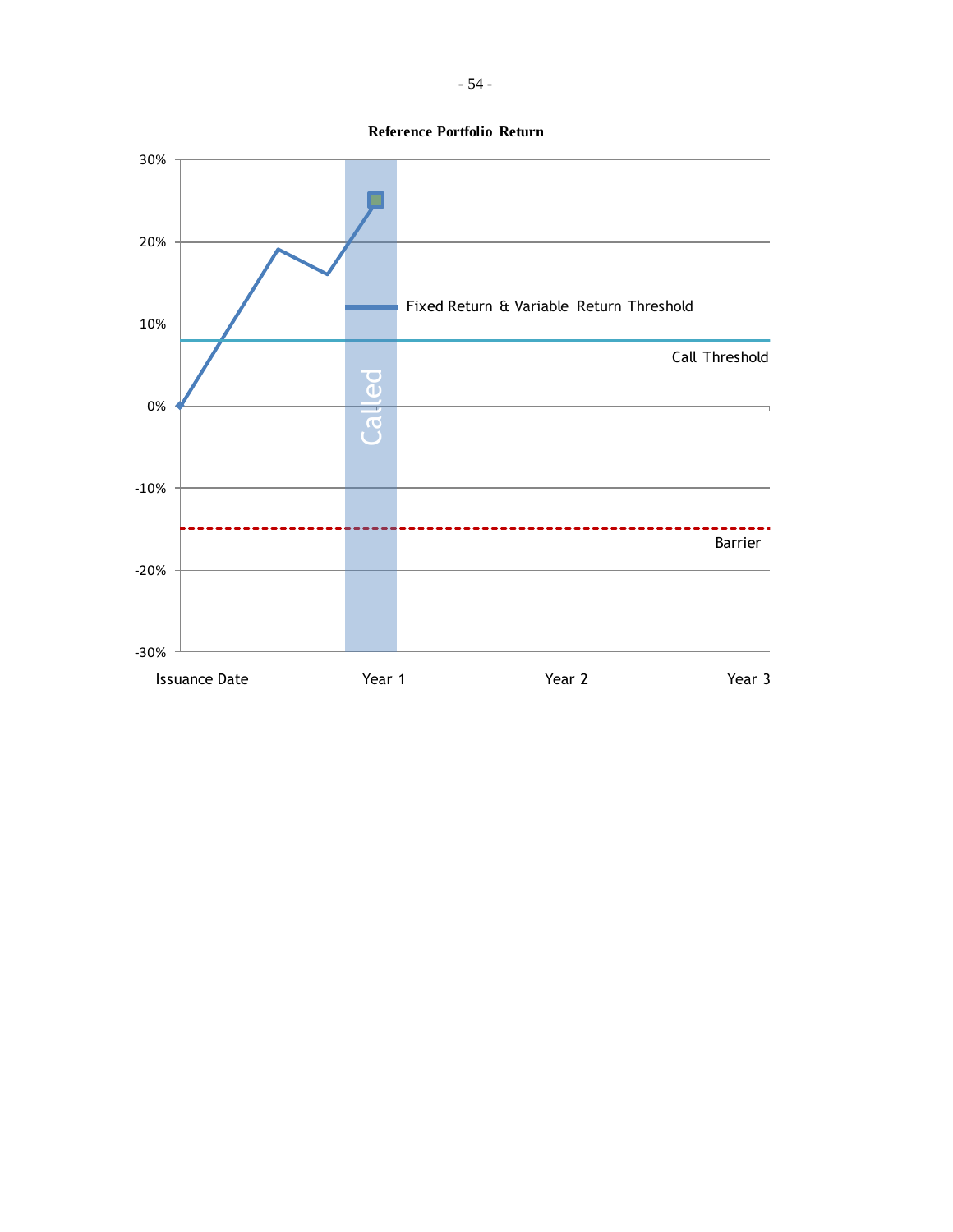## *NBC Auto Callable Note Securities (Daily-Monitored Barrier)*

Each of the following hypothetical examples illustrates how the Maturity Redemption Payment is calculated using a Call Threshold of 8%, Fixed Return of 12% on the Call Valuation Date (Year 1), a Fixed Return of 24% on the Call Valuation Date (Year 2), a Fixed Return of 36% on the Final Valuation Date (Year 3), a Variable Return Threshold equal to the applicable Fixed Return, a Participation Factor of 10% and a Barrier of -25%. These features are solely hypothetical.

**Example 1:** The Note Securities are not automatically called and the Reference Portfolio Return is lower than the Call Threshold and is negative on the Final Valuation Date (Year 3) and the Reference Portfolio Return falls below the Barrier on any day during the Barrier Measurement Period.

|                                         |                  |          |                  | Weighted            |                         |                     |
|-----------------------------------------|------------------|----------|------------------|---------------------|-------------------------|---------------------|
|                                         | <b>Reference</b> | Closing  | <b>Reference</b> | <b>Reference</b>    | <b>Reference</b>        |                     |
| <b>Date</b>                             | Asset            | Level    | Asset Return     | <b>Asset Return</b> | <b>Portfolio Return</b> | <b>Fixed Return</b> |
| Call Valuation                          | 1                | \$80.00  | $-20.00\%$       | $-10.00\%$          |                         |                     |
| Date (Year 1)                           | 2                | \$90.00  | $-10.00\%$       | $-2.50%$            | $-12.50\%$              | 12.00%              |
|                                         | 3                | \$100.00 | $0.00\%$         | $0.00\%$            |                         |                     |
| Call Valuation<br>Date (Year 2)         | 1                | \$100.00 | $0.00\%$         | $0.00\%$            |                         |                     |
|                                         | $\overline{2}$   | \$70.00  | $-30.00\%$       | $-7.50\%$           | $-10.00\%$              | 24.00%              |
|                                         | 3                | \$90.00  | $-10.00\%$       | $-2.50%$            |                         |                     |
| <b>Final Valuation</b><br>Date (Year 3) | 1                | \$65.00  | $-35.00\%$       | $-17.50%$           |                         |                     |
|                                         | 2                | \$60.00  | $-40.00\%$       | $-10.00\%$          | $-40.00\%$              | 36.00%              |
|                                         | 3                | \$50.00  | $-50.00\%$       | $-12.50%$           |                         |                     |

| The Reference Portfolio Return is equal to or above the Call<br>Threshold on at least one Call Valuation Date or on the Final<br><b>Valuation Date</b> | No         |
|--------------------------------------------------------------------------------------------------------------------------------------------------------|------------|
| <b>Reference Portfolio Return on the Final Valuation Date (Year 3)</b>                                                                                 | $-40.00\%$ |
| Fixed Return applicable to the given Call Valuation Date or Final<br>Valuation Date                                                                    | N/A        |

| Reference Portfolio Return is greater than the Variable Return<br><b>Threshold</b> | N/A |
|------------------------------------------------------------------------------------|-----|
| <b>Variable Return</b>                                                             | N/A |

| Reference Portfolio Return is below the Call Threshold but is<br>positive $(Yes/No)$                | No  |
|-----------------------------------------------------------------------------------------------------|-----|
| <b>Barrier breached on any day during the Barrier Measurement</b><br>$\blacksquare$ Period (Yes/No) | Yes |

|                                     | $$100 \times 1 +$ Reference Portfolio<br>Return] |  |
|-------------------------------------|--------------------------------------------------|--|
| <b>Maturity Redemption Payment</b>  | $$100 \times 11 - 40.00\%$ ]                     |  |
|                                     | \$60.00                                          |  |
| <b>Note Securities Return</b>       | $-40.00\%$                                       |  |
| <b>Annualized Compounded Return</b> | $-15.66\%$                                       |  |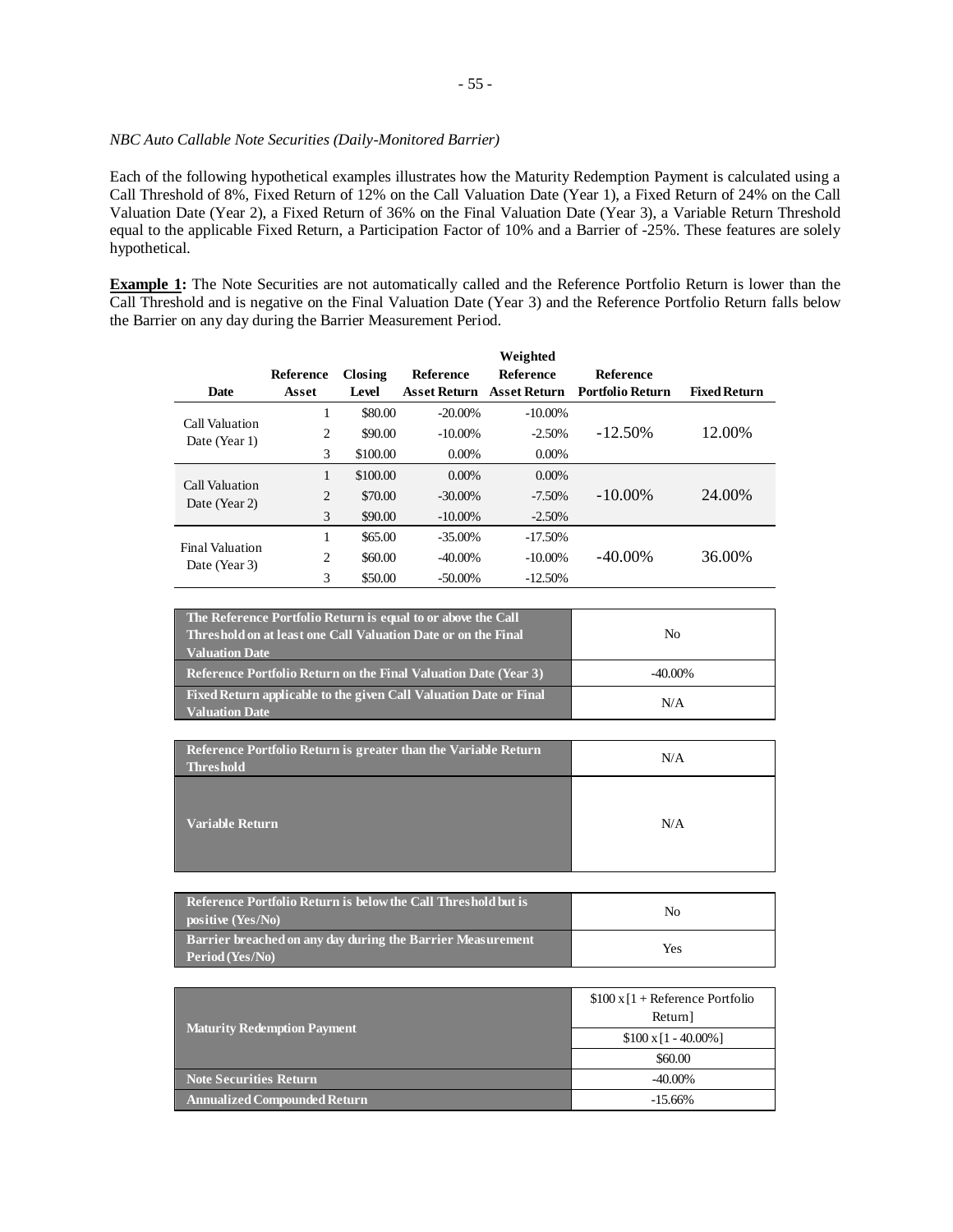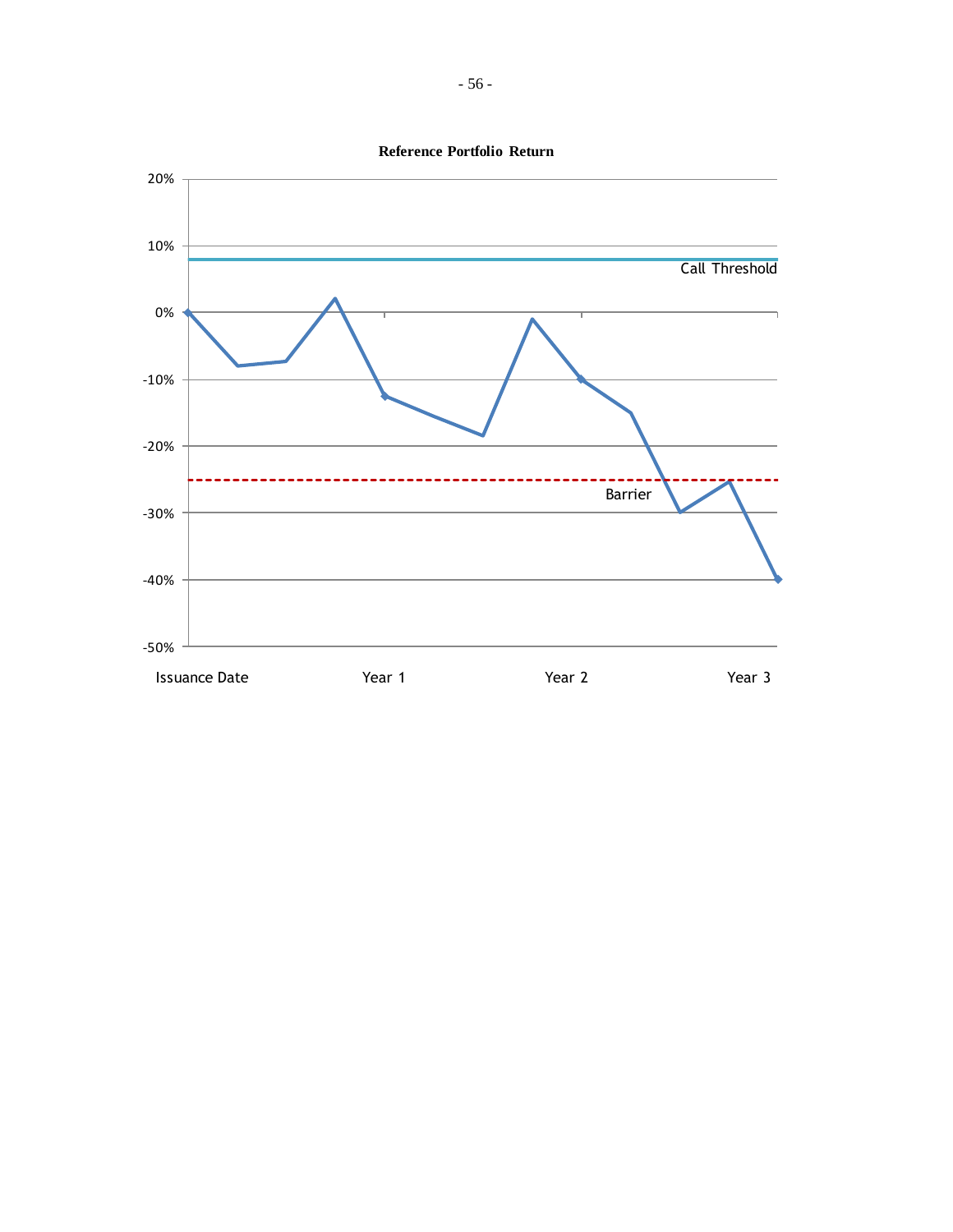**Example 2:** The Note Securities are not automatically called and the Reference Portfolio Return is lower than the Call Threshold and is negative on the Final Valuation Date (Year 3) and the Reference Portfolio Return falls below the Barrier on any day during the Barrier Measurement Period.

|                                         |                  |          |                     | Weighted            |                  |                     |
|-----------------------------------------|------------------|----------|---------------------|---------------------|------------------|---------------------|
|                                         | <b>Reference</b> | Closing  | <b>Reference</b>    | <b>Reference</b>    | <b>Reference</b> |                     |
| Date                                    | Asset            | Level    | <b>Asset Return</b> | <b>Asset Return</b> | Portfolio Return | <b>Fixed Return</b> |
|                                         | 1                | \$80.00  | $-20.00\%$          | $-10.00\%$          |                  |                     |
| Call Valuation<br>Date (Year 1)         | 2                | \$90.00  | $-10.00\%$          | $-2.50\%$           | $-12.50\%$       | 12.00%              |
|                                         | 3                | \$100.00 | $0.00\%$            | $0.00\%$            |                  |                     |
| Call Valuation<br>Date (Year 2)         | 1                | \$100.00 | $0.00\%$            | $0.00\%$            |                  |                     |
|                                         | 2                | \$70.00  | $-30.00\%$          | $-7.50\%$           | $-10.00\%$       | 24.00%              |
|                                         | 3                | \$90.00  | $-10.00\%$          | $-2.50\%$           |                  |                     |
| <b>Final Valuation</b><br>Date (Year 3) | 1                | \$77.00  | $-23.00\%$          | $-11.50\%$          |                  |                     |
|                                         | 2                | \$65.00  | $-35.00\%$          | $-8.75%$            | $-24.00\%$       | 36.00%              |
|                                         | 3                | \$85.00  | $-15.00\%$          | $-3.75%$            |                  |                     |

| The Reference Portfolio Return is equal to or above the Call<br><b>Threshold on at least one Call Valuation Date or on the Final</b><br><b>Valuation Date</b> | No         |  |
|---------------------------------------------------------------------------------------------------------------------------------------------------------------|------------|--|
| <b>Reference Portfolio Return on the Final Valuation Date (Year 3)</b>                                                                                        | $-24.00\%$ |  |
| Fixed Return applicable to the given Call Valuation Date or Final<br><b>Valuation Date</b>                                                                    | N/A        |  |

| Reference Portfolio Return is greater than the Variable Return<br><b>Threshold</b> | N/A |
|------------------------------------------------------------------------------------|-----|
| Variable Return                                                                    | N/A |

| Reference Portfolio Return is below the Call Threshold but is<br>positive (Yes/No) | No  |
|------------------------------------------------------------------------------------|-----|
| Barrier breached on any day during the Barrier Measurement<br>Period (Yes/No)      | Yes |

|                                     | $$100 \times [1 + \text{Reference Portfolio}]$<br>Return] |  |
|-------------------------------------|-----------------------------------------------------------|--|
| <b>Maturity Redemption Payment</b>  | $$100 \times 1 - 24.00\%$                                 |  |
|                                     | \$76.00                                                   |  |
| <b>Note Securities Return</b>       | $-24.00\%$                                                |  |
| <b>Annualized Compounded Return</b> | $-8.74%$                                                  |  |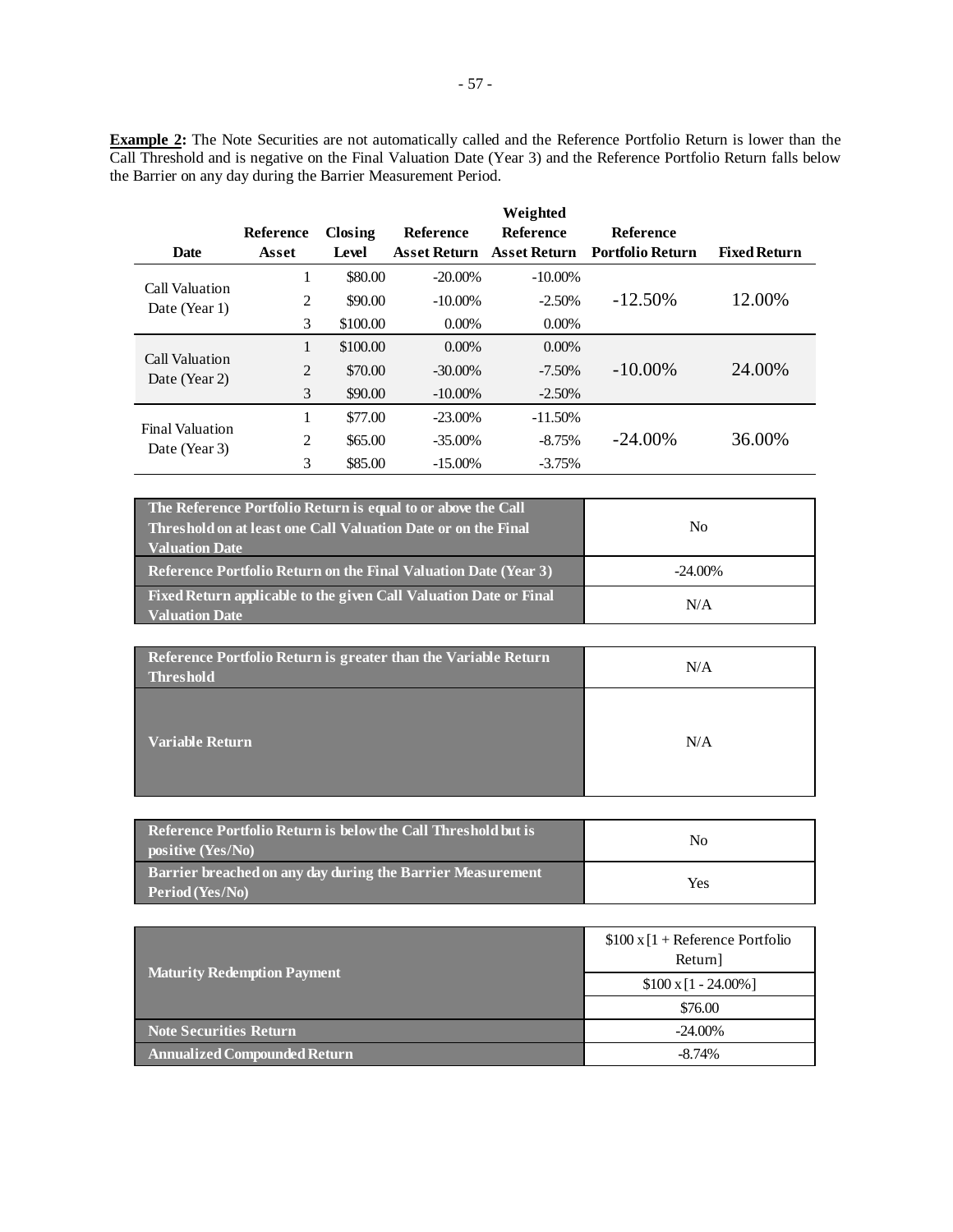**Reference Portfolio Return**

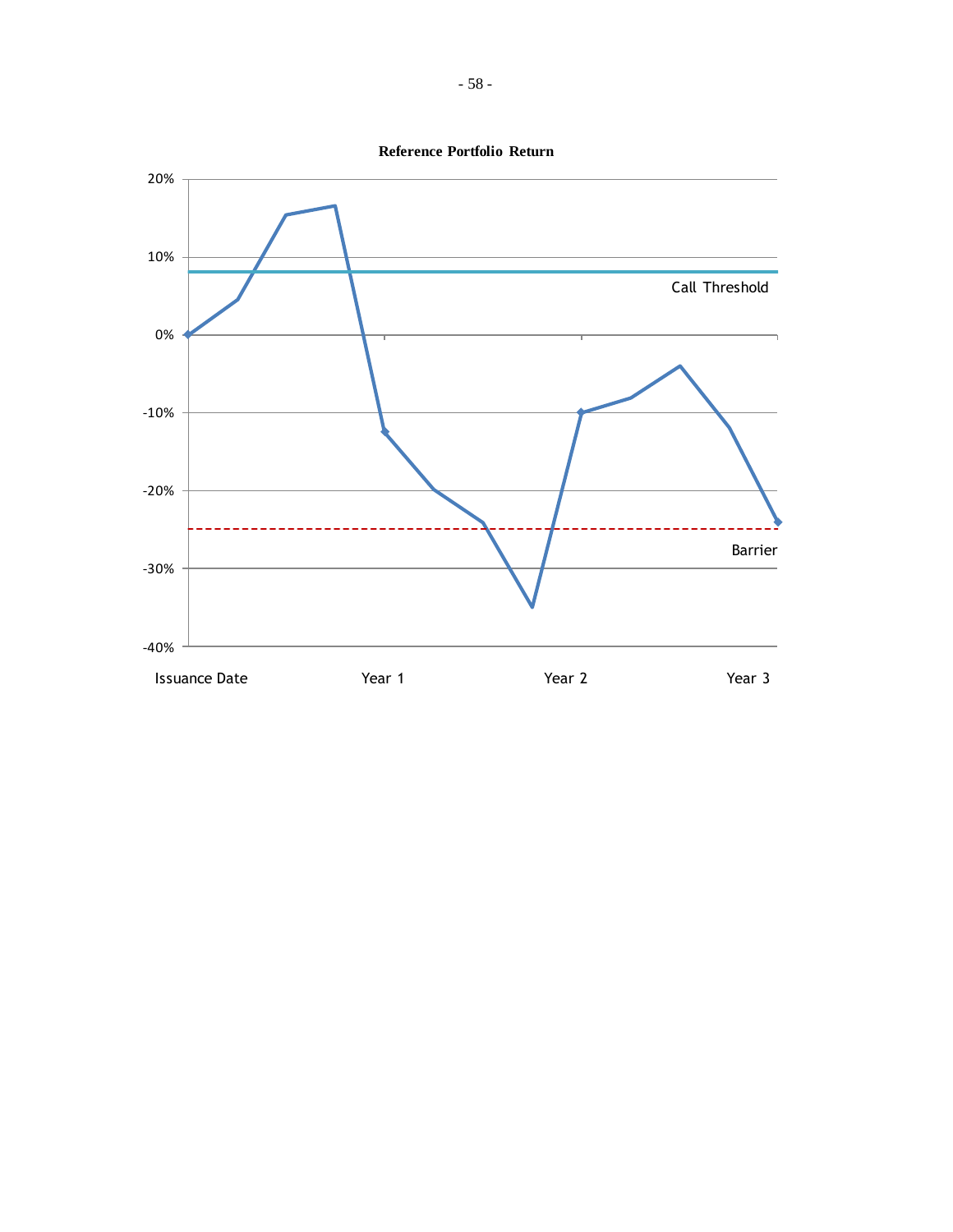**Example 3:** The Note Securities are not automatically called and the Reference Portfolio Return is lower than the Call Threshold and is negative on the Final Valuation Date (Year 3) and the Reference Portfolio Return never falls below the Barrier on any day during the Barrier Measurement Period.

|                        |                  |          |                     | Weighted            |                  |                     |
|------------------------|------------------|----------|---------------------|---------------------|------------------|---------------------|
|                        | <b>Reference</b> | Closing  | <b>Reference</b>    | <b>Reference</b>    | <b>Reference</b> |                     |
| Date                   | Asset            | Level    | <b>Asset Return</b> | <b>Asset Return</b> | Portfolio Return | <b>Fixed Return</b> |
| Call Valuation         | 1                | \$80.00  | $-20.00\%$          | $-10.00\%$          |                  |                     |
| Date (Year 1)          | 2                | \$90.00  | $-10.00\%$          | $-2.50\%$           | $-12.50\%$       | 12.00%              |
|                        | 3                | \$100.00 | $0.00\%$            | $0.00\%$            |                  |                     |
| Call Valuation         | 1                | \$100.00 | $0.00\%$            | $0.00\%$            |                  |                     |
| Date (Year 2)          | 2                | \$70.00  | $-30.00\%$          | $-7.50\%$           | $-10.00\%$       | 24.00%              |
|                        | 3                | \$90.00  | $-10.00\%$          | $-2.50\%$           |                  |                     |
| <b>Final Valuation</b> | 1                | \$77.00  | $-23.00\%$          | $-11.50\%$          |                  |                     |
| Date (Year 3)          | 2                | \$65.00  | $-35.00\%$          | $-8.75%$            | $-24.00\%$       | 36.00%              |
|                        | 3                | \$85.00  | $-15.00\%$          | $-3.75%$            |                  |                     |

| The Reference Portfolio Return is equal to or above the Call<br>Threshold on at least one Call Valuation Date or on the Final<br><b>Valuation Date</b> | No         |
|--------------------------------------------------------------------------------------------------------------------------------------------------------|------------|
| <b>Reference Portfolio Return on the Final Valuation Date (Year 3)</b>                                                                                 | $-24.00\%$ |
| Fixed Return applicable to the given Call Valuation Date or Final<br><b>Valuation Date</b>                                                             | N/A        |

| Reference Portfolio Return is greater than the Variable Return<br><b>Threshold</b> | N/A |
|------------------------------------------------------------------------------------|-----|
| <b>Variable Return</b>                                                             | N/A |

| Reference Portfolio Return is below the Call Threshold but is a<br>positive (Yes/No) | No             |
|--------------------------------------------------------------------------------------|----------------|
| <b>Barrier breached on any day during the Barrier Measurement</b><br>Period (Yes/No) | N <sub>0</sub> |

| <b>Maturity Redemption Payment</b>  | \$100.00 |
|-------------------------------------|----------|
| <b>Note Securities Return</b>       | $0.00\%$ |
| <b>Annualized Compounded Return</b> | $0.00\%$ |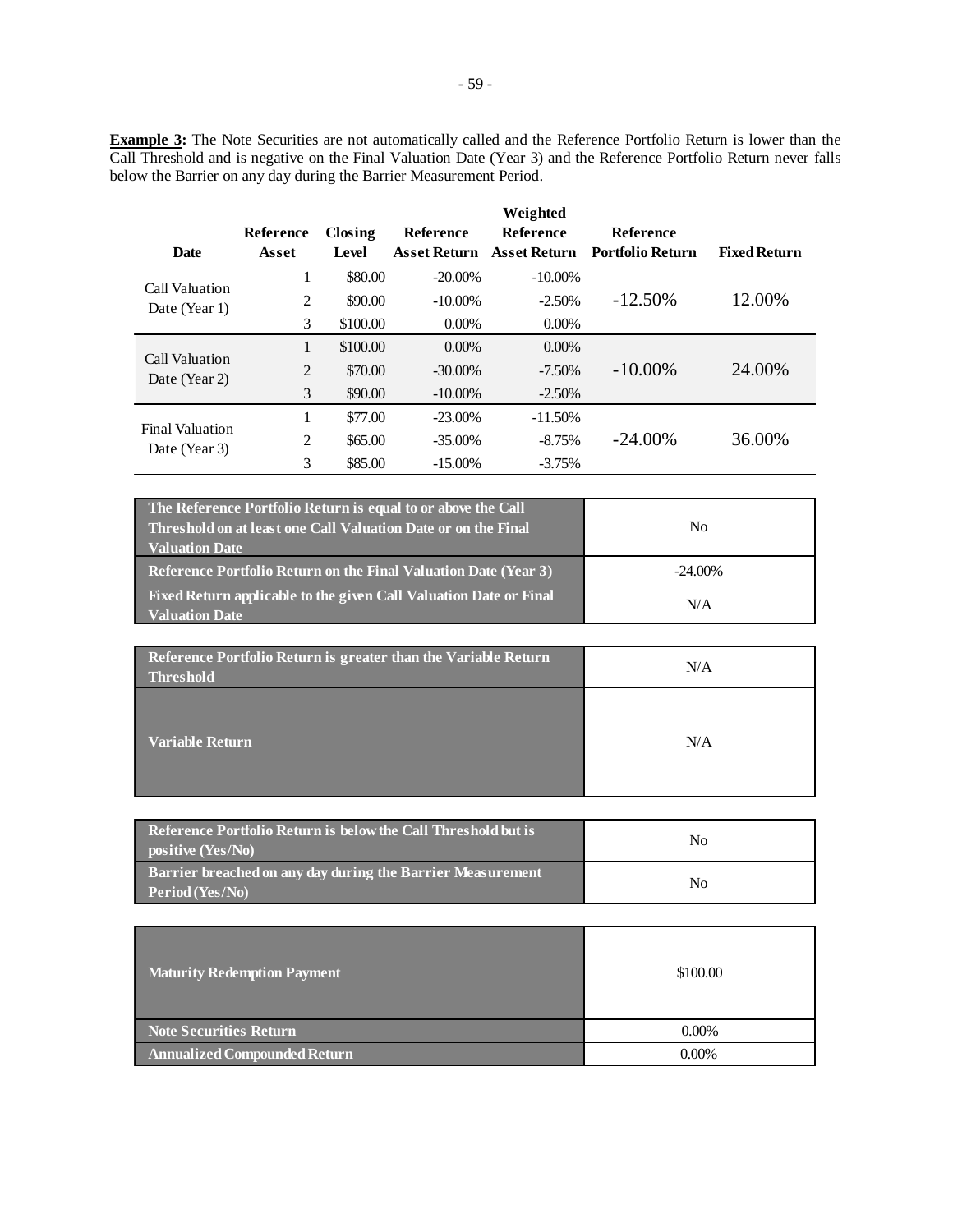

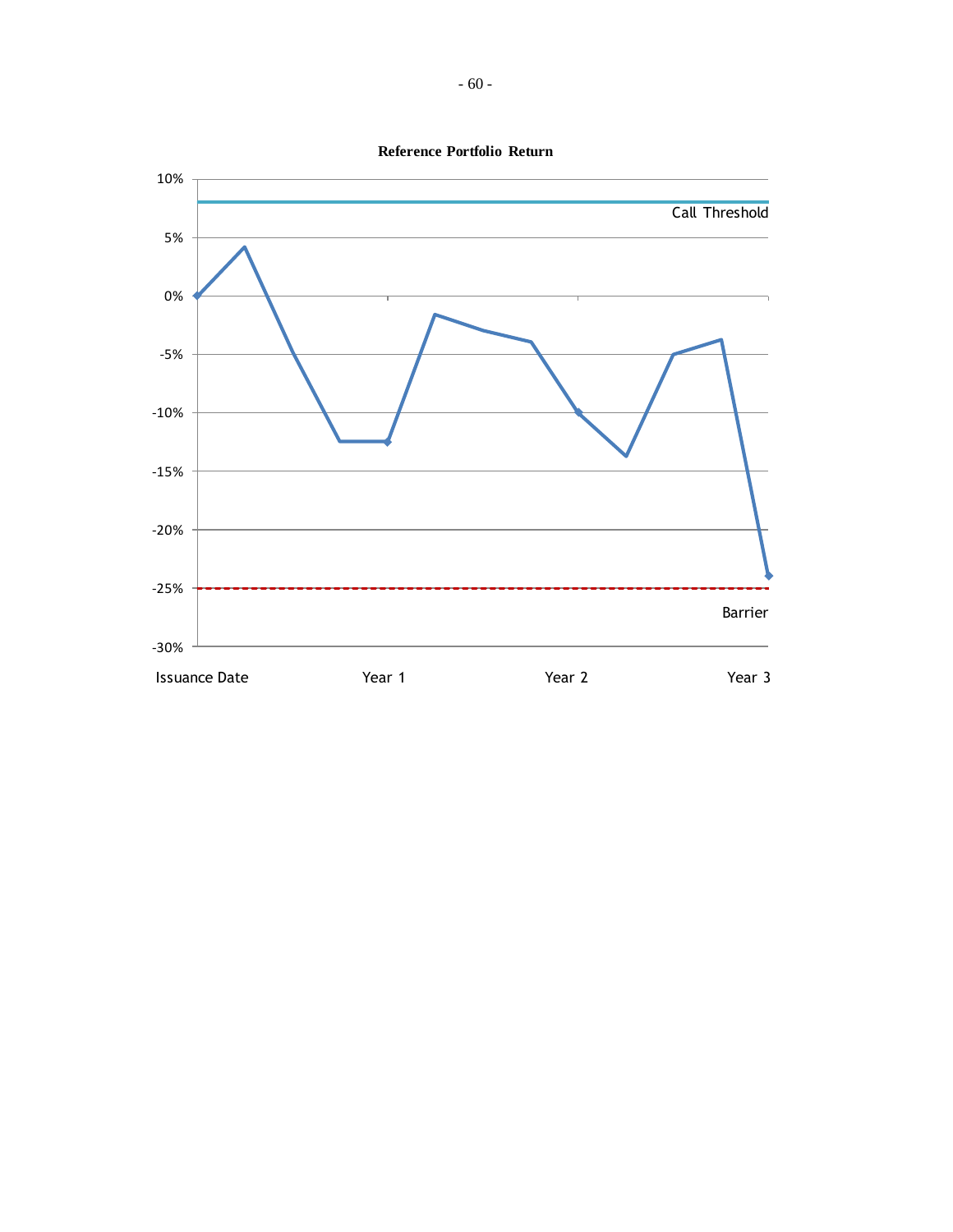**Example 4:** The Note Securities are not automatically called and on the Final Valuation Date (Year 3), the Reference Portfolio Return is lower than the Call Threshold but is positive. The Maturity Redemption Payment will not be impacted by the fact that the Reference Portfolio Return falls below the Barrier on any day during the Barrier Measurement Period.

|                        | Reference | Closing  | <b>Reference</b>    | Weighted<br><b>Reference</b> | <b>Reference</b>        |                     |
|------------------------|-----------|----------|---------------------|------------------------------|-------------------------|---------------------|
| <b>Date</b>            | Asset     | Level    | <b>Asset Return</b> | <b>Asset Return</b>          | <b>Portfolio Return</b> | <b>Fixed Return</b> |
| Call Valuation         | 1         | \$80.00  | $-20.00\%$          | $-10.00\%$                   |                         |                     |
| Date (Year 1)          | 2         | \$90.00  | $-10.00\%$          | $-2.50%$                     | $-12.50\%$              | 12.00%              |
|                        | 3         | \$100.00 | $0.00\%$            | $0.00\%$                     |                         |                     |
| Call Valuation         | 1         | \$90.00  | $-10.00\%$          | $-5.00\%$                    |                         |                     |
| Date (Year 2)          | 2         | \$100.00 | $0.00\%$            | $0.00\%$                     | $-7.50\%$               | 24.00%              |
|                        | 3         | \$90.00  | $-10.00\%$          | $-2.50\%$                    |                         |                     |
| <b>Final Valuation</b> | 1         | \$110.00 | 10.00%              | 5.00%                        |                         |                     |
| Date (Year 3)          | 2         | \$100.00 | $0.00\%$            | $0.00\%$                     | 5.00%                   | 36.00%              |
|                        | 3         | \$100.00 | $0.00\%$            | $0.00\%$                     |                         |                     |

| The Reference Portfolio Return is equal to or above the Call<br><b>Threshold on at least one Call Valuation Date or on the Final</b><br><b>Valuation Date</b> | No    |
|---------------------------------------------------------------------------------------------------------------------------------------------------------------|-------|
| <b>Reference Portfolio Return on the Final Valuation Date (Year 3)</b>                                                                                        | 5.00% |
| Fixed Return applicable to the given Call Valuation Date or Final<br><b>Valuation Date</b>                                                                    | N/A   |

| Reference Portfolio Return is greater than the Variable Return<br><b>Threshold</b> | N/A |
|------------------------------------------------------------------------------------|-----|
| <b>Variable Return</b>                                                             | N/A |

| Reference Portfolio Return is below the Call Threshold but is<br>positive (Yes/No) | Yes |
|------------------------------------------------------------------------------------|-----|
| Barrier breached on any day during the Barrier Measurement<br>Period (Yes/No)      | N/A |

| <b>Maturity Redemption Payment</b>  | \$100.00 |
|-------------------------------------|----------|
| <b>Note Securities Return</b>       | $0.00\%$ |
| <b>Annualized Compounded Return</b> | $0.00\%$ |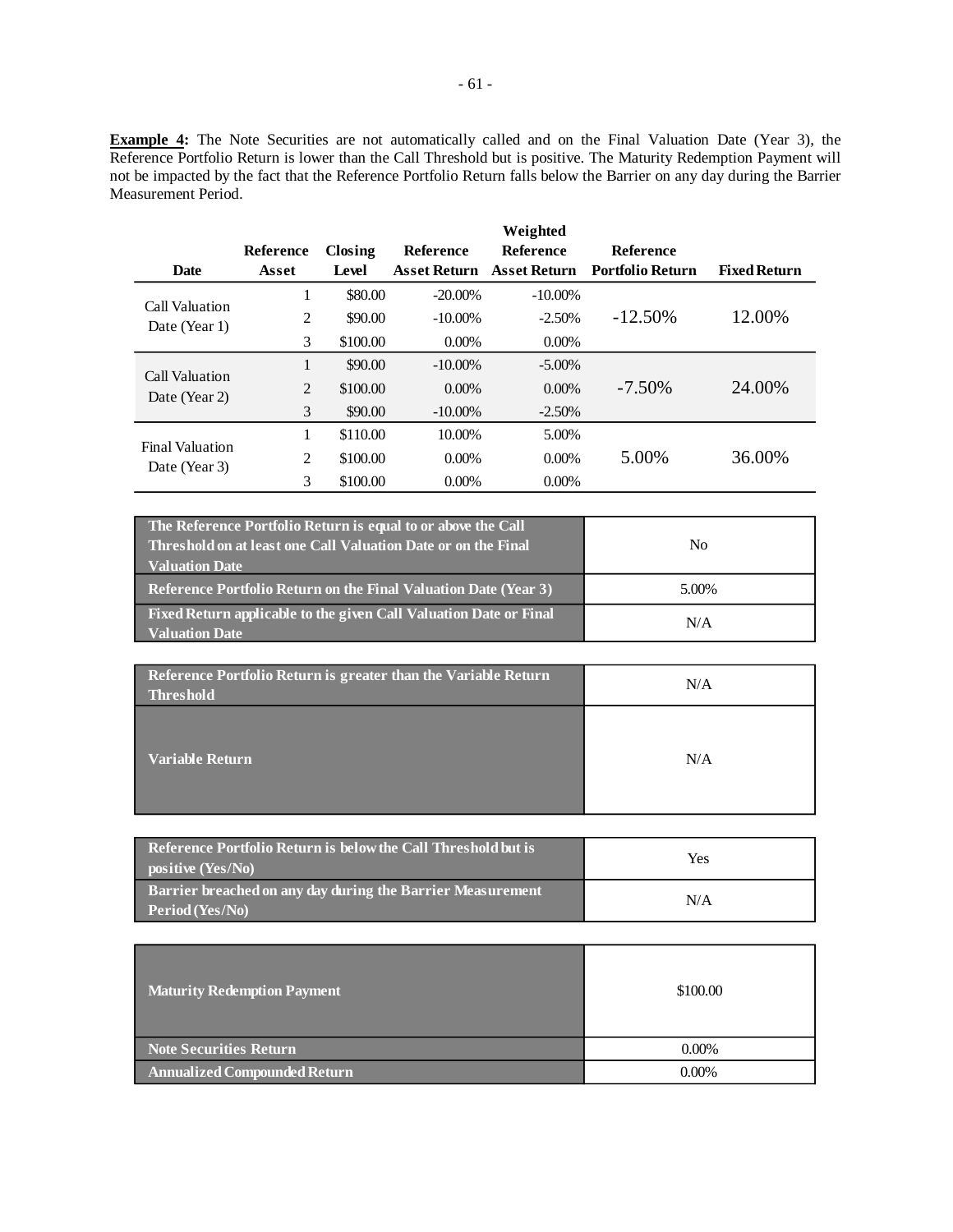

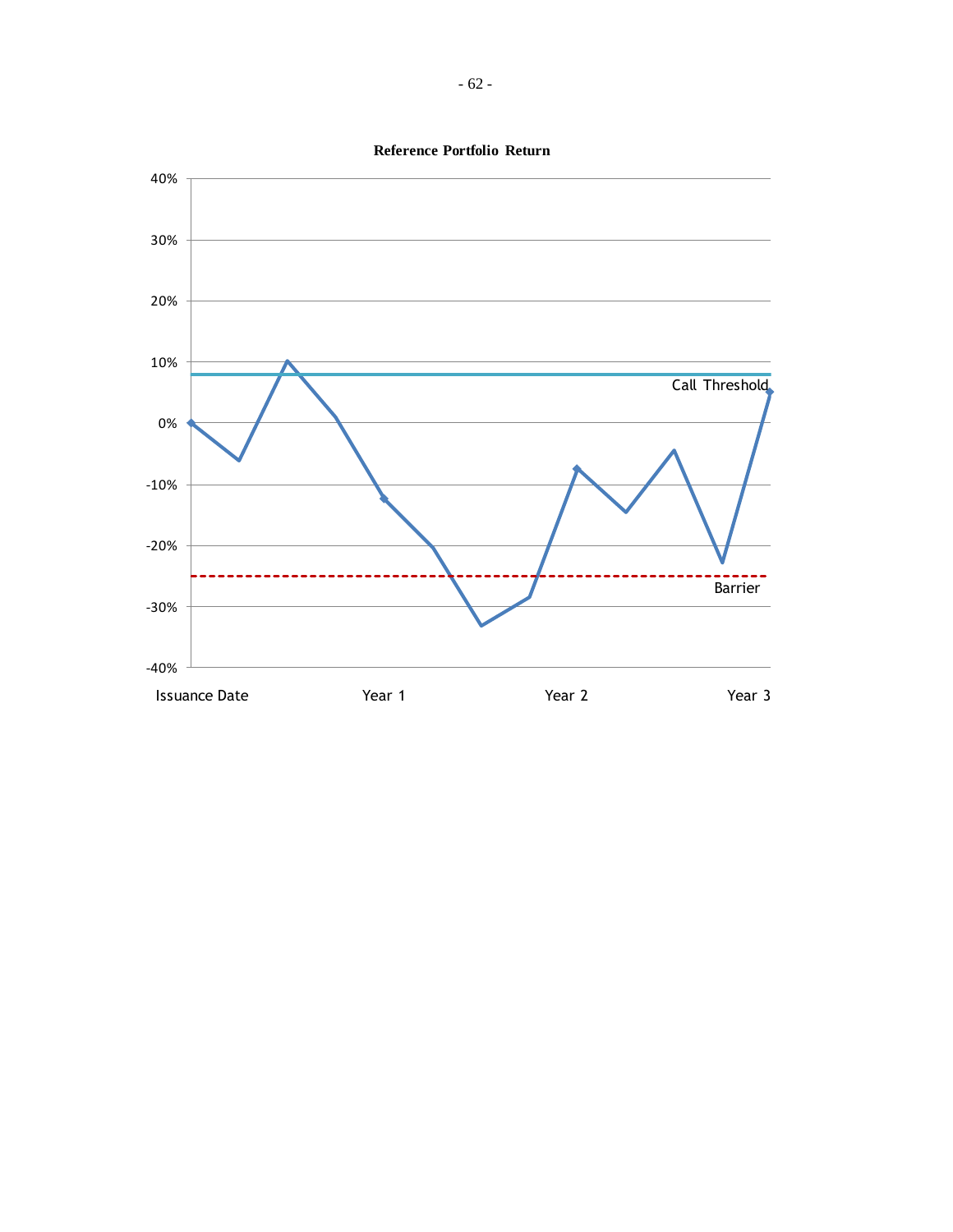**Example 5:** The Note Securities are not automatically called and on the Final Valuation Date (Year 3), the Reference Portfolio Return is higher than the Call Threshold but lower than the Variable Return Threshold. The Maturity Redemption Payment will not be impacted by whether the Reference Portfolio Return falls below the Barrier on any day during the Barrier Measurement Period.

|                                         |           |          |                     | Weighted            |                         |                     |
|-----------------------------------------|-----------|----------|---------------------|---------------------|-------------------------|---------------------|
|                                         | Reference | Closing  | <b>Reference</b>    | <b>Reference</b>    | <b>Reference</b>        |                     |
| <b>Date</b>                             | Asset     | Level    | <b>Asset Return</b> | <b>Asset Return</b> | <b>Portfolio Return</b> | <b>Fixed Return</b> |
|                                         | 1         | \$80.00  | $-20.00\%$          | $-10.00\%$          |                         |                     |
| Call Valuation<br>Date (Year 1)         | 2         | \$90.00  | $-10.00\%$          | $-2.50%$            | $-12.50\%$              | 12.00%              |
|                                         | 3         | \$100.00 | $0.00\%$            | $0.00\%$            |                         |                     |
| Call Valuation<br>Date (Year 2)         | 1         | \$100.00 | $0.00\%$            | $0.00\%$            |                         |                     |
|                                         | 2         | \$70.00  | $-30.00\%$          | $-7.50\%$           | $-10.00\%$              | 24.00%              |
|                                         | 3         | \$90.00  | $-10.00\%$          | $-2.50\%$           |                         |                     |
| <b>Final Valuation</b><br>Date (Year 3) |           | \$130.00 | 30.00%              | 15.00%              |                         |                     |
|                                         | 2         | \$90.00  | $-10.00\%$          | $-2.50%$            | 15.00%                  | 36.00%              |
|                                         | 3         | \$110.00 | 10.00%              | 2.50%               |                         |                     |

| The Reference Portfolio Return is equal to or above the Call<br>Threshold on at least one Call Valuation Date or on the Final<br><b>Valuation Date</b> | Yes, on the Final Valuation Date<br>(Year 3). |
|--------------------------------------------------------------------------------------------------------------------------------------------------------|-----------------------------------------------|
| Reference Portfolio Return on the Final Valuation Date (Year 3)                                                                                        | 15.00%                                        |
| Fixed Return applicable to the given Call Valuation Date or Final<br><b>Valuation Date</b>                                                             | 36.00%                                        |

| Reference Portfolio Return is greater than the Variable Return<br><b>Threshold</b> | No |
|------------------------------------------------------------------------------------|----|
| <b>Variable Return</b>                                                             | 0% |

| Reference Portfolio Return is below the Call Threshold but is<br>positive (Yes/No) | N/A |
|------------------------------------------------------------------------------------|-----|
| Barrier breached on any day during the Barrier Measurement<br>Period (Yes/No)      | N/A |

|                                     | $$100 \times [1 + Fixed Return + Variable]$<br>Return] |  |
|-------------------------------------|--------------------------------------------------------|--|
| <b>Maturity Redemption Payment</b>  | $$100 \times 1 + 36.00\% + 0.00\%]$                    |  |
|                                     | \$136.00                                               |  |
| <b>Note Securities Return</b>       | 36.00%                                                 |  |
| <b>Annualized Compounded Return</b> | 10.79%                                                 |  |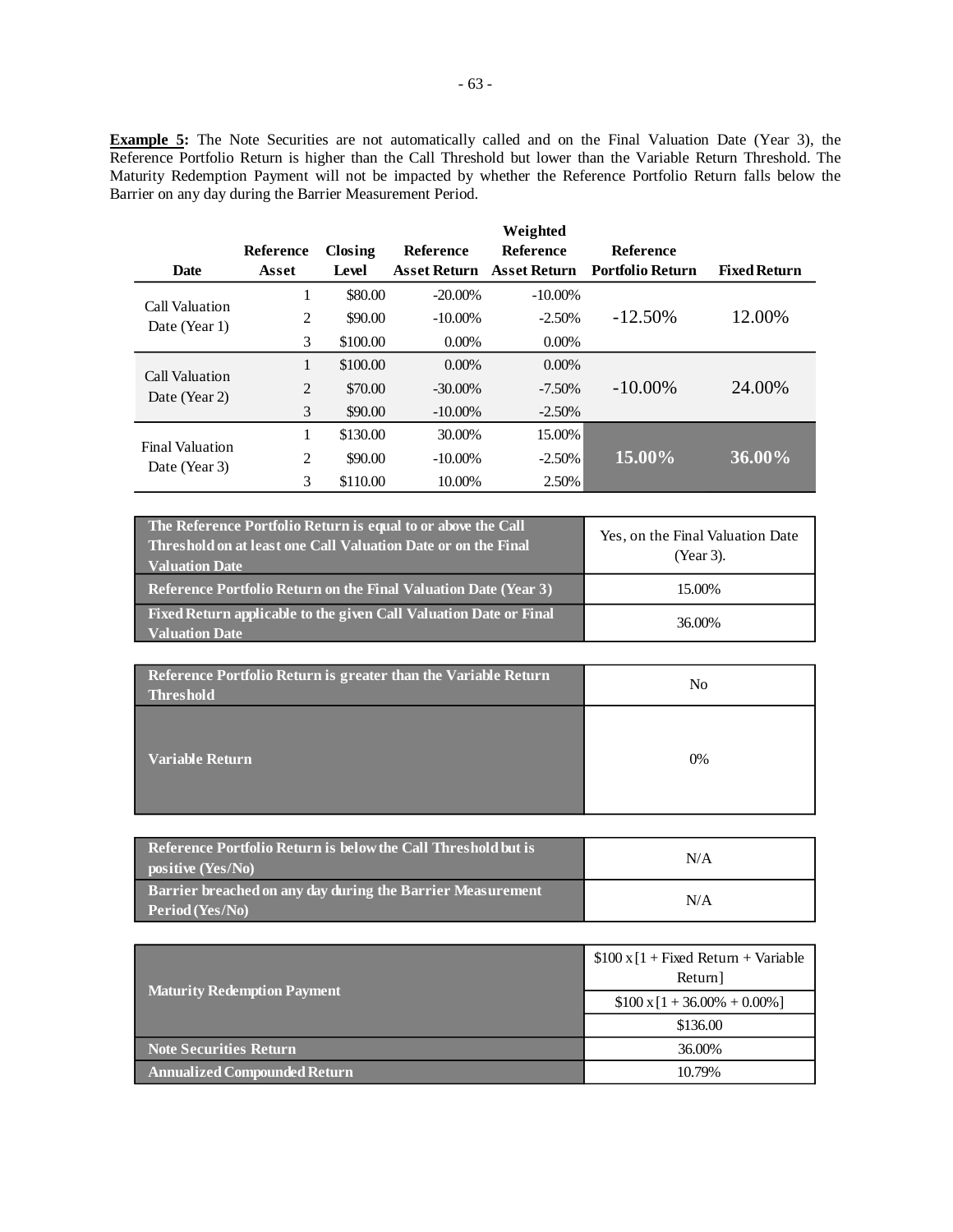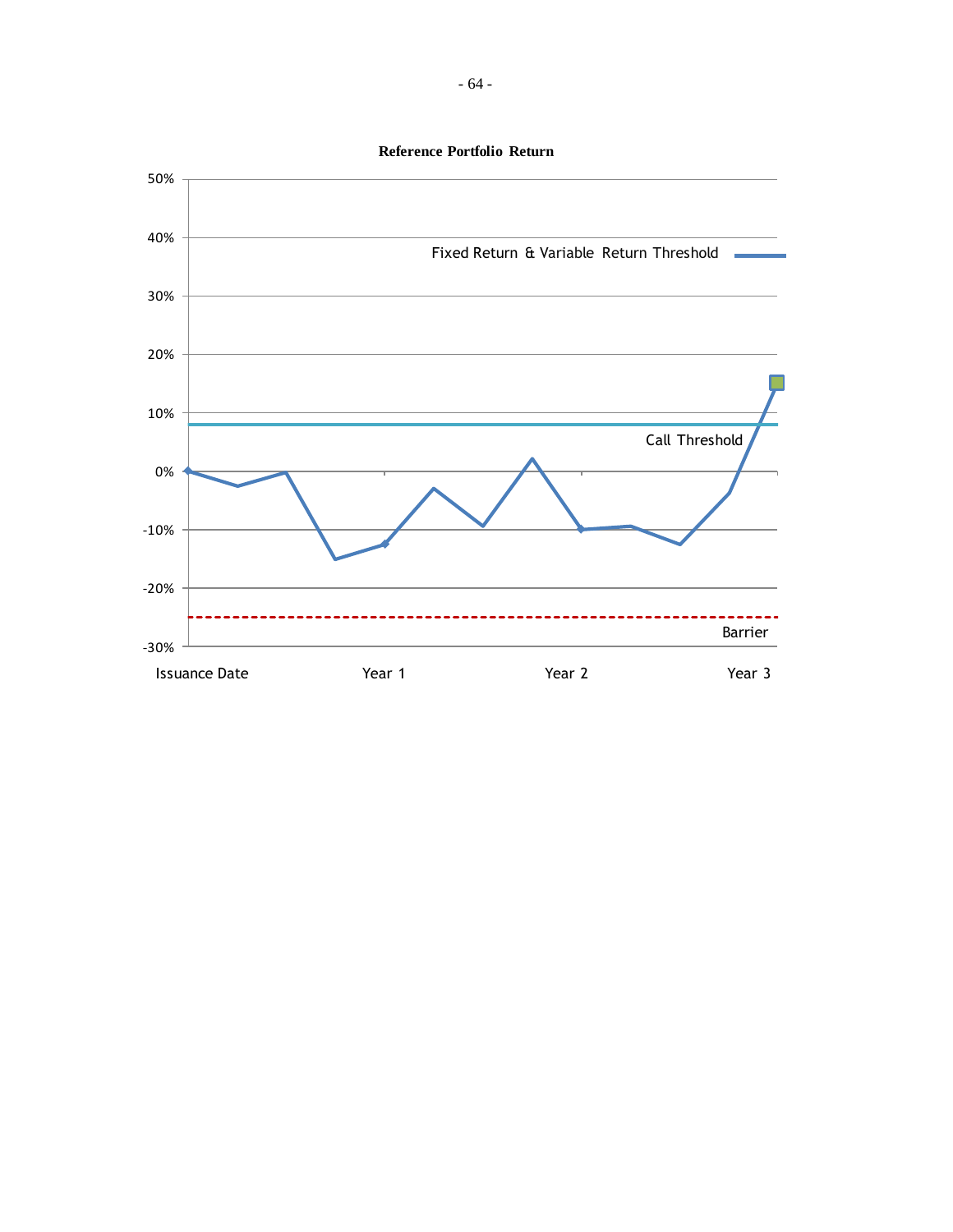**Example 6:** The Note Securities are not automatically called and on the Final Valuation Date (Year 3), the Reference Portfolio Return is higher than the Call Threshold and the Variable Return Threshold. The Maturity Redemption Payment will not be impacted by whether the Reference Portfolio Return falls below the Barrier on any day during the Barrier Measurement Period.

|                                         |           |          |                     | Weighted            |                         |                     |  |
|-----------------------------------------|-----------|----------|---------------------|---------------------|-------------------------|---------------------|--|
|                                         | Reference | Closing  | <b>Reference</b>    | <b>Reference</b>    | <b>Reference</b>        |                     |  |
| <b>Date</b>                             | Asset     | Level    | <b>Asset Return</b> | <b>Asset Return</b> | <b>Portfolio Return</b> | <b>Fixed Return</b> |  |
| Call Valuation<br>Date (Year 1)         | 1         | \$80.00  | $-20.00\%$          | $-10.00\%$          |                         |                     |  |
|                                         | 2         | \$90.00  | $-10.00\%$          | $-2.50%$            | $-12.50\%$              | 12.00%              |  |
|                                         | 3         | \$100.00 | $0.00\%$            | $0.00\%$            |                         |                     |  |
| Call Valuation<br>Date (Year 2)         | 1         | \$100.00 | $0.00\%$            | $0.00\%$            |                         |                     |  |
|                                         | 2         | \$70.00  | $-30.00\%$          | $-7.50\%$           | $-10.00\%$              | 24.00%              |  |
|                                         | 3         | \$90.00  | $-10.00\%$          | $-2.50%$            |                         |                     |  |
| <b>Final Valuation</b><br>Date (Year 3) | 1         | \$160.00 | 60.00%              | 30.00%              |                         |                     |  |
|                                         | 2         | \$130.00 | 30.00%              | 7.50%               | 40.00%                  | 36.00%              |  |
|                                         | 3         | \$110.00 | 10.00%              | 2.50%               |                         |                     |  |

| The Reference Portfolio Return is equal to or above the Call<br>Threshold on at least one Call Valuation Date or on the Final<br><b>Valuation Date</b> | Yes, on the Final Valuation Date<br>(Year 3). |
|--------------------------------------------------------------------------------------------------------------------------------------------------------|-----------------------------------------------|
| <b>Reference Portfolio Return on the Final Valuation Date (Year 3)</b>                                                                                 | 40.00%                                        |
| Fixed Return applicable to the given Call Valuation Date or Final<br><b>Valuation Date</b>                                                             | 36.00%                                        |

| Reference Portfolio Return is greater than the Variable Return<br><b>Threshold</b> | Yes                                                                     |
|------------------------------------------------------------------------------------|-------------------------------------------------------------------------|
|                                                                                    | Participation Factor x [Reference<br>Portfolio Return - Variable Return |
| <b>Variable Return</b>                                                             | Threshold]<br>$10\% \times 40.00\% - 36.00\%$                           |
|                                                                                    | $0.40\%$                                                                |

| Reference Portfolio Return is below the Call Threshold but is<br>positive (Yes/No) | N/A |
|------------------------------------------------------------------------------------|-----|
| Barrier breached on any day during the Barrier Measurement<br>Period (Yes/No)      | N/A |

|                                     | $$100 \times [1 + Fixed Return + Variable]$<br>Return] |  |
|-------------------------------------|--------------------------------------------------------|--|
| <b>Maturity Redemption Payment</b>  | $$100 \times 1 + 36.00\% + 0.40\%]$                    |  |
|                                     | \$136.40                                               |  |
| <b>Note Securities Return</b>       | 36.40%                                                 |  |
| <b>Annualized Compounded Return</b> | 10.90%                                                 |  |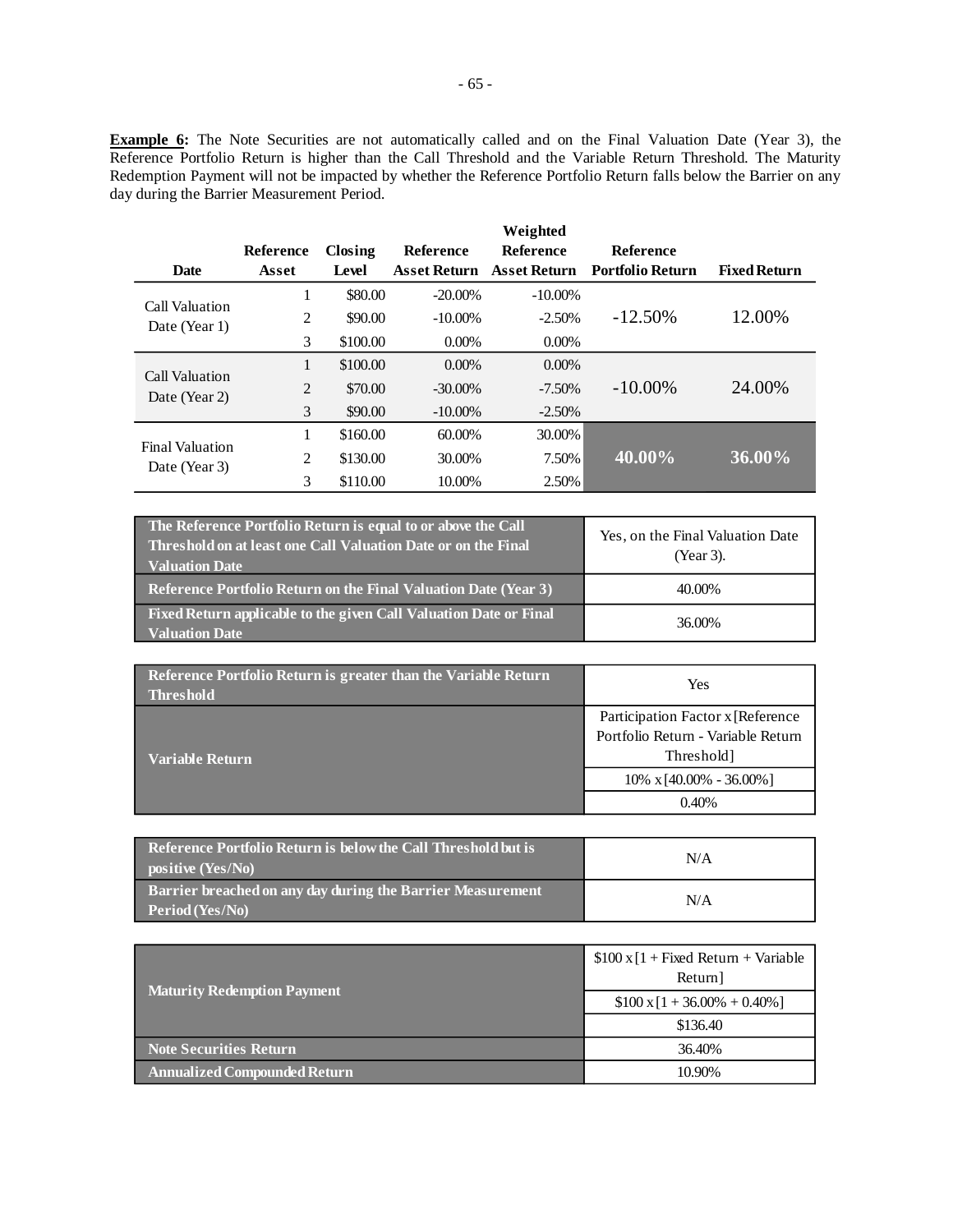

**Reference Portfolio Return**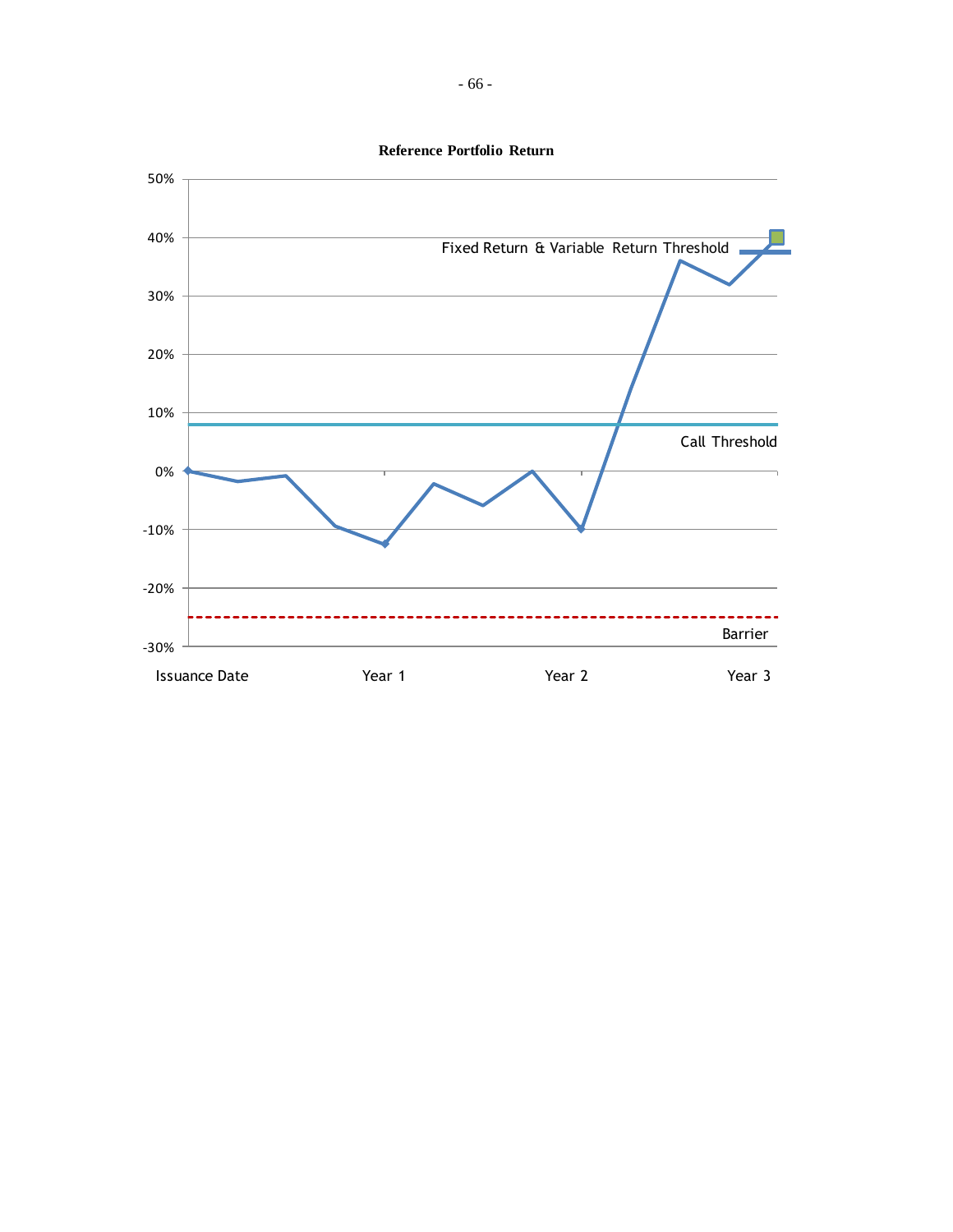**Example 7:** The Reference Portfolio Return is higher than the Call Threshold on the Call Valuation Date (Year 2) and the Note Securities are automatically called but the Reference Portfolio Return is lower than the Variable Return Threshold. The Maturity Redemption Payment will not be impacted by the fact that the Reference Portfolio Return falls below the Barrier on any day during the Barrier Measurement Period.

|                                 |                |          |                     | Weighted         |                         |                     |
|---------------------------------|----------------|----------|---------------------|------------------|-------------------------|---------------------|
|                                 | Reference      | Closing  | Reference           | <b>Reference</b> | <b>Reference</b>        |                     |
| Date                            | Asset          | Level    | <b>Asset Return</b> | Asset Return     | <b>Portfolio Return</b> | <b>Fixed Return</b> |
|                                 |                | \$90.00  | $-10.00\%$          | $-5.00\%$        |                         |                     |
| Call Valuation<br>Date (Year 1) | 2              | \$90.00  | $-10.00\%$          | $-2.50%$         | $-10.00\%$              | 12.00%              |
|                                 | 3              | \$90.00  | $-10.00\%$          | $-2.50%$         |                         |                     |
|                                 |                | \$120.00 | 20.00%              | 10.00%           |                         |                     |
| Call Valuation<br>Date (Year 2) | $\overline{c}$ | \$110.00 | 10.00%              | 2.50%            | 10.00%                  | 24.00%              |
|                                 | 3              | \$90.00  | $-10.00\%$          | $-2.50%$         |                         |                     |

Final Valuation

| The Reference Portfolio Return is equal to or above the Call                               | Yes, on Call Valuation Date (Year 2). |
|--------------------------------------------------------------------------------------------|---------------------------------------|
| <b>Threshold on at least one Call Valuation Date or on the Final</b>                       | The Note Securities are called        |
| <b>Valuation Date</b>                                                                      | automatically.                        |
| <b>Reference Portfolio Return on Call Valuation Date (Year 2)</b>                          | 10.00%                                |
| Fixed Return applicable to the given Call Valuation Date or Final<br><b>Valuation Date</b> | 24.00%                                |

| Reference Portfolio Return is greater than the Variable Return<br><b>Threshold</b> | No |
|------------------------------------------------------------------------------------|----|
| <b>Variable Return</b>                                                             | 0% |

| Reference Portfolio Return is below the Call Threshold but is<br>positive (Yes/No) | N/A |
|------------------------------------------------------------------------------------|-----|
| Barrier breached on any day during the Barrier Measurement<br>Period (Yes/No)      | N/A |

|                                     | $$100 \times [1 + Fixed Return + Variable]$<br>Return] |
|-------------------------------------|--------------------------------------------------------|
| <b>Maturity Redemption Payment</b>  | $$100 \times 1 + 24.00\% + 0.00\%]$                    |
|                                     | \$124.00                                               |
| <b>Note Securities Return</b>       | 24.00%                                                 |
| <b>Annualized Compounded Return</b> | 11.36%                                                 |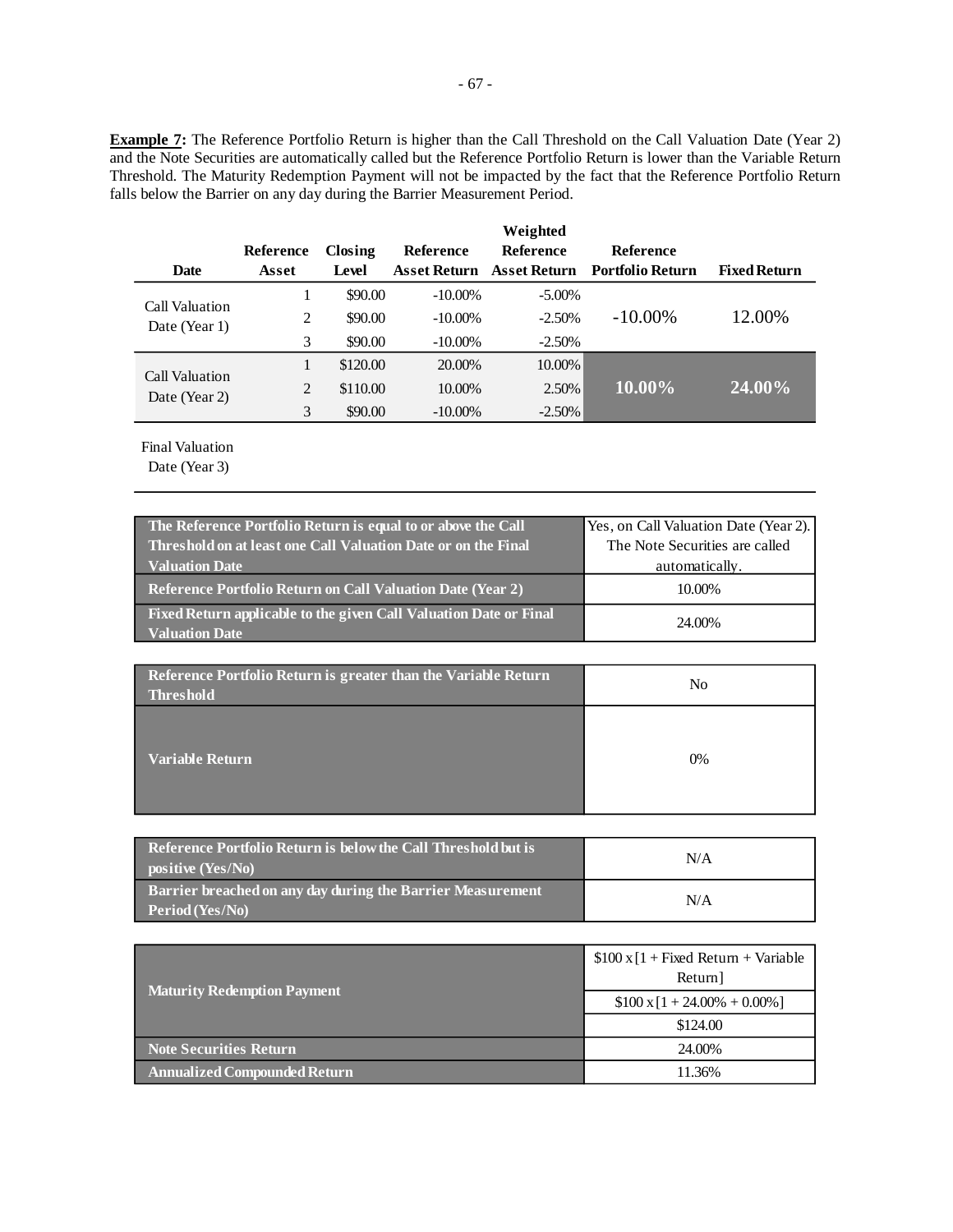

**Reference Portfolio Return**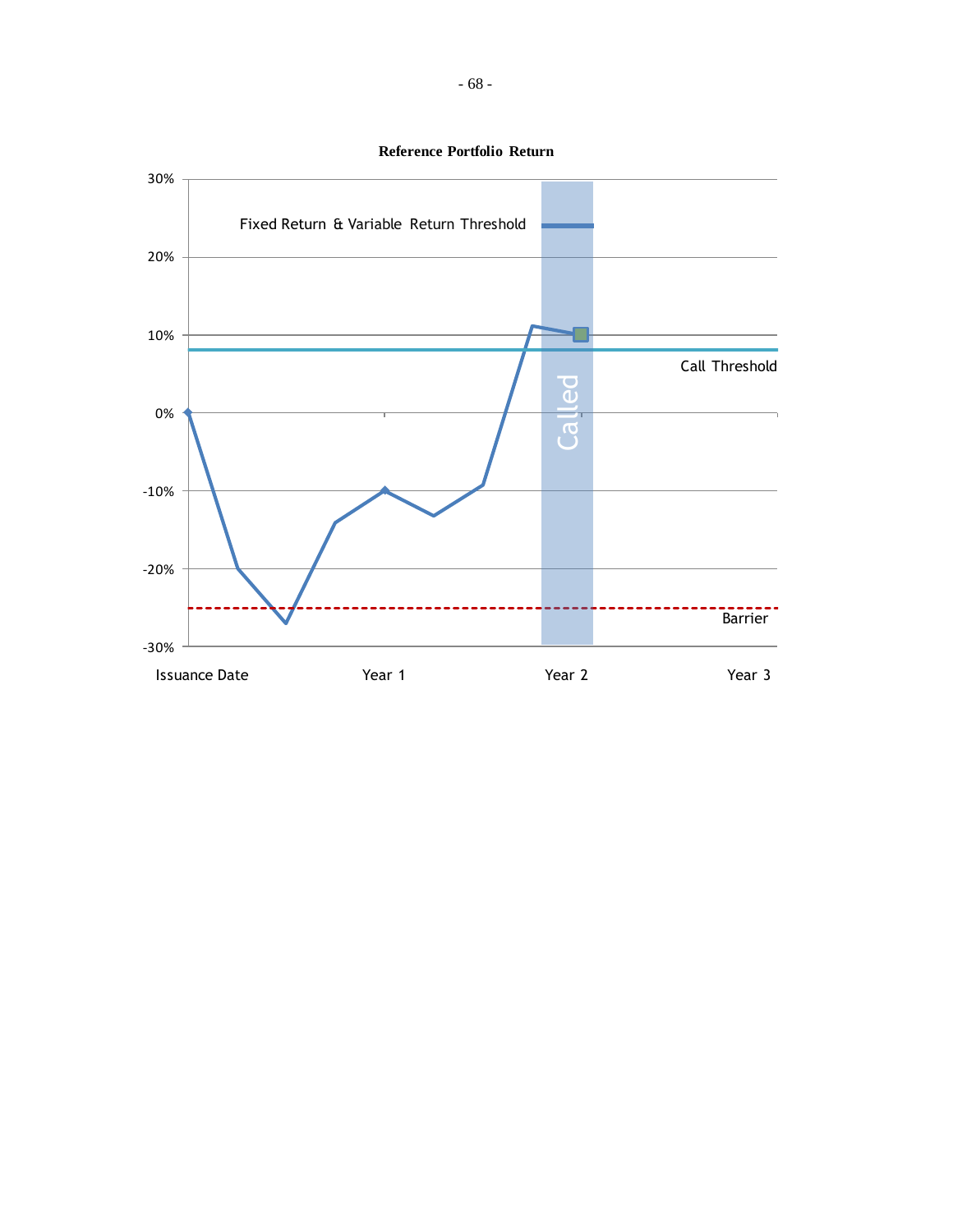**Example 8:** The Reference Portfolio Return is higher than the Call Threshold on the Call Valuation Date (Year 2), the Note Securities are automatically called and the Reference Portfolio Return is higher than the Variable Return Threshold. The Maturity Redemption Payment will not be impacted by whether the Reference Portfolio Return falls below the Barrier on any day during the Barrier Measurement Period.

|                                 |           |          |                     | Weighted         |                         |                     |
|---------------------------------|-----------|----------|---------------------|------------------|-------------------------|---------------------|
|                                 | Reference | Closing  | <b>Reference</b>    | <b>Reference</b> | <b>Reference</b>        |                     |
| <b>Date</b>                     | Asset     | Level    | <b>Asset Return</b> | Asset Return     | <b>Portfolio Return</b> | <b>Fixed Return</b> |
|                                 |           | \$110.00 | 10.00%              | 5.00%            |                         |                     |
| Call Valuation<br>Date (Year 1) | 2         | \$110.00 | 10.00%              | 2.50%            | 5.00%                   | 12.00%              |
|                                 | 3         | \$90.00  | $-10.00\%$          | $-2.50%$         |                         |                     |
|                                 |           | \$140.00 | 40.00%              | 20.00%           |                         |                     |
| Call Valuation<br>Date (Year 2) | 2         | \$130.00 | 30.00%              | 7.50%            | 30.00%                  | 24.00%              |
|                                 | 3         | \$110.00 | 10.00%              | 2.50%            |                         |                     |

Final Valuation

| The Reference Portfolio Return is equal to or above the Call                               | Yes, on Call Valuation Date (Year 2). |
|--------------------------------------------------------------------------------------------|---------------------------------------|
| <b>Threshold on at least one Call Valuation Date or on the Final</b>                       | The Note Securities are called        |
| <b>Valuation Date</b>                                                                      | automatically.                        |
| <b>Reference Portfolio Return on Call Valuation Date (Year 2)</b>                          | 30.00%                                |
| Fixed Return applicable to the given Call Valuation Date or Final<br><b>Valuation Date</b> | 24.00%                                |

| Reference Portfolio Return is greater than the Variable Return<br><b>Threshold</b> | Yes                                |
|------------------------------------------------------------------------------------|------------------------------------|
|                                                                                    | Participation Factor x [Reference] |
|                                                                                    | Portfolio Return - Variable Return |
| <b>Variable Return</b>                                                             | Threshold]                         |
|                                                                                    | $10\% \times 30.00\% - 24.00\%$    |
|                                                                                    | 0.60%                              |

| Reference Portfolio Return is below the Call Threshold but is<br>positive (Yes/No) | N/A |
|------------------------------------------------------------------------------------|-----|
| Barrier breached on any day during the Barrier Measurement<br>Period (Yes/No)      | N/A |

|                                     | $$100 \times [1 + Fixed Return + Variable]$<br>Return] |
|-------------------------------------|--------------------------------------------------------|
| <b>Maturity Redemption Payment</b>  | $$100 \times [1 + 24.00\% + 0.60\%]$                   |
|                                     | \$124.60                                               |
| <b>Note Securities Return</b>       | 24.60%                                                 |
| <b>Annualized Compounded Return</b> | 11.62%                                                 |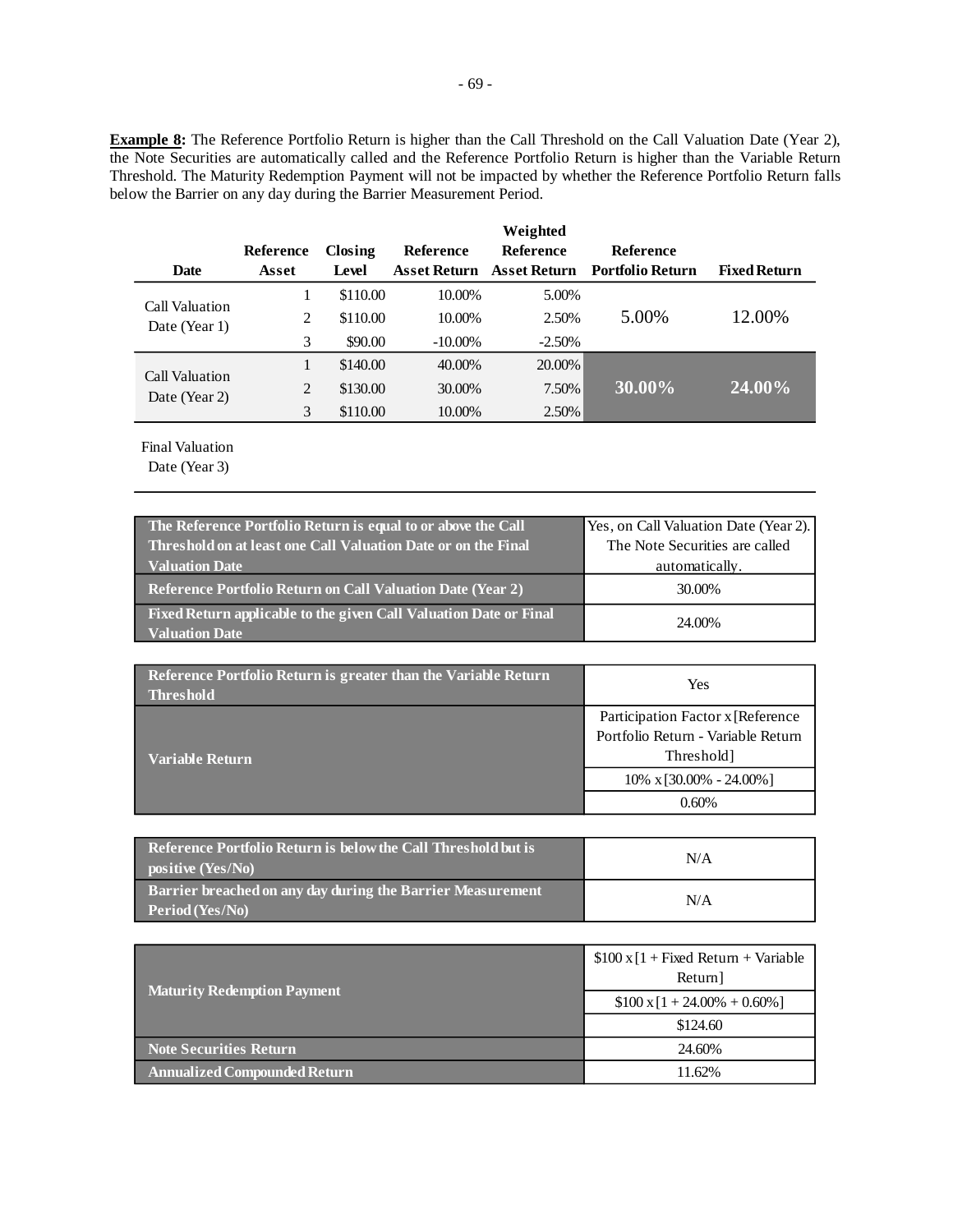

**Reference Portfolio Return**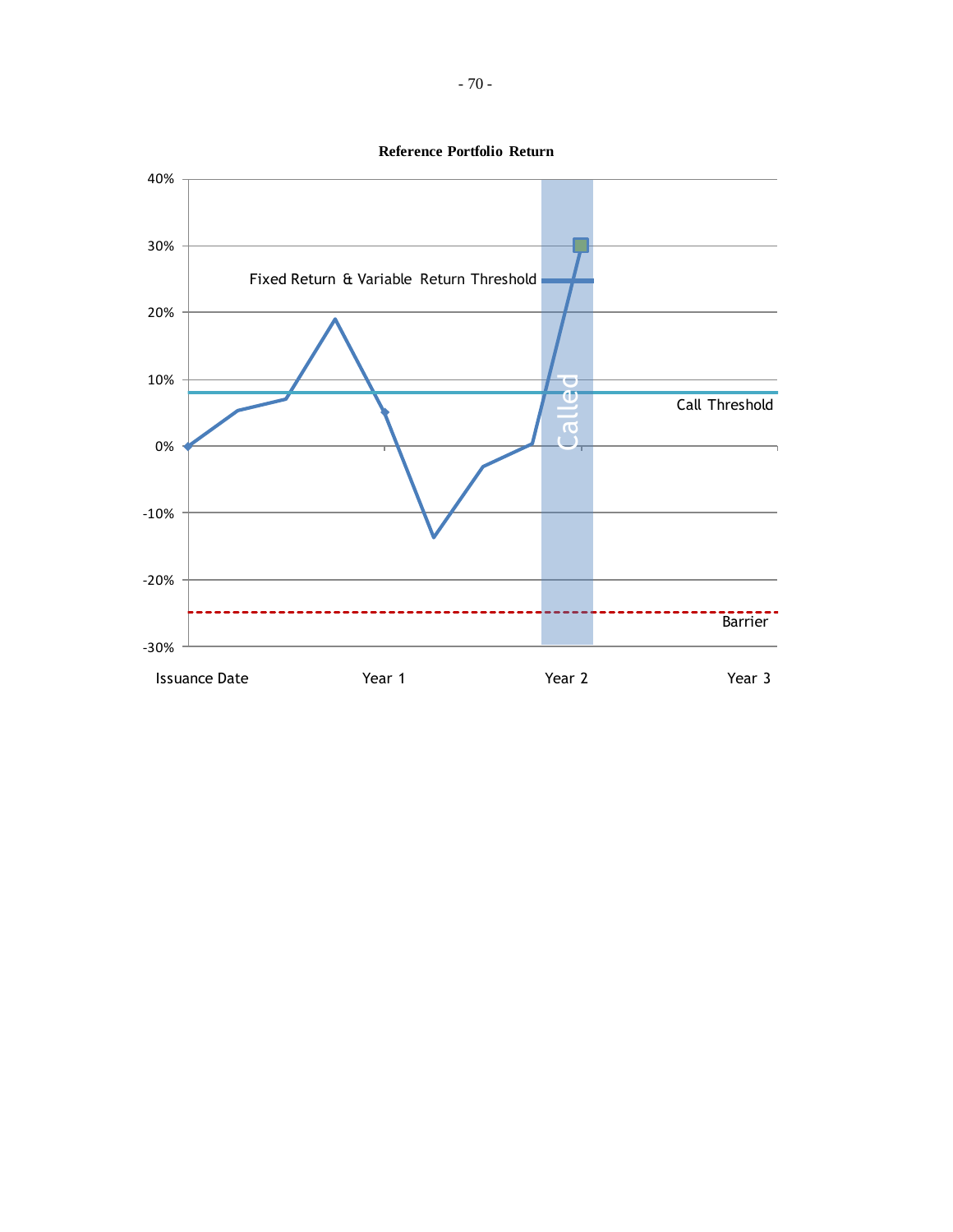**Example 9:** The Reference Portfolio Return is higher than the Call Threshold on the Call Valuation Date (Year 1), the Note Securities are automatically called and the Reference Portfolio Return is higher than the Variable Return Threshold. The Maturity Redemption Payment will not be impacted by whether the Reference Portfolio Return falls below the Barrier on any day during the Barrier Measurement Period.

| <b>Date</b>                     | Reference<br>Asset | Closing<br>Level | <b>Reference</b> | Weighted<br><b>Reference</b> | <b>Reference</b><br>Asset Return Asset Return Portfolio Return | <b>Fixed Return</b> |
|---------------------------------|--------------------|------------------|------------------|------------------------------|----------------------------------------------------------------|---------------------|
|                                 |                    |                  |                  |                              |                                                                |                     |
| <b>Call Valuation</b>           | $\mathbf{I}$       | \$115.00         | 15.00%           | 7.50%                        |                                                                |                     |
| Date (Year 1)                   | 2                  | \$130.00         | 30.00%           | 7.50%                        | 25.00%                                                         | 12.00%              |
|                                 | 3                  | \$140.00         | 40.00%           | 10.00%                       |                                                                |                     |
| Call Valuation<br>Date (Year 2) |                    |                  |                  |                              |                                                                |                     |

Final Valuation

| The Reference Portfolio Return is equal to or above the Call                               | Yes, on Call Valuation Date (Year 1). |
|--------------------------------------------------------------------------------------------|---------------------------------------|
| Threshold on at least one Call Valuation Date or on the Final                              | The Note Securities are called        |
| <b>Valuation Date</b>                                                                      | automatically.                        |
| <b>Reference Portfolio Return on Call Valuation Date (Year 1)</b>                          | 25.00%                                |
| Fixed Return applicable to the given Call Valuation Date or Final<br><b>Valuation Date</b> | 12.00%                                |

| Reference Portfolio Return is greater than the Variable Return<br><b>Threshold</b> | Yes                                                                      |  |  |
|------------------------------------------------------------------------------------|--------------------------------------------------------------------------|--|--|
|                                                                                    | Participation Factor x [Reference]<br>Portfolio Return - Variable Return |  |  |
| Variable Return                                                                    | Threshold]                                                               |  |  |
|                                                                                    | $10\% \times [25.00\% - 12.00\%]$                                        |  |  |
|                                                                                    | 1.30%                                                                    |  |  |

| <b>Reference Portfolio Return is below the Call Threshold but is</b><br>positive $(Yes/No)$ | N/A |
|---------------------------------------------------------------------------------------------|-----|
| Barrier breached on any day during the Barrier Measurement<br>Period (Yes/No)               | N/A |

|                                     | $$100 \times [1 + Fixed Return + Variable]$<br>Return] |  |
|-------------------------------------|--------------------------------------------------------|--|
| <b>Maturity Redemption Payment</b>  | $$100 \times [1 + 12.00\% + 1.30\%]$                   |  |
|                                     | \$113.30                                               |  |
| <b>Note Securities Return</b>       | 13.30%                                                 |  |
| <b>Annualized Compounded Return</b> | 13.30%                                                 |  |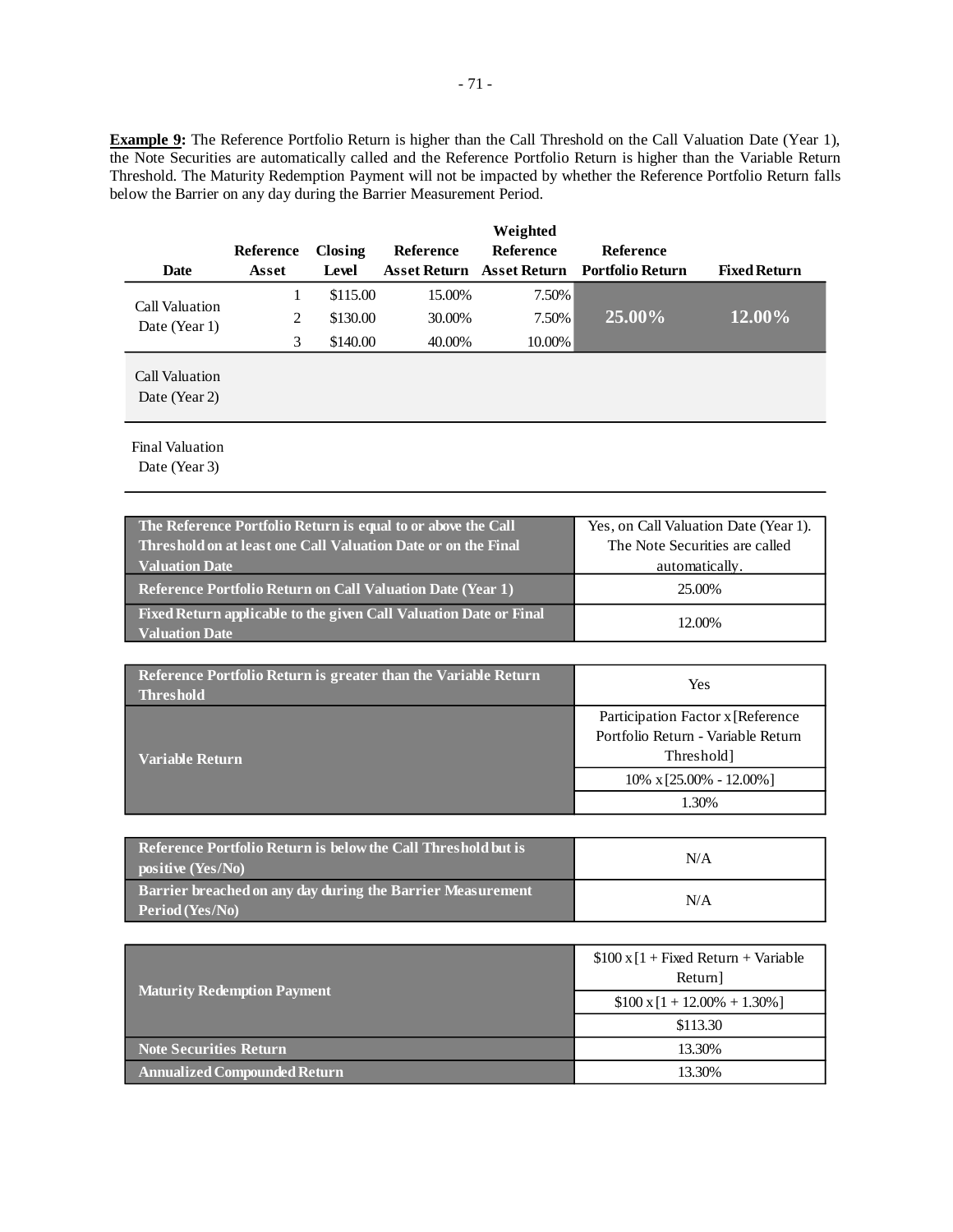**Reference Portfolio Return**

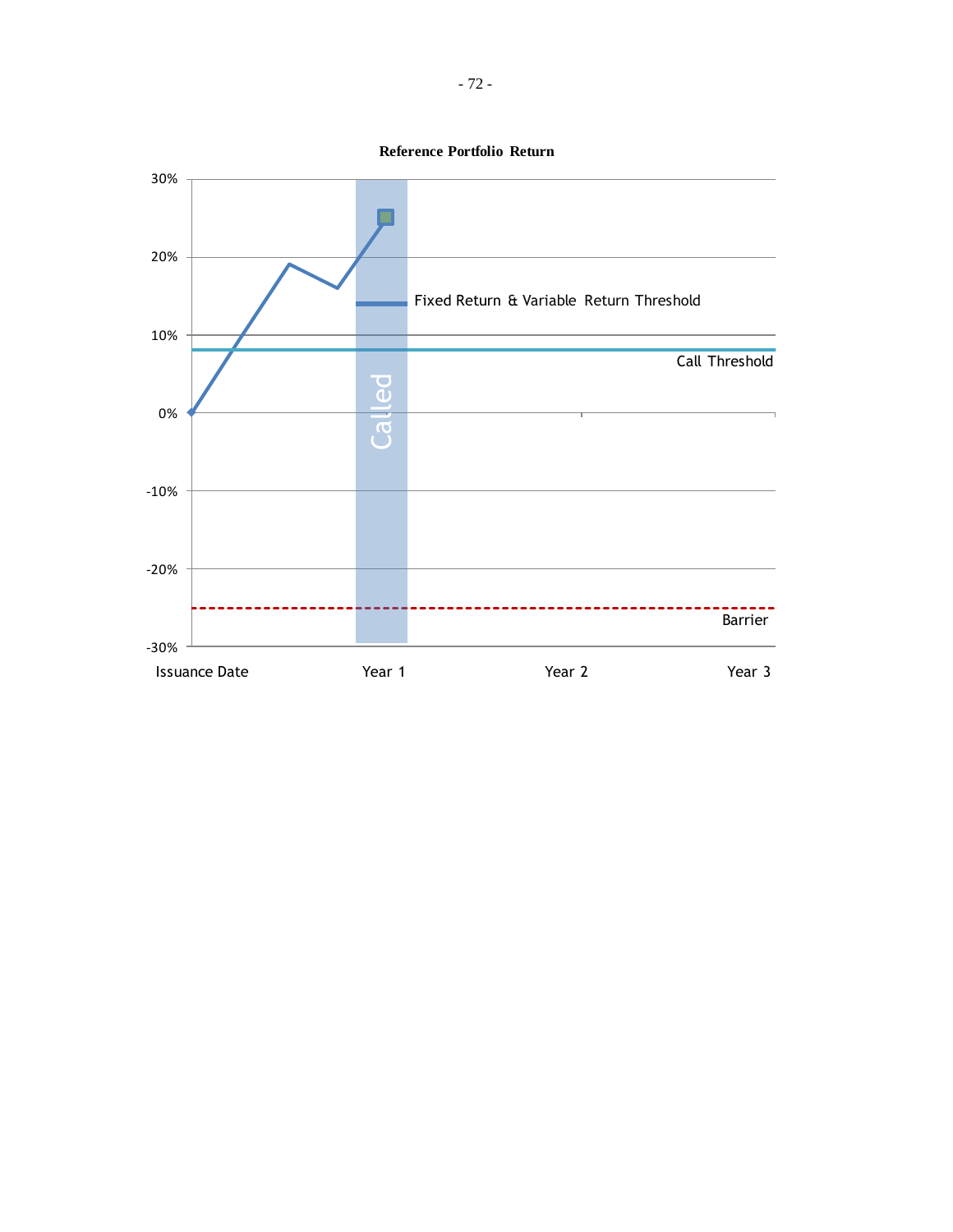## *NBC Auto Callable Note Securities (Buffered)*

Each of the following hypothetical examples illustrates how the Maturity Redemption Payment is calculated using a Call Threshold of 8%, a Fixed Return of 12% on the Call Valuation Date (Year 1), a Fixed Return of 24% on the Call Valuation Date (Year 2), a Fixed Return of 36% on the Final Valuation Date (Year 3), a Variable Return Threshold equal to the applicable Fixed Return, a Participation Factor of 10%, a Barrier of -5% and a Buffer of 5%. These features are solely hypothetical.

**Example 1:** The Note Securities are not automatically called and on the Final Valuation Date (Year 3), the Reference Portfolio Return is lower than the Call Threshold and the Barrier.

|                                         |           |          |                     | Weighted            |                         |                     |
|-----------------------------------------|-----------|----------|---------------------|---------------------|-------------------------|---------------------|
|                                         | Reference | Closing  | Reference           | <b>Reference</b>    | <b>Reference</b>        |                     |
| <b>Date</b>                             | Asset     | Level    | <b>Asset Return</b> | <b>Asset Return</b> | <b>Portfolio Return</b> | <b>Fixed Return</b> |
| Call Valuation                          | 1         | \$80.00  | $-20.00\%$          | $-10.00\%$          |                         |                     |
| Date (Year 1)                           | 2         | \$90.00  | $-10.00\%$          | $-2.50%$            | $-12.50\%$              | 12.00%              |
|                                         | 3         | \$100.00 | $0.00\%$            | $0.00\%$            |                         |                     |
| Call Valuation<br>Date (Year 2)         | 1         | \$100.00 | $0.00\%$            | $0.00\%$            |                         |                     |
|                                         | 2         | \$70.00  | $-30.00\%$          | $-7.50%$            | $-10.00\%$              | 24.00%              |
|                                         | 3         | \$90.00  | $-10.00\%$          | $-2.50\%$           |                         |                     |
| <b>Final Valuation</b><br>Date (Year 3) | 1         | \$65.00  | $-35.00\%$          | $-17.50%$           |                         |                     |
|                                         | 2         | \$60.00  | $-40.00\%$          | $-10.00\%$          | $-40.00\%$              | 36.00%              |
|                                         | 3         | \$50.00  | $-50.00\%$          | $-12.50%$           |                         |                     |

| The Reference Portfolio Return is equal to or above the Call<br>Threshold on at least one Call Valuation Date or on the Final<br><b>Valuation Date</b> | No         |  |
|--------------------------------------------------------------------------------------------------------------------------------------------------------|------------|--|
| <b>Reference Portfolio Return on the Final Valuation Date (Year 3)</b>                                                                                 | $-40.00\%$ |  |
| Fixed Return applicable to the given Call Valuation Date or Final<br><b>Valuation Date</b>                                                             | N/A        |  |

| Reference Portfolio Return is greater than the Variable Return<br><b>Threshold</b> | N/A |
|------------------------------------------------------------------------------------|-----|
| Variable Return                                                                    | N/A |

| <b>Barrier breached (Yes/No)</b> | Yes |
|----------------------------------|-----|
|                                  |     |

|                                     | $$100 \times 1 +$ Reference Portfolio<br>$Return + Buffer$ |
|-------------------------------------|------------------------------------------------------------|
| <b>Maturity Redemption Payment</b>  | $$100 \times 11 - 40.00\% + 5.00\%]$                       |
|                                     | \$65.00                                                    |
| <b>Note Securities Return</b>       | $-35.00\%$                                                 |
| <b>Annualized Compounded Return</b> | $-13.38%$                                                  |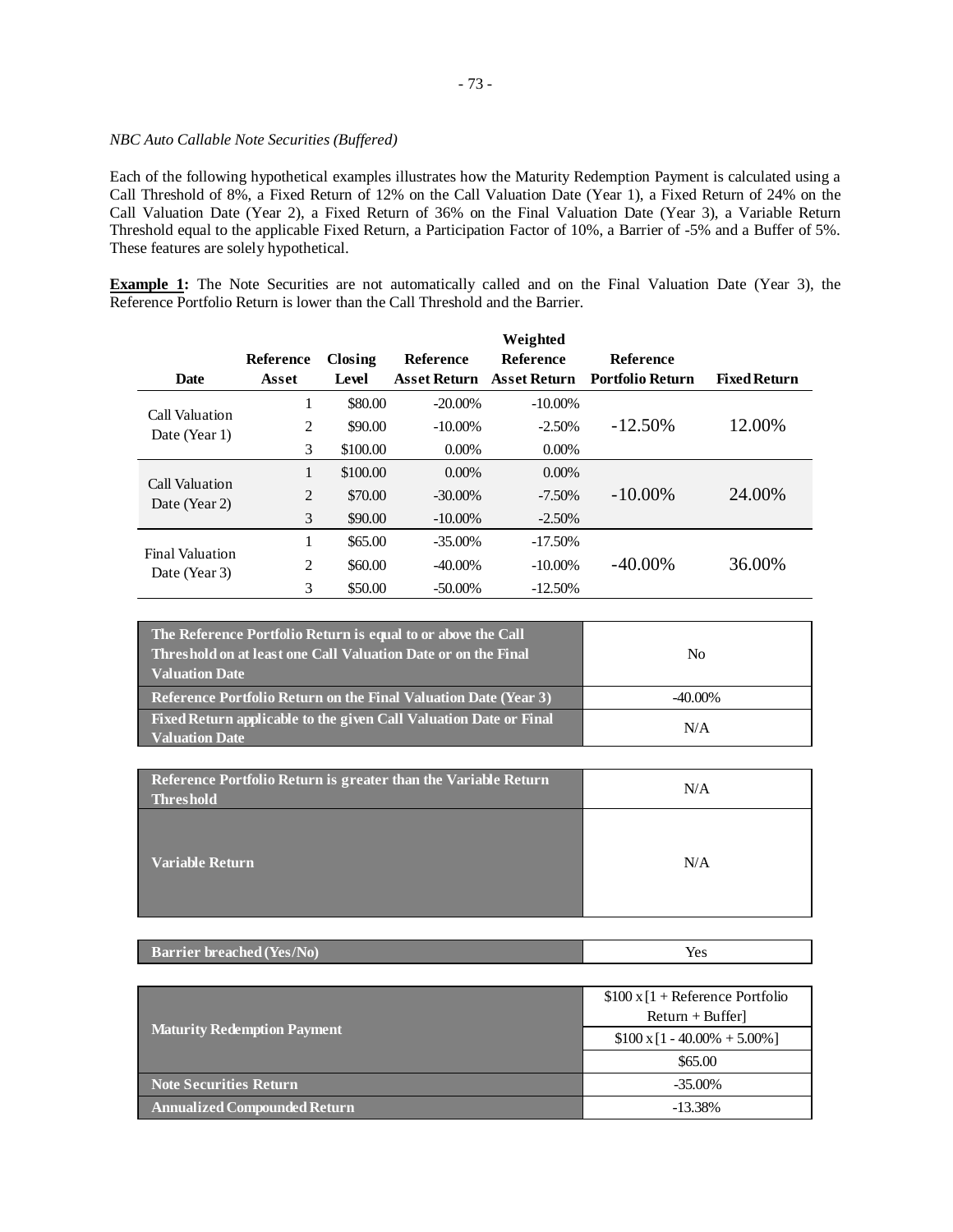

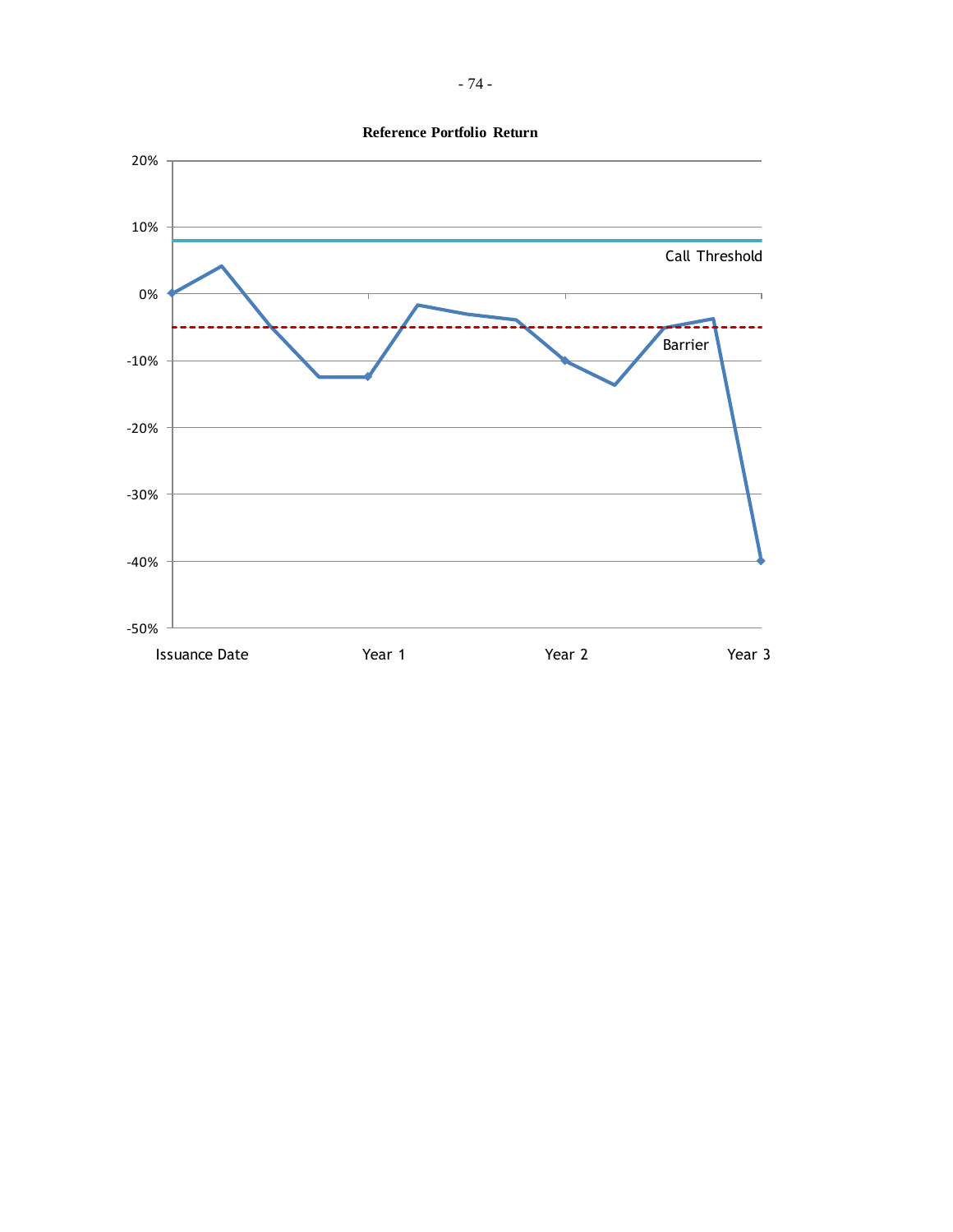| <b>Date</b>                             | Reference<br>Asset | Closing<br>Level | Reference<br>Asset Return | Weighted<br><b>Reference</b><br>Asset Return | <b>Reference</b><br><b>Portfolio Return</b> | <b>Fixed Return</b> |
|-----------------------------------------|--------------------|------------------|---------------------------|----------------------------------------------|---------------------------------------------|---------------------|
|                                         |                    |                  |                           |                                              |                                             |                     |
|                                         | 1                  | \$80.00          | $-20.00\%$                | $-10.00\%$                                   |                                             |                     |
| Call Valuation<br>Date (Year 1)         | 2                  | \$90.00          | $-10.00\%$                | $-2.50%$                                     | $-12.50\%$                                  | 12.00%              |
|                                         | 3                  | \$100.00         | $0.00\%$                  | $0.00\%$                                     |                                             |                     |
| Call Valuation<br>Date (Year 2)         | 1                  | \$100.00         | $0.00\%$                  | $0.00\%$                                     |                                             |                     |
|                                         | $\overline{2}$     | \$70.00          | $-30.00\%$                | $-7.50\%$                                    | $-10.00\%$                                  | 24.00%              |
|                                         | 3                  | \$90.00          | $-10.00\%$                | $-2.50%$                                     |                                             |                     |
| <b>Final Valuation</b><br>Date (Year 3) |                    | \$107.00         | 7.00%                     | 3.50%                                        |                                             |                     |
|                                         | $\overline{c}$     | \$84.00          | $-16.00\%$                | $-4.00\%$                                    | $-3.00\%$                                   | 36.00%              |

**Example 2:** The Note Securities are not automatically called and on the Final Valuation Date (Year 3), the Reference Portfolio Return is lower than the Call Threshold but equal to or higher than the Barrier.

| The Reference Portfolio Return is equal to or above the Call<br>Threshold on at least one Call Valuation Date or on the Final<br><b>Valuation Date</b> | No        |
|--------------------------------------------------------------------------------------------------------------------------------------------------------|-----------|
| <b>Reference Portfolio Return on the Final Valuation Date (Year 3)</b>                                                                                 | $-3.00\%$ |
| Fixed Return applicable to the given Call Valuation Date or Final<br><b>Valuation Date</b>                                                             | N/A       |

3 \$90.00 -10.00% -2.50%

| Reference Portfolio Return is greater than the Variable Return<br><b>Threshold</b> | N/A |
|------------------------------------------------------------------------------------|-----|
| <b>Variable Return</b>                                                             | N/A |

| <b>Barrier breached (Yes/No)</b><br>ຳບ |
|----------------------------------------|
|----------------------------------------|

| Maturity Redemption Payment         | \$100.00 |
|-------------------------------------|----------|
| Note Securities Return              | $0.00\%$ |
| <b>Annualized Compounded Return</b> | $0.00\%$ |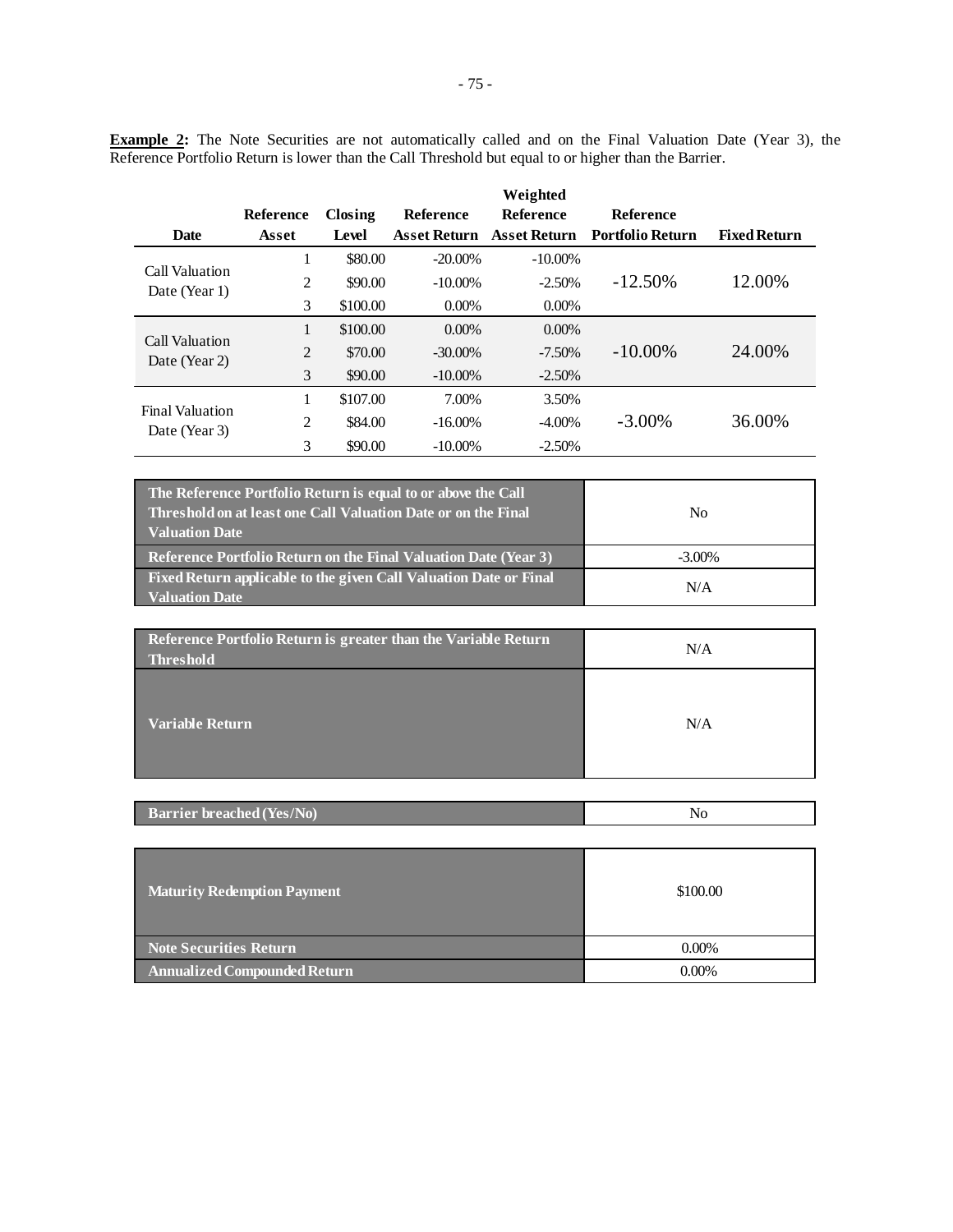

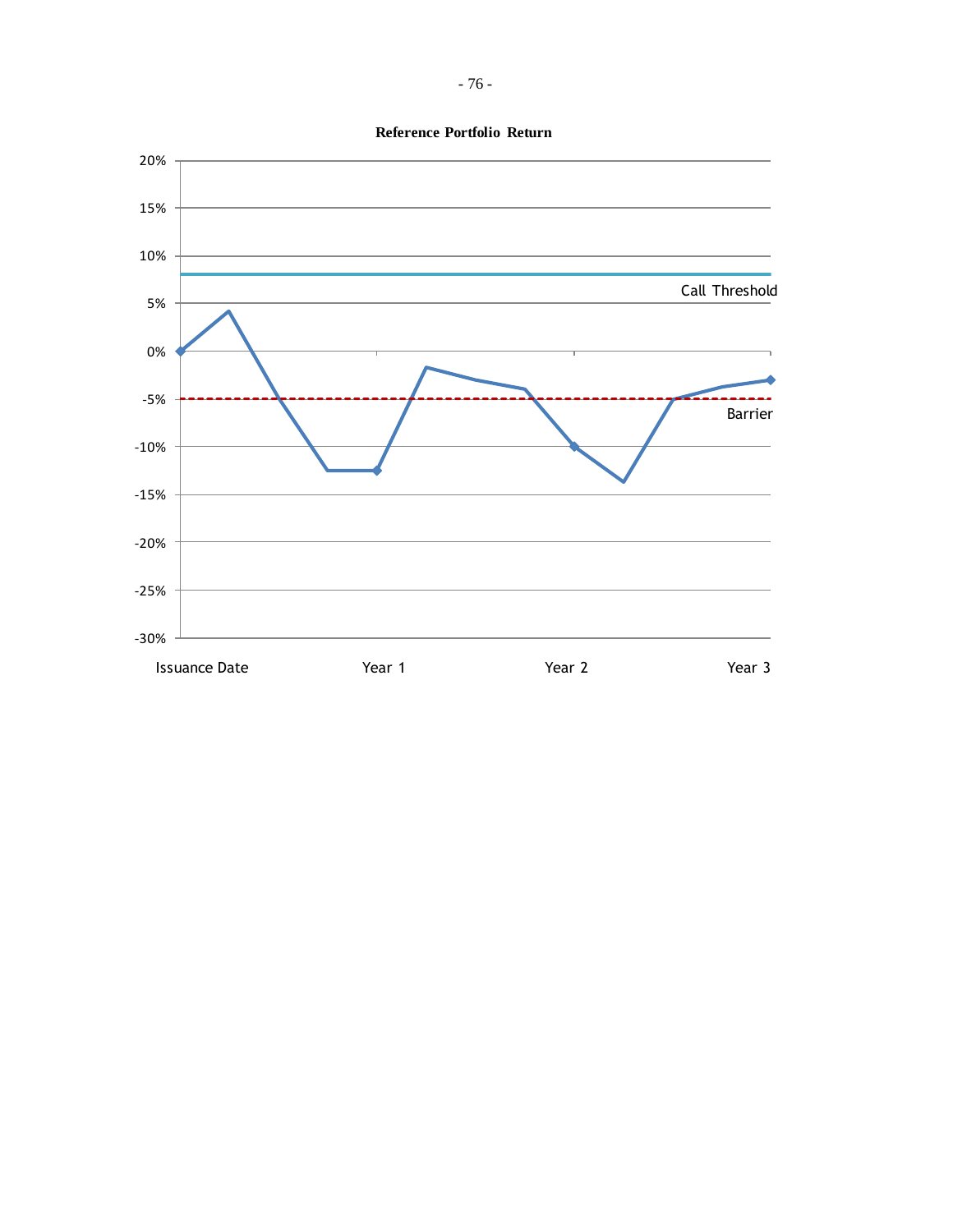| <b>Date</b>                             | Reference<br>Asset | Closing<br>Level | <b>Reference</b><br>Asset Return | Weighted<br><b>Reference</b> | Reference<br>Asset Return Portfolio Return | <b>Fixed Return</b> |
|-----------------------------------------|--------------------|------------------|----------------------------------|------------------------------|--------------------------------------------|---------------------|
| Call Valuation<br>Date (Year 1)         | -                  | \$80.00          | $-20.00\%$                       | $-10.00\%$                   |                                            |                     |
|                                         | 2                  | \$90.00          | $-10.00\%$                       | $-2.50\%$                    | $-12.50\%$                                 | 12.00%              |
|                                         | 3                  | \$100.00         | $0.00\%$                         | $0.00\%$                     |                                            |                     |
| Call Valuation<br>Date (Year 2)         |                    | \$100.00         | $0.00\%$                         | $0.00\%$                     |                                            |                     |
|                                         | $\overline{2}$     | \$70.00          | $-30.00\%$                       | $-7.50\%$                    | $-10.00\%$                                 | 24.00%              |
|                                         | 3                  | \$90.00          | $-10.00\%$                       | $-2.50\%$                    |                                            |                     |
| <b>Final Valuation</b><br>Date (Year 3) | 1                  | \$130.00         | 30.00%                           | 15.00%                       |                                            |                     |
|                                         | 2                  | \$90.00          | $-10.00\%$                       | $-2.50\%$                    | 15.00%                                     | 36.00%              |
|                                         | 3                  | \$110.00         | 10.00%                           | 2.50%                        |                                            |                     |

**Example 3**: The Note Securities are not automatically called and on the Final Valuation Date (Year 3), the Reference Portfolio Return is higher than the Call Threshold but lower than the Variable Return Threshold.

| The Reference Portfolio Return is equal to or above the Call<br>Threshold on at least one Call Valuation Date or on the Final<br><b>Valuation Date</b> | Yes, on the Final Valuation Date<br>(Year 3). |
|--------------------------------------------------------------------------------------------------------------------------------------------------------|-----------------------------------------------|
| Reference Portfolio Return on the Final Valuation Date (Year 3)                                                                                        | 15.00%                                        |
| Fixed Return applicable to the given Call Valuation Date or Final<br><b>Valuation Date</b>                                                             | 36.00%                                        |

| Reference Portfolio Return is greater than the Variable Return<br><b>Threshold</b> | No |
|------------------------------------------------------------------------------------|----|
| Variable Return                                                                    | 0% |

|  | <b>Barrier breached (Yes/No)</b> | N/r |
|--|----------------------------------|-----|
|--|----------------------------------|-----|

|                                     | $$100 \times [1 + Fixed Return + Variable]$ |
|-------------------------------------|---------------------------------------------|
|                                     | Return]                                     |
| <b>Maturity Redemption Payment</b>  | $$100 \times 1 + 36.00\% + 0.00\%]$         |
|                                     | \$136.00                                    |
| Note Securities Return              | 36.00%                                      |
| <b>Annualized Compounded Return</b> | 10.79%                                      |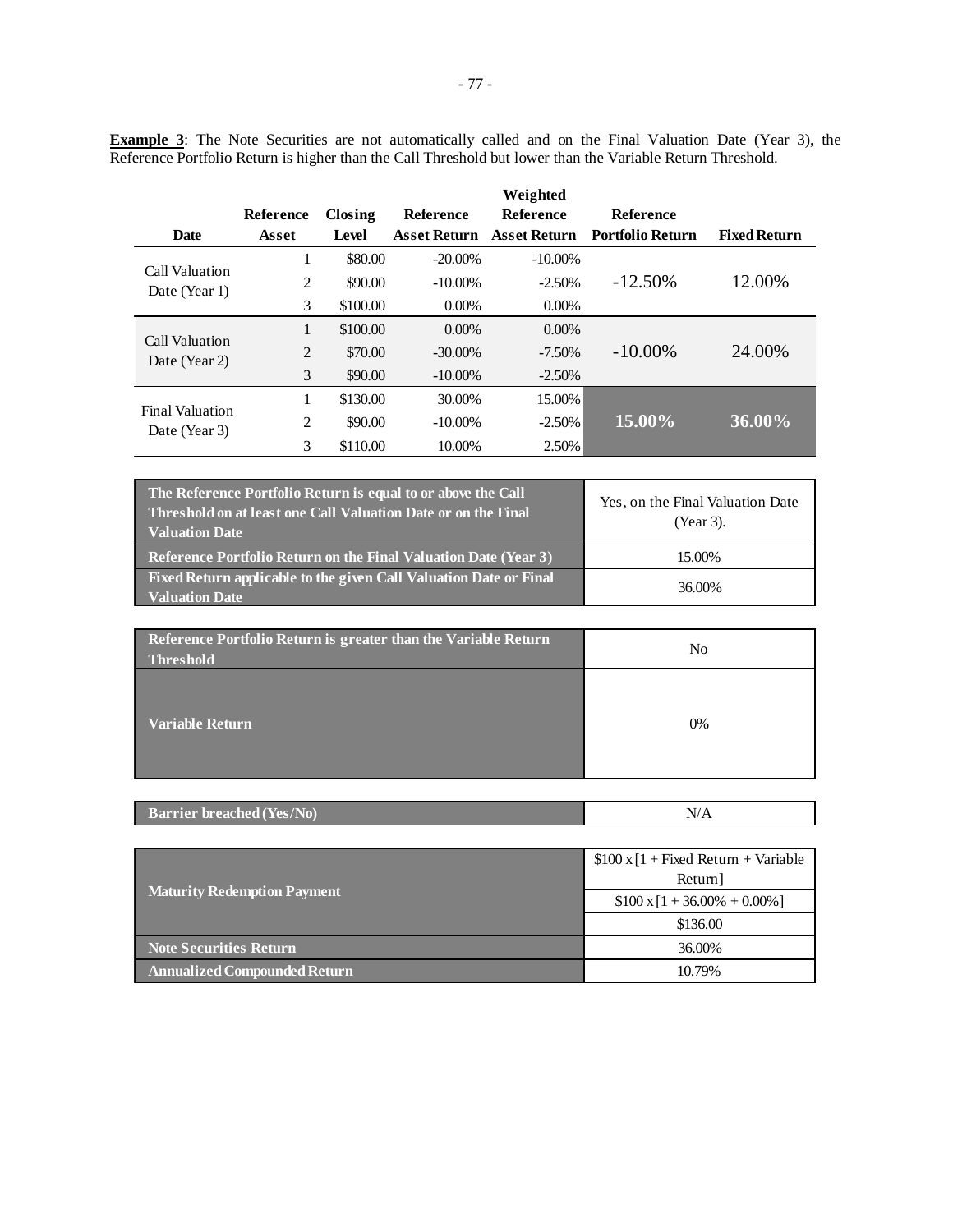**Reference Portfolio Return**

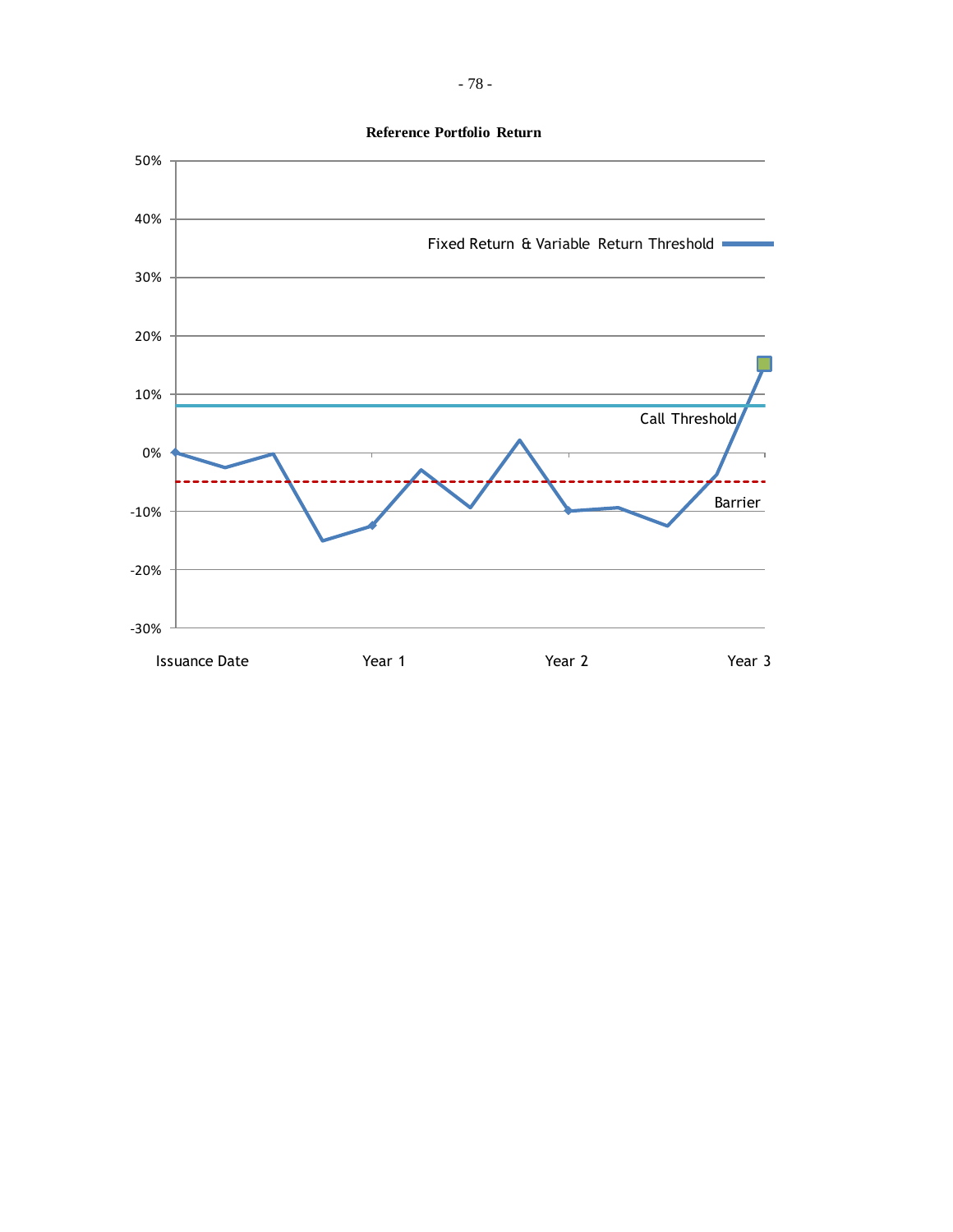**Example 4:** The Note Securities are not automatically called and on the Final Valuation Date (Year 3), the Reference Portfolio Return is higher than the Call Threshold and the Variable Return Threshold.

|                                         |                  |          |                     | Weighted            |                         |                     |
|-----------------------------------------|------------------|----------|---------------------|---------------------|-------------------------|---------------------|
|                                         | <b>Reference</b> | Closing  | <b>Reference</b>    | <b>Reference</b>    | <b>Reference</b>        |                     |
| <b>Date</b>                             | Asset            | Level    | <b>Asset Return</b> | <b>Asset Return</b> | <b>Portfolio Return</b> | <b>Fixed Return</b> |
| Call Valuation                          | 1                | \$80.00  | $-20.00\%$          | $-10.00\%$          |                         |                     |
| Date (Year 1)                           | 2                | \$90.00  | $-10.00\%$          | $-2.50%$            | $-12.50\%$              | 12.00%              |
|                                         | 3                | \$100.00 | $0.00\%$            | $0.00\%$            |                         |                     |
| Call Valuation                          | 1                | \$100.00 | $0.00\%$            | $0.00\%$            |                         |                     |
| Date (Year 2)                           | $\overline{2}$   | \$70.00  | $-30.00\%$          | $-7.50\%$           | $-10.00\%$              | 24.00%              |
|                                         | 3                | \$90.00  | $-10.00\%$          | $-2.50%$            |                         |                     |
|                                         | 1                | \$160.00 | 60.00%              | 30.00%              |                         |                     |
| <b>Final Valuation</b><br>Date (Year 3) | 2                | \$130.00 | 30.00%              | 7.50%               | 40.00%                  | 36.00%              |
|                                         | 3                | \$110.00 | 10.00%              | 2.50%               |                         |                     |

| The Reference Portfolio Return is equal to or above the Call<br><b>Threshold on at least one Call Valuation Date or on the Final</b><br><b>Valuation Date</b> | Yes, on the Final Valuation Date<br>(Year 3). |
|---------------------------------------------------------------------------------------------------------------------------------------------------------------|-----------------------------------------------|
| <b>Reference Portfolio Return on the Final Valuation Date (Year 3)</b>                                                                                        | 40.00%                                        |
| Fixed Return applicable to the given Call Valuation Date or Final<br><b>Valuation Date</b>                                                                    | 36.00%                                        |

| Reference Portfolio Return is greater than the Variable Return<br><b>Threshold</b> | Yes                                                                                    |  |
|------------------------------------------------------------------------------------|----------------------------------------------------------------------------------------|--|
| Variable Return                                                                    | Participation Factor x [Reference]<br>Portfolio Return - Variable Return<br>Threshold] |  |
|                                                                                    | $10\% \times 40.00\% - 36.00\%$                                                        |  |
|                                                                                    | 0.40%                                                                                  |  |

| <b>Barrier breached (Yes/No)</b> |  |
|----------------------------------|--|
|                                  |  |

|                                    | $$100 \times 1 +$ Fixed Return + Variable |  |
|------------------------------------|-------------------------------------------|--|
|                                    | Return]                                   |  |
| <b>Maturity Redemption Payment</b> | $$100 \times 1 + 36.00\% + 0.40\%]$       |  |
|                                    | \$136.40                                  |  |
| <b>Note Securities Return</b>      | 36.40%                                    |  |
| Annualized Compounded Return       | 10.90%                                    |  |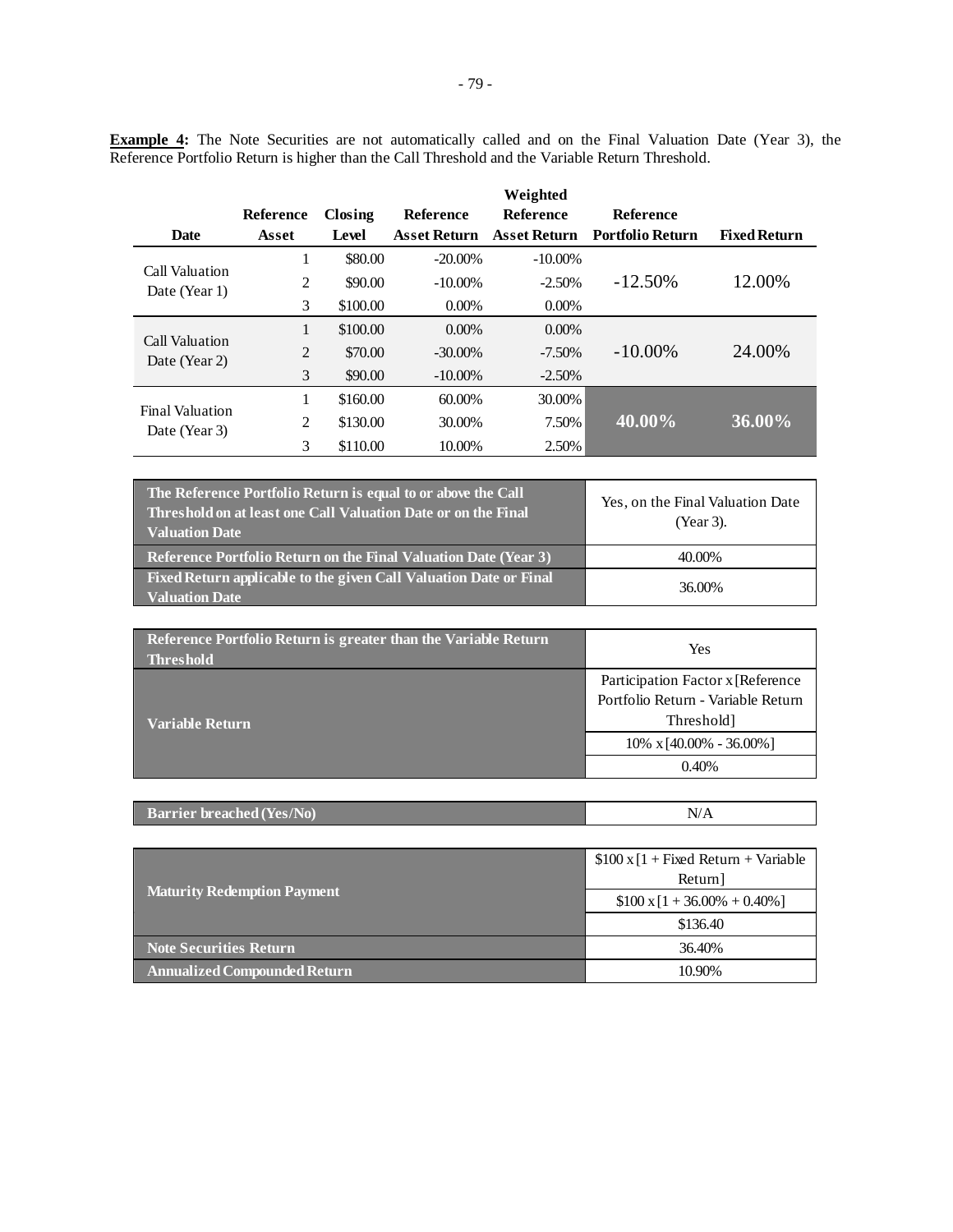

**Reference Portfolio Return**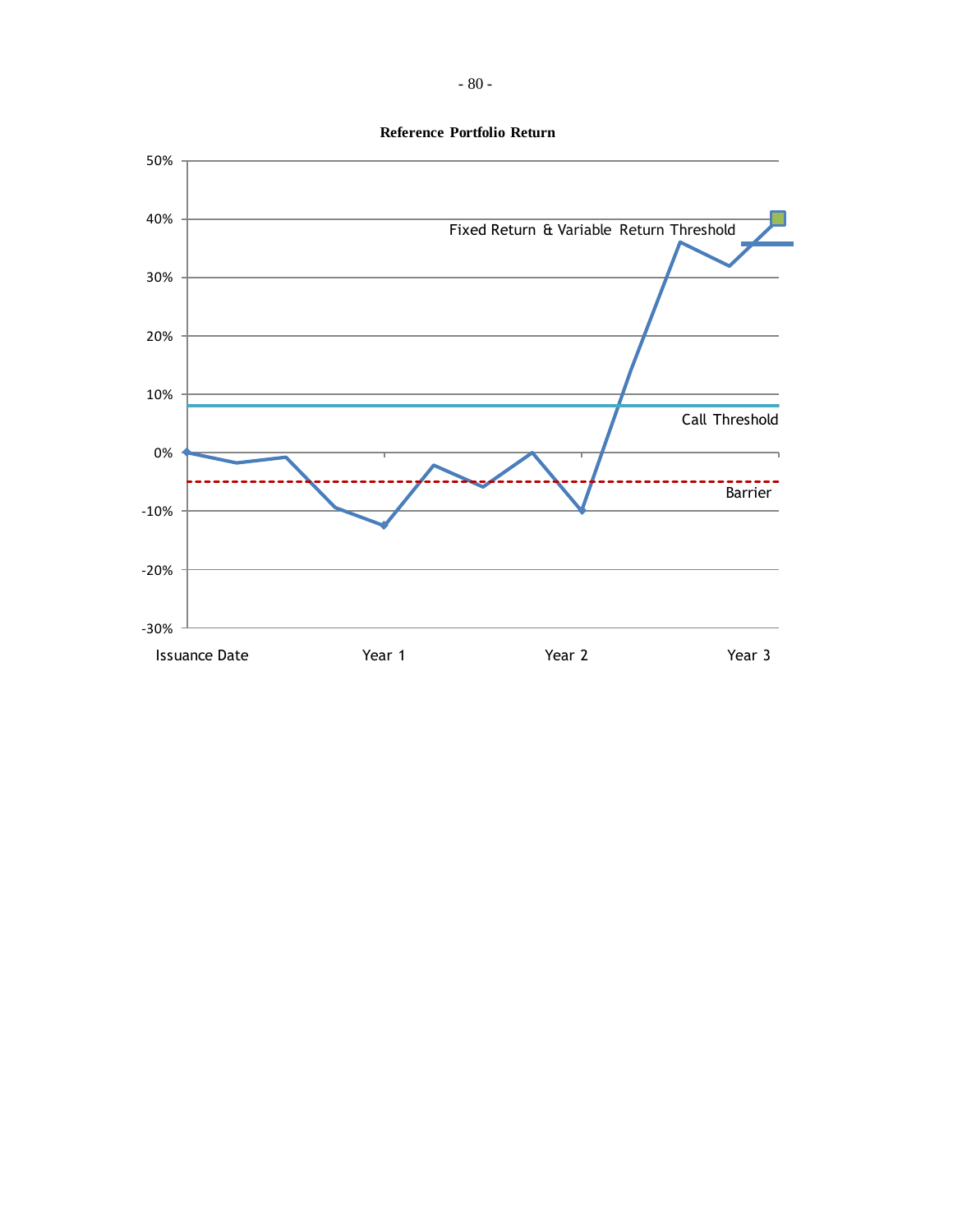**Example 5**: The Reference Portfolio Return is higher than the Call Threshold on the Call Valuation Date (Year 2) and the Note Securities are automatically called but the Reference Portfolio Return is lower than the Variable Return Threshold.

|                                 |           |          |                  | Weighted            |                         |                     |
|---------------------------------|-----------|----------|------------------|---------------------|-------------------------|---------------------|
|                                 | Reference | Closing  | <b>Reference</b> | <b>Reference</b>    | <b>Reference</b>        |                     |
| <b>Date</b>                     | Asset     | Level    | Asset Return     | <b>Asset Return</b> | <b>Portfolio Return</b> | <b>Fixed Return</b> |
|                                 |           | \$90.00  | $-10.00\%$       | $-5.00\%$           |                         |                     |
| Call Valuation<br>Date (Year 1) | 2         | \$90.00  | $-10.00\%$       | $-2.50%$            | $-10.00\%$              | 12.00%              |
|                                 | 3         | \$90.00  | $-10.00\%$       | $-2.50%$            |                         |                     |
| Call Valuation                  |           | \$120.00 | 20.00%           | 10.00%              |                         |                     |
| Date (Year 2)                   | 2         | \$110.00 | 10.00%           | 2.50%               | 10.00%                  | 24.00%              |
|                                 | 3         | \$90.00  | $-10.00\%$       | $-2.50\%$           |                         |                     |

Final Valuation

| The Reference Portfolio Return is equal to or above the Call<br>Threshold on at least one Call Valuation Date or on the Final<br><b>Valuation Date</b> | Yes, on Call Valuation Date (Year 2).<br>The Note Securities are called<br>automatically. |
|--------------------------------------------------------------------------------------------------------------------------------------------------------|-------------------------------------------------------------------------------------------|
| <b>Reference Portfolio Return on Call Valuation Date (Year 2)</b>                                                                                      | 10.00%                                                                                    |
| Fixed Return applicable to the given Call Valuation Date or Final<br><b>Valuation Date</b>                                                             | 24.00%                                                                                    |

| Reference Portfolio Return is greater than the Variable Return<br><b>Threshold</b> | No |
|------------------------------------------------------------------------------------|----|
| <b>Variable Return</b>                                                             | 0% |

|--|

|                                     | $$100 \times [1 + Fixed Return + Variable]$ |
|-------------------------------------|---------------------------------------------|
| <b>Maturity Redemption Payment</b>  | Return]                                     |
|                                     | $$100 \times 1 + 24.00\% + 0.00\%]$         |
|                                     | \$124.00                                    |
| <b>Note Securities Return</b>       | 24.00%                                      |
| <b>Annualized Compounded Return</b> | 11.36%                                      |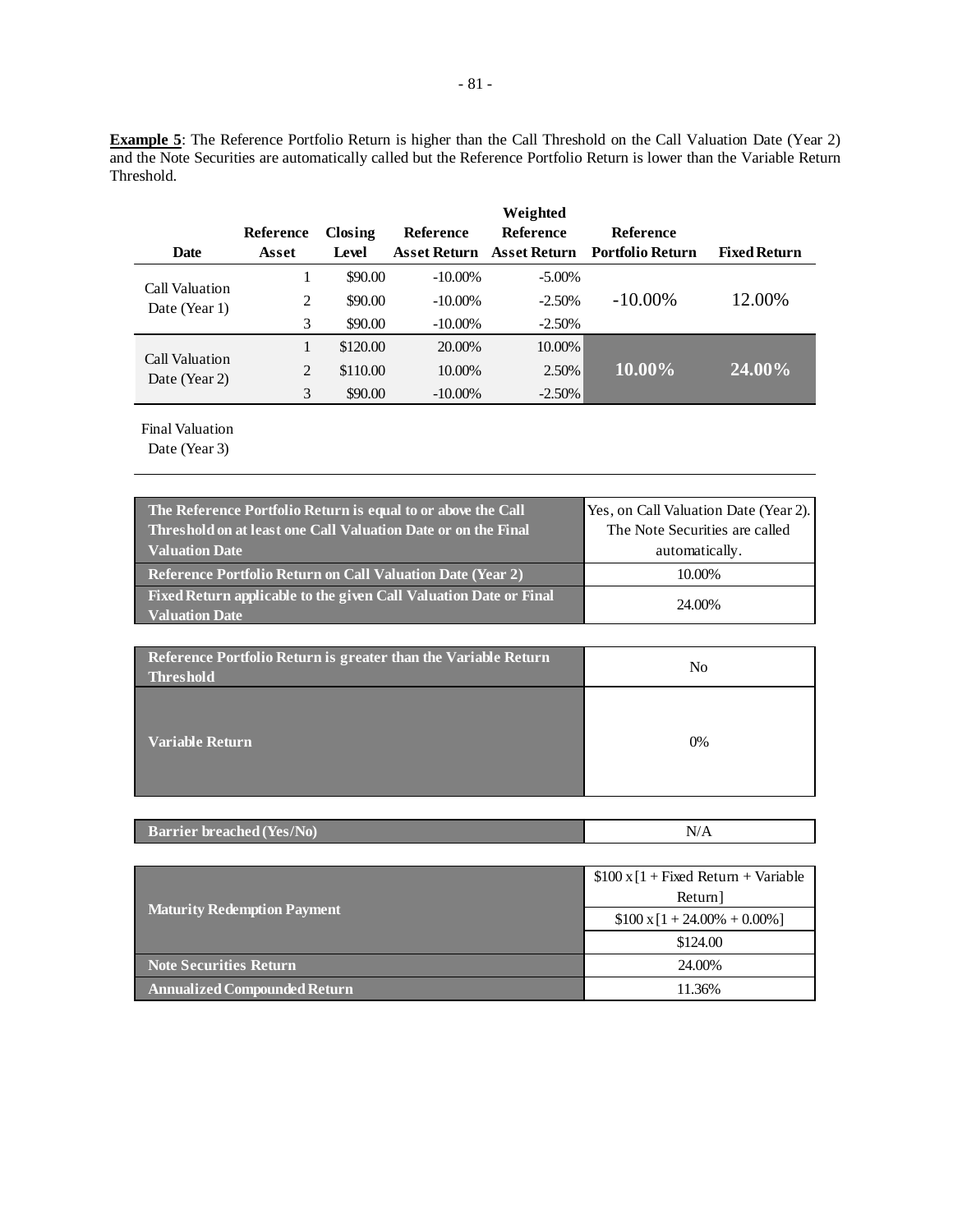

- 82 -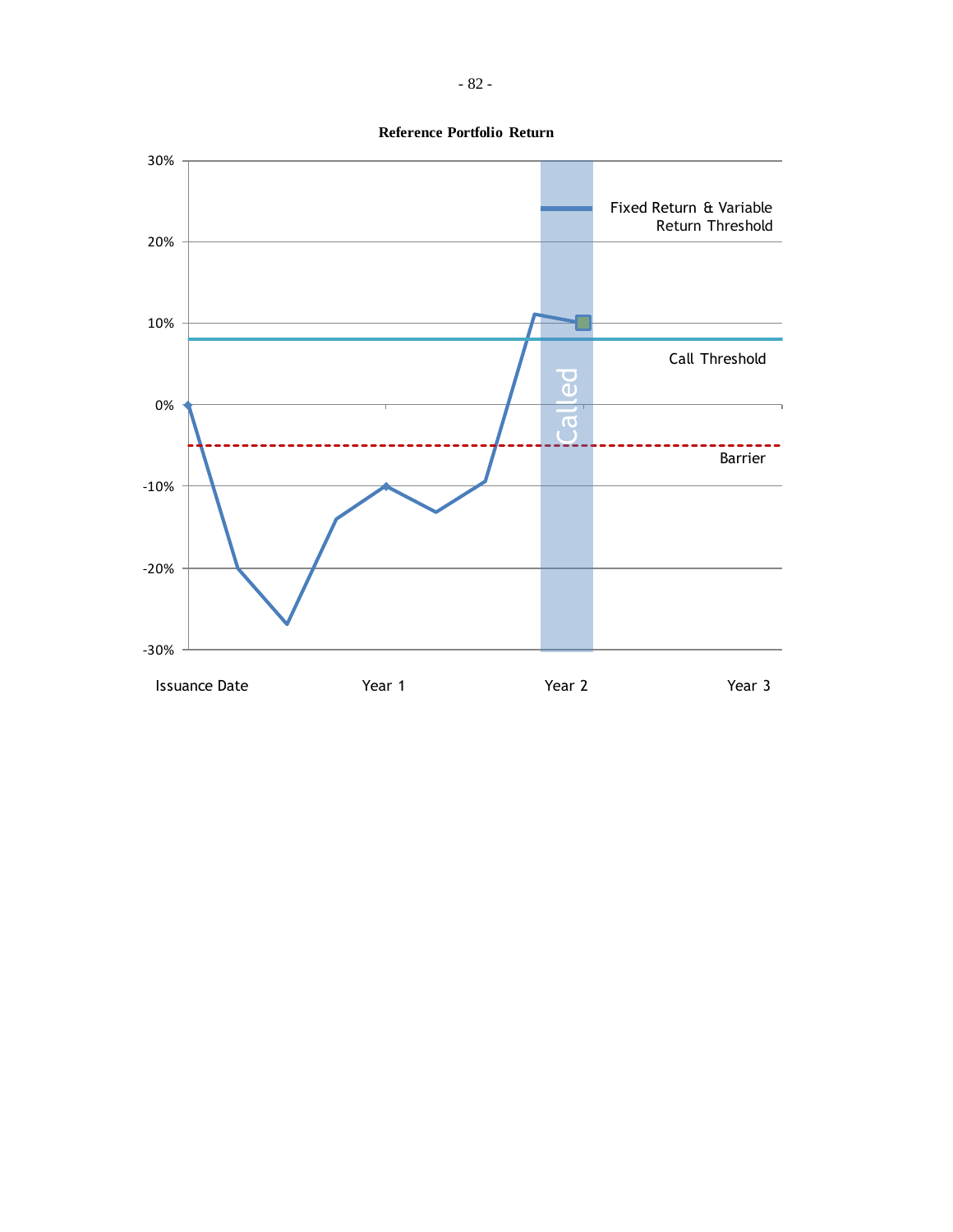**Example 6**: The Reference Portfolio Return is higher than the Call Threshold on the Call Valuation Date (Year 2), the Note Securities are automatically called and the Reference Portfolio Return is higher than the Variable Return Threshold.

|                                 |           |          |                     | Weighted            |                         |                     |
|---------------------------------|-----------|----------|---------------------|---------------------|-------------------------|---------------------|
|                                 | Reference | Closing  | <b>Reference</b>    | <b>Reference</b>    | <b>Reference</b>        |                     |
| <b>Date</b>                     | Asset     | Level    | <b>Asset Return</b> | <b>Asset Return</b> | <b>Portfolio Return</b> | <b>Fixed Return</b> |
|                                 |           | \$110.00 | 10.00%              | 5.00%               |                         |                     |
| Call Valuation<br>Date (Year 1) | 2         | \$110.00 | 10.00%              | 2.50%               | 5.00%                   | 12.00%              |
|                                 | 3         | \$90.00  | $-10.00\%$          | $-2.50%$            |                         |                     |
| Call Valuation                  |           | \$140.00 | 40.00%              | 20.00%              |                         |                     |
| Date (Year 2)                   | 2         | \$130.00 | 30.00%              | 7.50%               | $30.00\%$               | $(24.00\%)$         |
|                                 | 3         | \$110.00 | 10.00%              | 2.50%               |                         |                     |

Final Valuation

| The Reference Portfolio Return is equal to or above the Call<br>Threshold on at least one Call Valuation Date or on the Final | Yes, on Call Valuation Date (Year 2).<br>The Note Securities are called |
|-------------------------------------------------------------------------------------------------------------------------------|-------------------------------------------------------------------------|
| <b>Valuation Date</b>                                                                                                         | automatically.                                                          |
| Reference Portfolio Return on Call Valuation Date (Year 2)                                                                    | 30.00%                                                                  |
| Fixed Return applicable to the given Call Valuation Date or Final<br><b>Valuation Date</b>                                    | 24.00%                                                                  |

| Reference Portfolio Return is greater than the Variable Return<br><b>Threshold</b> | Yes                                                                                    |  |
|------------------------------------------------------------------------------------|----------------------------------------------------------------------------------------|--|
| Variable Return                                                                    | Participation Factor x [Reference]<br>Portfolio Return - Variable Return<br>Threshold] |  |
|                                                                                    | $10\% \times 30.00\% - 24.00\%$                                                        |  |
|                                                                                    | 0.60%                                                                                  |  |

|--|

|                                     | $$100 \times [1 + Fixed Return + Variable]$ |
|-------------------------------------|---------------------------------------------|
|                                     | Return]                                     |
| <b>Maturity Redemption Payment</b>  | $$100 \times 1 + 24.00\% + 0.60\%]$         |
|                                     | \$124.60                                    |
| Note Securities Return              | 24.60%                                      |
| <b>Annualized Compounded Return</b> | 11.62%                                      |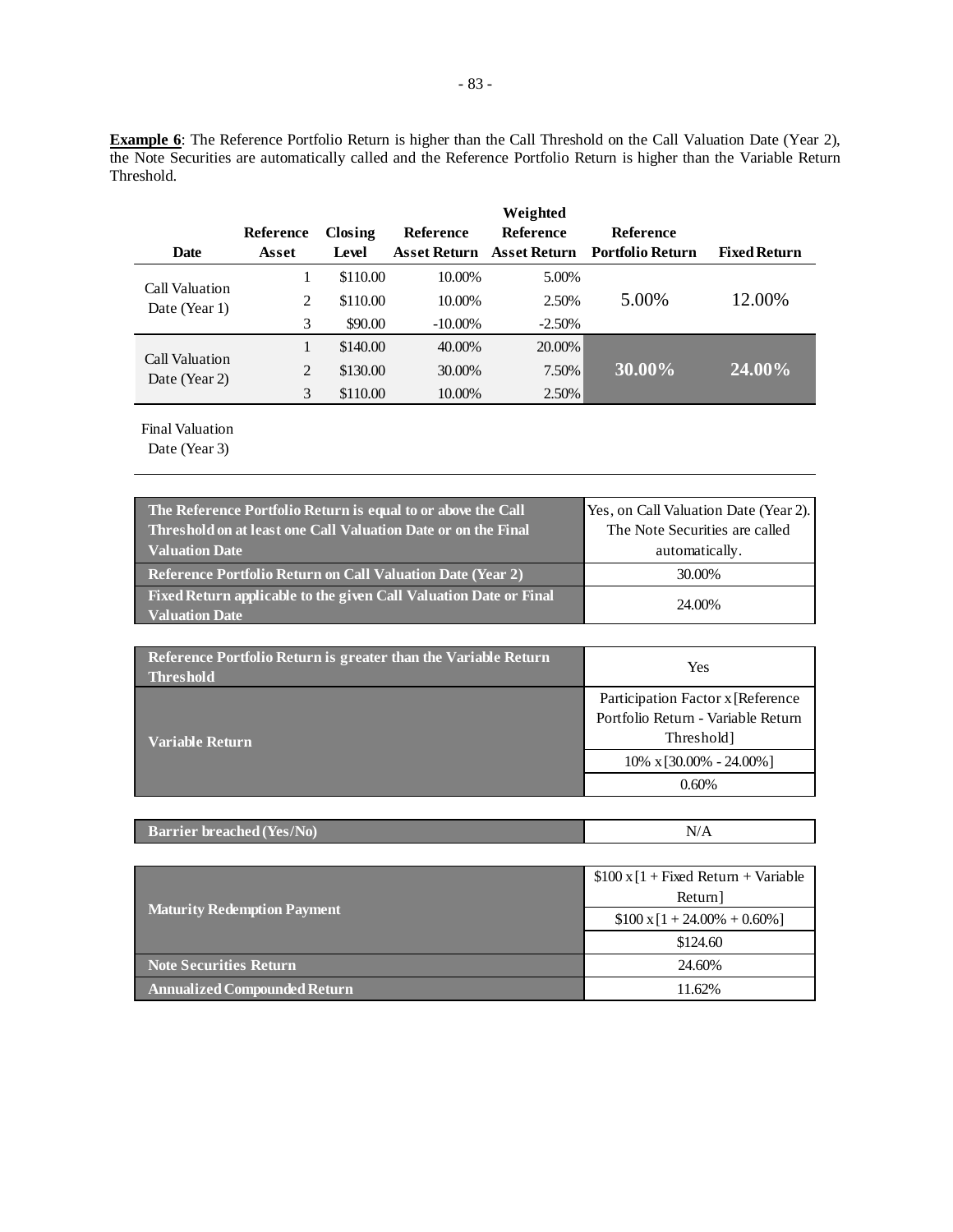

- 84 -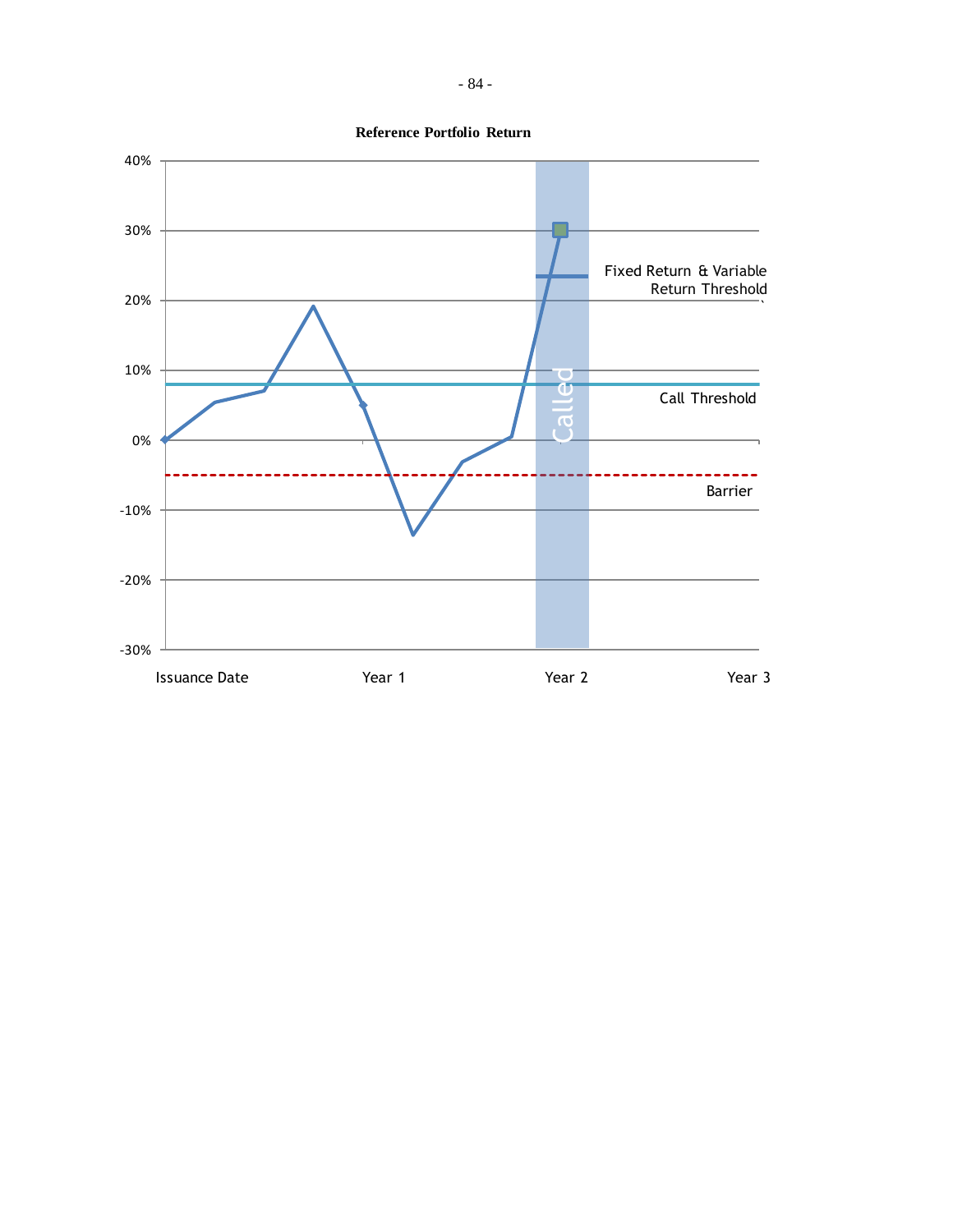**Example 7:** The Reference Portfolio Return is higher than the Call Threshold on the Call Valuation Date (Year 1), the Note Securities are automatically called and the Reference Portfolio Return is higher than the Variable Return Threshold.

| <b>Date</b>                     | <b>Reference</b><br>Asset | Closing<br>Level | <b>Reference</b> | Weighted<br><b>Reference</b> | <b>Reference</b><br>Asset Return Asset Return Portfolio Return | <b>Fixed Return</b> |
|---------------------------------|---------------------------|------------------|------------------|------------------------------|----------------------------------------------------------------|---------------------|
|                                 | 1                         | \$115.00         | 15.00%           | 7.50%                        |                                                                |                     |
| Call Valuation<br>Date (Year 1) | 2                         | \$130.00         | 30.00%           | 7.50%                        | 25.00%                                                         | 12.00%              |
|                                 | 3                         | \$140.00         | 40.00%           | 10.00%                       |                                                                |                     |
| Call Valuation<br>Date (Year 2) |                           |                  |                  |                              |                                                                |                     |

Final Valuation

| The Reference Portfolio Return is equal to or above the Call<br>Threshold on at least one Call Valuation Date or on the Final<br><b>Valuation Date</b> | Yes, on Call Valuation Date (Year 1).<br>The Note Securities are called<br>automatically. |
|--------------------------------------------------------------------------------------------------------------------------------------------------------|-------------------------------------------------------------------------------------------|
| Reference Portfolio Return on Call Valuation Date (Year 1)                                                                                             | 25.00%                                                                                    |
| Fixed Return applicable to the given Call Valuation Date or Final<br><b>Valuation Date</b>                                                             | 12.00%                                                                                    |

| Reference Portfolio Return is greater than the Variable Return<br><b>Threshold</b> | Yes                                                                                    |  |  |
|------------------------------------------------------------------------------------|----------------------------------------------------------------------------------------|--|--|
| Variable Return                                                                    | Participation Factor x [Reference]<br>Portfolio Return - Variable Return<br>Threshold] |  |  |
|                                                                                    | $10\% \times 25.00\% - 12.00\%$                                                        |  |  |
|                                                                                    | 1.30%                                                                                  |  |  |

| <b>Barrier breached (Yes/No)</b> | $N^{\prime}$ |
|----------------------------------|--------------|
|----------------------------------|--------------|

|                                    | $$100 \times [1 + Fixed Return + Variable]$ |  |
|------------------------------------|---------------------------------------------|--|
|                                    | Return]                                     |  |
| <b>Maturity Redemption Payment</b> | $$100 \times 1 + 12.00\% + 1.30\%]$         |  |
|                                    | \$113.30                                    |  |
| <b>Note Securities Return</b>      | 13.30%                                      |  |
| Annualized Compounded Return       | 13.30%                                      |  |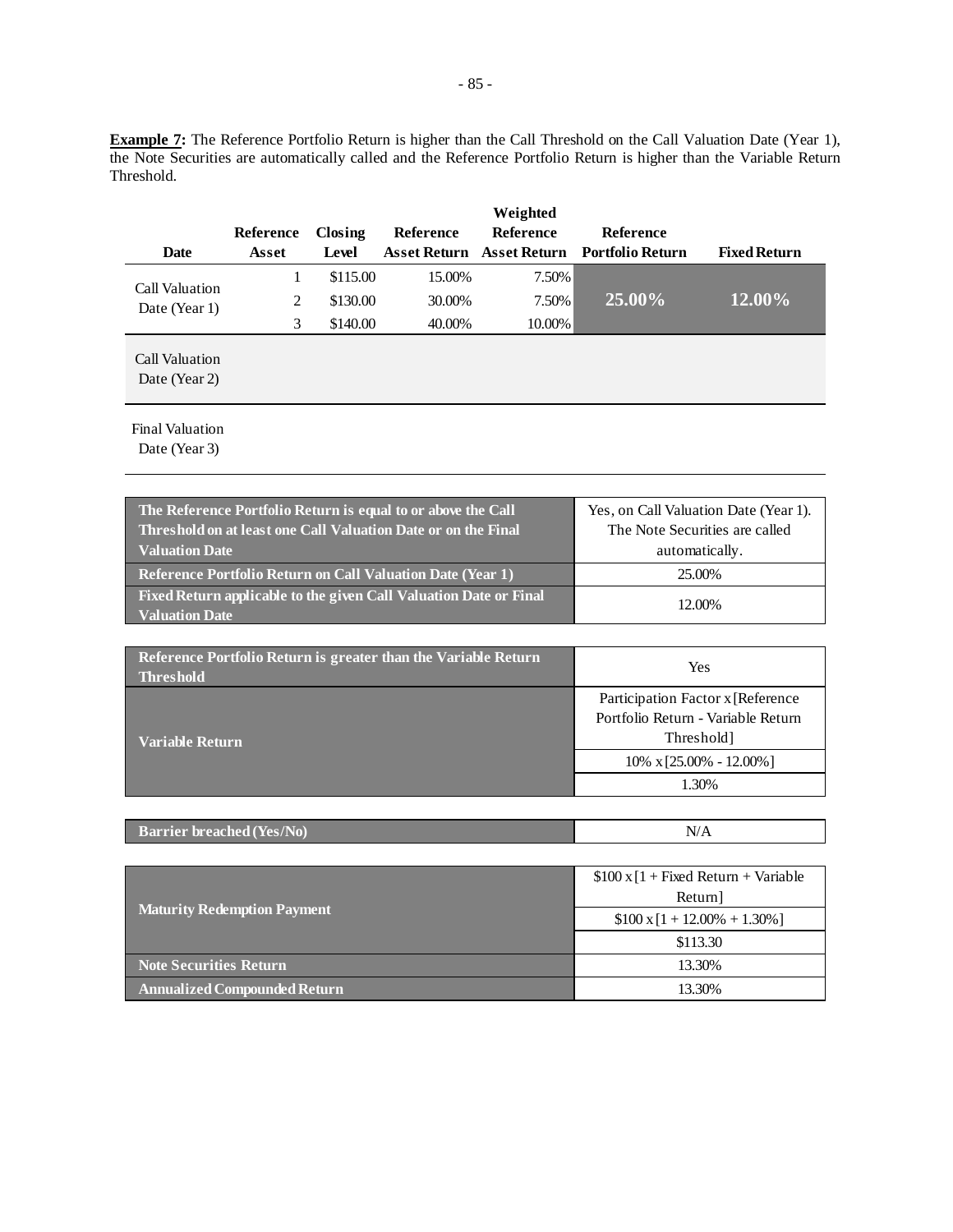

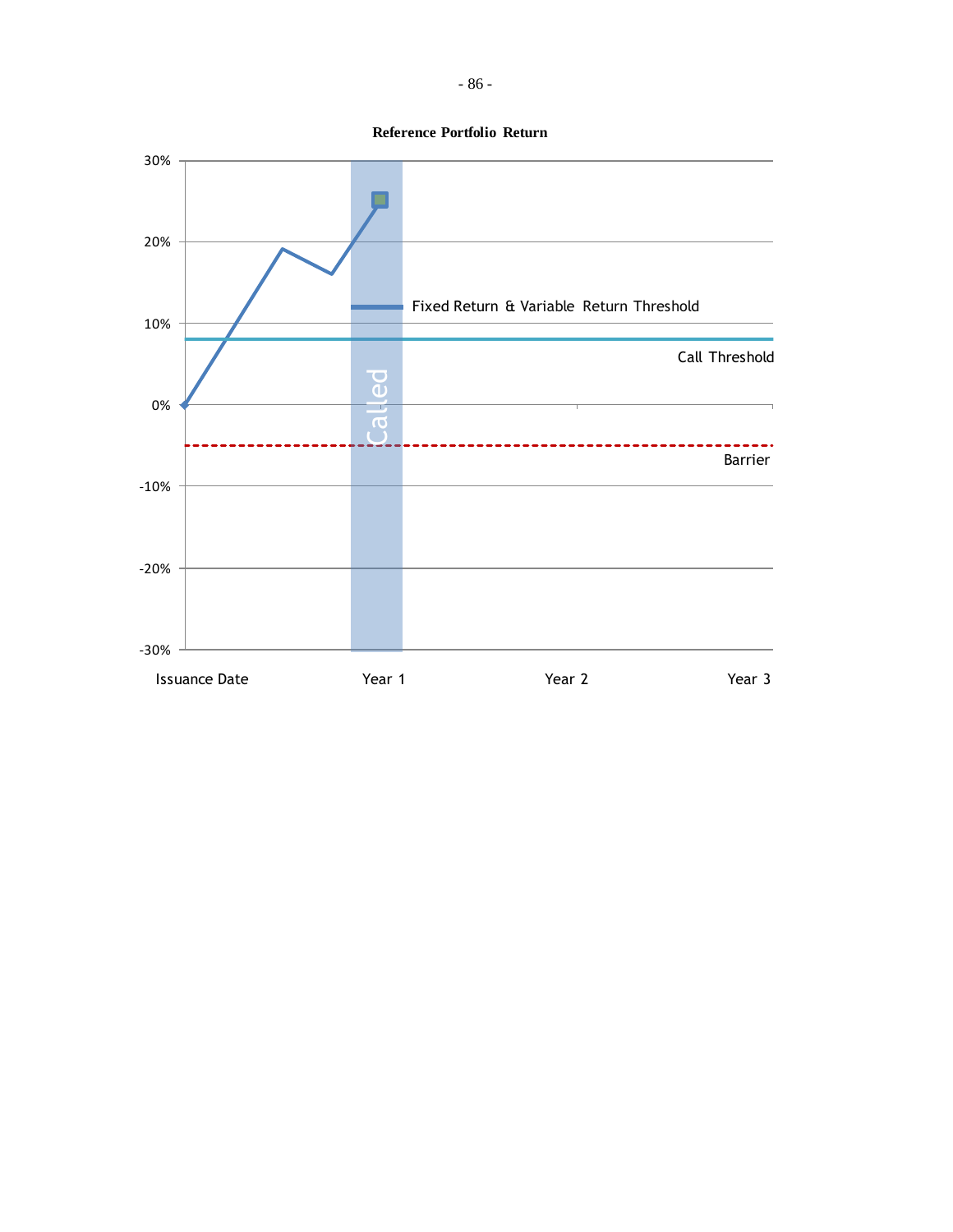## *NBC Auto Callable Note Securities (Geared Buffer)*

Each of the following hypothetical examples illustrates how the Maturity Redemption Payment is calculated using a Call Threshold of 8%, a Fixed Return of 12% on the Call Valuation Date (Year 1), a Fixed Return of 24% on the Call Valuation Date (Year 2), a Fixed Return of 36% on the Final Valuation Date (Year 3), a Variable Return Threshold equal to the applicable Fixed Return, a Participation Factor of 10%, a Barrier of -10%, a Buffer of 10% and a Downside Participation Factor of 111.11%. These features are solely hypothetical.

**Example 1:** The Note Securities are not automatically called and on the Final Valuation Date (Year 3), the Reference Portfolio Return is lower than the Call Threshold and the Barrier.

|                        |                  |          |                     | Weighted            |                         |                     |
|------------------------|------------------|----------|---------------------|---------------------|-------------------------|---------------------|
|                        | <b>Reference</b> | Closing  | Reference           | <b>Reference</b>    | <b>Reference</b>        |                     |
| <b>Date</b>            | Asset            | Level    | <b>Asset Return</b> | <b>Asset Return</b> | <b>Portfolio Return</b> | <b>Fixed Return</b> |
| Call Valuation         | 1                | \$80.00  | $-20.00\%$          | $-10.00\%$          |                         |                     |
| Date (Year 1)          | 2                | \$90.00  | $-10.00\%$          | $-2.50%$            | $-12.50\%$              | 12.00%              |
|                        | 3                | \$100.00 | $0.00\%$            | $0.00\%$            |                         |                     |
| Call Valuation         | 1                | \$100.00 | $0.00\%$            | $0.00\%$            |                         |                     |
| Date (Year 2)          | 2                | \$70.00  | $-30.00\%$          | $-7.50\%$           | $-10.00\%$              | 24.00%              |
|                        | 3                | \$90.00  | $-10.00\%$          | $-2.50\%$           |                         |                     |
| <b>Final Valuation</b> |                  | \$65.00  | $-35.00\%$          | $-17.50%$           |                         |                     |
| Date (Year 3)          | 2                | \$60.00  | $-40.00\%$          | $-10.00\%$          | $-40.00\%$              | 36.00%              |
|                        | 3                | \$50.00  | $-50.00\%$          | $-12.50%$           |                         |                     |

| The Reference Portfolio Return is equal to or above the Call<br>Threshold on at least one Call Valuation Date or on the Final<br><b>Valuation Date</b> | No         |
|--------------------------------------------------------------------------------------------------------------------------------------------------------|------------|
| <b>Reference Portfolio Return on the Final Valuation Date (Year 3)</b>                                                                                 | $-40.00\%$ |
| Fixed Return applicable to the given Call Valuation Date or Final<br>Valuation Date                                                                    | N/A        |

| Reference Portfolio Return is greater than the Variable Return<br><b>Threshold</b> | N/A |
|------------------------------------------------------------------------------------|-----|
| <b>Variable Return</b>                                                             | N/A |

| <b>Barrier breached (Yes/No)</b> |  |
|----------------------------------|--|
|                                  |  |

|                                     | $$100 \times 1 + (Reference Portfolio$          |  |
|-------------------------------------|-------------------------------------------------|--|
| <b>Maturity Redemption Payment</b>  | $Return + Buffer)$ x Downside                   |  |
|                                     | Participation Factor                            |  |
|                                     | $$100 \times 11 + (-40.00\% + 10.00\% ) \times$ |  |
|                                     | 111.11%                                         |  |
|                                     | \$66.67                                         |  |
| <b>Note Securities Return</b>       | $-33.33\%$                                      |  |
| <b>Annualized Compounded Return</b> | $-12.64%$                                       |  |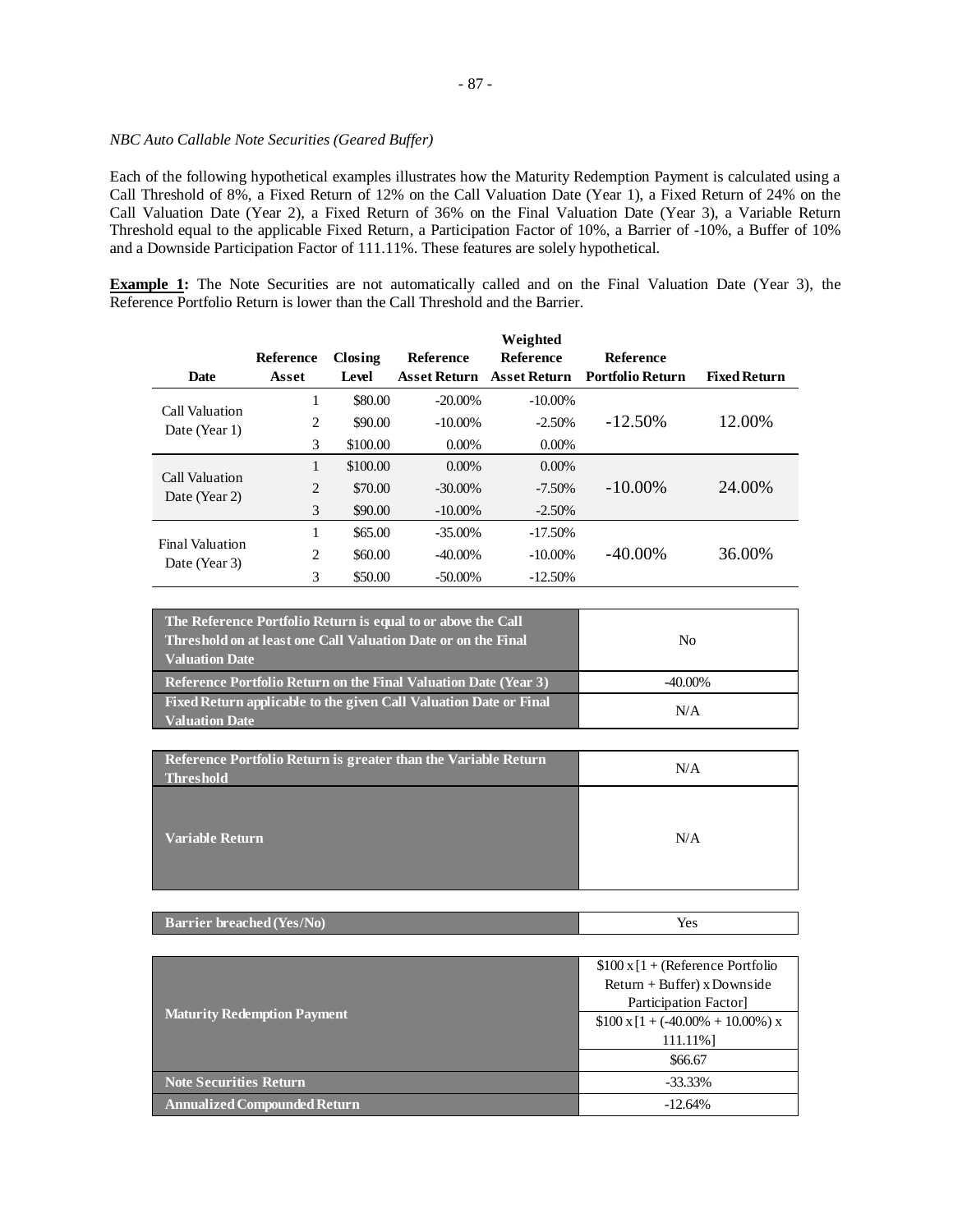

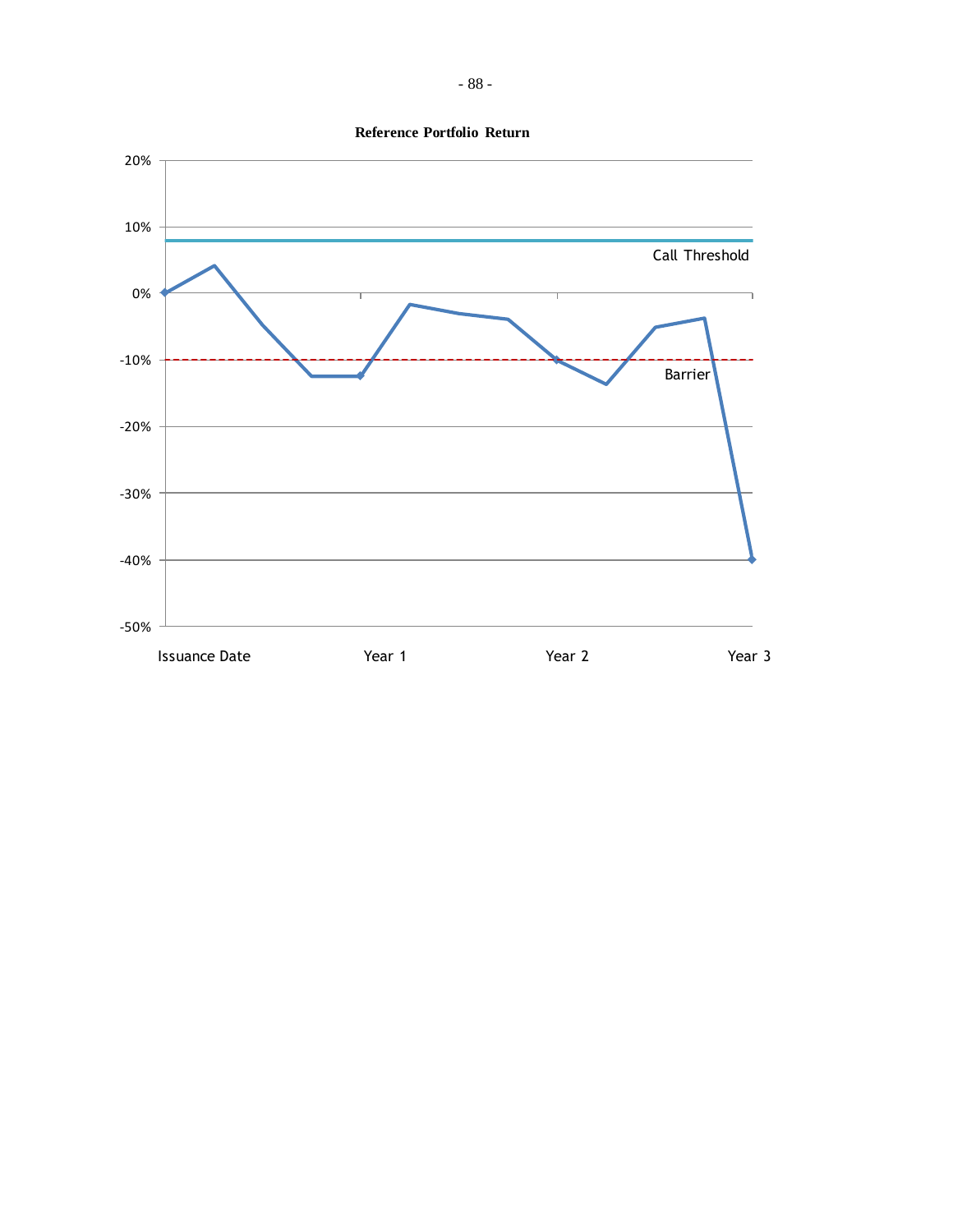**Example 2:** The Note Securities are not automatically called and on the Final Valuation Date (Year 3), the Reference Portfolio Return is lower than the Call Threshold but equal to or higher than the Barrier.

|                        |                |          |                     | Weighted            |                         |                     |
|------------------------|----------------|----------|---------------------|---------------------|-------------------------|---------------------|
|                        | Reference      | Closing  | <b>Reference</b>    | <b>Reference</b>    | <b>Reference</b>        |                     |
| <b>Date</b>            | Asset          | Level    | <b>Asset Return</b> | <b>Asset Return</b> | <b>Portfolio Return</b> | <b>Fixed Return</b> |
| Call Valuation         | л.             | \$80.00  | $-20.00\%$          | $-10.00\%$          |                         |                     |
| Date (Year 1)          | 2              | \$90.00  | $-10.00\%$          | $-2.50%$            | $-12.50\%$              | 12.00%              |
|                        | 3              | \$100.00 | $0.00\%$            | $0.00\%$            |                         |                     |
| Call Valuation         | 1              | \$100.00 | $0.00\%$            | $0.00\%$            |                         |                     |
| Date (Year 2)          | $\overline{2}$ | \$70.00  | $-30.00\%$          | $-7.50\%$           | $-10.00\%$              | 24.00%              |
|                        | 3              | \$90.00  | $-10.00\%$          | $-2.50%$            |                         |                     |
| <b>Final Valuation</b> |                | \$107.00 | 7.00%               | 3.50%               |                         |                     |
| Date (Year 3)          | 2              | \$84.00  | $-16.00\%$          | $-4.00\%$           | $-3.00\%$               | 36.00%              |
|                        | 3              | \$90.00  | $-10.00\%$          | $-2.50%$            |                         |                     |

| The Reference Portfolio Return is equal to or above the Call<br>Threshold on at least one Call Valuation Date or on the Final<br><b>Valuation Date</b> | No        |
|--------------------------------------------------------------------------------------------------------------------------------------------------------|-----------|
| <b>Reference Portfolio Return on the Final Valuation Date (Year 3)</b>                                                                                 | $-3.00\%$ |
| Fixed Return applicable to the given Call Valuation Date or Final<br><b>Valuation Date</b>                                                             | N/A       |

| Reference Portfolio Return is greater than the Variable Return<br><b>Threshold</b> | N/A |
|------------------------------------------------------------------------------------|-----|
| <b>Variable Return</b>                                                             | N/A |

| <b>Barrier breached (Yes/No)</b> |  |
|----------------------------------|--|
|                                  |  |

| <b>Maturity Redemption Payment</b>  | \$100.00 |
|-------------------------------------|----------|
| <b>Note Securities Return</b>       | $0.00\%$ |
| <b>Annualized Compounded Return</b> | $0.00\%$ |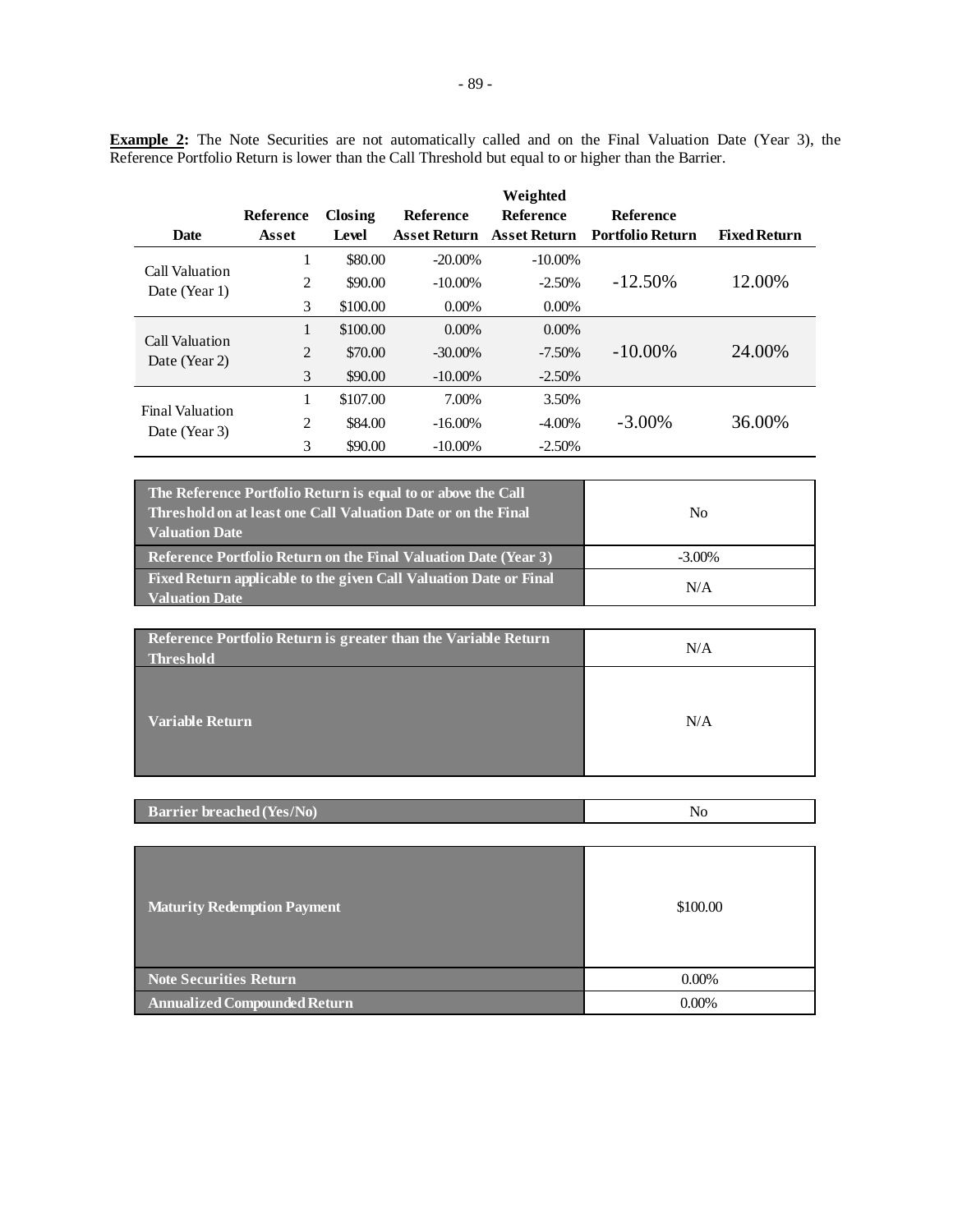

**Reference Portfolio Return**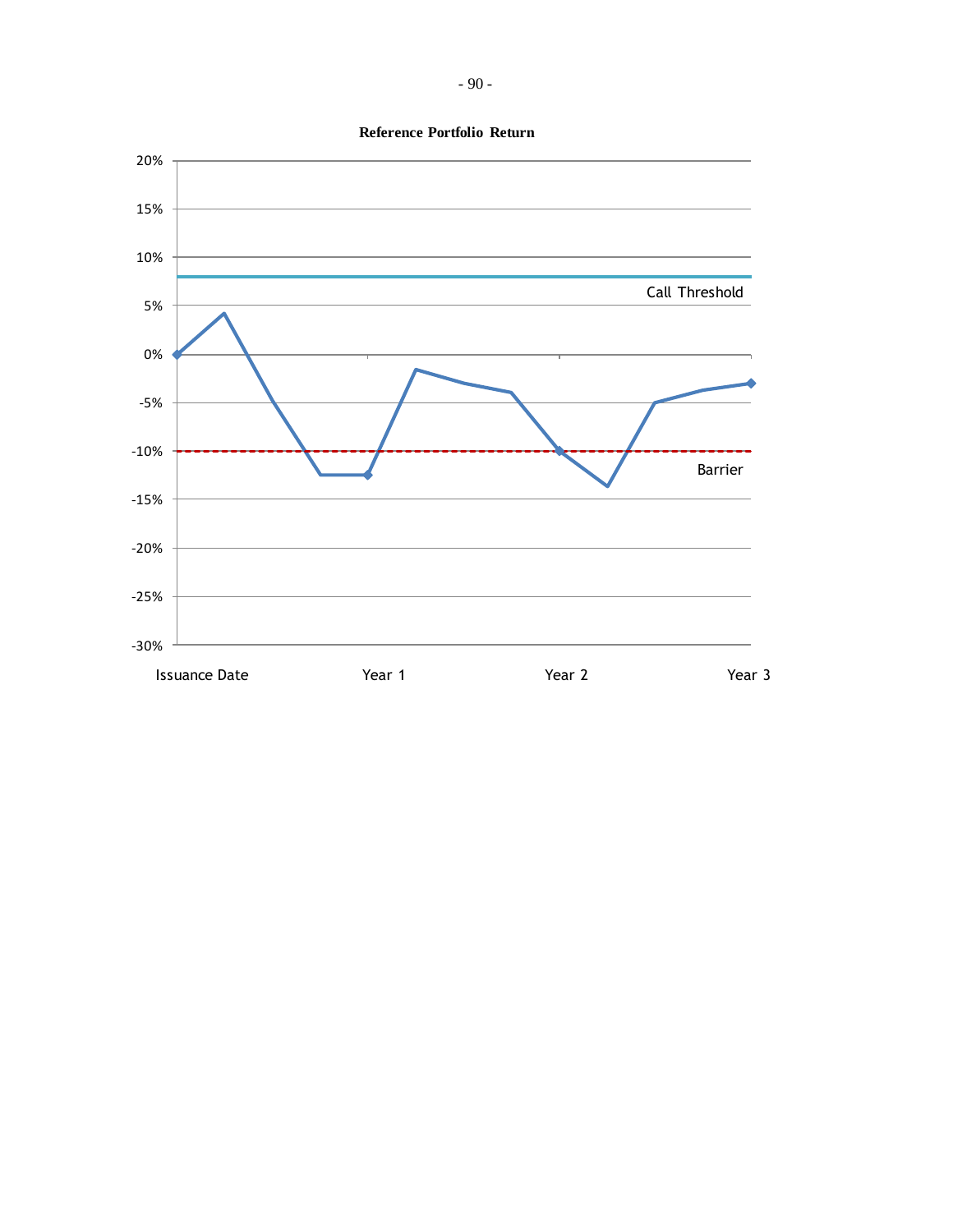**Example 3**: The Note Securities are not automatically called and on the Final Valuation Date (Year 3), the Reference Portfolio Return is higher than the Call Threshold but lower than the Variable Return Threshold.

|                        |                |          |                     | Weighted            |                         |                     |
|------------------------|----------------|----------|---------------------|---------------------|-------------------------|---------------------|
|                        | Reference      | Closing  | Reference           | <b>Reference</b>    | <b>Reference</b>        |                     |
| <b>Date</b>            | Asset          | Level    | <b>Asset Return</b> | <b>Asset Return</b> | <b>Portfolio Return</b> | <b>Fixed Return</b> |
| Call Valuation         | 1              | \$80.00  | $-20.00\%$          | $-10.00\%$          |                         |                     |
| Date (Year 1)          | 2              | \$90.00  | $-10.00\%$          | $-2.50%$            | $-12.50\%$              | 12.00%              |
|                        | 3              | \$100.00 | $0.00\%$            | $0.00\%$            |                         |                     |
| Call Valuation         | 1              | \$100.00 | $0.00\%$            | $0.00\%$            |                         |                     |
| Date (Year 2)          | $\overline{2}$ | \$70.00  | $-30.00\%$          | $-7.50\%$           | $-10.00\%$              | 24.00%              |
|                        | 3              | \$90.00  | $-10.00\%$          | $-2.50\%$           |                         |                     |
| <b>Final Valuation</b> | 1              | \$130.00 | 30.00%              | 15.00%              |                         |                     |
| Date (Year 3)          | 2              | \$90.00  | $-10.00\%$          | $-2.50\%$           | 15.00%                  | 36.00%              |
|                        | 3              | \$110.00 | 10.00%              | 2.50%               |                         |                     |

| The Reference Portfolio Return is equal to or above the Call<br>Threshold on at least one Call Valuation Date <u>or on the Final</u><br><b>Valuation Date</b> | Yes, on the Final Valuation Date<br>(Year 3). |
|---------------------------------------------------------------------------------------------------------------------------------------------------------------|-----------------------------------------------|
| <b>Reference Portfolio Return on the Final Valuation Date (Year 3)</b>                                                                                        | 15.00%                                        |
| Fixed Return applicable to the given Call Valuation Date or Final<br><b>Valuation Date</b>                                                                    | 36.00%                                        |

| <b>Reference Portfolio Return is greater than the Variable Return</b><br><b>Threshold</b> | No |
|-------------------------------------------------------------------------------------------|----|
| <b>Variable Return</b>                                                                    | 0% |

| <b>Barrier breached (Yes/No)</b><br>N/ |
|----------------------------------------|
|----------------------------------------|

|                                     | $$100 \times [1 + Fixed Return + Variable]$<br>Return] |  |
|-------------------------------------|--------------------------------------------------------|--|
| <b>Maturity Redemption Payment</b>  | $$100 \times 1 + 36.00\% + 0.00\%]$                    |  |
|                                     | \$136.00                                               |  |
| <b>Note Securities Return</b>       | 36.00%                                                 |  |
| <b>Annualized Compounded Return</b> | 10.79%                                                 |  |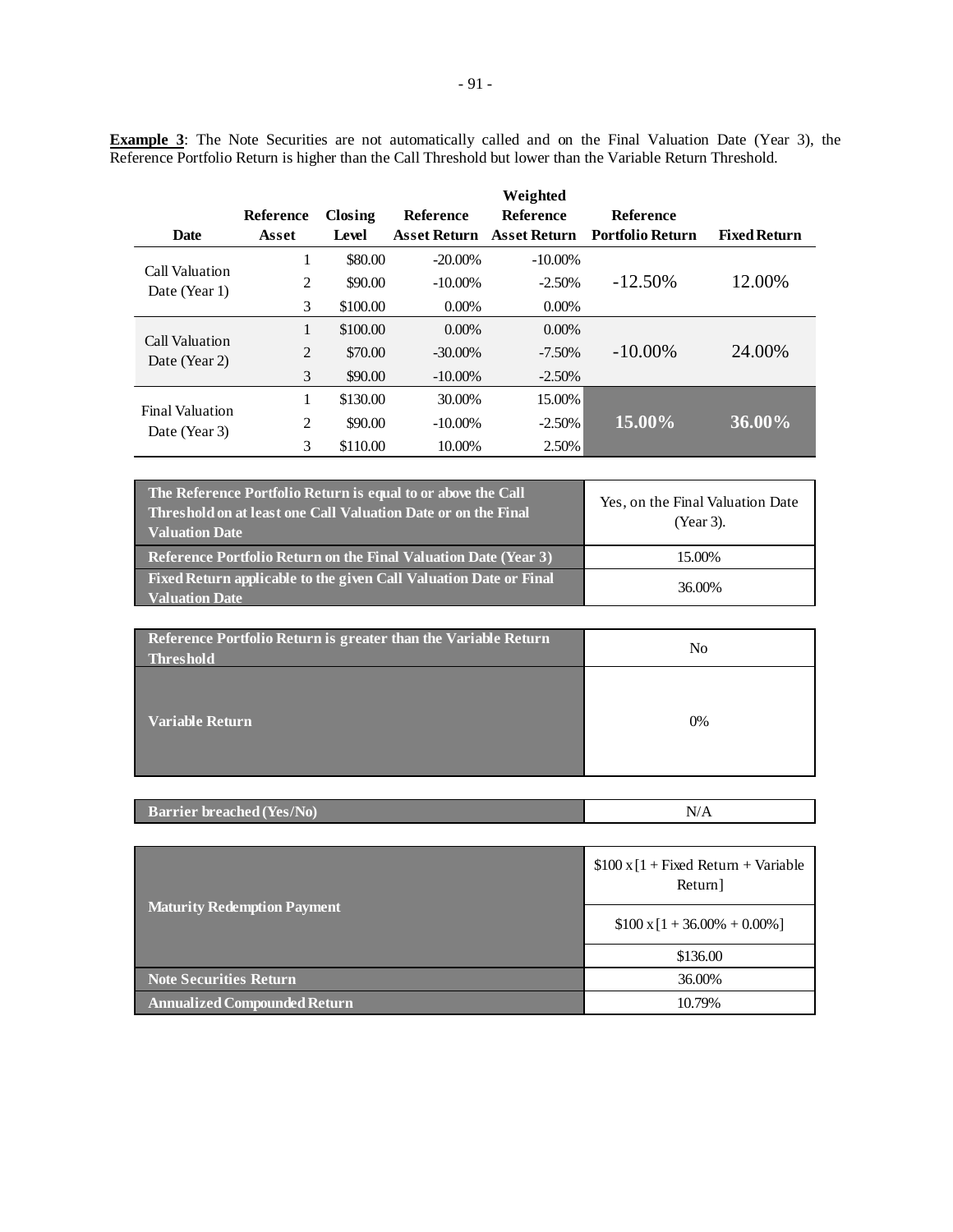**Reference Portfolio Return**

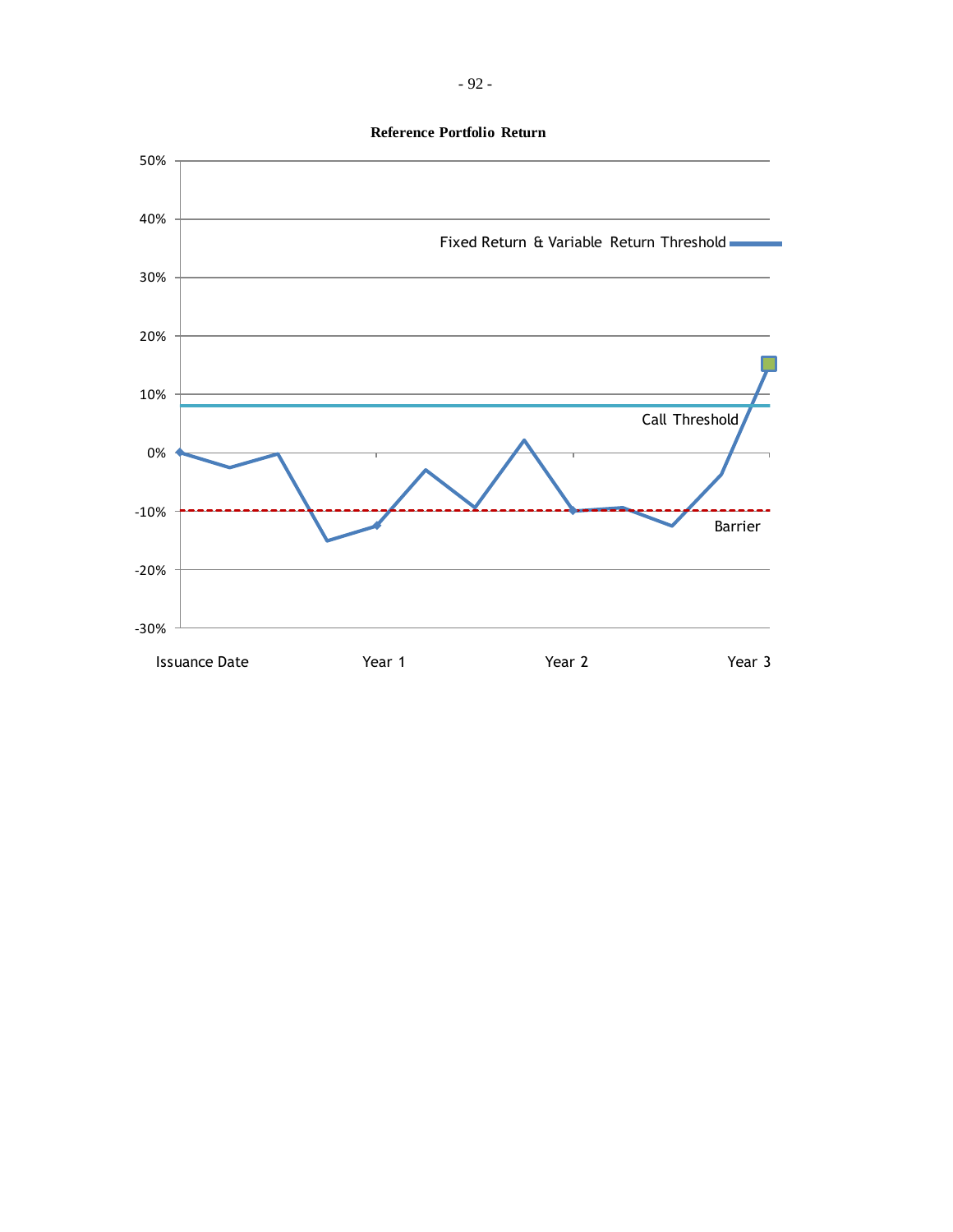**Example 4:** The Note Securities are not automatically called and on the Final Valuation Date (Year 3), the Reference Portfolio Return is higher than the Call Threshold and the Variable Return Threshold.

|                        |              |          |                     | Weighted            |                         |                     |
|------------------------|--------------|----------|---------------------|---------------------|-------------------------|---------------------|
|                        | Reference    | Closing  | <b>Reference</b>    | <b>Reference</b>    | Reference               |                     |
| <b>Date</b>            | Asset        | Level    | <b>Asset Return</b> | <b>Asset Return</b> | <b>Portfolio Return</b> | <b>Fixed Return</b> |
| Call Valuation         | 1            | \$80.00  | $-20.00\%$          | $-10.00\%$          |                         |                     |
| Date (Year 1)          | 2            | \$90.00  | $-10.00\%$          | $-2.50%$            | $-12.50\%$              | 12.00%              |
|                        | 3            | \$100.00 | $0.00\%$            | $0.00\%$            |                         |                     |
| Call Valuation         | $\mathbf{1}$ | \$100.00 | $0.00\%$            | $0.00\%$            |                         |                     |
| Date (Year 2)          | 2            | \$70.00  | $-30.00\%$          | $-7.50\%$           | $-10.00\%$              | 24.00%              |
|                        | 3            | \$90.00  | $-10.00\%$          | $-2.50%$            |                         |                     |
| <b>Final Valuation</b> | 1            | \$160.00 | 60.00%              | 30.00%              |                         |                     |
| Date (Year 3)          | 2            | \$130.00 | 30.00%              | 7.50%               | 40.00%                  | 36.00%              |
|                        | 3            | \$110.00 | 10.00%              | 2.50%               |                         |                     |

| The Reference Portfolio Return is equal to or above the Call<br>Threshold on at least one Call Valuation Date or on the Final<br><b>Valuation Date</b> | Yes, on the Final Valuation Date<br>(Year 3). |
|--------------------------------------------------------------------------------------------------------------------------------------------------------|-----------------------------------------------|
| <b>Reference Portfolio Return on the Final Valuation Date (Year 3)</b>                                                                                 | 40.00%                                        |
| Fixed Return applicable to the given Call Valuation Date or Final<br><b>Valuation Date</b>                                                             | 36.00%                                        |

| Reference Portfolio Return is greater than the Variable Return<br><b>Threshold</b> | Yes                                                                                    |  |
|------------------------------------------------------------------------------------|----------------------------------------------------------------------------------------|--|
| Variable Return                                                                    | Participation Factor x [Reference]<br>Portfolio Return - Variable Return<br>Threshold] |  |
|                                                                                    | $10\% \times [40.00\% - 36.00\%]$                                                      |  |
|                                                                                    | 0.40%                                                                                  |  |

| TN <sub>0</sub><br><b>Barrier breached (Yes/No.</b> |  |
|-----------------------------------------------------|--|
|                                                     |  |

|                                     | $$100 \times [1 + Fixed Return + Variable]$<br>Return] |  |
|-------------------------------------|--------------------------------------------------------|--|
| <b>Maturity Redemption Payment</b>  | $$100 \times 1 + 36.00\% + 0.40\%]$                    |  |
|                                     | \$136.40                                               |  |
| <b>Note Securities Return</b>       | 36.40%                                                 |  |
| <b>Annualized Compounded Return</b> | 10.90%                                                 |  |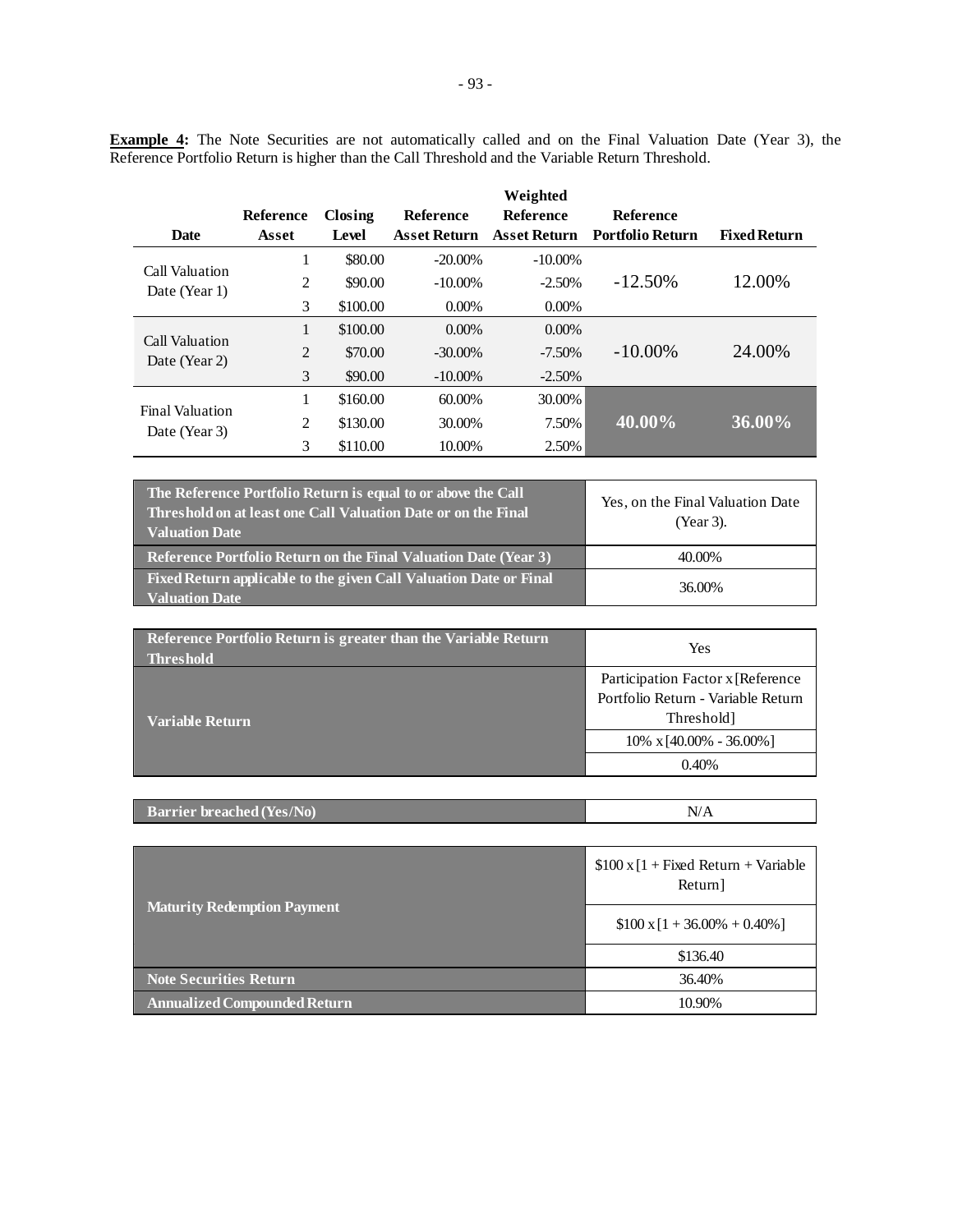

**Reference Portfolio Return**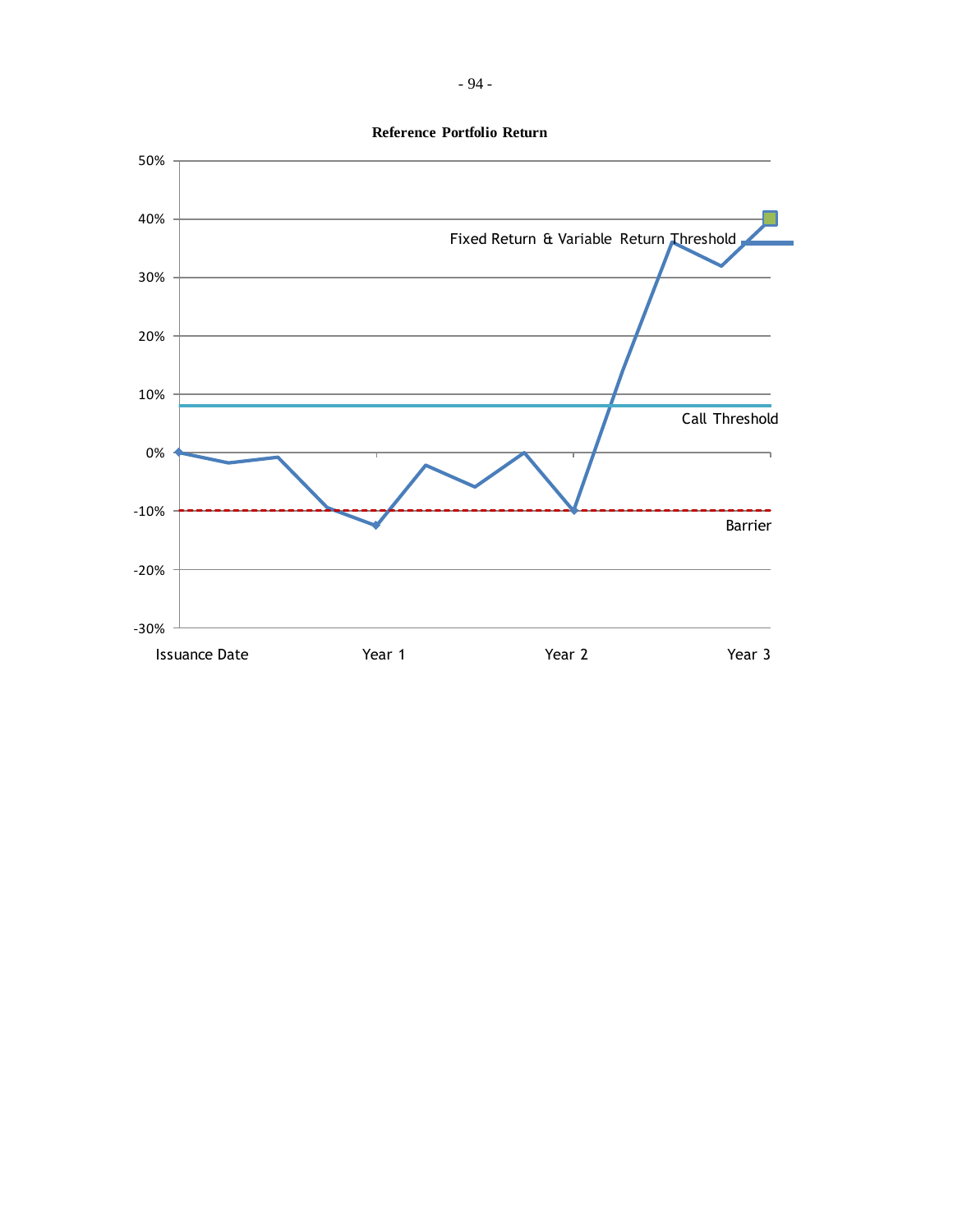**Example 5**: The Reference Portfolio Return is higher than the Call Threshold on the Call Valuation Date (Year 2) and the Note Securities are automatically called but the Reference Portfolio Return is lower than the Variable Return Threshold.

|                                 |           |          |                     | Weighted            |                         |                     |
|---------------------------------|-----------|----------|---------------------|---------------------|-------------------------|---------------------|
|                                 | Reference | Closing  | <b>Reference</b>    | <b>Reference</b>    | <b>Reference</b>        |                     |
| <b>Date</b>                     | Asset     | Level    | <b>Asset Return</b> | <b>Asset Return</b> | <b>Portfolio Return</b> | <b>Fixed Return</b> |
| Call Valuation                  |           | \$90.00  | $-10.00\%$          | $-5.00\%$           |                         |                     |
| Date (Year 1)                   | 2         | \$90.00  | $-10.00\%$          | $-2.50%$            | $-10.00\%$              | 12.00%              |
|                                 | 3         | \$90.00  | $-10.00\%$          | $-2.50%$            |                         |                     |
|                                 |           | \$120.00 | 20.00%              | 10.00%              |                         |                     |
| Call Valuation<br>Date (Year 2) | 2         | \$110.00 | 10.00%              | 2.50%               | $10.00\%$               | 24.00%              |
|                                 | 3         | \$90.00  | $-10.00\%$          | $-2.50\%$           |                         |                     |

Final Valuation

| The Reference Portfolio Return is equal to or above the Call<br>Threshold on at least one Call Valuation Date or on the Final<br><b>Valuation Date</b> | Yes, on Call Valuation Date (Year 2).<br>The Note Securities are called<br>automatically. |
|--------------------------------------------------------------------------------------------------------------------------------------------------------|-------------------------------------------------------------------------------------------|
| <b>Reference Portfolio Return on Call Valuation Date (Year 2)</b>                                                                                      | 10.00%                                                                                    |
| Fixed Return applicable to the given Call Valuation Date or Final<br><b>Valuation Date</b>                                                             | 24.00%                                                                                    |

| Reference Portfolio Return is greater than the Variable Return<br><b>Threshold</b> | No |
|------------------------------------------------------------------------------------|----|
| <b>Variable Return</b>                                                             | 0% |

| <b>Barrier breached (Yes/No)</b> | N/A |
|----------------------------------|-----|
|                                  |     |

|                                     | $$100 \times [1 + Fixed Return + Variable]$<br>Return] |
|-------------------------------------|--------------------------------------------------------|
| <b>Maturity Redemption Payment</b>  | $$100 \times [1 + 24.00\% + 0.00\%]$                   |
|                                     | \$124.00                                               |
| Note Securities Return              | 24.00%                                                 |
| <b>Annualized Compounded Return</b> | 11.36%                                                 |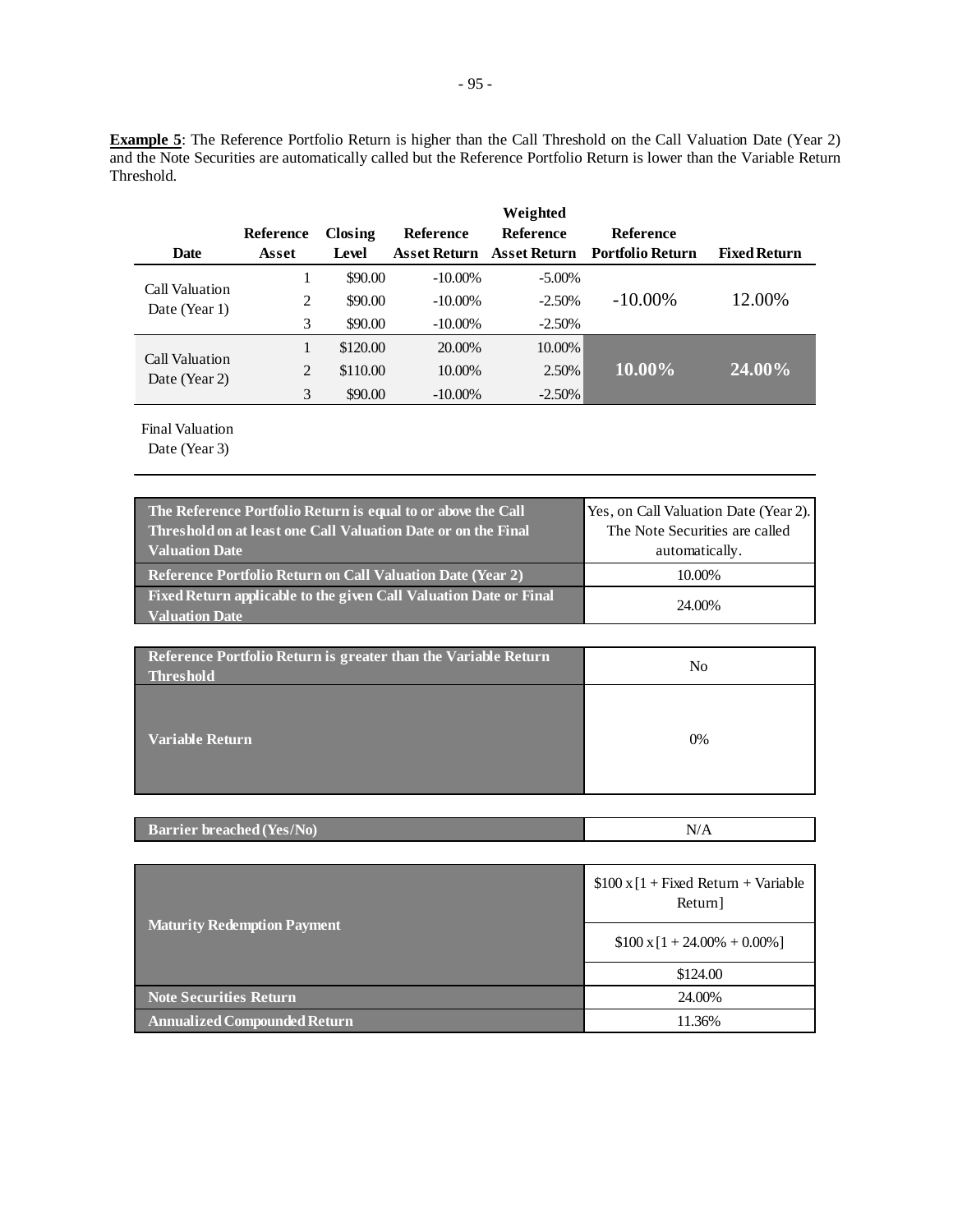

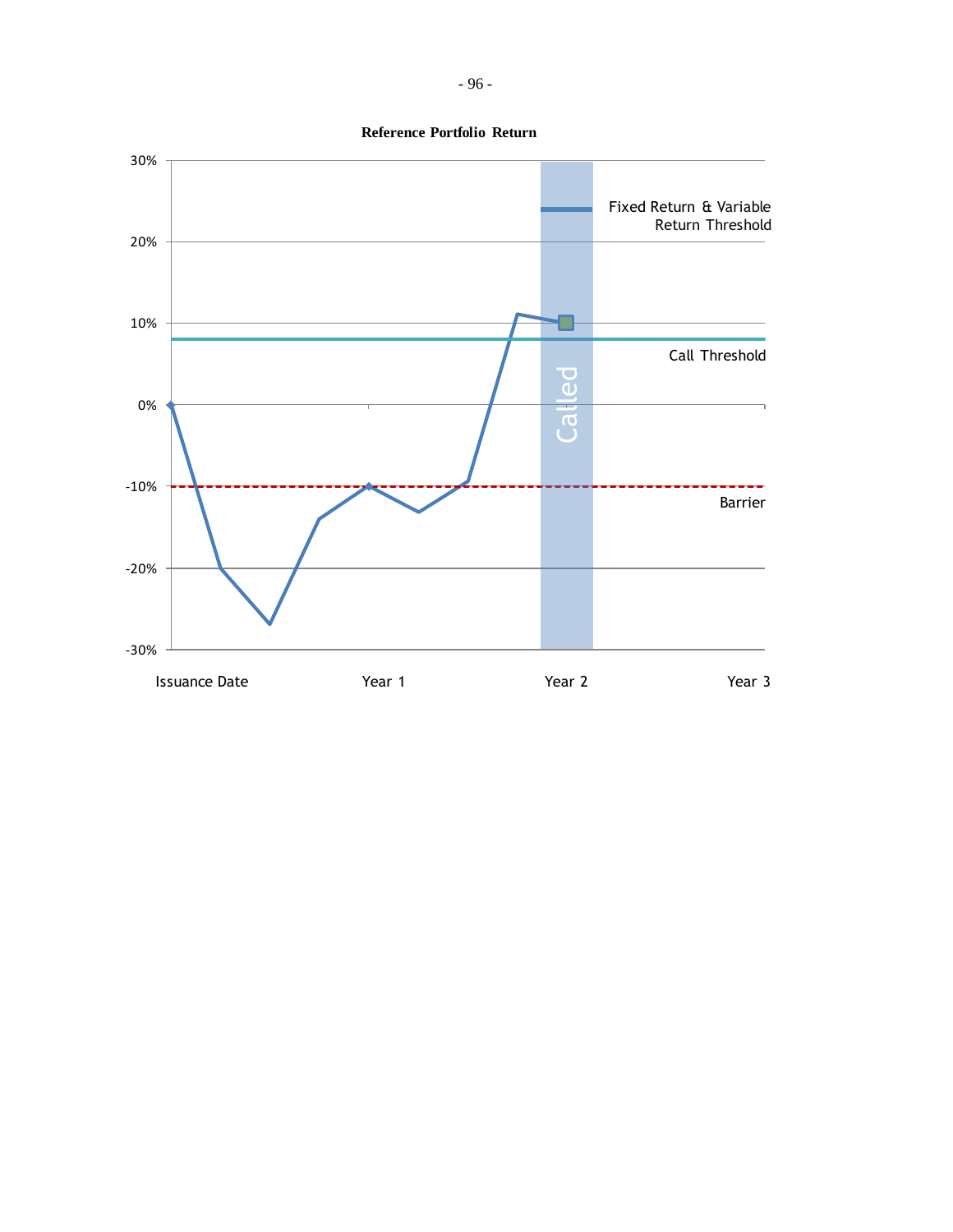**Example 6**: The Reference Portfolio Return is higher than the Call Threshold on the Call Valuation Date (Year 2), the Note Securities are automatically called and the Reference Portfolio Return is higher than the Variable Return Threshold.

|                                 |           |          |                     | Weighted         |                         |                     |
|---------------------------------|-----------|----------|---------------------|------------------|-------------------------|---------------------|
|                                 | Reference | Closing  | <b>Reference</b>    | <b>Reference</b> | <b>Reference</b>        |                     |
| <b>Date</b>                     | Asset     | Level    | <b>Asset Return</b> | Asset Return     | <b>Portfolio Return</b> | <b>Fixed Return</b> |
| Call Valuation                  |           | \$110.00 | 10.00%              | 5.00%            |                         |                     |
| Date (Year 1)                   | 2         | \$110.00 | 10.00%              | 2.50%            | 5.00%                   | 12.00%              |
|                                 | 3         | \$90.00  | $-10.00\%$          | $-2.50%$         |                         |                     |
|                                 |           | \$140.00 | 40.00%              | 20.00%           |                         |                     |
| Call Valuation<br>Date (Year 2) | 2         | \$130.00 | 30.00%              | 7.50%            | 30.00%                  | 24.00%              |
|                                 | 3         | \$110.00 | 10.00%              | 2.50%            |                         |                     |

Final Valuation

| The Reference Portfolio Return is equal to or above the Call<br>Threshold on at least one Call Valuation Date or on the Final<br><b>Valuation Date</b> | Yes, on Call Valuation Date (Year 2).<br>The Note Securities are called<br>automatically. |
|--------------------------------------------------------------------------------------------------------------------------------------------------------|-------------------------------------------------------------------------------------------|
| <b>Reference Portfolio Return on Call Valuation Date (Year 2)</b>                                                                                      | 30.00%                                                                                    |
| Fixed Return applicable to the given Call Valuation Date or Final<br><b>Valuation Date</b>                                                             | 24.00%                                                                                    |

| Reference Portfolio Return is greater than the Variable Return<br><b>Threshold</b> | Yes                                                                                                |
|------------------------------------------------------------------------------------|----------------------------------------------------------------------------------------------------|
| <b>Variable Return</b>                                                             | Participation Factor x [Reference]<br>Portfolio Return - Variable Return<br>Threshold <sub>1</sub> |
|                                                                                    | $10\% \times 30.00\% - 24.00\%$                                                                    |
|                                                                                    | 0.60%                                                                                              |

| <b>Barrier breached (Yes/No)</b><br>N/A |
|-----------------------------------------|
|-----------------------------------------|

|                                     | $$100 \times [1 + Fixed Return + Variable]$<br>Return] |  |
|-------------------------------------|--------------------------------------------------------|--|
| <b>Maturity Redemption Payment</b>  | $$100 \times 1 + 24.00\% + 0.60\%]$                    |  |
|                                     | \$124.60                                               |  |
| <b>Note Securities Return</b>       | 24.60%                                                 |  |
| <b>Annualized Compounded Return</b> | 11.62%                                                 |  |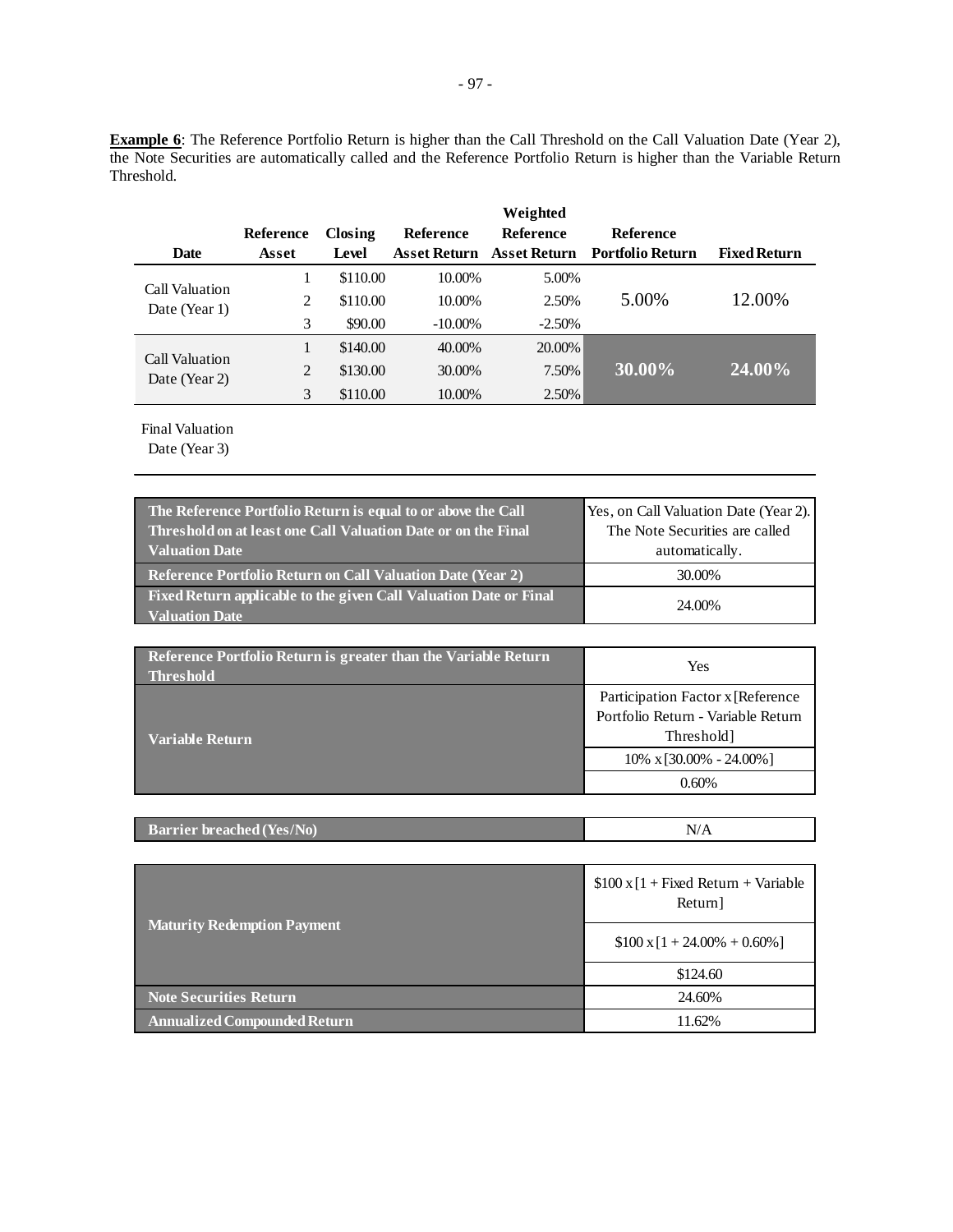

- 98 -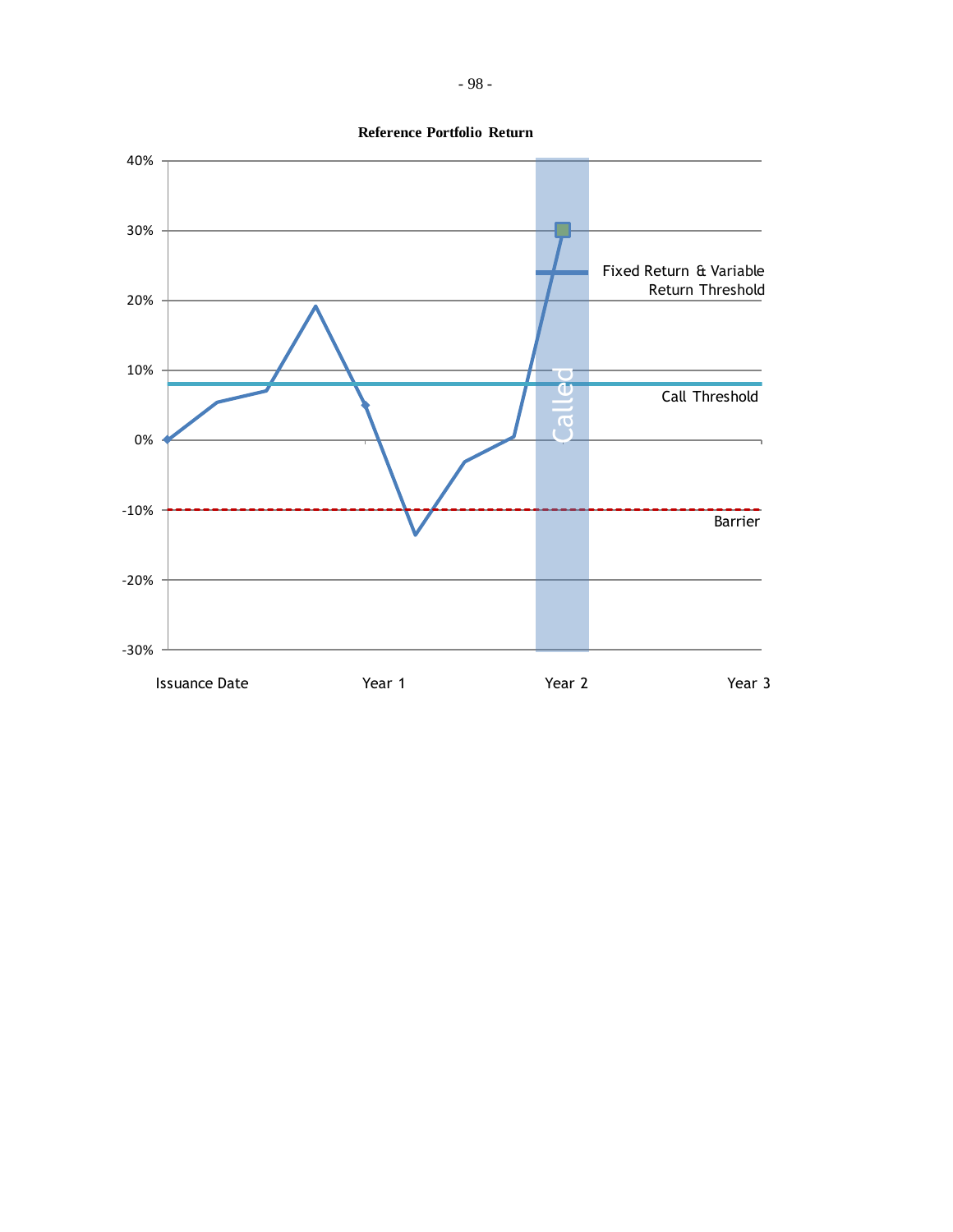**Example 7:** The Reference Portfolio Return is higher than the Call Threshold on the Call Valuation Date (Year 1), the Note Securities are automatically called and the Reference Portfolio Return is higher than the Variable Return Threshold.

| <b>Date</b>                     | Reference<br>Asset | Closing<br>Level | <b>Reference</b> | Weighted<br><b>Reference</b> | <b>Reference</b><br>Asset Return Asset Return Portfolio Return | <b>Fixed Return</b> |
|---------------------------------|--------------------|------------------|------------------|------------------------------|----------------------------------------------------------------|---------------------|
| Call Valuation                  | 1                  | \$115.00         | 15.00%           | 7.50%                        |                                                                |                     |
| Date (Year 1)                   | 2                  | \$130.00         | 30.00%           | 7.50%                        | 25.00%                                                         | 12.00%              |
|                                 | 3                  | \$140.00         | 40.00%           | 10.00%                       |                                                                |                     |
| Call Valuation<br>Date (Year 2) |                    |                  |                  |                              |                                                                |                     |

Final Valuation

| The Reference Portfolio Return is equal to or above the Call<br>Threshold on at least one Call Valuation Date or on the Final | Yes, on Call Valuation Date (Year 1).<br>The Note Securities are called |
|-------------------------------------------------------------------------------------------------------------------------------|-------------------------------------------------------------------------|
| Valuation Date                                                                                                                | automatically.                                                          |
| <b>Reference Portfolio Return on Call Valuation Date (Year 1)</b>                                                             | 25.00%                                                                  |
| Fixed Return applicable to the given Call Valuation Date or Final<br><b>Valuation Date</b>                                    | 12.00%                                                                  |

| Reference Portfolio Return is greater than the Variable Return<br><b>Threshold</b> | Yes                                                                                               |  |
|------------------------------------------------------------------------------------|---------------------------------------------------------------------------------------------------|--|
| Variable Return                                                                    | Participation Factor x [Reference<br>Portfolio Return - Variable Return<br>Threshold <sup>1</sup> |  |
|                                                                                    | $10\% \times [25.00\% - 12.00\%]$                                                                 |  |
|                                                                                    | .30%                                                                                              |  |

| <b>Barrier breached (Yes/No)</b> | N/A |
|----------------------------------|-----|
|                                  |     |

|                                     | $$100 \times [1 + Fixed Return + Variable]$<br>Return] |  |
|-------------------------------------|--------------------------------------------------------|--|
| <b>Maturity Redemption Payment</b>  | $$100 \times [1 + 12.00\% + 1.30\%]$                   |  |
|                                     | \$113.30                                               |  |
| <b>Note Securities Return</b>       | 13.30%                                                 |  |
| <b>Annualized Compounded Return</b> | 13.30%                                                 |  |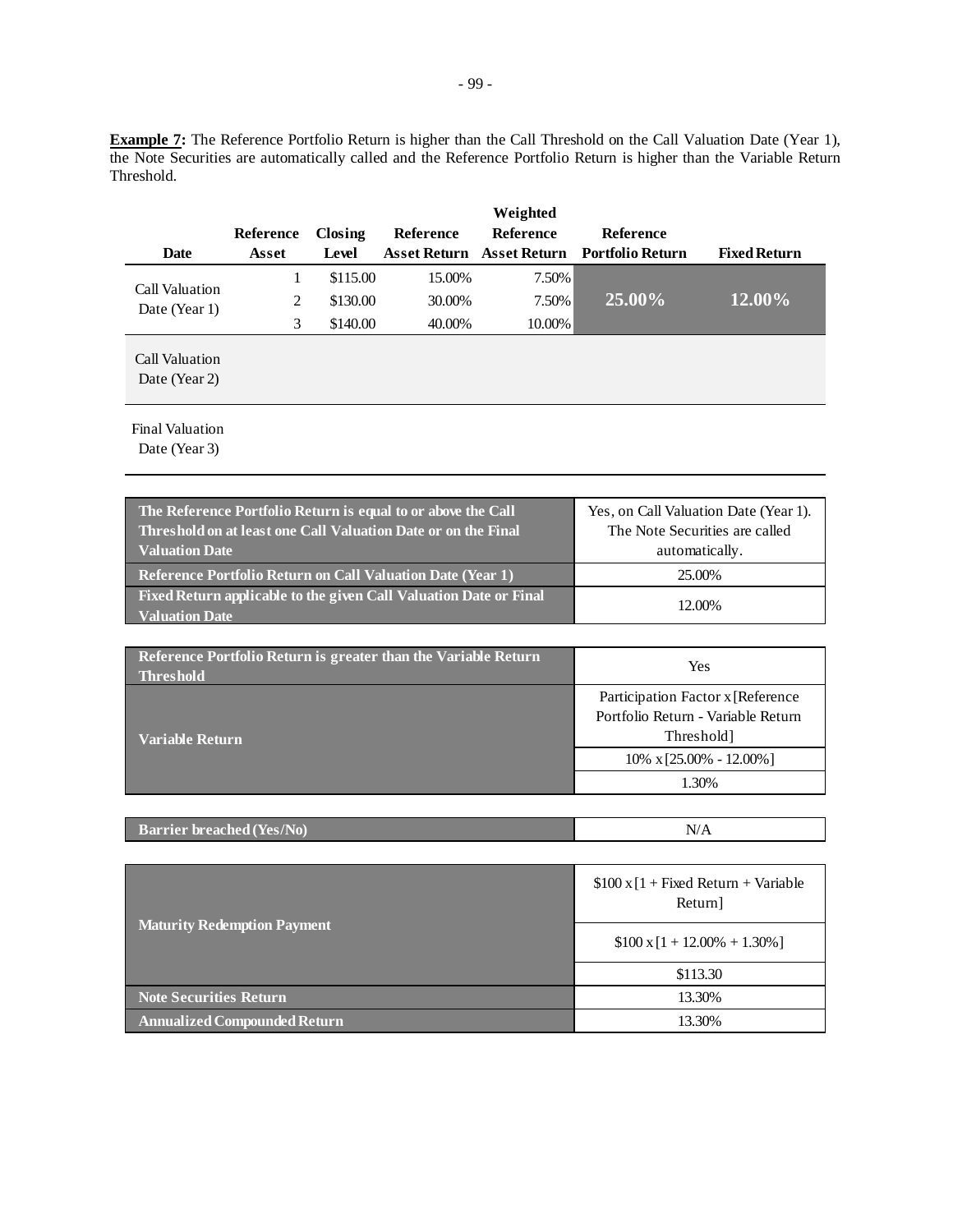- 100 -

**Reference Portfolio Return**

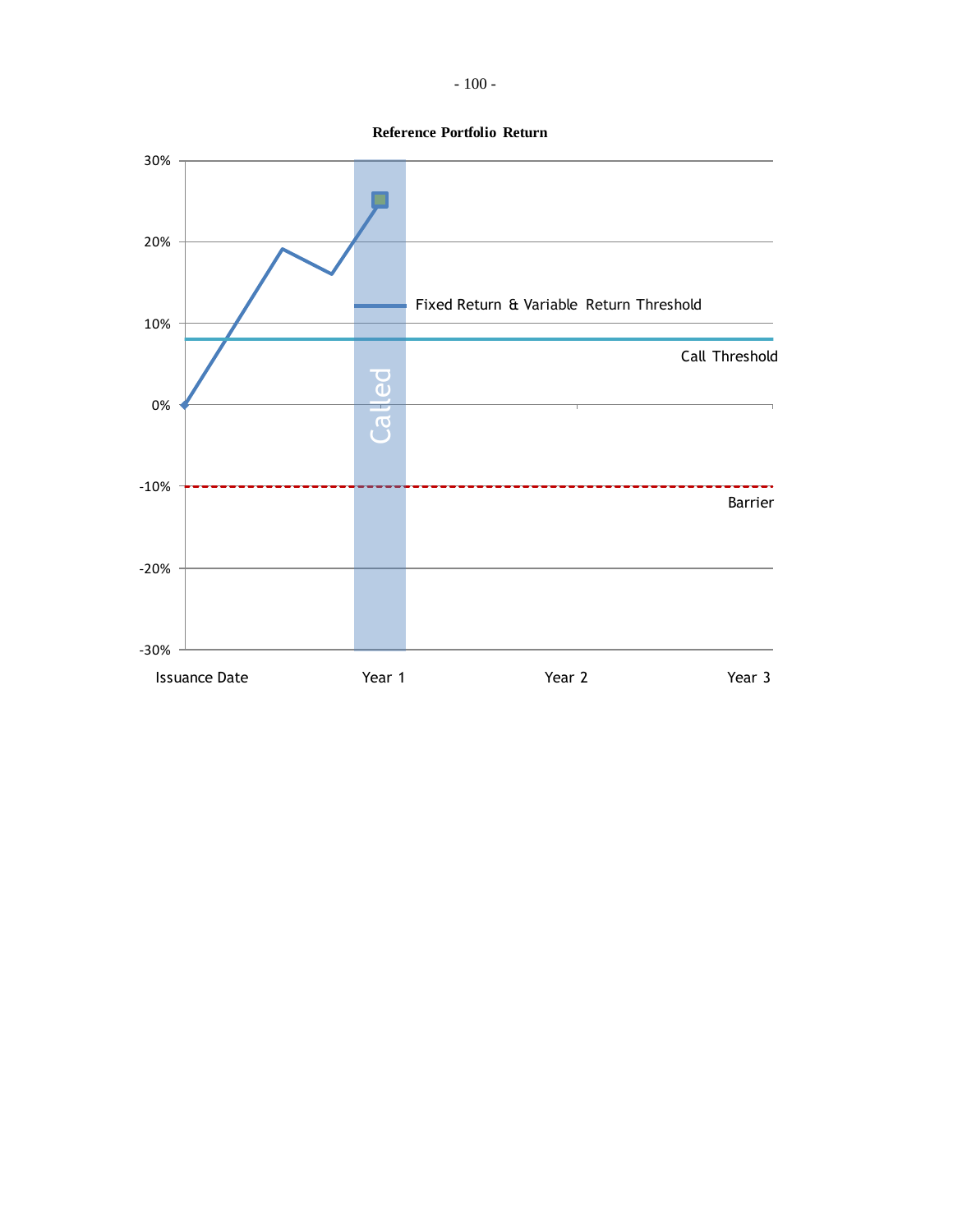## *NBC Auto Callable Note Securities (Maturity-Monitored Barrier Plus)*

The following hypothetical examples assume a single Coupon Payment Valuation Date that falls on the Call Valuation Date (Year 1). Each of the following hypothetical examples illustrates how the Coupon Payment and Maturity Redemption Payment are calculated using a Coupon Payment Threshold of -10%, a Coupon Payment of \$4.00, a Call Threshold of 8%, a Fixed Return of 6% on the Call Valuation Date (Year 1), a Fixed Return of 24% on the Call Valuation Date (Year 2), a Fixed Return of 36% on the Final Valuation Date (Year 3), a Variable Return Threshold equal to the applicable Fixed Return, a Participation Factor of 10% and a Barrier of -15%. These features are solely hypothetical.

**Example 1:** The Note Securities are not automatically called and on the Final Valuation Date (Year 3), the Reference Portfolio Return is lower than the Call Threshold and the Barrier. The Reference Portfolio Return is lower than the Coupon Payment Threshold on the Coupon Payment Valuation Date.

|                                                |                  |          |                                                                    | Weighted            |                                       |                     |
|------------------------------------------------|------------------|----------|--------------------------------------------------------------------|---------------------|---------------------------------------|---------------------|
|                                                | <b>Reference</b> | Closing  | <b>Reference</b>                                                   | <b>Reference</b>    | Reference                             |                     |
| <b>Date</b>                                    | Asset            | Level    | <b>Asset Return</b>                                                | <b>Asset Return</b> | <b>Portfolio Return</b>               | <b>Fixed Return</b> |
| Call Valuation                                 | $\mathbf{1}$     | \$80.00  | $-20.00\%$                                                         | $-10.00\%$          |                                       |                     |
| Date (Year 1)                                  | $\overline{c}$   | \$90.00  | $-10.00\%$                                                         | $-2.50%$            | $-12.50%$                             | 6.00%               |
|                                                | 3                | \$100.00 | 0.00%                                                              | 0.00%               |                                       |                     |
| Call Valuation                                 | $\mathbf{1}$     | \$100.00 | 0.00%                                                              | 0.00%               |                                       |                     |
| Date (Year 2)                                  | $\overline{c}$   | \$70.00  | $-30.00\%$                                                         | $-7.50%$            | $-10.00\%$                            | 24.00%              |
|                                                | 3                | \$90.00  | $-10.00\%$                                                         | $-2.50%$            |                                       |                     |
| <b>Final Valuation</b>                         | $\mathbf{1}$     | \$65.00  | $-35.00\%$                                                         | $-17.50%$           |                                       |                     |
| Date (Year 3)                                  | $\overline{c}$   | \$60.00  | $-40.00\%$                                                         | $-10.00\%$          | -40.00%                               | 36.00%              |
|                                                | 3                | \$50.00  | $-50.00\%$                                                         | $-12.50%$           |                                       |                     |
|                                                |                  |          |                                                                    |                     |                                       |                     |
|                                                |                  |          | The Reference Portfolio Return is equal to or above the Call       |                     |                                       |                     |
|                                                |                  |          | Threshold on at least one Call Valuation Date or on the Final      |                     | N <sub>0</sub>                        |                     |
| <b>Valuation Date</b>                          |                  |          |                                                                    |                     |                                       |                     |
|                                                |                  |          | Reference Portfolio Return on the Final Valuation Date (Year 3)    |                     | $-40.00\%$                            |                     |
| <b>Valuation Date</b>                          |                  |          | Fixed Return applicable to the given Call Valuation Date or Final  |                     | N/A                                   |                     |
|                                                |                  |          |                                                                    |                     |                                       |                     |
|                                                |                  |          |                                                                    |                     |                                       |                     |
|                                                |                  |          | Reference Portfolio Return is equal to or above the Coupon Payment |                     | N <sub>0</sub>                        |                     |
|                                                |                  |          | Threshold on the Coupon Payment Valuation Date (Year 1)            |                     |                                       |                     |
| <b>Coupon Payment</b>                          |                  |          |                                                                    |                     | \$0.00                                |                     |
|                                                |                  |          |                                                                    |                     |                                       |                     |
|                                                |                  |          |                                                                    |                     |                                       |                     |
| <b>Threshold</b>                               |                  |          | Reference Portfolio Return is greater than the Variable Return     |                     | N/A                                   |                     |
|                                                |                  |          |                                                                    |                     |                                       |                     |
|                                                |                  |          |                                                                    |                     |                                       |                     |
| <b>Variable Return</b>                         |                  |          |                                                                    |                     | N/A                                   |                     |
|                                                |                  |          |                                                                    |                     |                                       |                     |
|                                                |                  |          |                                                                    |                     |                                       |                     |
|                                                |                  |          |                                                                    |                     |                                       |                     |
| <b>Barrier breached (Yes/No)</b>               |                  |          |                                                                    |                     | Yes                                   |                     |
|                                                |                  |          |                                                                    |                     |                                       |                     |
|                                                |                  |          |                                                                    |                     | $$100 \times 1 +$ Reference Portfolio |                     |
|                                                |                  |          |                                                                    |                     | Return]                               |                     |
| <b>Maturity Redemption Payment</b>             |                  |          |                                                                    |                     | $$100 \times 1 - 40.00\%]$            |                     |
|                                                |                  |          |                                                                    | \$60.00             |                                       |                     |
|                                                |                  |          |                                                                    |                     |                                       |                     |
| <b>Total Payments for every \$100 invested</b> |                  |          |                                                                    |                     | \$60.00                               |                     |
|                                                |                  |          |                                                                    |                     |                                       |                     |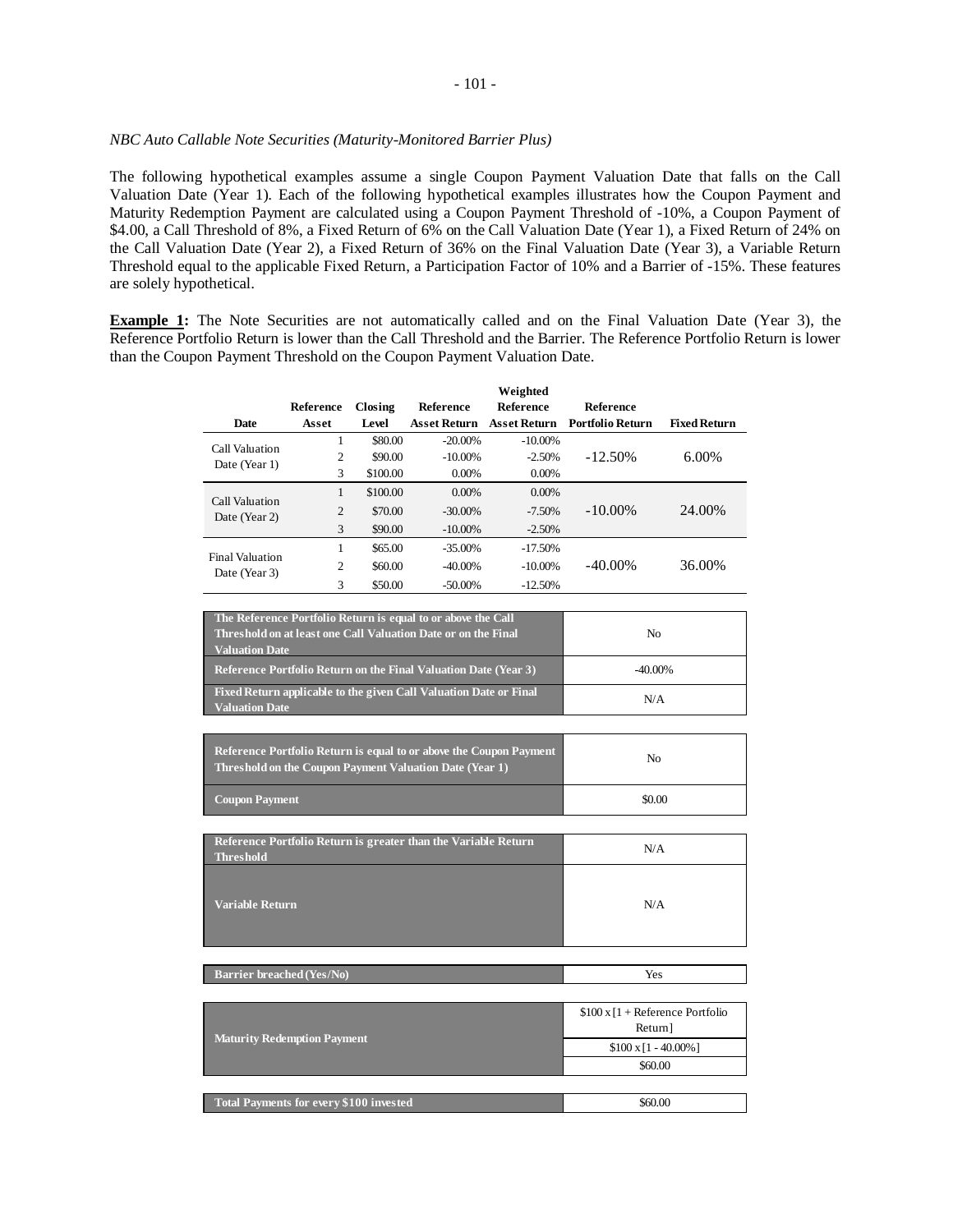**Reference Portfolio Return**

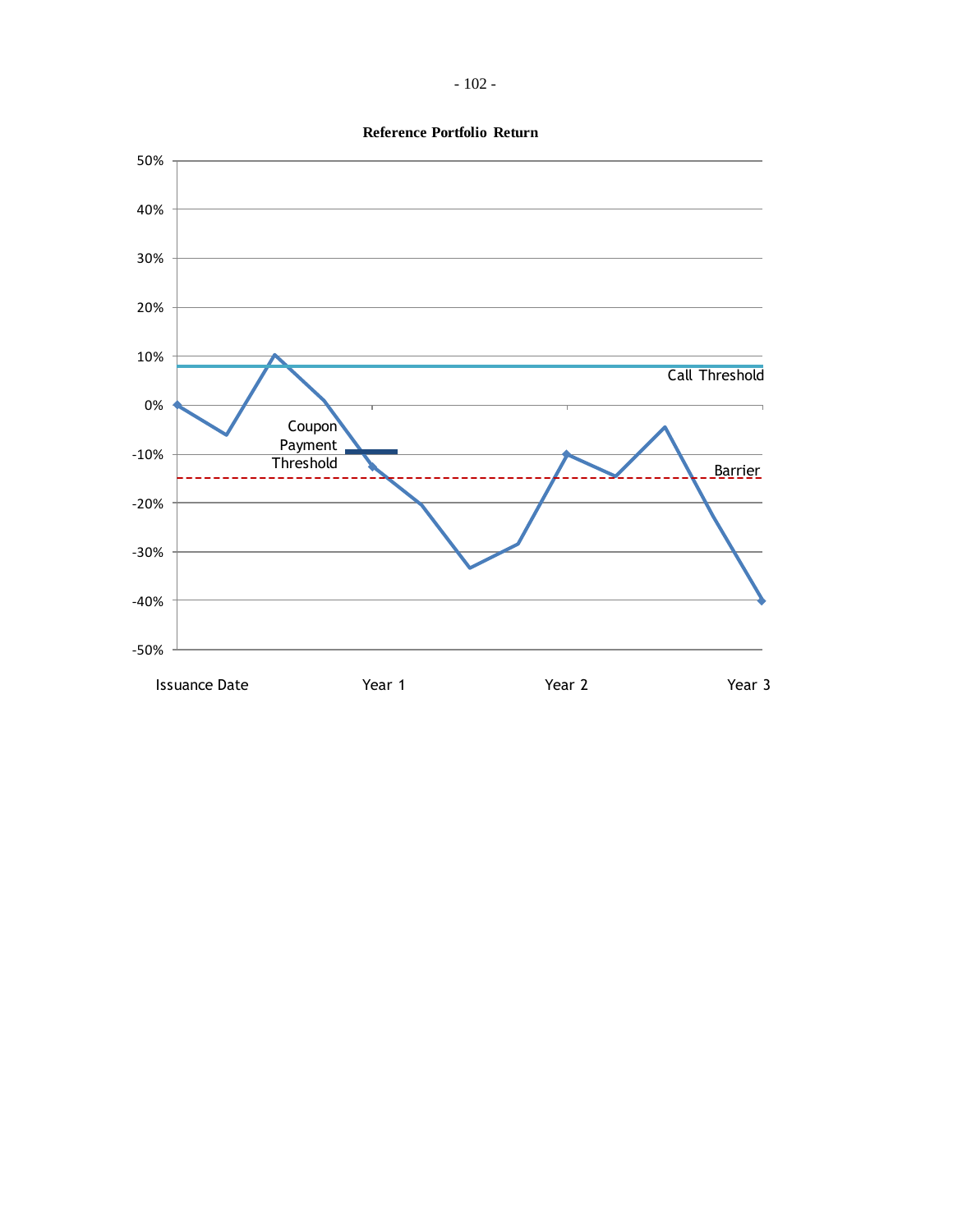**Example 2:** The Note Securities are not automatically called and on the Final Valuation Date (Year 3), the Reference Portfolio Return is lower than the Call Threshold but equal to or higher than the Barrier. The Reference Portfolio Return is lower than the Coupon Payment Threshold on the Coupon Payment Valuation Date.

|                                         |                  |          |                     | Weighted            |                         |                     |
|-----------------------------------------|------------------|----------|---------------------|---------------------|-------------------------|---------------------|
|                                         | <b>Reference</b> | Closing  | <b>Reference</b>    | Reference           | <b>Reference</b>        |                     |
| <b>Date</b>                             | Asset            | Level    | <b>Asset Return</b> | <b>Asset Return</b> | <b>Portfolio Return</b> | <b>Fixed Return</b> |
| Call Valuation                          |                  | \$80.00  | $-20.00\%$          | $-10.00\%$          |                         |                     |
|                                         | 2                | \$90.00  | $-10.00\%$          | $-2.50%$            | $-12.50\%$              | 6.00%               |
| Date (Year 1)                           | 3                | \$100.00 | $0.00\%$            | $0.00\%$            |                         |                     |
|                                         | 1                | \$100.00 | $0.00\%$            | $0.00\%$            |                         |                     |
| Call Valuation<br>Date (Year 2)         | 2                | \$70.00  | $-30.00\%$          | $-7.50\%$           | $-10.00\%$              | 24.00%              |
|                                         | 3                | \$90.00  | $-10.00\%$          | $-2.50%$            |                         |                     |
| <b>Final Valuation</b><br>Date (Year 3) | 1                | \$90.00  | $-10.00\%$          | $-5.00\%$           |                         |                     |
|                                         | 2                | \$90.00  | $-10.00\%$          | $-2.50%$            | $-10.00\%$              | 36.00%              |
|                                         | 3                | \$90.00  | $-10.00\%$          | $-2.50%$            |                         |                     |
|                                         |                  |          |                     |                     |                         |                     |

| The Reference Portfolio Return is equal to or above the Call<br>Threshold on at least one Call Valuation Date or on the Final<br><b>Valuation Date</b> | N <sub>0</sub> |
|--------------------------------------------------------------------------------------------------------------------------------------------------------|----------------|
| <b>Reference Portfolio Return on the Final Valuation Date (Year 3)</b>                                                                                 | $-10.00\%$     |
| Fixed Return applicable to the given Call Valuation Date or Final<br><b>Valuation Date</b>                                                             | N/A            |

| <b>Reference Portfolio Return is equal to or above the Coupon Payment</b><br>Threshold on the Coupon Payment Valuation Date (Year 1) | No     |
|--------------------------------------------------------------------------------------------------------------------------------------|--------|
| <b>Coupon Payment</b>                                                                                                                | \$0.00 |

| Reference Portfolio Return is greater than the Variable Return<br><b>Threshold</b> | N/A |
|------------------------------------------------------------------------------------|-----|
| <b>Variable Return</b>                                                             | N/A |

| <b>Maturity Redemption Payment</b>      | \$100.00 |
|-----------------------------------------|----------|
|                                         |          |
| Total Payments for every \$100 invested | \$0.00   |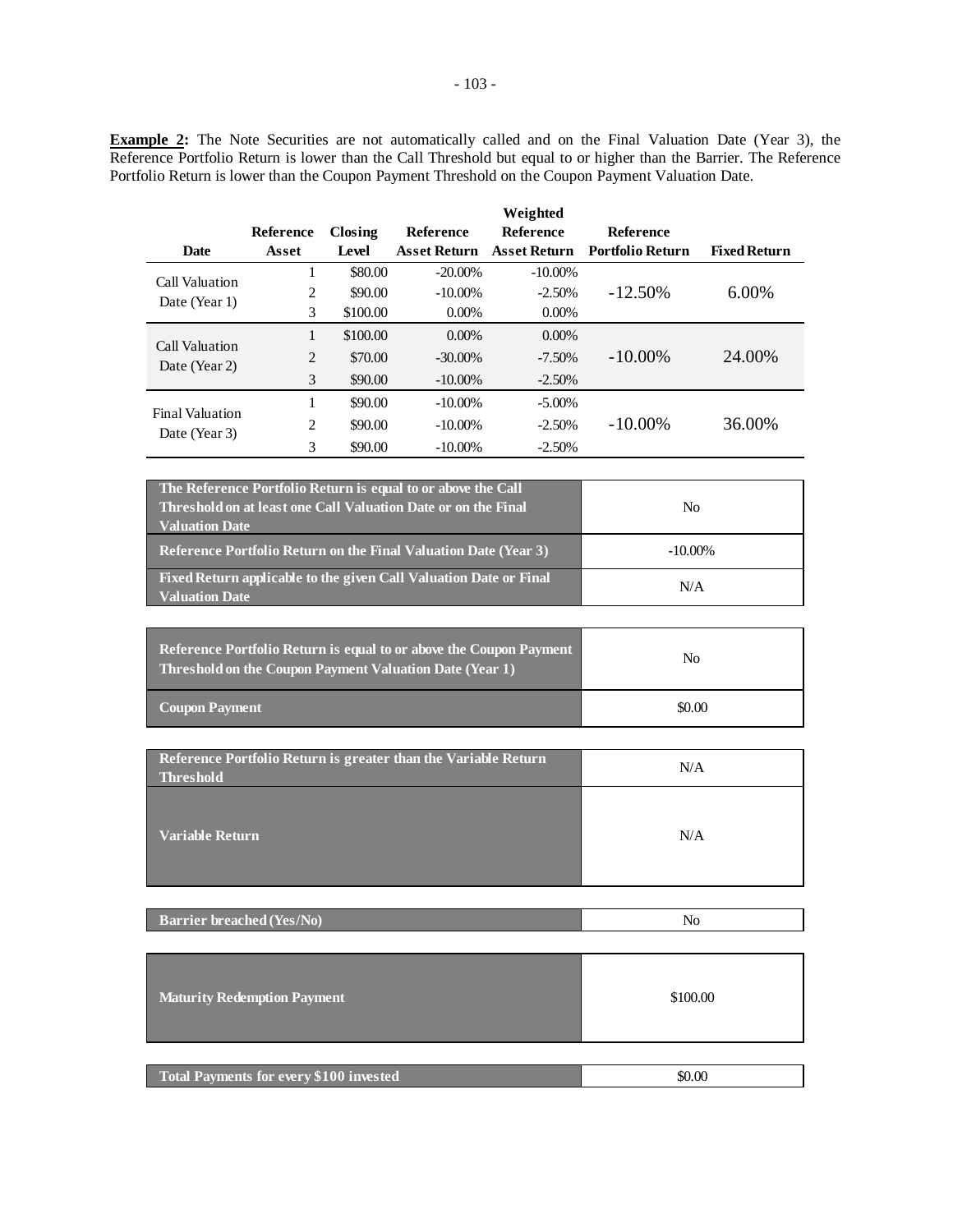**Reference Portfolio Return**

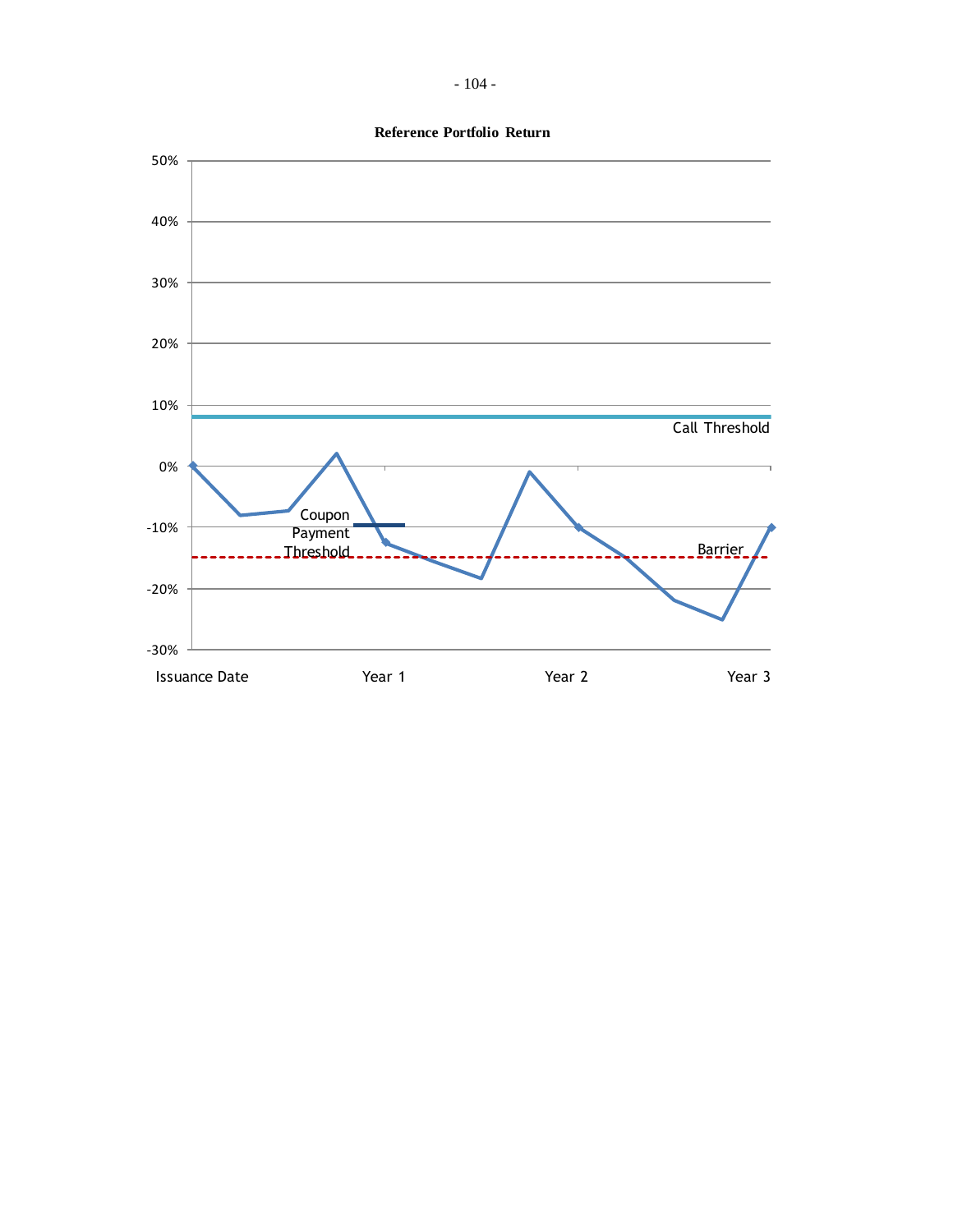**Example 3**: The Note Securities are not automatically called and on the Final Valuation Date (Year 3), the Reference Portfolio Return is higher than the Call Threshold but lower than the Variable Return Threshold. The Reference Portfolio Return is lower than the Coupon Payment Threshold on the Coupon Payment Valuation Date.

|                                         |                  |          |                     | Weighted            |                         |                     |
|-----------------------------------------|------------------|----------|---------------------|---------------------|-------------------------|---------------------|
|                                         | <b>Reference</b> | Closing  | Reference           | Reference           | Reference               |                     |
| Date                                    | Asset            | Level    | <b>Asset Return</b> | <b>Asset Return</b> | <b>Portfolio Return</b> | <b>Fixed Return</b> |
| Call Valuation                          |                  | \$80.00  | $-20.00\%$          | $-10.00\%$          |                         |                     |
| Date (Year 1)                           | 2                | \$90.00  | $-10.00\%$          | $-2.50%$            | $-12.50\%$              | $6.00\%$            |
|                                         | 3                | \$100.00 | $0.00\%$            | $0.00\%$            |                         |                     |
| Call Valuation<br>Date (Year 2)         | 1                | \$100.00 | $0.00\%$            | $0.00\%$            |                         |                     |
|                                         | 2                | \$70.00  | $-30.00\%$          | $-7.50\%$           | $-10.00\%$              | 24.00%              |
|                                         | 3                | \$90.00  | $-10.00\%$          | $-2.50%$            |                         |                     |
| <b>Final Valuation</b><br>Date (Year 3) |                  | \$130.00 | 30.00%              | 15.00%              |                         |                     |
|                                         | 2                | \$90.00  | $-10.00\%$          | $-2.50%$            | 15.00%                  | 36.00%              |
|                                         | 3                | \$110.00 | 10.00%              | 2.50%               |                         |                     |

| The Reference Portfolio Return is equal to or above the Call<br>Threshold on at least one Call Valuation Date or on the Final<br><b>Valuation Date</b> | Yes, on the Final Valuation Date<br>(Year 3). |  |
|--------------------------------------------------------------------------------------------------------------------------------------------------------|-----------------------------------------------|--|
| Reference Portfolio Return on the Final Valuation Date (Year 3)                                                                                        | 15.00%                                        |  |
| Fixed Return applicable to the given Call Valuation Date or Final<br><b>Valuation Date</b>                                                             | 36.00%                                        |  |

| Reference Portfolio Return is equal to or above the Coupon Payment<br>Threshold on the Coupon Payment Valuation Date (Year 1) | No     |
|-------------------------------------------------------------------------------------------------------------------------------|--------|
| <b>Coupon Payment</b>                                                                                                         | \$0.00 |

| Reference Portfolio Return is greater than the Variable Return<br><b>Threshold</b> | No    |
|------------------------------------------------------------------------------------|-------|
| Variable Return                                                                    | $0\%$ |

|--|

| <b>Maturity Redemption Payment</b>             | $$100 \times [1 + Fixed Return + Variable]$<br>Return] |
|------------------------------------------------|--------------------------------------------------------|
|                                                | $$100 \times 1 + 36.00\% + 0.00\%]$                    |
|                                                | \$136.00                                               |
|                                                |                                                        |
| <b>Total Payments for every \$100 invested</b> | \$136.00                                               |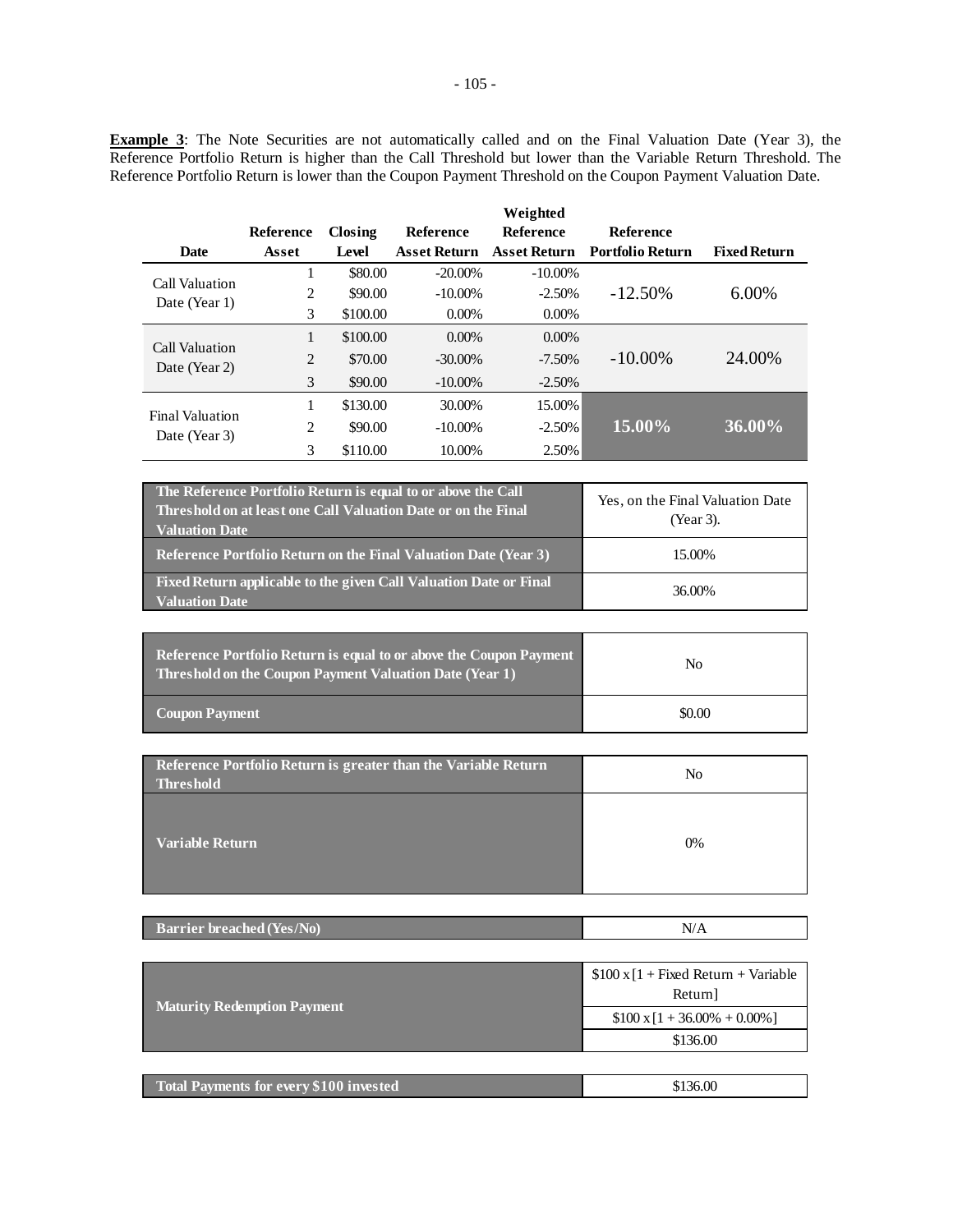

**Reference Portfolio Return**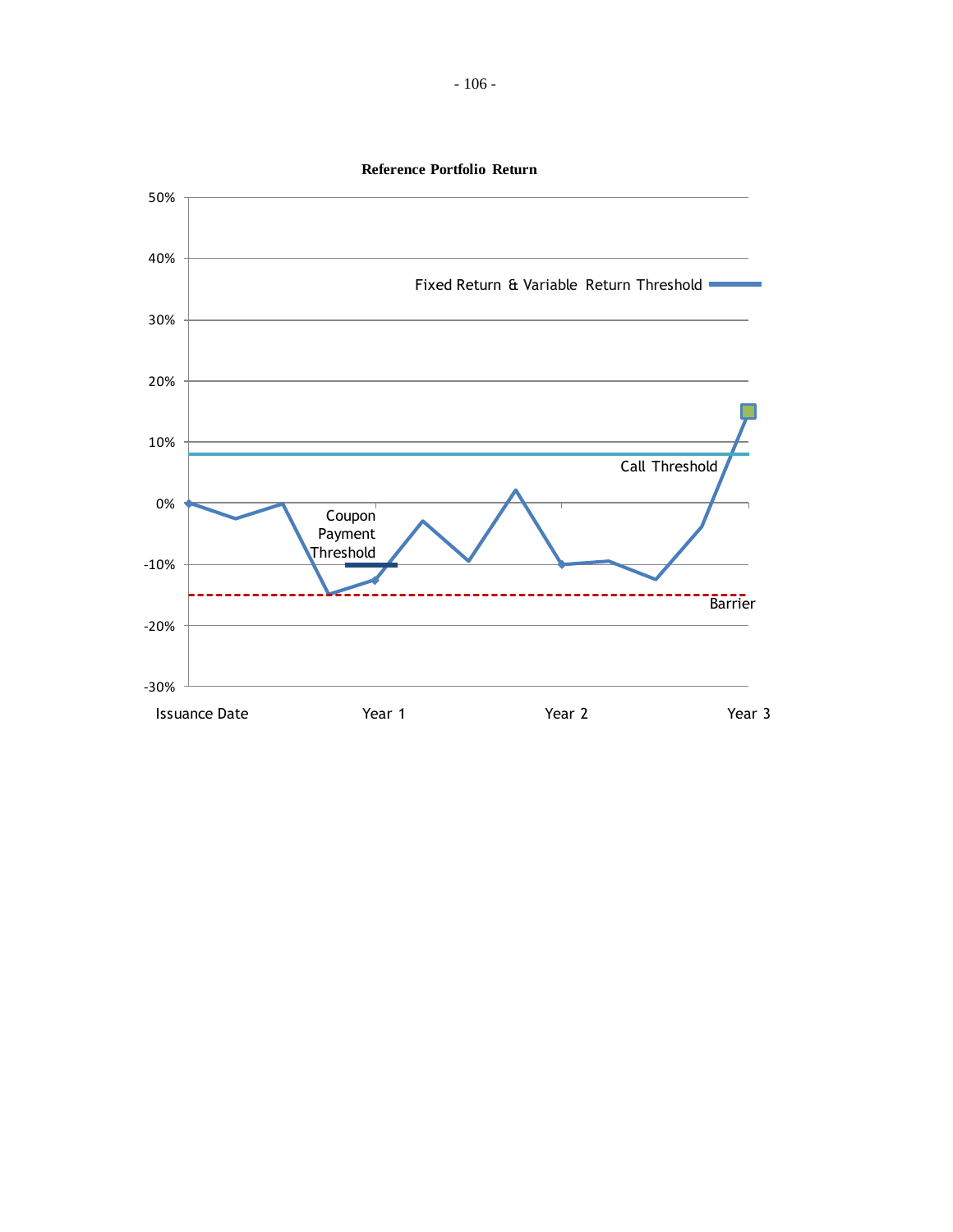**Example 4:** The Note Securities are not automatically called and on the Final Valuation Date (Year 3), the Reference Portfolio Return is higher than the Call Threshold and the Variable Return Threshold. The Reference Portfolio Return is lower than the Coupon Payment Threshold on the Coupon Payment Valuation Date.

|                                         |                  |          |                     | Weighted            |                         |                     |
|-----------------------------------------|------------------|----------|---------------------|---------------------|-------------------------|---------------------|
|                                         | <b>Reference</b> | Closing  | <b>Reference</b>    | <b>Reference</b>    | Reference               |                     |
| Date                                    | Asset            | Level    | <b>Asset Return</b> | <b>Asset Return</b> | <b>Portfolio Return</b> | <b>Fixed Return</b> |
|                                         | 1                | \$80.00  | $-20.00\%$          | $-10.00\%$          |                         |                     |
| Call Valuation<br>Date (Year 1)         | 2                | \$90.00  | $-10.00\%$          | $-2.50%$            | $-12.50\%$              | $6.00\%$            |
|                                         | 3                | \$100.00 | $0.00\%$            | $0.00\%$            |                         |                     |
| Call Valuation<br>Date (Year 2)         |                  | \$100.00 | $0.00\%$            | $0.00\%$            |                         |                     |
|                                         | 2                | \$70.00  | $-30.00\%$          | $-7.50\%$           | $-10.00\%$              | 24.00%              |
|                                         | 3                | \$90.00  | $-10.00\%$          | $-2.50\%$           |                         |                     |
| <b>Final Valuation</b><br>Date (Year 3) |                  | \$160.00 | 60.00%              | 30.00%              |                         |                     |
|                                         | 2                | \$130.00 | 30.00%              | 7.50%               | 40.00%                  | 36.00%              |
|                                         | 3                | \$110.00 | 10.00%              | 2.50%               |                         |                     |

| The Reference Portfolio Return is equal to or above the Call<br>Threshold on at least one Call Valuation Date or on the Final<br><b>Valuation Date</b> | Yes, on the Final Valuation Date<br>(Year 3). |
|--------------------------------------------------------------------------------------------------------------------------------------------------------|-----------------------------------------------|
| <b>Reference Portfolio Return on the Final Valuation Date (Year 3)</b>                                                                                 | 40.00%                                        |
| Fixed Return applicable to the given Call Valuation Date or Final<br><b>Valuation Date</b>                                                             | 36.00%                                        |

| <b>Reference Portfolio Return is equal to or above the Coupon Payment</b><br>Threshold on the Coupon Payment Valuation Date (Year 1) | No     |
|--------------------------------------------------------------------------------------------------------------------------------------|--------|
| Coupon Payment                                                                                                                       | \$0.00 |

| Reference Portfolio Return is greater than the Variable Return<br><b>Threshold</b> | Yes                                |
|------------------------------------------------------------------------------------|------------------------------------|
|                                                                                    | Participation Factor x [Reference] |
|                                                                                    | Portfolio Return - Variable Return |
| Variable Return .                                                                  | <b>Threshold</b>                   |
|                                                                                    | $10\% \times [40.00\% - 36.00\%]$  |
|                                                                                    | 0.40%                              |

| <b>Barrier breached (Yes/No)</b> | N/A |
|----------------------------------|-----|
|----------------------------------|-----|

|                                                | $$100 \times [1 + Fixed Return + Variable]$<br>Return] |
|------------------------------------------------|--------------------------------------------------------|
| <b>Maturity Redemption Payment</b>             | $$100 \times 1 + 36.00\% + 0.40\%]$                    |
|                                                | \$136.40                                               |
|                                                |                                                        |
| <b>Total Payments for every \$100 invested</b> | \$136.40                                               |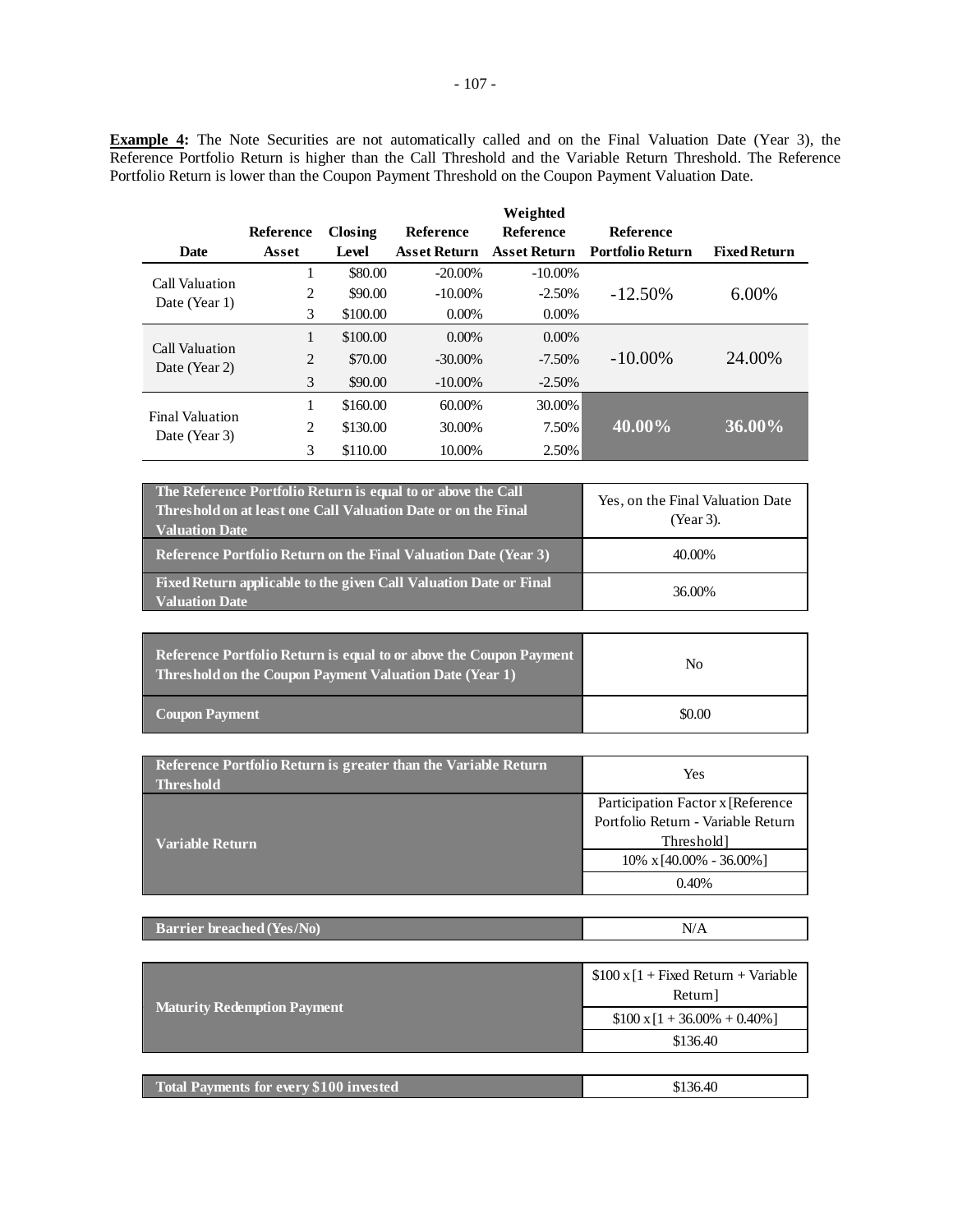

**Reference Portfolio Return**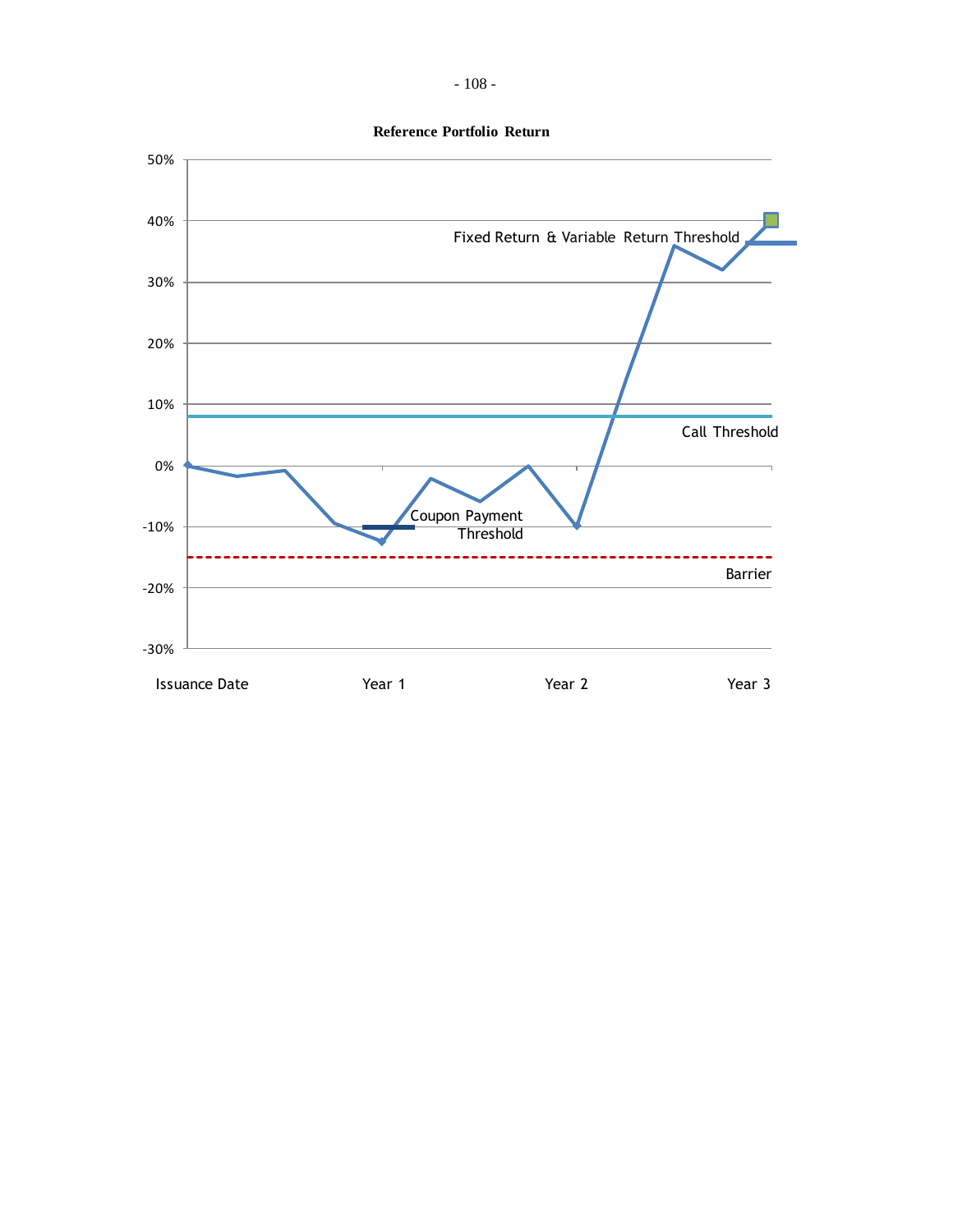**Example 5**: The Reference Portfolio Return is higher than the Call Threshold on the Call Valuation Date (Year 2) and the Note Securities are automatically called but the Reference Portfolio Return is lower than the Variable Return Threshold. The Reference Portfolio Return is lower than the Coupon Payment Threshold on the Coupon Payment Valuation Date.

|                                 |                |          |              | Weighted         |                         |                     |
|---------------------------------|----------------|----------|--------------|------------------|-------------------------|---------------------|
|                                 | Reference      | Closing  | Reference    | <b>Reference</b> | Reference               |                     |
| Date                            | Asset          | Level    | Asset Return | Asset Return     | <b>Portfolio Return</b> | <b>Fixed Return</b> |
| Call Valuation                  |                | \$80.00  | $-20.00\%$   | $-10.00\%$       |                         |                     |
| Date (Year 1)                   | 2              | \$70.00  | $-30.00\%$   | $-7.50\%$        | $-25.00\%$              | 6.00%               |
|                                 | 3              | \$70.00  | $-30.00\%$   | $-7.50\%$        |                         |                     |
|                                 |                | \$120.00 | 20.00%       | 10.00%           |                         |                     |
| Call Valuation<br>Date (Year 2) | $\overline{2}$ | \$110.00 | 10.00%       | 2.50%            | 10.00%                  | 24.00%              |
|                                 | 3              | \$90.00  | $-10.00\%$   | $-2.50\%$        |                         |                     |

Final Valuation

Date (Year 3)

| The Reference Portfolio Return is equal to or above the Call                               | Yes, on Call Valuation Date (Year 2). |
|--------------------------------------------------------------------------------------------|---------------------------------------|
| Threshold on at least one Call Valuation Date or on the Final                              | The Note Securities are called        |
| <b>Valuation Date</b>                                                                      | automatically.                        |
| <b>Reference Portfolio Return on Call Valuation Date (Year 2)</b>                          | 10.00%                                |
| Fixed Return applicable to the given Call Valuation Date or Final<br><b>Valuation Date</b> | 24.00%                                |

| <b>Reference Portfolio Return is equal to or above the Coupon Payment</b><br>Threshold on the Coupon Payment Valuation Date (Year 1) | No     |
|--------------------------------------------------------------------------------------------------------------------------------------|--------|
| <b>Coupon Payment</b>                                                                                                                | \$0.00 |

| Reference Portfolio Return is greater than the Variable Return<br><b>Threshold</b> | No |
|------------------------------------------------------------------------------------|----|
| <b>Variable Return</b>                                                             | 0% |

| <b>Barrier breached (Yes/No)</b><br>N/A |  |
|-----------------------------------------|--|
|-----------------------------------------|--|

|                                                | $$100 \times [1 + Fixed Return + Variable]$<br>Return] |
|------------------------------------------------|--------------------------------------------------------|
| <b>Maturity Redemption Payment</b>             | $$100 \times 1 + 24.00\% + 0.00\%]$                    |
|                                                | \$124.00                                               |
|                                                |                                                        |
| <b>Total Payments for every \$100 invested</b> | \$124.00                                               |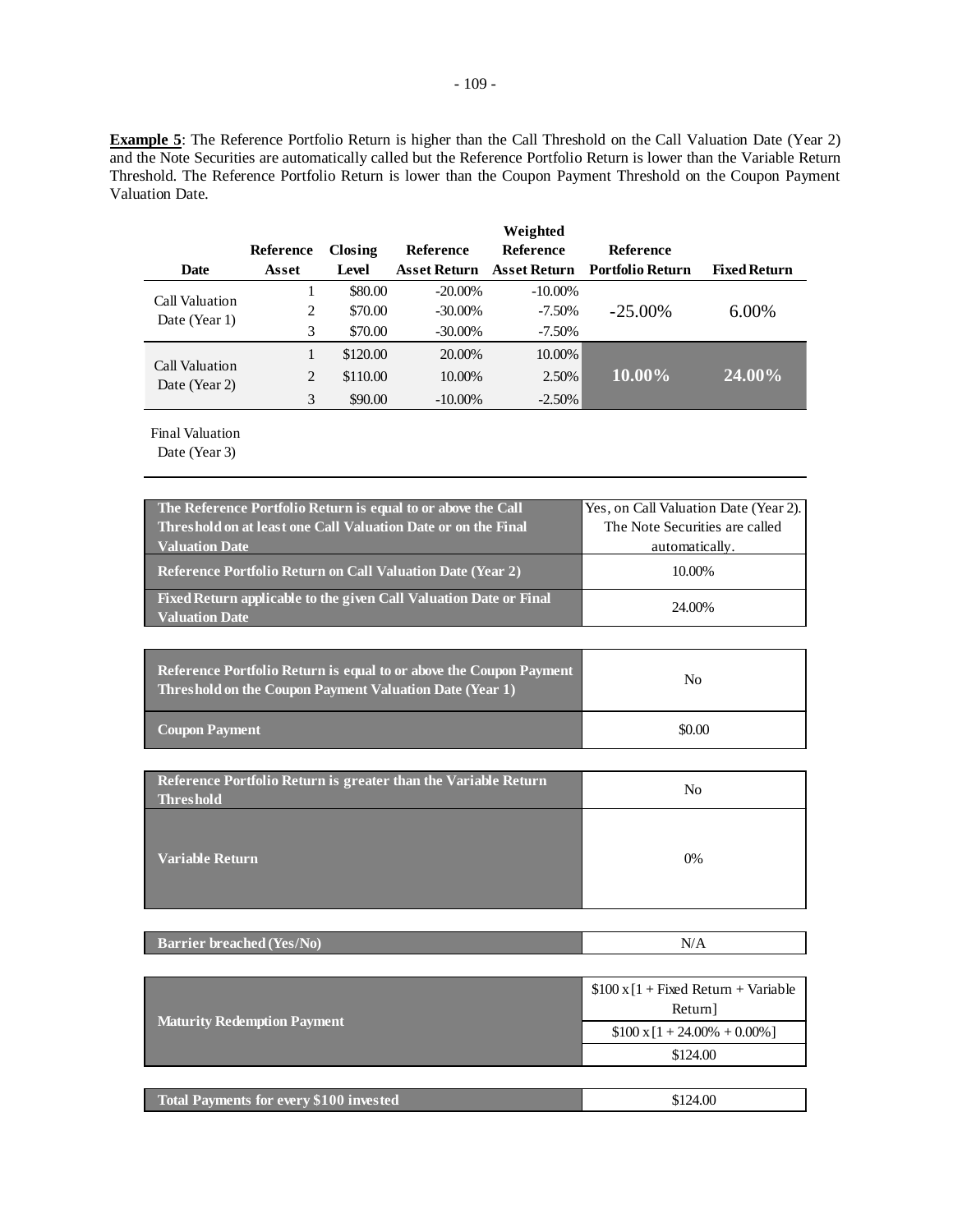

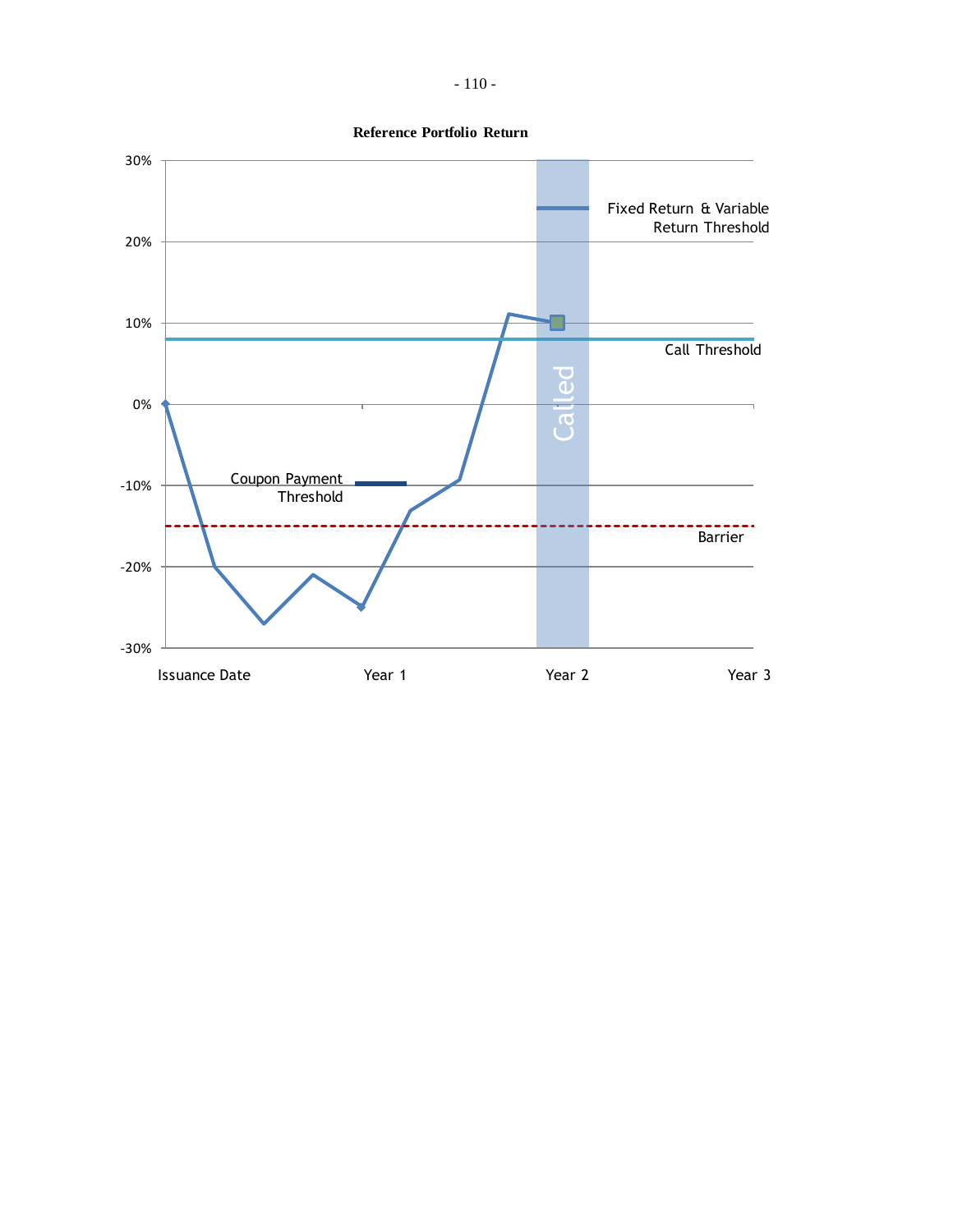**Example 6**: The Reference Portfolio Return is higher than the Call Threshold on the Call Valuation Date (Year 2), the Note Securities are automatically called and the Reference Portfolio Return is higher than the Variable Return Threshold. The Reference Portfolio Return is higher than the Coupon Payment Threshold on the Coupon Payment Valuation Date.

|                                 |           |          |                  | Weighted     |                    |                     |
|---------------------------------|-----------|----------|------------------|--------------|--------------------|---------------------|
|                                 | Reference | Closing  | <b>Reference</b> | Reference    | <b>Reference</b>   |                     |
| <b>Date</b>                     | Asset     | Level    | Asset Return     | Asset Return | - Portfolio Return | <b>Fixed Return</b> |
| Call Valuation                  |           | \$110.00 | 10.00%           | 5.00%        |                    |                     |
| Date (Year 1)                   | 2         | \$110.00 | 10.00%           | 2.50%        | 5.00%              | 6.00%               |
|                                 | 3         | \$90.00  | $-10.00\%$       | $-2.50%$     |                    |                     |
|                                 |           | \$140.00 | 40.00%           | 20.00%       |                    |                     |
| Call Valuation<br>Date (Year 2) | 2         | \$130.00 | 30.00%           | 7.50%        | 30.00%             | 24.00%              |
|                                 |           | \$110.00 | 10.00%           | 2.50%        |                    |                     |

Final Valuation

Date (Year 3)

| The Reference Portfolio Return is equal to or above the Call                               | Yes, on Call Valuation Date (Year 2). |
|--------------------------------------------------------------------------------------------|---------------------------------------|
| Threshold on at least one Call Valuation Date or on the Final                              | The Note Securities are called        |
| <b>Valuation Date</b>                                                                      | automatically.                        |
| <b>Reference Portfolio Return on Call Valuation Date (Year 2)</b>                          | 30.00%                                |
| Fixed Return applicable to the given Call Valuation Date or Final<br><b>Valuation Date</b> | 24.00%                                |

| Reference Portfolio Return is equal to or above the Coupon Payment<br>Threshold on the Coupon Payment Valuation Date (Year 1) | Yes    |  |
|-------------------------------------------------------------------------------------------------------------------------------|--------|--|
| <b>Coupon Payment</b>                                                                                                         | \$4.00 |  |

| Reference Portfolio Return is greater than the Variable Return<br><b>Threshold</b> | Yes                                |  |
|------------------------------------------------------------------------------------|------------------------------------|--|
|                                                                                    | Participation Factor x [Reference] |  |
|                                                                                    | Portfolio Return - Variable Return |  |
| Variable Return                                                                    | Threshold                          |  |
|                                                                                    | $10\% \times 30.00\% - 24.00\%$    |  |
|                                                                                    | 0.60%                              |  |

| <b>Barrier breached (Yes/No)</b> | N/A |
|----------------------------------|-----|
|----------------------------------|-----|

|                                                | $$100 \times [1 + Fixed Return + Variable]$<br>Return] |
|------------------------------------------------|--------------------------------------------------------|
| <b>Maturity Redemption Payment</b>             | $$100 \times 1 + 24.00\% + 0.60\%]$                    |
|                                                | \$124.60                                               |
|                                                |                                                        |
| <b>Total Payments for every \$100 invested</b> | \$128.60                                               |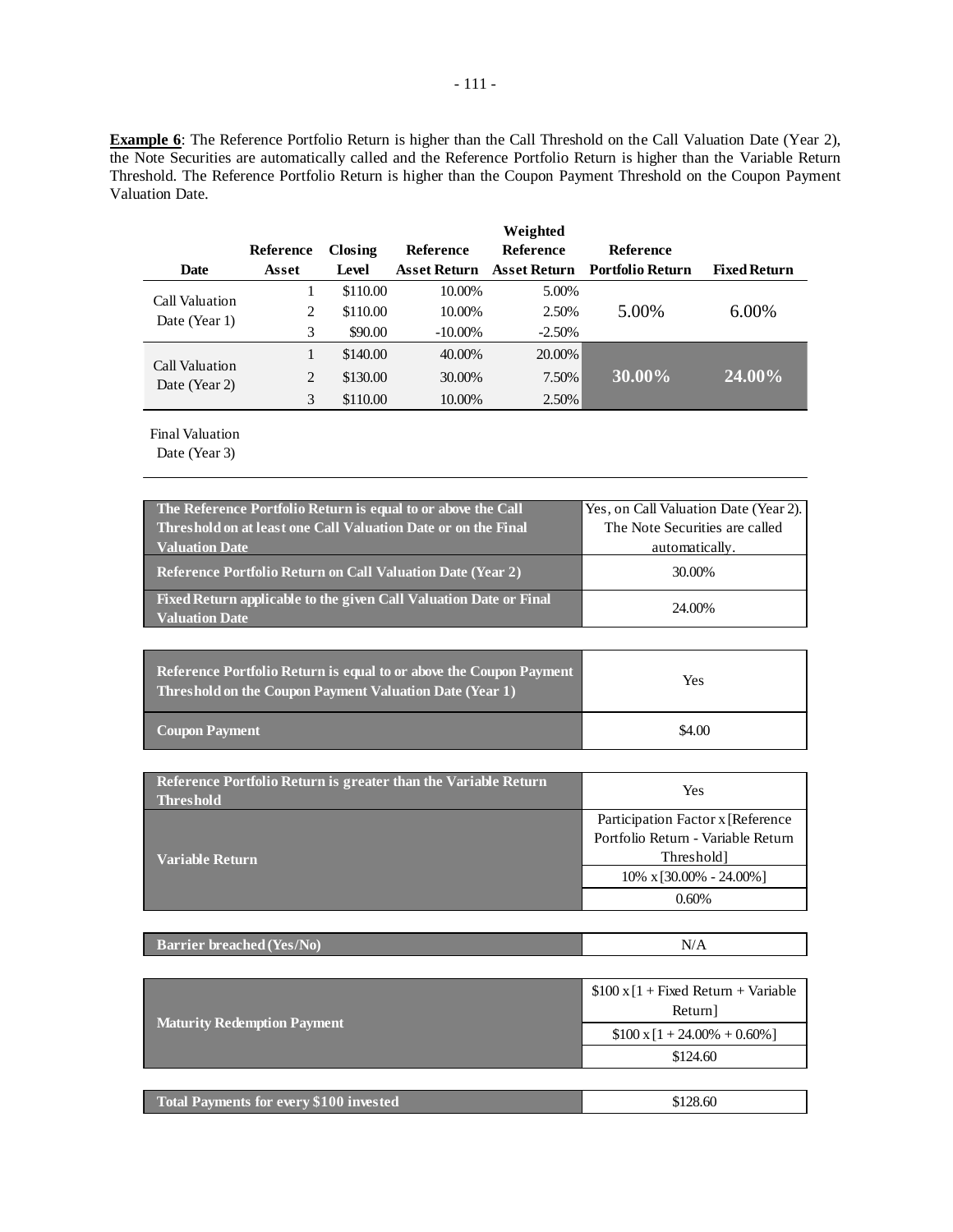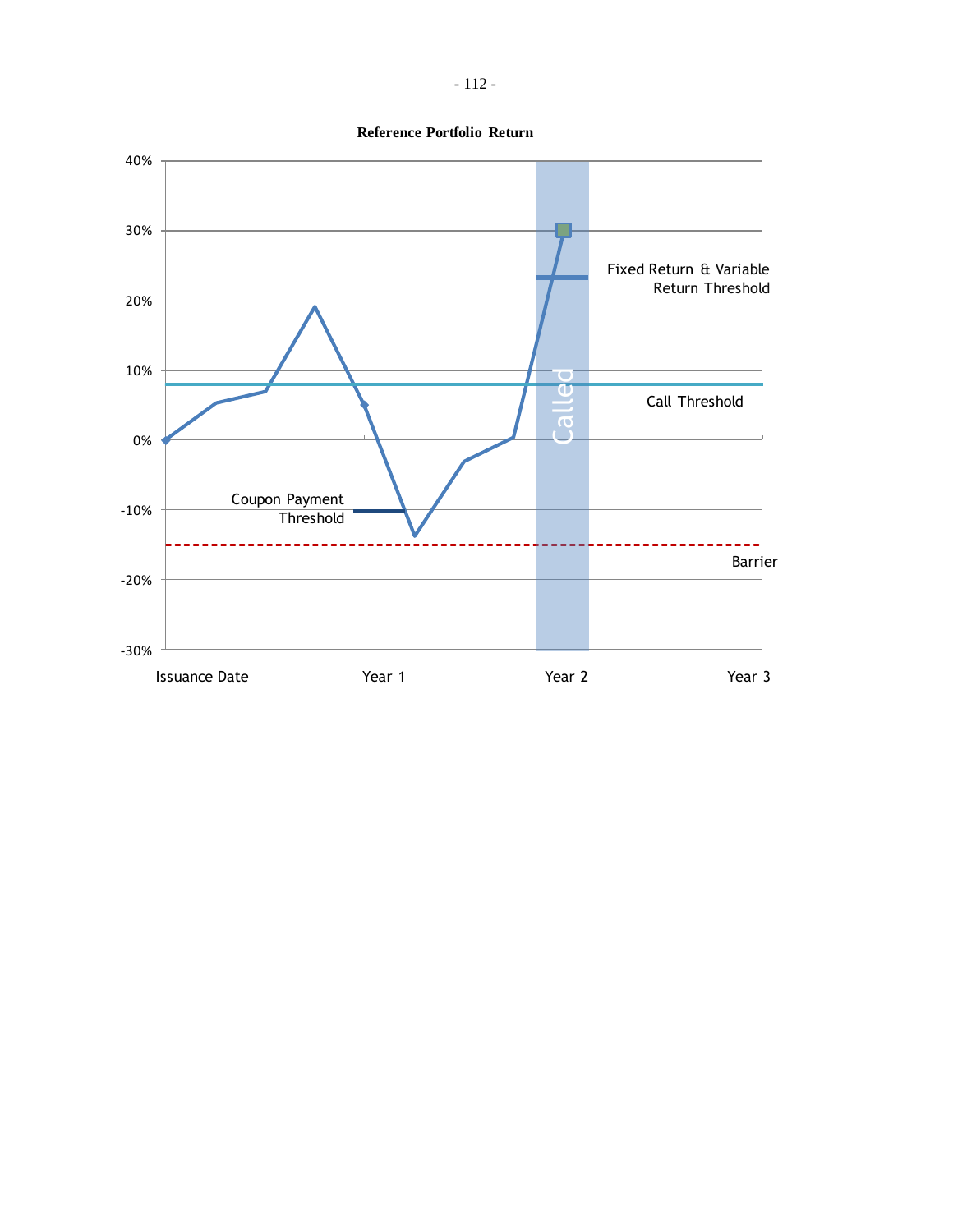**Example 7:** The Reference Portfolio Return is higher than the Call Threshold on the Call Valuation Date (Year 1), the Note Securities are automatically called and the Reference Portfolio Return is higher than the Variable Return Threshold. The Reference Portfolio Return is higher than the Coupon Payment Threshold on the Coupon Payment Valuation Date.

|                                 |           |          |                     | Weighted         |                               |                     |
|---------------------------------|-----------|----------|---------------------|------------------|-------------------------------|---------------------|
|                                 | Reference | Closing  | <b>Reference</b>    | <b>Reference</b> | <b>Reference</b>              |                     |
| Date                            | Asset     | Level    | <b>Asset Return</b> |                  | Asset Return Portfolio Return | <b>Fixed Return</b> |
| Call Valuation                  |           | \$115.00 | 15.00%              | 7.50%            |                               |                     |
| Date (Year 1)                   | 2         | \$130.00 | 30.00%              | 7.50%            | 25.00%                        | $6.00\%$            |
|                                 | 3         | \$140.00 | 40.00%              | 10.00%           |                               |                     |
| Call Valuation<br>Date (Year 2) |           |          |                     |                  |                               |                     |
| <b>Final Valuation</b>          |           |          |                     |                  |                               |                     |

Date (Year 3)

| The Reference Portfolio Return is equal to or above the Call                               | Yes, on Call Valuation Date (Year 1). |
|--------------------------------------------------------------------------------------------|---------------------------------------|
| Threshold on at least one Call Valuation Date or on the Final                              | The Note Securities are called        |
| <b>Valuation Date</b>                                                                      | automatically.                        |
| <b>Reference Portfolio Return on Call Valuation Date (Year 1)</b>                          | 25.00%                                |
| Fixed Return applicable to the given Call Valuation Date or Final<br><b>Valuation Date</b> | $6.00\%$                              |

| <b>Reference Portfolio Return is equal to or above the Coupon Payment</b><br>Threshold on the Coupon Payment Valuation Date (Year 1) | Yes    |  |
|--------------------------------------------------------------------------------------------------------------------------------------|--------|--|
| <b>Coupon Payment</b>                                                                                                                | \$4.00 |  |

| Reference Portfolio Return is greater than the Variable Return<br><b>Threshold</b> | Yes                                |
|------------------------------------------------------------------------------------|------------------------------------|
|                                                                                    | Participation Factor x [Reference  |
|                                                                                    | Portfolio Return - Variable Return |
| <b>Variable Return</b>                                                             | Threshold]                         |
|                                                                                    | $10\% \times [25.00\% - 6.00\%]$   |
|                                                                                    | 1.90%                              |

| <b>Barrier breached (Yes/No)</b> | N/A |
|----------------------------------|-----|
|                                  |     |

|                                         | $$100 \times 1 +$ Fixed Return + Variable<br>Return] |
|-----------------------------------------|------------------------------------------------------|
| <b>Maturity Redemption Payment</b>      | $$100 \times 1 + 6.00\% + 1.90\%]$                   |
|                                         | \$107.90                                             |
|                                         |                                                      |
| Total Payments for every \$100 invested | \$111.90                                             |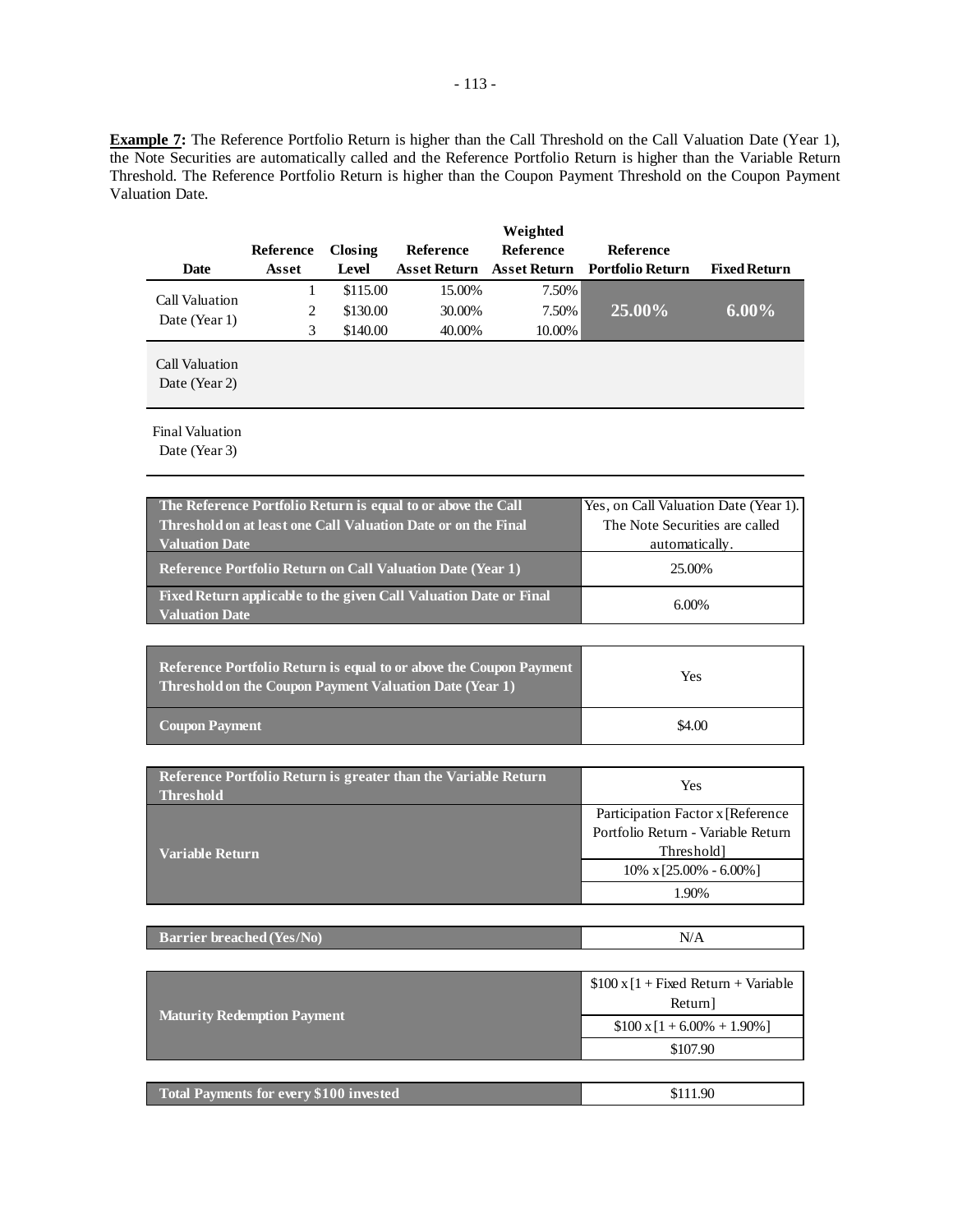- 114 -



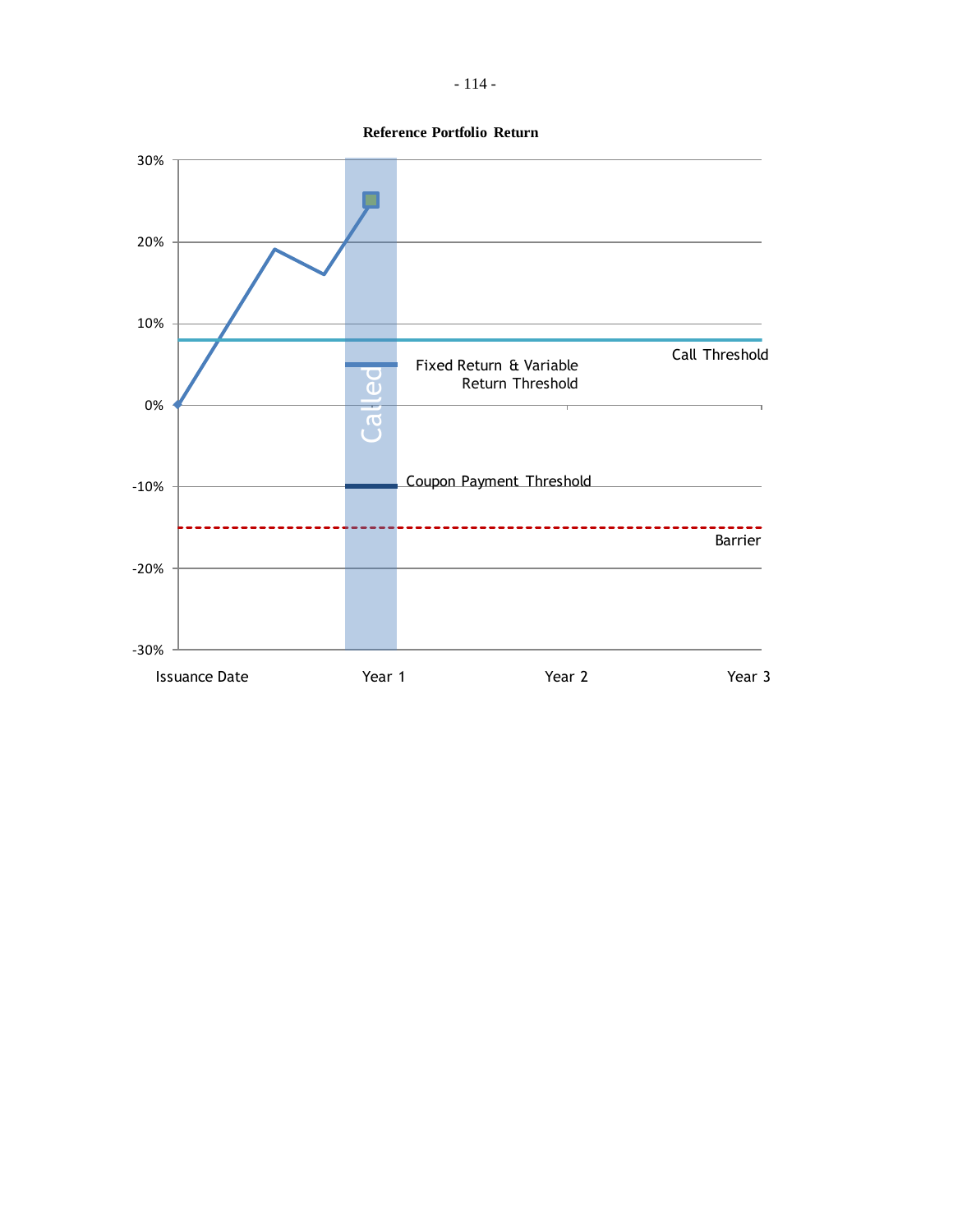# **Extraordinary Events and Reimbursement Under Special Circumstances**

The Initial Level may be adjusted, the determination of the Closing Level on a Coupon Payment Valuation Date and the Final Level may be postponed, the Reference Asset may be changed and the Note Securities may be redeemed prior to the Maturity Date or a Call Date in certain circumstances. See "Description of the Note Securities – Extraordinary Events affecting Equity Linked Note Securities", "Description of the Note Securities – Extraordinary Events affecting Fund Linked Note Securities", "Description of the Note Securities – Extraordinary Events affecting Index Linked Note Securities", "Description of the Note Securities – Extraordinary Events affecting Commodity Linked Note Securities" or "Description of the Note Securities – Reimbursement Under Special Circumstances and Payment", as applicable, in the Prospectus. The term "Valuation Date" contained in those sections of the Prospectus shall include a Call Valuation Date, a Coupon Payment Valuation Date and the Final Valuation Date, as applicable.

# **Payment of the Maturity Redemption Payment**

Subject to certain exceptions and unless otherwise provided in the applicable Pricing Supplement, the Bank will be required to make available to the Holders of record no later than 10:00 a.m. (Montreal time) on the Maturity Payment Date, funds in an amount sufficient to pay the Maturity Redemption Payment. Unless otherwise provided in the applicable Pricing Supplement, the Maturity Payment Date will be the Call Date or the Maturity Date, as the case may be. To the extent that the Call Valuation Date or the Final Valuation Date, as the case may be, is postponed as provided herein if such date is not a Trading Day for all Reference Assets in the Reference Portfolio and/or there is a Market Disruption Event on such date, up to a maximum of five Business Days in each case, the payment of the Maturity Redemption Payment will be postponed by an equivalent number of Business Days.

The Maturity Redemption Payment, or, as the case may be, the amount payable under a Reimbursement under Special Circumstances, will be paid either through CDS for Global Note Securities or through the Fundserv network for Uncertificated Note Securities as set forth under "Description of the Note Securities – Payments" in the Prospectus.

## **Payment of the Coupon Payments**

The Bank will be required to make available to the Holders of record of NBC Auto Callable Note Securities (Maturity-Monitored Barrier Plus) on the applicable Coupon Payment Dates, funds in an amount sufficient to pay the applicable Coupon Payment. Coupon Payment Dates and Coupon Payments will be specified in the applicable Pricing Supplement. To the extent that the Coupon Payment Valuation Date is postponed as provided herein if it is not a Trading Day for all Reference Assets in the Reference Portfolio and/or due to a Market Disruption Event, the payment of the applicable Coupon Payment will be postponed by an equivalent number of Business Days.

# **Early Redemption**

The Note Securities are not retractable at the option of the Holders prior to maturity.

The Note Securities are not redeemable by the Bank prior to the Maturity Date except on a Call Date and except for a Reimbursement Under Special Circumstances. See "Description of Note Securities – Reimbursement Under Special Circumstances and Payment" in the Prospectus.

## **Form of Note Securities**

The Note Securities, as specified in the Pricing Supplement, shall be issued by the Bank either as (i) Global Note Securities or (ii) Uncertificated Note Securities.

In the case of Global Note Securities, a Global Note for the full amount of the issue of Note Securities will be issued by the Bank in registered form to CDS. Subject to limited exceptions, certificates evidencing the Note Securities will not be available to Holders and registration of ownership of the Note Securities will be made only through the book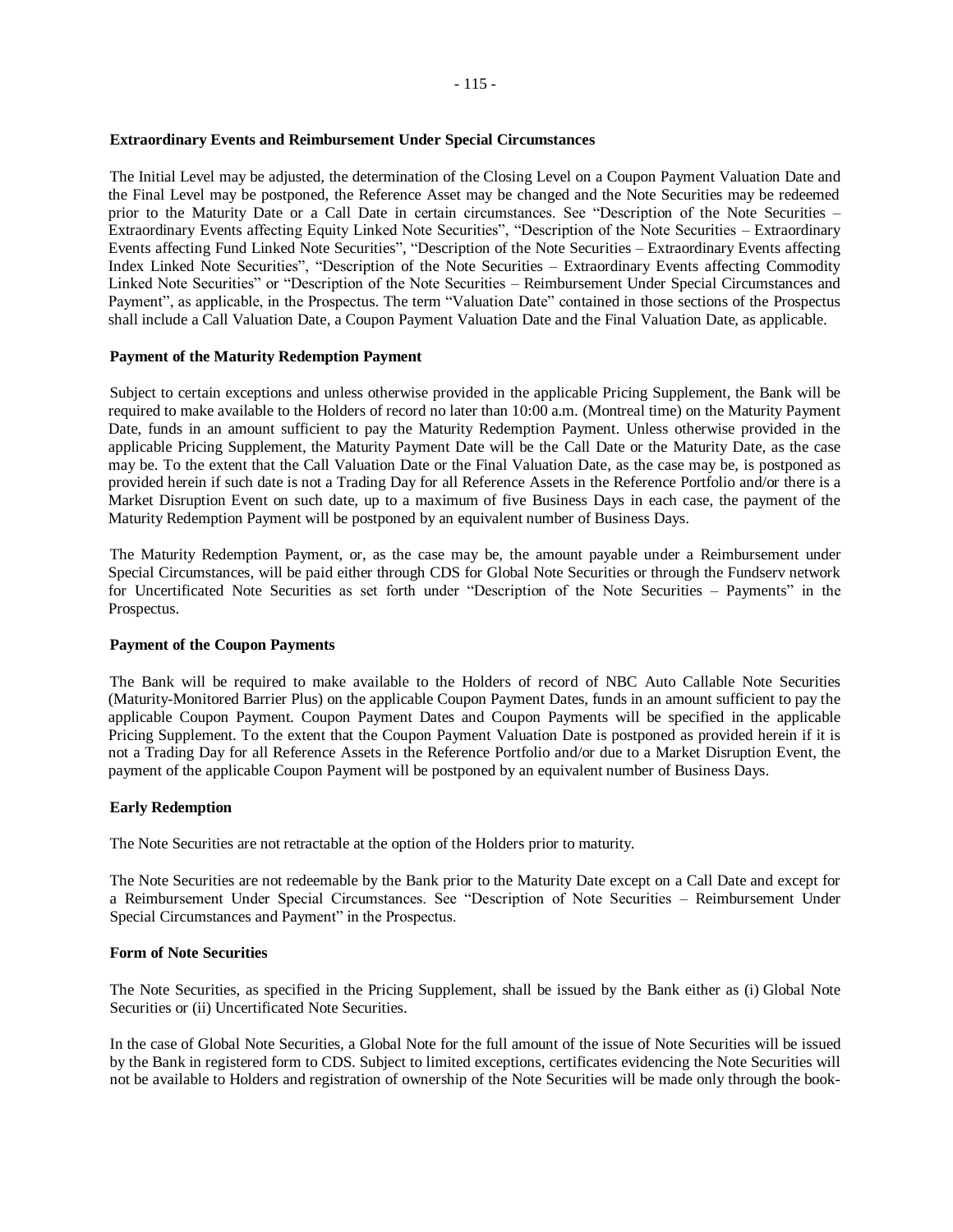entry system of CDS. See "Description of the Note Securities – Form, Registration and Transfer of Note Securities" in the Prospectus.

In the case of Uncertificated Note Securities, the issue of Note Securities will not be represented by any certificates, global or otherwise. Instead, Uncertificated Note Securities will be registered in records maintained by or on behalf of the Bank in the names of registered holders. The terms and conditions of Uncertificated Note Securities will be set out in a document entitled "Terms and Conditions of Uncertificated Non Principal Protected Note Securities" a copy of which will be available on request from the Bank. See "Description of the Note Securities – Form, Registration and Transfer of Note Securities" in the Prospectus.

# **Credit Rating**

The Note Securities have not been rated by any rating agencies. The long-term senior debt obligations of the Bank that are not subject to Bail-In Conversion under the Bail-In Regulations (the "Long-Term Non Bail-inable Senior Debt") are, at the date of this Prospectus Supplement, rated AA (low) by DBRS, A by S&P, Aa3 by Moody's and AA- by Fitch. There can be no assurance that, if the Note Securities were specifically rated by these agencies, they would have the same ratings as the Long-Term Non Bail-inable Senior Debt of the Bank. A credit rating is not a recommendation to buy, sell or hold investments, and may be subject to revision or withdrawal at any time by the relevant rating agency.

## **Timely Information on the Note Securities**

The Bank will seek to make available at www.nbcstructuredsolutions.ca, certain information regarding the Note Securities, including the daily Reference Portfolio Return, the Call Threshold, the Variable Return Threshold, the Barrier (if any), the Buffer (if any), the Call Dates, the applicable early trading charge (if any), the total Coupon Payments made (if any) and the remaining Coupon Payments that may be payable during the term of the Note Securities and, if applicable, whether or not the Reference Portfolio Return has fallen below the Barrier. Moreover, the Bank will also endeavour to post the last available bid price on the preceding Business Day with adequate caution on the reliability and use of this information. The information made available at www.nbcstructuredsolutions.ca as aforementioned is provided for information purposes only and will not be incorporated by reference into this Prospectus Supplement or the Prospectus.

#### **FUNDSERV**

If specified in the applicable Pricing Supplement, Note Securities may be purchased using the order entry system of the Fundserv network. See "Fundserv" in the Prospectus. If applicable, the Fundserv network order code for the Note Securities will be specified in the applicable Pricing Supplement. Subscriptions will be received subject to rejection or allotment in whole or in part and the right is reserved to close the subscription books at any time without notice.

A purchaser of Note Securities using the Fundserv network, who delivers the purchase price for the Note Securities prior to the Issuance Date, will receive from the Bank interest on the funds so delivered in the form of additional Note Securities (or fractions thereof). The number of additional Note Security(ies) for a purchaser will be equal to the dollar amount of interest that would accrue on the funds delivered at a rate of 0.25% per annum from and including the first Business Day after such funds are received by National Bank Financial Inc. to but excluding the Issuance Date, divided by the purchase price of a Note Security (that is, the Principal Amount as specified in the applicable Pricing Supplement). For the avoidance of doubt, such interest will not be payable in cash. No interest will be paid on account of funds deposited through the use of the Fundserv network if subscriptions are rejected or not fully allotted. See the Prospectus for a description of the mechanics and restrictions involved in the use of the Fundserv network to facilitate order flow and payments for the Note Securities.

#### **FEES AND EXPENSES**

A selling commission may be payable from the gross proceeds of any offering of Note Securities to the Dealers for further payment to representatives, including representatives employed by the Dealers, whose clients purchase Note Securities. The amount of the selling commission will be specified in the applicable Pricing Supplement.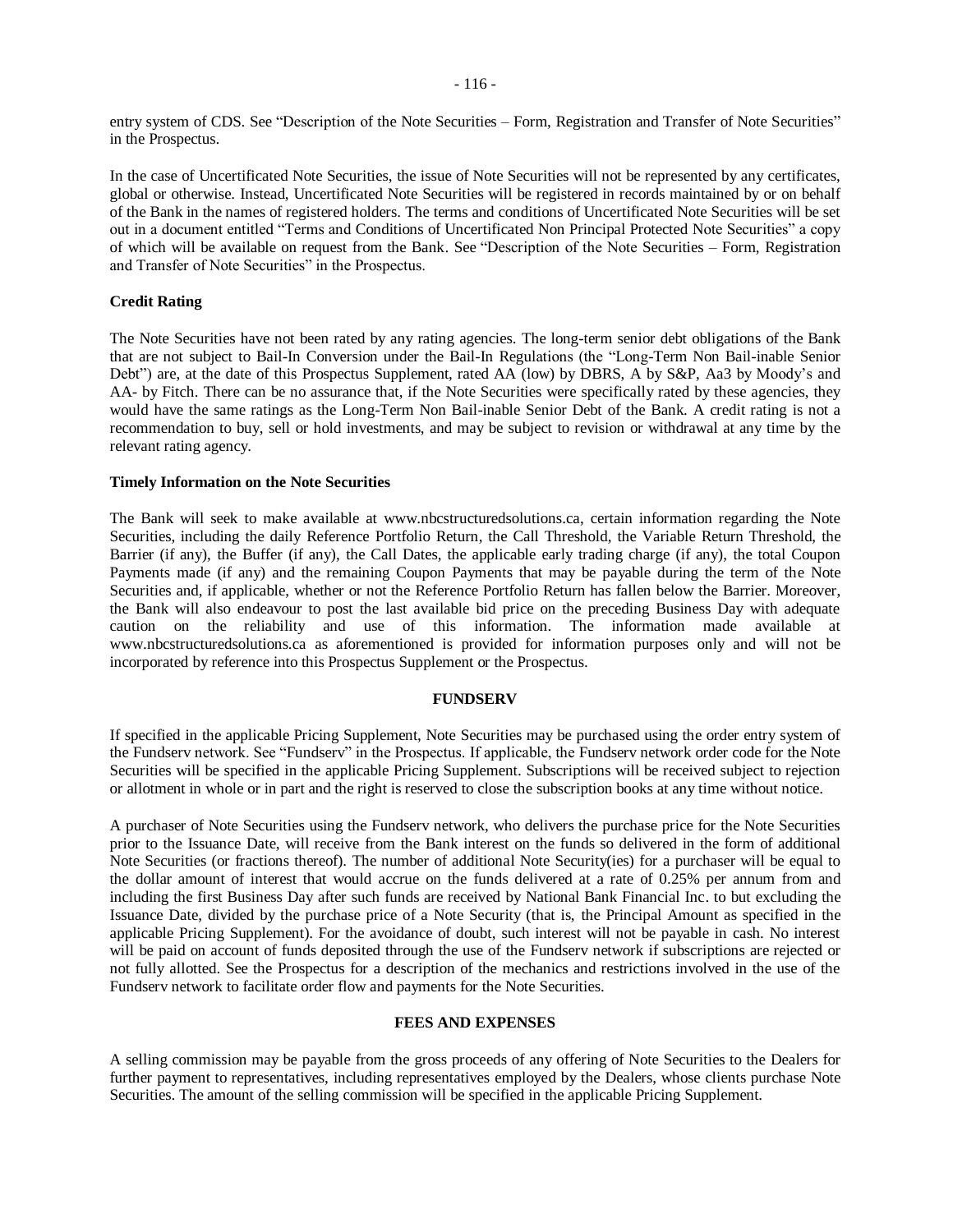For greater certainty, the pricing of the Note Securities will factor in any selling commission paid to the Dealers and the Bank's cost of hedging its obligations under the Note Securities.

The Bank will pay to the Independent Dealers, out of its own funds, a one-time fee of a percentage of the Principal Amount of an offering of Note Securities for acting as independent dealers. The amount of such fee will be specified in the applicable Pricing Supplement.

Holders wishing to sell their Note Securities on the secondary market may be subject to an early trading charge as specified in the applicable Pricing Supplement. See "Secondary Market for the Note Securities" in this Prospectus Supplement and "Use of Proceeds and Hedging" in the Prospectus.

# **SECONDARY MARKET FOR THE NOTE SECURITIES**

The Note Securities will not be listed on any securities exchange or quotation system. National Bank Financial Inc. intends to maintain until the Final Valuation Date (or until a Call Valuation Date, if the Note Securities are automatically called (i.e., redeemed) prior to the Maturity Date), under normal market conditions, a daily secondary market for the Note Securities. If the price or the level of a Reference Asset is not reported or published or, in an applicable case, if trading in a Reference Asset is disrupted or suspended, or if any other Market Disruption Event occurs, National Bank Financial Inc. will generally deem that normal market conditions do not exist.

National Bank Financial Inc. may, in its sole discretion, stop maintaining a market for the Note Securities at any time without any prior notice to Holders. There can be no assurance that a secondary market will develop or, if one develops, that it will be liquid.

In addition, any sale of Note Securities facilitated by National Bank Financial Inc. may be subject to an early trading charge, deductible from the sale proceeds of the Note Securities. Any such charge will be specified in the applicable Pricing Supplement. Holders should be aware that any valuation price for the Note Securities appearing in a Holder's periodic investment account statement, as well as any bid price quoted to the Holder to sell Note Securities, will be before the application of the applicable early trading charge. The early trading charges will apply even in respect of the sale of Note Securities purchased by Holders on the secondary market. For greater certainty, the Note Securities sold other than through the secondary market maintained by National Bank Financial Inc. will not be subject to such early trading charge. Global Note Securities may in certain circumstances be transferable through CDS participants. This will be the case in particular for Global Note Securities held by clients of the same brokerage firm.

The pricing of the Note Securities will factor in any selling commission described under "Fees and Expenses" and the Bank's cost of hedging its obligations under the Note Securities. As a result, assuming no change in market conditions and any other relevant factors highlighted herein that may affect the price of the Note Securities on the secondary market, the price on the secondary market will likely be lower than the original issue price when taking such fees and costs into consideration. This effect is expected to be greater if the Note Securities are sold earlier in the term of the Note Securities. It is expected that the early trading charge, if any, will correspond to such discount from the original issue price.

There will not be any secondary market for the Note Securities other than the market described above. Investors who cannot accept that the secondary market is limited in this way or who must have access to a secondary market at all times should not invest in the Note Securities. See "Secondary Market for the Note Securities" in the Prospectus and "Risk Factors – There is no assurance of a secondary market and any developing secondary market may be illiquid or offer prices which may be at discount from the Maturity Redemption Payment that would be payable if the Note Securities were maturing on such day".

Similar factors to those which may impact the value of zero coupon bonds and options will have an impact on the price of the Note Securities. Such factors include (i) the price or level of each of the Reference Assets; (ii) the volatility of each of the underlying interests (i.e. the Reference Assets); (iii) interest rates; (iv) the time remaining to the next Call Valuation Dates and the Final Valuation Date; (v) the dividends or distributions paid (on the Reference Assets or the constituents of the Reference Assets); and (vi) the Bank's credit rating. The effect of any one factor may be offset or magnified by the effect of another factor. See "Risk Factors – Investors must be comfortable with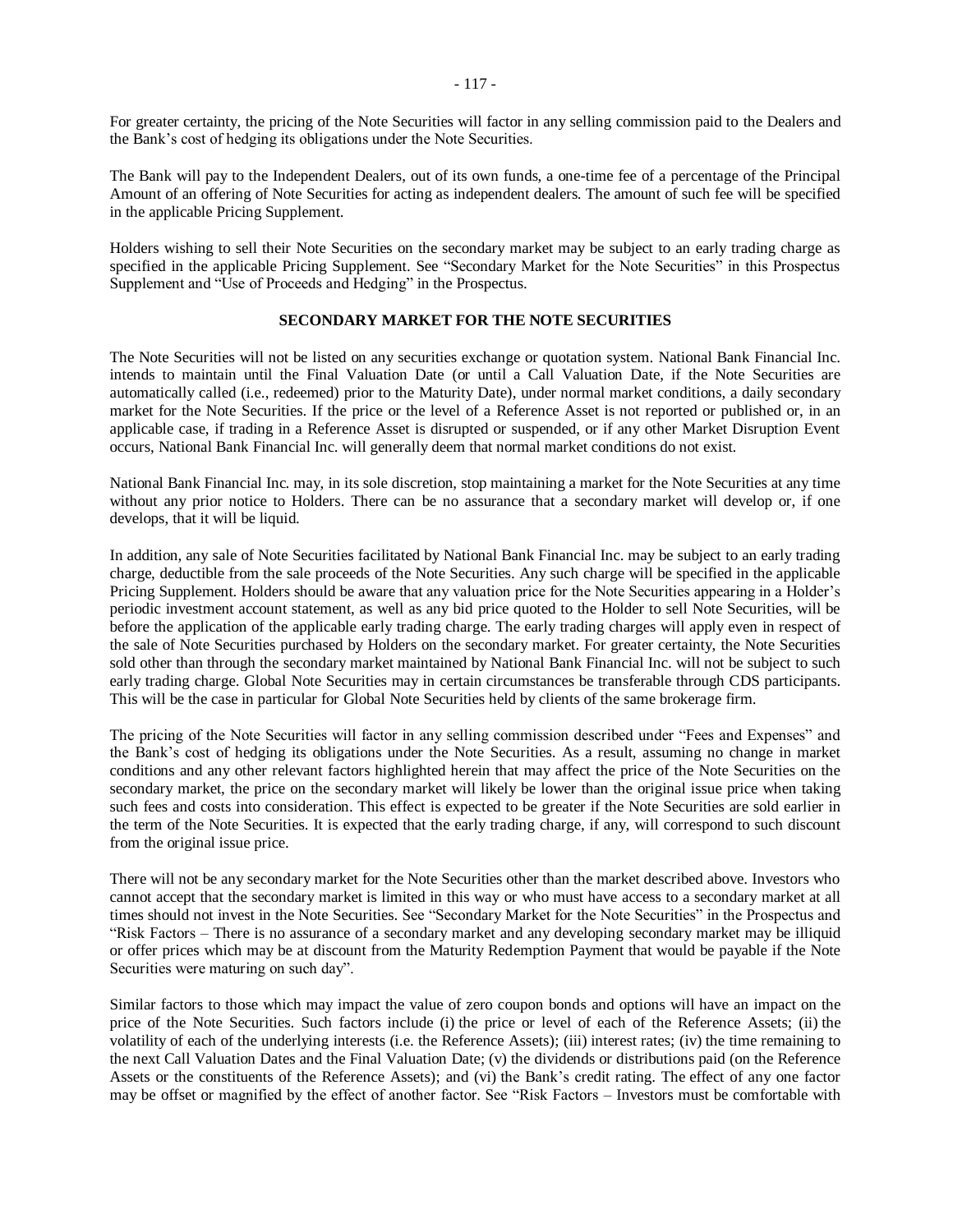the risk of loss assumed relative to the maturity payout and confident about the performance of the Reference Assets comprising the Reference Portfolio".

The table below serves to illustrate the impact of each factor generally on the Note Securities on the Issuance Date. Investors are cautioned that the information in the table is provided as of the Issuance Date and in respect of each factor taken separately, as with the passage of time, the effect of any one factor may be offset or magnified by the effect of another. Moreover, it is possible that under certain limited circumstances a particular factor may have the opposite effect with the passage of time.

| <b>Factors affecting the price of the Note Securities</b>                    |                        |
|------------------------------------------------------------------------------|------------------------|
| <b>Change in Factor</b>                                                      | <b>Note Securities</b> |
| Increase in Reference Portfolio Return                                       |                        |
| Increase in Reference Portfolio volatility                                   |                        |
| Increase in interest rates                                                   |                        |
| Decrease in time remaining to Call Valuation<br>Dates / Final Valuation Date |                        |
| Increase in Reference Portfolio dividend yield                               |                        |
| Increase in Bank's credit rating                                             |                        |

# **PLAN OF DISTRIBUTION**

The applicable Pricing Supplement will identify which Dealers will be involved in the distribution of the Note Securities and whether they are acting as agents, underwriters or principals.

If the applicable Pricing Supplement identifies the Dealers as agents, then such Dealers will be conditionally offering the Note Securities subject to prior sale on a best efforts basis, if, as and when issued by the Bank and accepted by the Dealers in accordance with the terms and conditions contained in the Dealer Agreement and subject to the approval of certain legal matters by Fasken Martineau DuMoulin LLP, on behalf of the Bank, and Torys LLP, on behalf of the Dealers. If the applicable Pricing Supplement identifies the Dealers as underwriters, then such Dealers will be purchasing the Note Securities as principals for resale to investors, and, as principals, will be conditionally offering the Note Securities, subject to prior sale if, as and when issued by the Bank and accepted by the Dealers in accordance with the conditions contained in the Dealer Agreement and subject to the approval of certain legal matters by Fasken Martineau DuMoulin LLP, on behalf of the Bank, and Torys LLP, on behalf of the Dealers.

National Bank Financial Inc. will perform due diligence in connection with the offering of the Note Securities and will participate in the structuring and pricing of such offering. In connection with such offering, no benefit will be received by National Bank Financial Inc. other than its portion of the selling commission, if any. The Independent Dealers will perform due diligence in connection with the offering of Note Securities but will not participate in the structuring or the pricing of such offering. The Bank will pay to the Independent Dealers out of its own funds a onetime fee for acting as independent dealers under the offering. See "Fees and Expenses".

# **RISK FACTORS**

In addition to the risks described under "Risk Factors" in the Prospectus, including, without limitation, the sections therein entitled "Certain Risk Factors related to the Equity Linked Note Securities", "Certain Risk Factors related to the Fund Linked Note Securities", "Certain Risk Factors related to the Index Linked Note Securities" and "Certain Risk Factors related to the Commodity Linked Note Securities", as applicable, below are additional risks relating to an investment in the Note Securities. Purchasers are urged to read the following information about these risks, together with the other information in this Prospectus Supplement and the Prospectus, before investing in the Note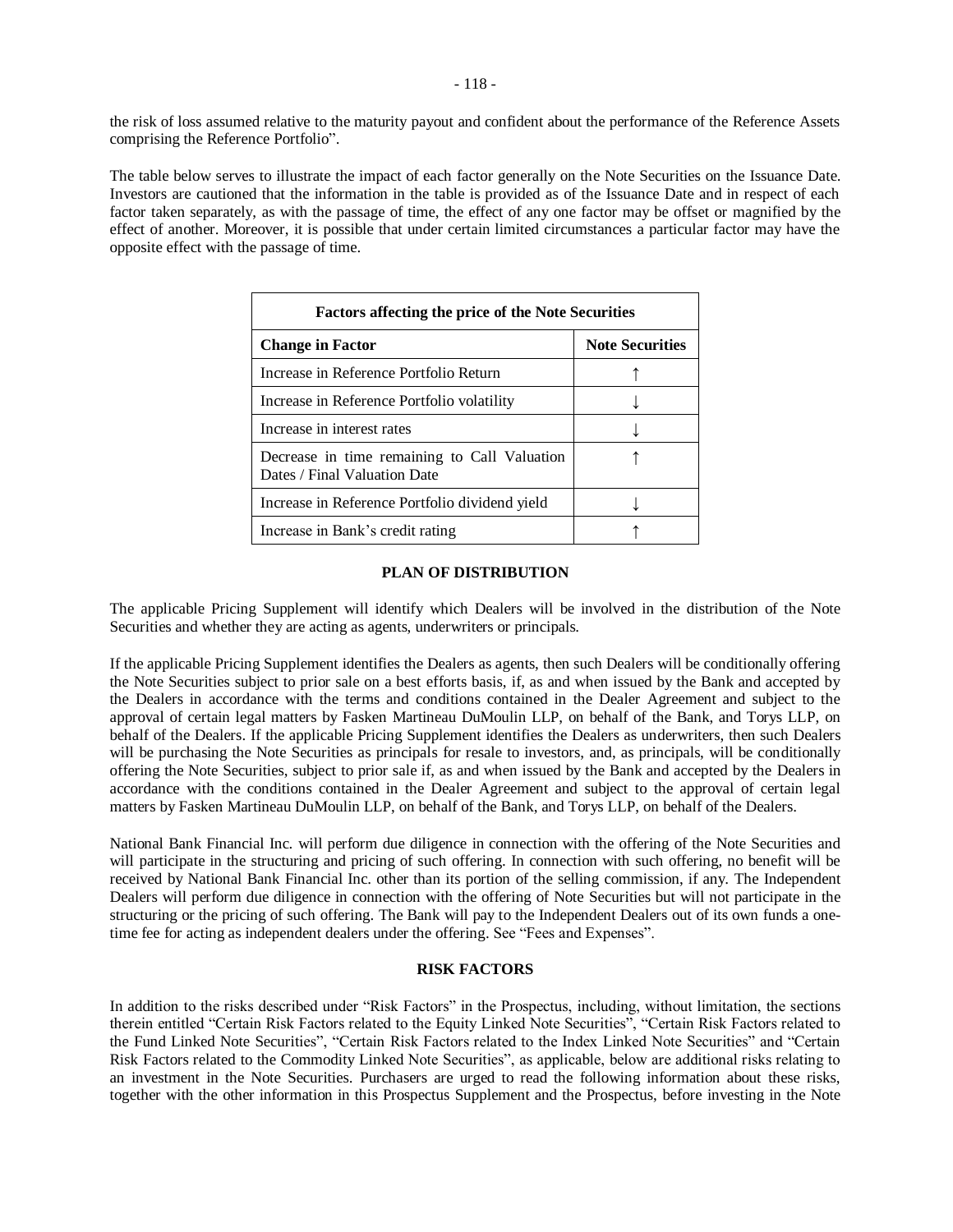# Securities. **Holders who are not prepared to accept the risks described below and the risks described in the Prospectus should not invest in the Note Securities.**

## *The Note Securities are not suitable for all investors*

An investor should reach a decision to invest in the Note Securities after carefully considering, in conjunction with his or her advisors, the suitability of the Note Securities in light of his or her investment objectives and the other information set out in the applicable Pricing Supplement, this Prospectus Supplement and in the Prospectus.

The Note Securities differ from conventional debt and fixed income investments in that they do not provide Holders with a guaranteed return or income stream prior to maturity and the repayment of their Principal Amount at maturity is not guaranteed (other than a minimum of 1% and, with respect to the NBC Auto Callable Note Securities (Buffered), the applicable Buffer amount if the Buffer is greater than 1%). The return on the Note Securities cannot be determined prior to maturity. The Note Securities will be called for redemption prior to the Maturity Date if the Reference Portfolio Return is equal to or higher than the Call Threshold on any of the pre-determined Call Valuation Dates. The Note Securities are not principal protected. Holders may suffer a loss on their investment as the Note Securities may return less than and possibly substantially less than the principal amount invested. There can be no assurance that the Note Securities will yield any positive return. Accordingly, the Note Securities are suitable for investors who can withstand a loss of substantially all of their investment. Moreover, the value of an investment in the Note Securities may diminish over time owing to inflation and other factors that adversely affect the present value of future payments. Accordingly, an investment in the Note Securities may result in a lower return when compared to other investment alternatives. The Note Securities are designed for investors who are prepared to hold the Note Securities until the Maturity Date and are prepared to assume risks with respect to a return tied to the Reference Portfolio Return (which is a price return). Prospective purchasers should take into account certain risks associated with an investment in the Note Securities which are described under "Risk Factors" in this Prospectus Supplement and under "Risk Factors" in the Prospectus, as well as any additional risks described in the applicable Pricing Supplement.

# *The Note Securities are subject to an automatic call feature*

The Note Securities are subject to an automatic call feature and will be automatically redeemed by the Bank prior to the Maturity Date if the Reference Portfolio Return is equal to or higher than the Call Threshold on any given Call Valuation Date. If called by the Bank, the difference between the Reference Portfolio Return on the Call Valuation Date and the Reference Portfolio Return on the Final Valuation Date (and, in the case of NBC Auto Callable Note Securities (Daily-Monitored Barrier), during the Barrier Measurement Period) may be significant. If the Note Securities are called by the Bank, Holders will not be entitled to receive any further consideration or payment than they would have otherwise been entitled to receive if the Note Securities had not been called by the Bank.

# *An investment in the Note Securities may result in a loss*

The Note Securities do not guarantee any return of your Principal Amount, as a result, you could lose up to 99% of your investment in the Note Securities, subject to the Buffer amount with respect to the NBC Auto Callable Note Securities (Buffered).

For NBC Auto Callable Note Securities (No Barrier), if the Note Securities are not automatically called on a Call Date and the Reference Portfolio Return is lower than the Call Threshold and negative on the Final Valuation Date, you will be entitled to a Maturity Redemption Payment that is less than the Principal Amount of the Note Securities. Accordingly, you may lose up to 99% of your investment in the Note Securities.

For NBC Auto Callable Note Securities (Maturity-Monitored Barrier), if the Note Securities are not automatically called on a Call Date and the Reference Portfolio Return is below the Barrier on the Final Valuation Date, you will be entitled to a Maturity Redemption Payment that is less than the Principal Amount of the Note Securities. Accordingly, you may lose up to 99% of your investment in the Note Securities.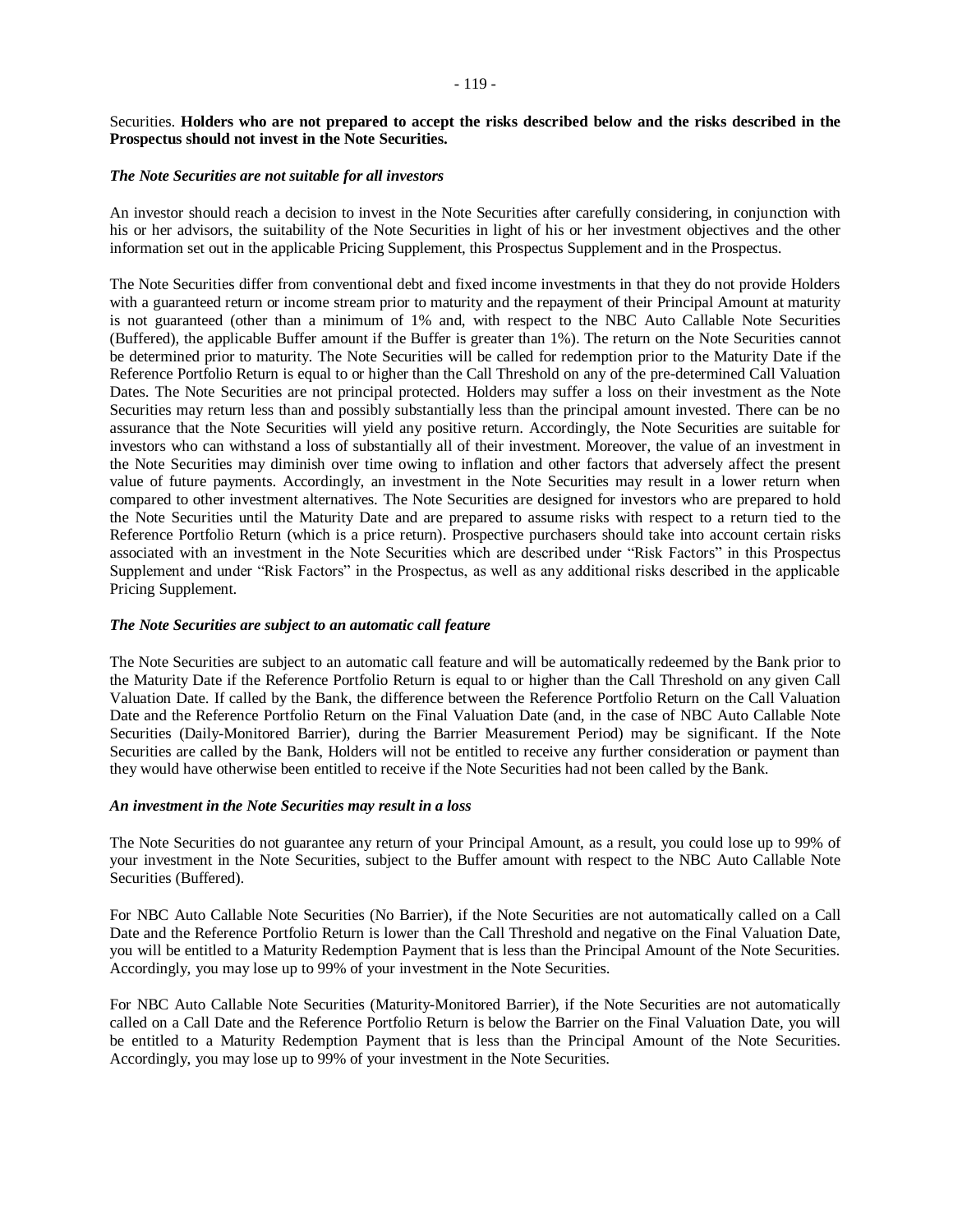For NBC Auto Callable Note Securities (Daily-Monitored Barrier), if the Note Securities are not automatically called on a Call Date and the Reference Portfolio Return is lower than the Call Threshold and negative on the Final Valuation Date and the Reference Portfolio Return falls below the Barrier on any day during the Barrier Measurement Period, you will be entitled to a Maturity Redemption Payment that is less than the Principal Amount of the Note Securities. Accordingly, you may lose up to 99% of your investment in the Note Securities.

For NBC Auto Callable Note Securities (Buffered), if the Note Securities are not automatically called on a Call Date and the Reference Portfolio Return is below the Barrier on the Final Valuation Date, you will be entitled to a Maturity Redemption Payment that is less than the Principal Amount of the Note Securities. Accordingly, you may lose up to 99% of your investment in the Note Securities, subject to the Buffer amount.

For NBC Auto Callable Note Securities (Geared Buffer), if the Note Securities are not automatically called on a Call Date and the Reference Portfolio Return is below the Barrier on the Final Valuation Date, you will be entitled to a Maturity Redemption Payment that is less than the Principal Amount of the Note Securities. Accordingly, you may lose up to 99% of your investment in the Note Securities.

For NBC Auto Callable Note Securities (Maturity-Monitored Barrier Plus), if the Note Securities are not automatically called on a Call Date and the Reference Portfolio Return is below the Barrier on the Final Valuation Date, you may be entitled to an amount which is less than your original principal investment over the term of the Note Securities. In addition, there is no assurance of receiving any Coupon Payments. Accordingly, you may lose up to 99% of your investment in the Note Securities.

## *Coupon Payments may not be payable*

For NBC Auto Callable Note Securities (Maturity-Monitored Barrier Plus), Coupon Payments, if any, are linked to the Reference Portfolio Return. No Coupon Payments will be paid on any Coupon Payment Date unless the Reference Portfolio Return is equal to or higher than the Coupon Payment Threshold on the applicable Coupon Payment Valuation Date.

# *Investors must be comfortable with the risk of loss assumed relative to the maturity payout and confident about the performance of the Reference Assets comprising the Reference Portfolio*

By investing in the Note Securities, investors are assuming the risk of losing their investment in the Note Securities. Investors must be comfortable with the risk/reward offered by the Note Securities. Investors in the Note Securities will need to be confident about the prospects of the Reference Assets comprising the Reference Portfolio. Investors will need to carefully review and assess all relevant information about the Reference Assets comprising the Reference Portfolio and, as the case may be, the issuers of the Reference Assets, to determine the likelihood of the Reference Portfolio Return reaching or falling below the levels that will trigger a loss under the terms of the Note Securities. In this regard, factors impacting the price of the Reference Assets comprising the Reference Portfolio will be relevant, and investors should carefully review the risks and uncertainties identified by the issuers of the Reference Assets comprising the Reference Portfolio (and/or the issuers of assets comprising an index or fund constituting the Reference Assets) in their public disclosure. For example, where an issuer of an equity security that constitutes a Reference Asset of the Reference Portfolio faces the imminent resolution of a pending material but undetermined event (for example a material acquisition, material litigation or a material regulatory approval), the unfavourable resolution of such event may trigger an immediate and substantial decrease in the price of such security. Moreover, volatility (including market expectations of future volatility) in the price or level of the Reference Assets will be of utmost importance. Generally, the greater the volatility, the greater the chances that the Reference Portfolio Return will reach a level that may trigger a loss under the Note Securities. Volatility may be impacted by a number of factors, including actual or anticipated interrelated political, economic, financial and other factors that can affect the capital and financial markets generally and the markets on which the Reference Asset is (or the constituents thereof are) traded, and by various circumstances that can influence the value of a particular security or asset, including actual or anticipated issuer-specific events. Volatility may change unpredictably and in unforeseeable ways. Historical levels of volatility are not a guarantee of future levels.

# *An investor will not be entitled to the benefit of any changes in the Closing Level for any Reference Asset included in the Reference Portfolio prior to the Call Valuation Date or the Final Valuation Date*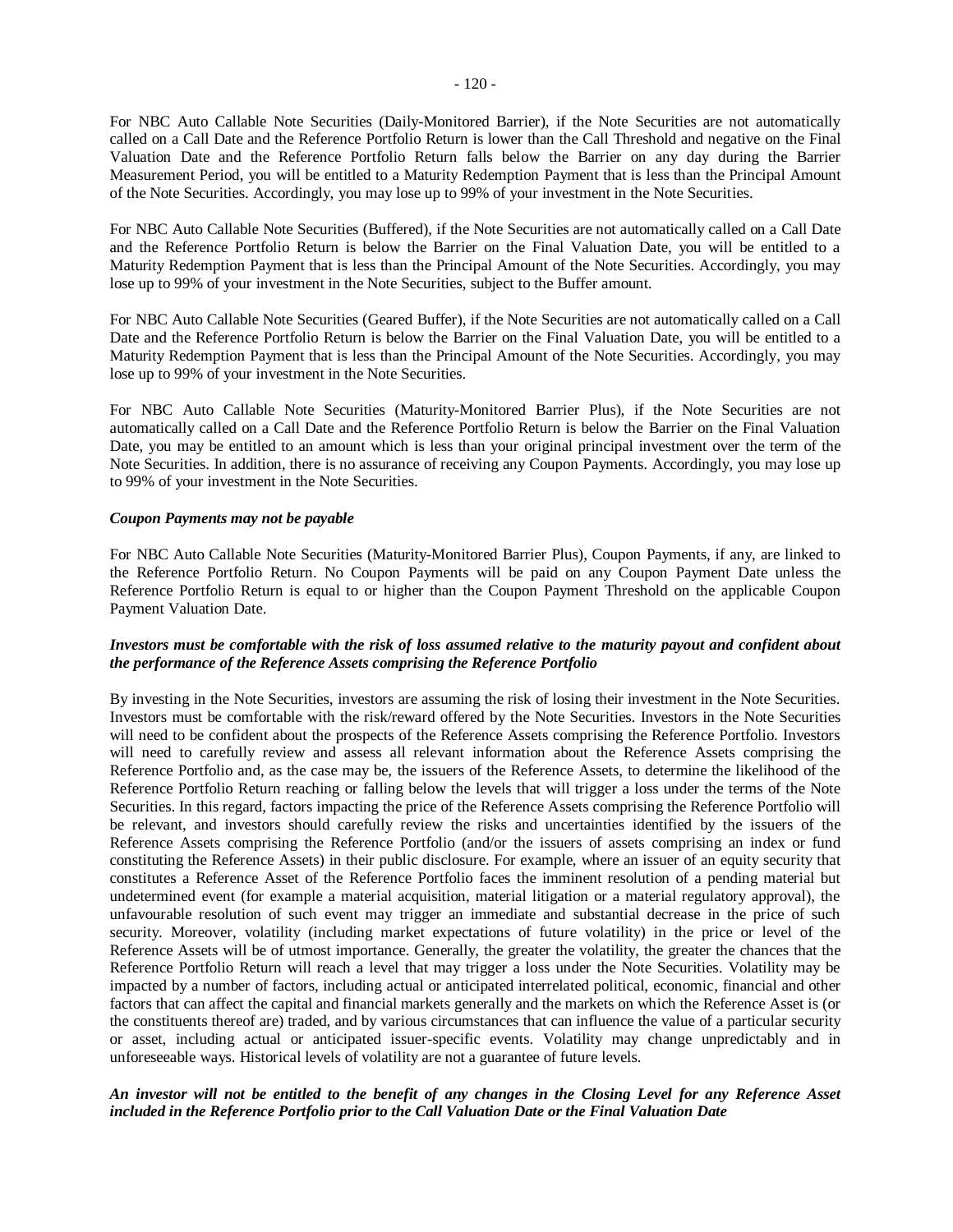The Maturity Redemption Payment is linked to the value of the Reference Portfolio as of the applicable Call Valuation Date and Final Valuation Date. Except with respect to the NBC Auto Callable (Maturity-Monitored Barrier Plus), an investor will not be entitled to the benefit of any change in the Closing Level of any Reference Asset included in the Reference Portfolio during the term of the Note Securities prior to the applicable Call Valuation Date or the Final Valuation Date.

# *The return on the Note Securities will not reflect the full performance of the Reference Portfolio that could be realized if investors held the Reference Assets directly*

The return on the Note Securities will not reflect the return that could be realized if a Holder actually owned the Reference Assets included in the Reference Portfolio and held such investment for a similar period, since (i) any positive Reference Portfolio Return in excess of the Variable Return Threshold as calculated on either a Call Valuation Date or the Final Valuation Date will be multiplied by a Participation Factor which will result in a Holder receiving less than 100% of that excess amount, as the case may be and (ii) provided the Call Threshold is above 0%, the Maturity Redemption Payment will be equal to \$100 where the positive Reference Portfolio Return is lower than the Call Threshold, which will result in a Holder not receiving any return despite a positive Reference Portfolio Return. Therefore, the Maturity Redemption Payment payable on either the Call Date or on the Maturity Date may be less than the corresponding Reference Portfolio Return on the applicable Call Valuation Date or Final Valuation Date and the difference between such corresponding Reference Portfolio Return and such Maturity Redemption Payment may be significant.

Investors should understand that the Maturity Redemption Payment is calculated using the Reference Portfolio Return and that the Reference Portfolio Return is based on the price return of the Reference Assets and will not take into account dividends and/or distributions paid by the issuers or constituents of the Reference Assets.

In addition, if there is more than one Reference Asset in the Reference Portfolio, the Reference Asset Return of one or more Reference Assets could increase over the term of the Note Securities, but be offset by decreases in the Reference Asset Return of other Reference Assets. Moreover, if the Reference Asset Weight for each Reference Asset is not equal, the Reference Assets having greater Reference Asset Weights will have a greater impact on the Reference Portfolio Return, and therefore the Maturity Redemption Payment, than the Reference Assets having lower Reference Asset Weights.

## *The market value of the Note Securities may decrease at an accelerated rate if and when the Reference Portfolio Return approaches and falls below the Barrier, if applicable*

For NBC Auto Callable Note Securities (Maturity-Monitored Barrier) and NBC Auto Callable Note Securities (Maturity-Monitored Barrier Plus), when the Reference Portfolio Return on any day decreases to a return near the Barrier, the market value of the Note Securities may decrease at a greater rate than the market value of the Reference Portfolio to reflect the fact that you may receive a value that is less than the Principal Amount of each of your Note Securities on the Final Valuation Date. All other factors remaining constant, the longer the term of your Note Securities, the more likely it will be that the Reference Portfolio Return may fall to a level that is less than the Barrier on the Final Valuation Date.

For NBC Auto Callable Note Securities (Daily-Monitored Barrier), when the Reference Portfolio Return on any day decreases to a return near the Barrier, without having previously breached it (regardless of the fact of whether the Reference Portfolio Return is positive or negative on the Final Valuation Date), the market value of the Note Securities may decrease at a greater rate than the market value of the Reference Portfolio. If the Reference Portfolio Return falls to a level that is below the Barrier, the market value of the Note Securities will likely decrease, to reflect the fact that you may receive a value that is less than the Principal Amount of each of your Note Securities on the Final Valuation Date. All other factors remaining constant, the longer the term of your Note Securities, the more likely it will be that the Reference Portfolio Return may fall, on any day, to a level that is less than the Barrier.

# *The market value of the Note Securities may decrease at an accelerated rate if and when the Reference Portfolio Return approaches and falls below the Call Threshold*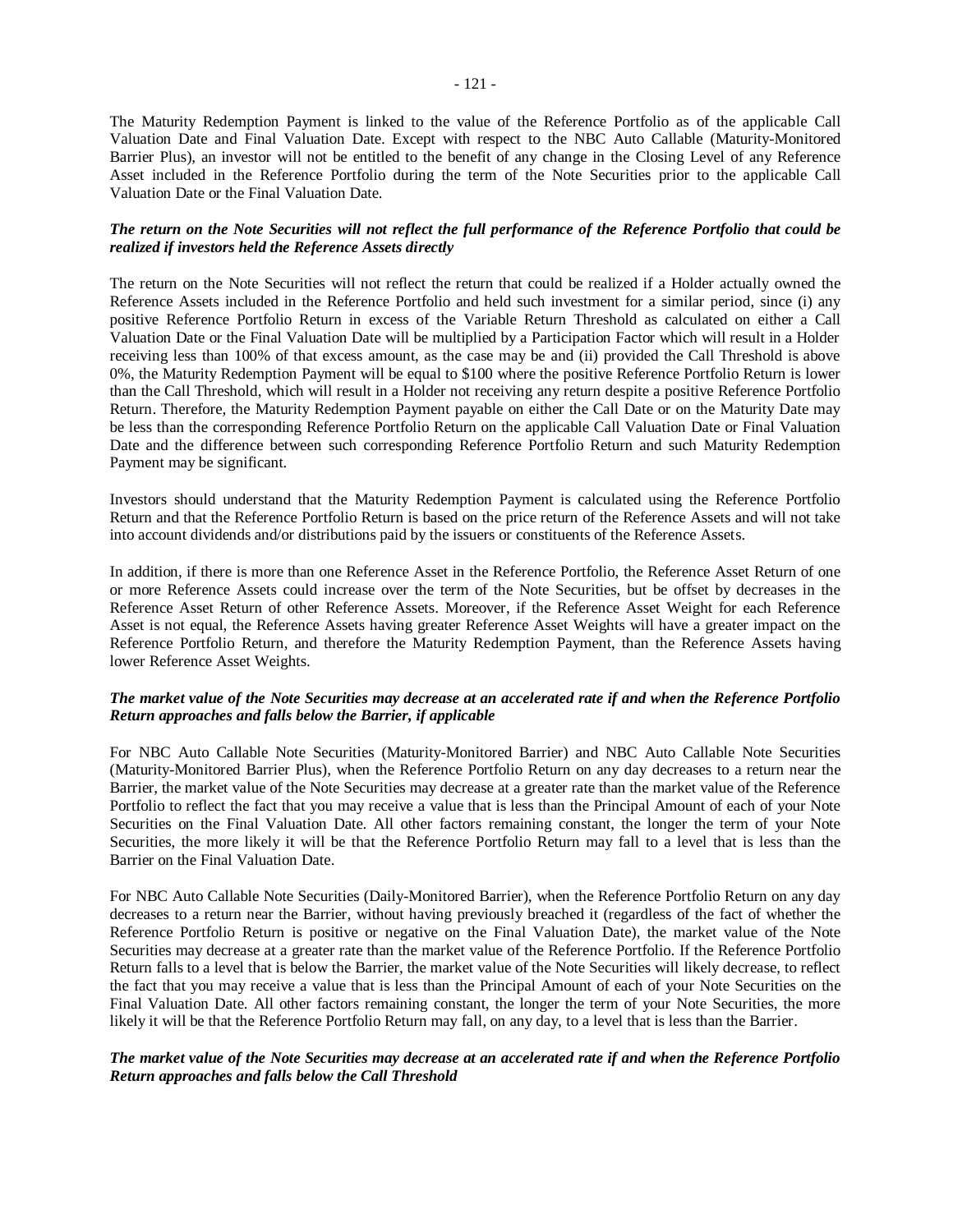When the Reference Portfolio Return on any day decreases to a return near or below the Call Threshold, the market value of the Note Securities may decrease at a greater rate than the market value of the Reference Portfolio especially if near a Call Valuation Date or the Final Valuation Date. If the Reference Portfolio Return falls to a level that is near or below the Call Threshold, especially near a Call Valuation Date or the Final Valuation Date, the market value of the Note Securities will likely decrease to reflect the fact that the Note Securities may not be called, or mature, at a positive return.

# *There is no assurance of the existence of a secondary market and any developing secondary market may be illiquid or offer prices which may be at a discount from the Maturity Redemption Payment that would be payable if the Note Securities were maturing on such day*

Investors should be willing to hold their Note Securities until the Maturity Date. There may be little or no secondary market for the Note Securities. The Note Securities will not be listed on any stock exchange. There is no assurance that a secondary market will develop.

Despite the fact that National Bank Financial Inc. intends to maintain a daily secondary market for the Note Securities, there can be no assurance that a secondary market will develop, and if one develops, it is not possible to predict how the Note Securities will trade in the secondary market or whether such market will be liquid. If the secondary market for the Note Securities is limited, there may be fewer buyers when an investor decides to sell his or her Note Securities prior to the Maturity Date, affecting the bid price that such a Holder will receive. Moreover, National Bank Financial Inc. reserves the right not to maintain such a secondary market in the future in its sole discretion, without providing prior notice to Holders. National Bank Financial Inc. is a wholly-owned subsidiary of the Bank. Under the Note Securities, the interests of the Holders and the Bank may be different. National Bank Financial Inc. will carry out its market making activities in good faith and in accordance with applicable regulations governing its business. Furthermore, the use of the Fundserv network to facilitate order flow and payments for Note Securities is not like standard over-the-counter markets for debt instruments maintained by registered dealers and carries certain restrictions, including selling procedures that require the initiation of an irrevocable sale order at a bid price that will not be known prior to placing such sale order. See "Fundserv – Sale of Note Securities using the Fundserv network" in the Prospectus.

The price at which a Holder will be able to sell the Note Securities prior to a Call Valuation Date or the Final Valuation Date may be at a discount, which could be substantial, from the Maturity Redemption Payment that would be payable if the Note Securities were callable or maturing on such day, based upon one or more factors. The value of the Note Securities in the secondary market will be affected by a number of complex and inter related factors, including supply and demand for the Note Securities; inventory positions with National Bank Financial Inc.; interest rates in the market; the time remaining to the maturity of the Note Securities; the creditworthiness of the Bank; economic, financial, political, regulatory, judicial or other events that affect the price or the level of the Reference Assets or factors that affect financial markets generally. The effect of any one factor may be offset or magnified by the effect of another factor.

Similar factors to those which may impact the value of zero coupon bonds and options will have an impact on the price of the Note Securities. Such factors include (i) the price or the level of each of the Reference Assets; (ii) the volatility of each of the underlying interests (i.e. the Reference Assets); (iii) interest rates; (iv) the time remaining to the Call Valuation Date and the Final Valuation Date; (v) the dividends paid (on the Reference Assets or the constituents of the Reference Assets); and (vi) the Bank's credit rating. The effect of any one factor may be offset or magnified by the effect of another factor.

While the Maturity Redemption Payment is based on the full Principal Amount of the Note Securities, the pricing of the Note Securities will factor in any selling commission described under "Fees and Expenses" and the Bank's cost of hedging its obligations under the Note Securities. As a result, assuming no change in market conditions and any other relevant factors highlighted herein that may affect the price on the secondary market, the price on the secondary market will likely be lower than the original issue price to take such fees and costs into consideration. This effect is expected to be greater if the Note Securities are sold earlier in the term of the Note Securities. It is expected that the early trading charge, if any, will correspond to such discount from the original issue price.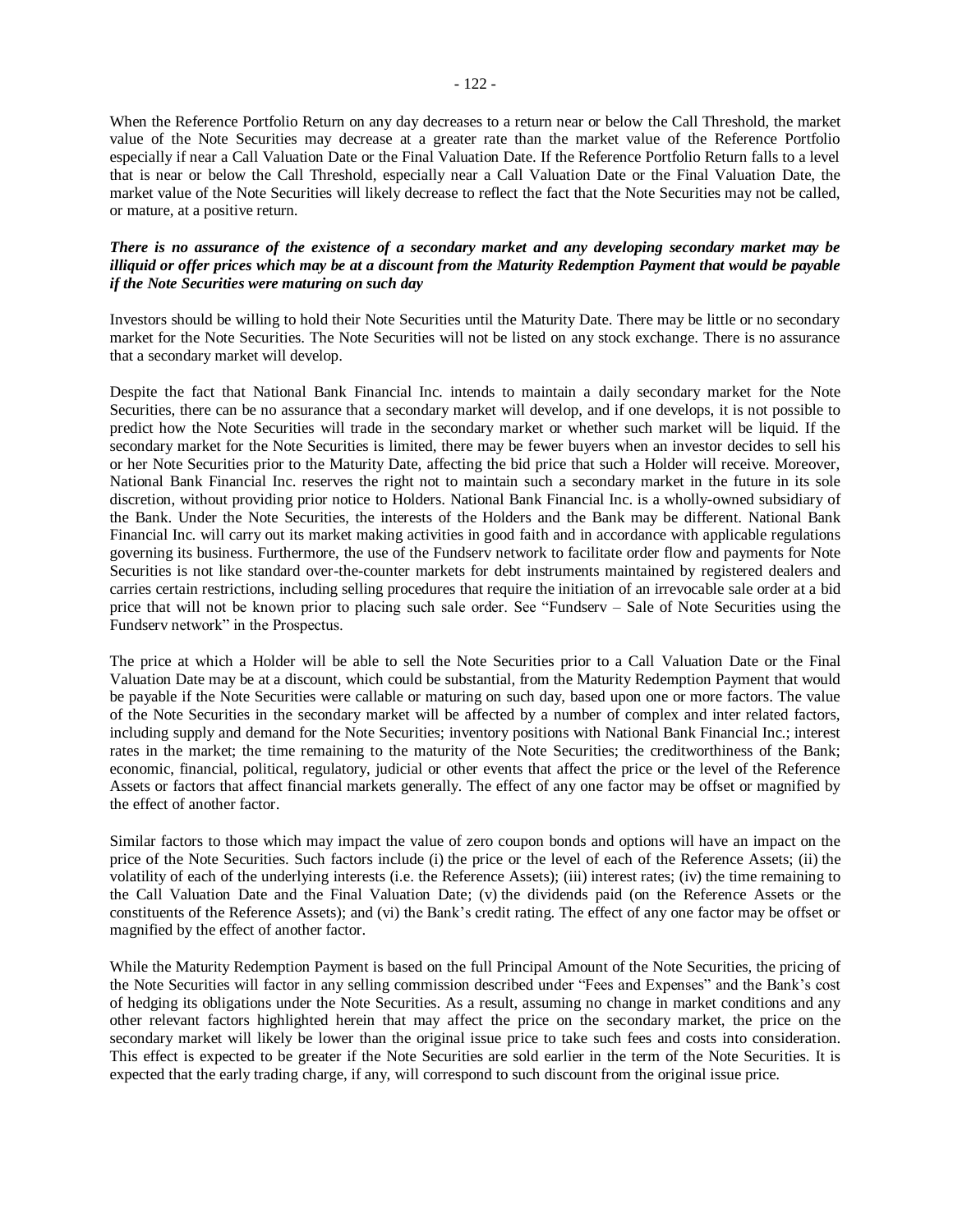There will not be any secondary market for the Note Securities other than the market described above. Investors who cannot accept that the secondary market is limited in this way or who must have access to a secondary market at all times should not invest in the Note Securities.

#### **CERTAIN CANADIAN FEDERAL INCOME TAX CONSIDERATIONS**

In the opinion of Fasken Martineau DuMoulin LLP, counsel to the Bank, the following is a fair summary as of the date hereof of the principal Canadian federal income tax consequences generally applicable to an initial purchaser of the Note Securities offered pursuant to this Prospectus Supplement who is an individual (other than a trust), who acquires the Note Securities on the Issuance Date and who, at all applicable times, for purposes of the Act, is, or is deemed to be, a resident of Canada, deals at arm's length and is not affiliated with the Bank, and acquires and holds the Note Securities as capital property (a "Noteholder"). **For greater certainty, this summary does not apply to a holder who acquires the Note Securities on the secondary market. Such holders should consult and rely on their own tax advisors as to the overall consequences of their acquisition, ownership and disposition of Note Securities having regard to their particular circumstances.**

The Note Securities will generally be regarded as capital property of a Noteholder who acquires and holds the Note Securities as investments unless the Noteholder holds the Note Securities in the course of carrying on a business or has acquired the Note Securities in a transaction or series of transactions considered to be an adventure in the nature of trade. The determination of whether the Note Securities are held as capital property for the purposes of the Act will take into account, among other factors, whether the Note Securities are acquired with the intention or secondary intention of selling them prior to the Maturity Date. Certain Noteholders whose Note Securities might not otherwise qualify as capital property may, in certain circumstances, treat such Note Securities and all of the Noteholder's other Canadian securities as capital property by making an irrevocable election pursuant to subsection 39(4) of the Act.

This summary is based upon the current provisions of the Act and the regulations thereunder in force on the date hereof, all specific proposals to amend the Act or the regulations publicly announced by or on behalf of the federal Minister of Finance prior to the date hereof (the "Proposals") and counsel's understanding of certain published administrative policies and assessing practices of the Canada Revenue Agency ("CRA"). Except for the Proposals, this summary does not take into account or anticipate any changes (including retroactive changes) in the law or the administrative policies and assessing practices of the CRA, whether by judicial, regulatory, administrative or legislative action, nor does it take into account tax laws of any province or territory of Canada, or of any jurisdiction outside Canada. Provisions of provincial income tax legislation vary from province to province in Canada and may differ from federal income tax legislation.

**This summary is of a general nature only and is not intended to constitute, nor should it be relied upon or construed as, tax advice to any particular Noteholder nor is it exhaustive of all possible Canadian federal income tax considerations. Noteholders should consult and rely on their own tax advisors as to the overall consequences of their acquisition, ownership and disposition of Note Securities having regard to their particular circumstances.**

#### **Interest Prior to Issuance Date**

A Noteholder will be required to include in computing income for a taxation year any interest on the funds delivered prior to the Issuance Date received or receivable by such Noteholder in that taxation year (depending upon the method regularly followed by the Noteholder in computing income) except to the extent that such amount was included in the Noteholder's income for a preceding taxation year.

## **Coupon Payments**

A Noteholder will be required to include in computing his or her income for a taxation year the aggregate amount of any Coupon Payments received or that became receivable by a Noteholder in that taxation year, depending on the method regularly followed by the Noteholder in computing income under the Act, except to the extent that such amount has already been included in the Noteholder's income for that or a preceding taxation year.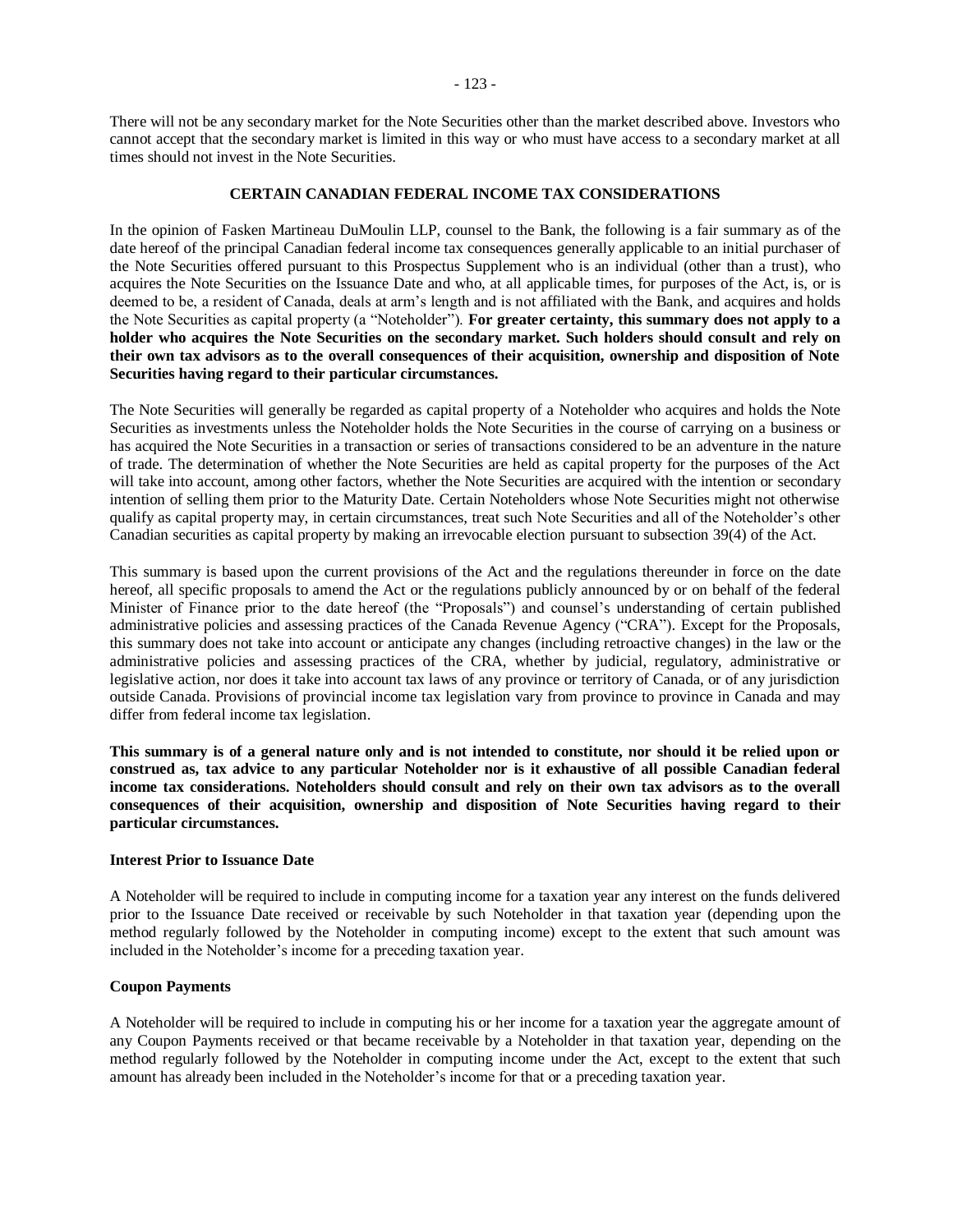# - 124 -

#### **Accrual of Interest**

In certain circumstances, provisions of the Act can deem interest to accrue on a "prescribed debt obligation" (as defined for purposes of the Act), and counsels' understanding is that the CRA takes the administrative position that instruments similar to the Note Securities constitute "prescribed debt obligations". Nevertheless, based in part on an understanding of the CRA's current administrative policies and assessing practices, and except with respect to the transfer of Note Securities (discussed below under "Disposition of Note Securities Prior to Maturity"), no amount of interest should be deemed to accrue under these provisions and as a consequence, there should be no deemed accrual of interest on the Note Securities prior to the Maturity Redemption Payment or Actualized NAV becoming calculable.

## **Payment at the Maturity Payment Date or Special Reimbursement Date**

The amount of the excess of the Maturity Redemption Payment or the Actualized NAV, as the case may be, over the Principal Amount of a Note Security that is payable to a Noteholder, will generally be included in the Noteholder's income in the taxation year in which the Call Valuation Date, the Final Valuation Date or the Special Reimbursement Date of the Note Securities occurs except to the extent otherwise included in income for the taxation year or a preceding taxation year. On a disposition of a Note Security resulting from the payment by the Bank at maturity or on a redemption of the Note Security by or on behalf of the Bank at another date, as the case may be, a Noteholder will realize a capital loss to the extent that a payment received at such time is less than the Noteholder's adjusted cost base of the Note Security. The income tax considerations associated with the realization of a capital loss are described below.

#### **Disposition of Note Securities Prior to Maturity**

Amounts received or deemed to be received by a Noteholder on an assignment or transfer of a Note Security (converted into Canadian dollars using the exchange rate prevailing at the time of the transfer, in the case of Note Securities denominated in a foreign currency) that exceed the outstanding principal amount of the Note Security (converted into Canadian dollars using the exchange rate prevailing at the time of the transfer, in the case of Note Securities denominated in a foreign currency), will be deemed to give rise to interest income to the extent of such excess and included in the income of the Noteholder except to the extent otherwise included in income for the taxation year or a preceding taxation year.

Such assignment or transfer of a Note Security may give rise to a capital loss or, because of foreign currency fluctuations (for Note Securities denominated in a foreign currency), a capital gain, to the extent that the price for which the Note Security was assigned or transferred is less than (or exceeds) the Noteholder's adjusted cost base of the Note Security. **A Noteholder who disposes of a Note Security prior to maturity should consult the Noteholder's tax advisor with respect to his or her particular circumstances.** 

#### **Capital Gains and Losses**

One half of any capital gain realized will constitute a taxable capital gain that must be included in the calculations of the Noteholder's income. One half of any capital loss incurred will constitute an allowable capital loss that is deductible against taxable capital gains of the Noteholder, subject to and in accordance with the provisions of the Act.

Capital gains realized by an individual or certain trusts may give rise to alternative minimum tax under the Act.

## **Foreign Currency**

If the Note Securities are denominated in a currency other than Canadian dollars, except as set out under "Disposition of Note Securities Prior to Maturity" above, all amounts relating to the acquisition, holding or disposition of the Note Securities must be converted into Canadian dollars, for purposes of the Act, based on the relevant exchange rate determined in accordance with the detailed rules in the Act in that regard. A Noteholder may realize a capital gain or capital loss by virtue of exchange rate fluctuations if the Note Securities are denominated in